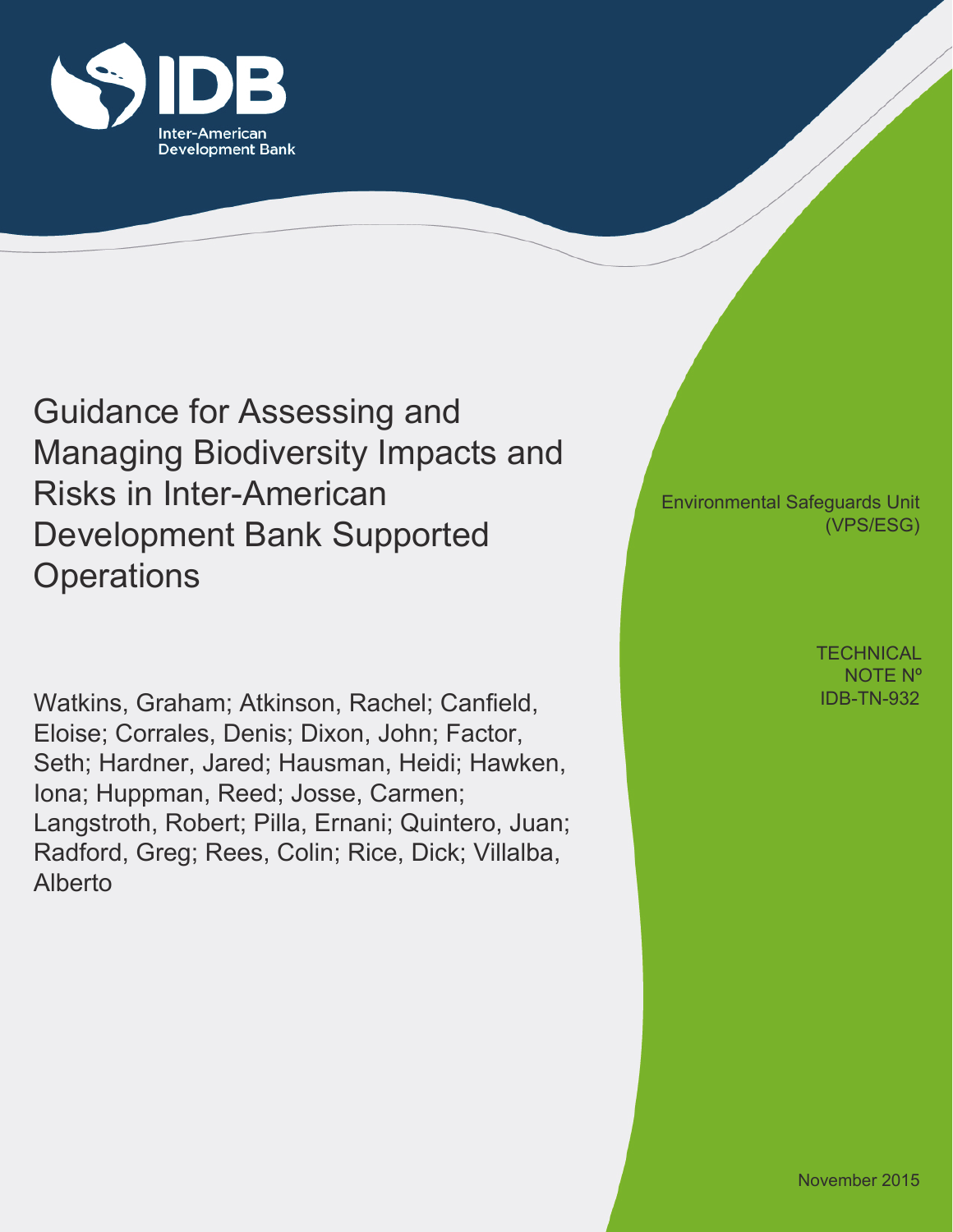# Guidance for Assessing and Managing Biodiversity Impacts and Risks in Inter-American Development Bank Supported Operations

Watkins, Graham; Atkinson, Rachel; Canfield, Eloise; Corrales, Denis; Dixon, John; Factor, Seth; Hardner, Jared; Hausman, Heidi; Hawken, Iona; Huppman, Reed; Josse, Carmen; Langstroth, Robert; Pilla, Ernani; Quintero, Juan; Radford, Greg; Rees, Colin; Rice, Dick; Villalba, Alberto

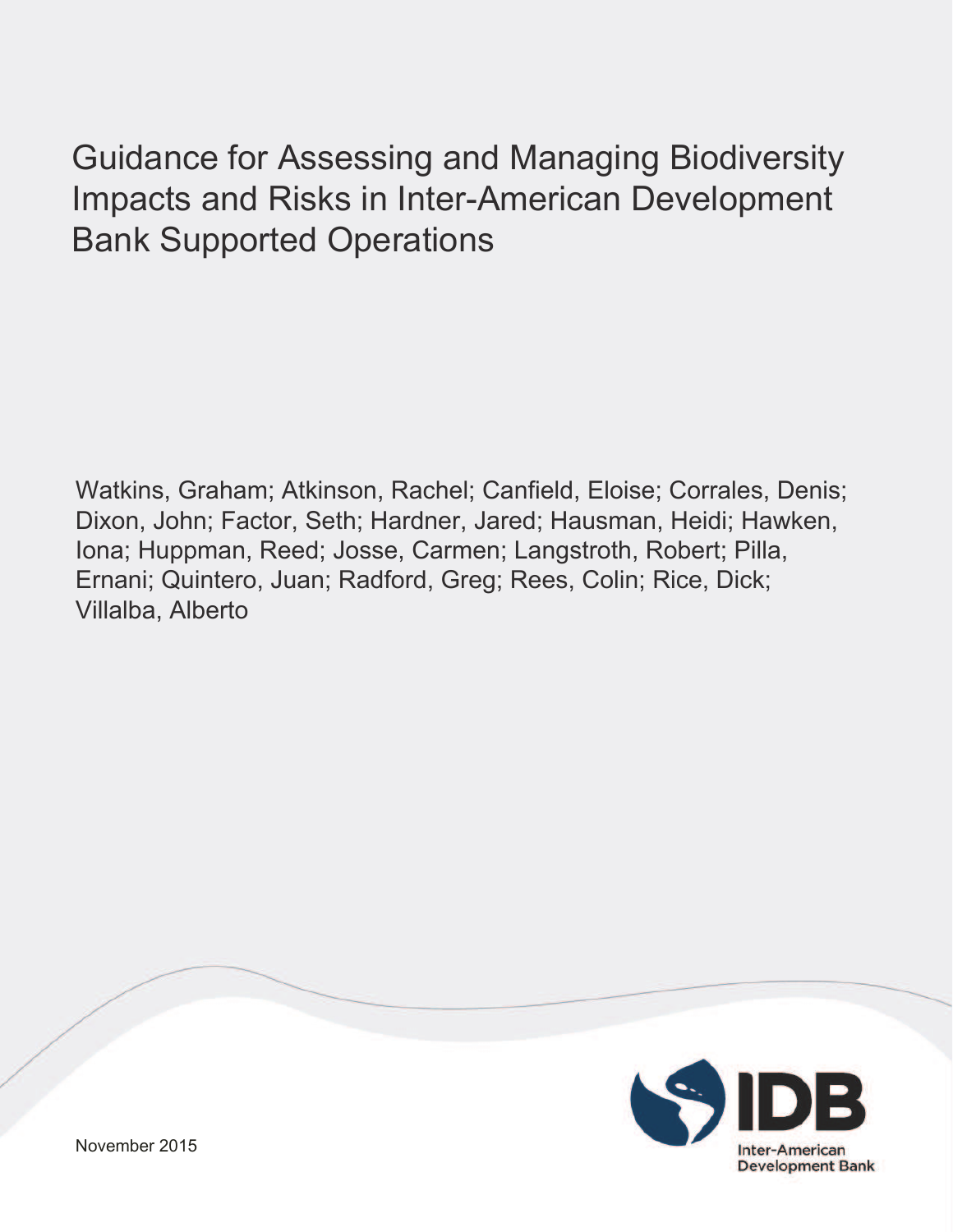Cataloging-in-Publication data provided by the Inter-American Development Bank Felipe Herrera Library

Guidance for assessing and managing biodiversity impacts and risks in Inter-American Development Bank supported / Graham Watkins editor.

p. cm. — (IDB Technical Note ; 932)

Includes bibliographical references.

1. Environmental impact analysis—Latin America. 2. Ecosystem services—Latin America. 3. Biodiversity—Latin America. 4. Protected areas—Latin America. I. Inter-American Development Bank. Environmental Safeguards Unit. II. Series. IDB-TN-932

JEL code: Q56, Q57, N56

Keywords: Biodiversity, Ecosystem Services, Environmental Assessment, Protected Areas, Natural Habitats

#### http://www.iadb.org

Copyright © 2015 Inter-American Development Bank. This work is licensed under a Creative Commons IGO 3.0 Attribution-NonCommercial-NoDerivatives (CC-IGO BY-NC-ND 3.0 IGO) license (http://creativecommons.org/licenses/by-nc-nd/3.0/igo/ legalcode) and may be reproduced with attribution to the IDB and for any non-commercial purpose. No derivative work is allowed.

Any dispute related to the use of the works of the IDB that cannot be settled amicably shall be submitted to arbitration pursuant to the UNCITRAL rules. The use of the IDB's name for any purpose other than for attribution, and the use of IDB's logo shall be subject to a separate written license agreement between the IDB and the user and is not authorized as part of this CC-IGO license.

Note that link provided above includes additional terms and conditions of the license.

The opinions expressed in this publication are those of the authors and do not necessarily reflect the views of the Inter-American Development Bank, its Board of Directors, or the countries they represent.

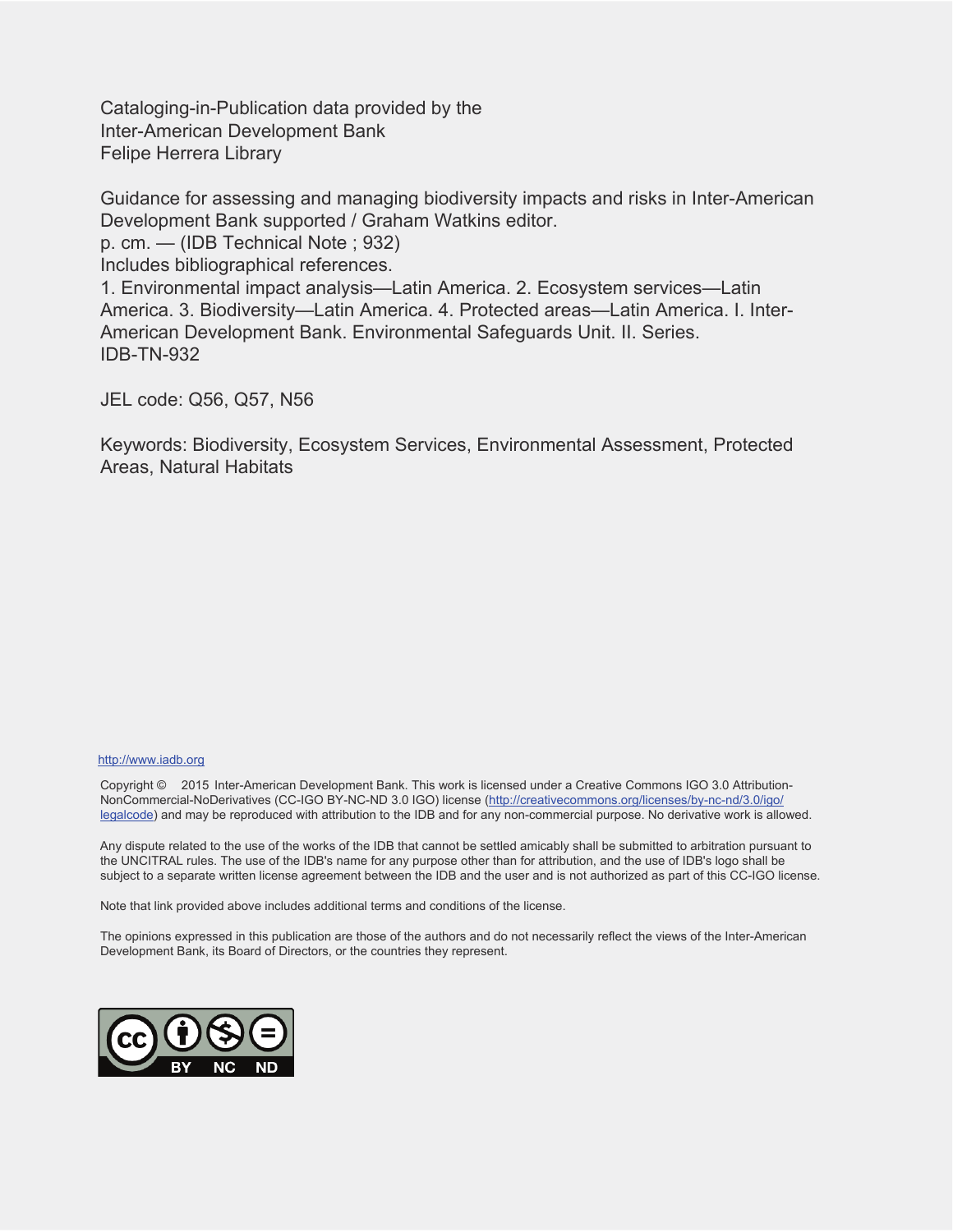#### **Acknowledgements**

This paper is based on comments and products from, in alphabetic order, Rachel Atkinson, Eloise Canfield, Denis Corrales, John Dixon, Seth Factor, Jared Hardner, Heidi Hausman, Iona Hawken, Reed Huppman, Carmen Josse, Robert Langstroth, Ernani Pilla, Juan Quintero, Greg Radford, Colin Rees, Dick Rice, Alberto Villalba, and Graham Watkins.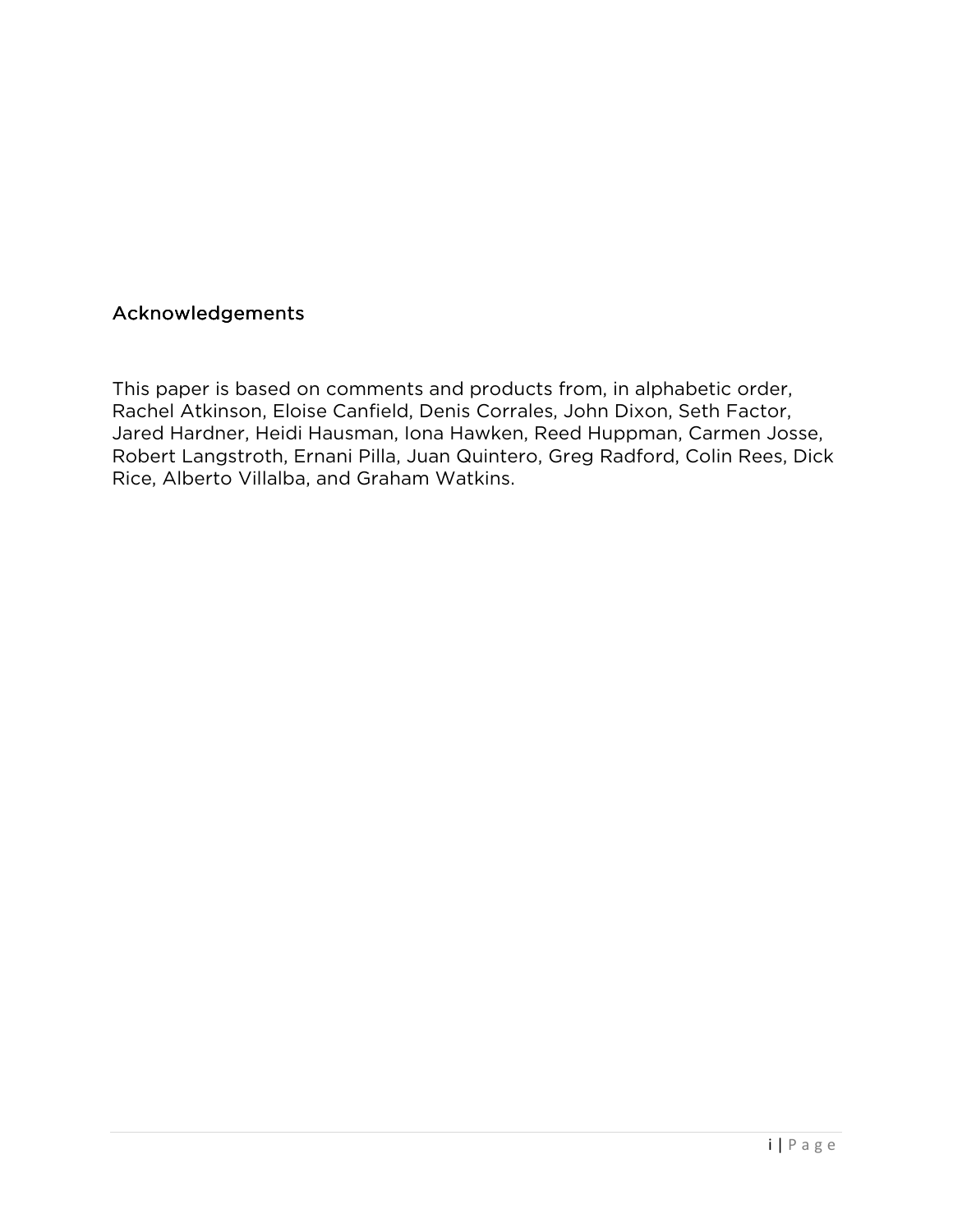# Table of Contents

|                       | Tables, Figures, and Boxes<br>iv                                                                                                                                                                                                                                                                                                                                                                                                                           |                                                          |  |
|-----------------------|------------------------------------------------------------------------------------------------------------------------------------------------------------------------------------------------------------------------------------------------------------------------------------------------------------------------------------------------------------------------------------------------------------------------------------------------------------|----------------------------------------------------------|--|
|                       | Acronyms                                                                                                                                                                                                                                                                                                                                                                                                                                                   | $\vee$                                                   |  |
| Glossary of key terms |                                                                                                                                                                                                                                                                                                                                                                                                                                                            |                                                          |  |
|                       | <b>SECTION I: INTRODUCTION</b>                                                                                                                                                                                                                                                                                                                                                                                                                             | 1                                                        |  |
| 1.                    | Safeguarding biodiversity and ecosystem services in Bank operations                                                                                                                                                                                                                                                                                                                                                                                        | 1                                                        |  |
|                       | Biodiversity-relevant Bank policies<br>Managing biodiversity and ecosystem services in Bank projects                                                                                                                                                                                                                                                                                                                                                       | $\mathsf 3$<br>8                                         |  |
|                       | SECTION II: SCREENING AND SCOPING PROJECTS                                                                                                                                                                                                                                                                                                                                                                                                                 | 13                                                       |  |
| 2.                    | Screening and classifying projects                                                                                                                                                                                                                                                                                                                                                                                                                         | 13                                                       |  |
|                       | Project screening by the client<br>Project screening and classification by the Bank                                                                                                                                                                                                                                                                                                                                                                        | 13<br>14                                                 |  |
| 3.                    | Analyzing project alternatives                                                                                                                                                                                                                                                                                                                                                                                                                             | 15                                                       |  |
| 4.                    | Preparing a cost-benefit analysis                                                                                                                                                                                                                                                                                                                                                                                                                          | 18                                                       |  |
| 5.                    | Scoping for biodiversity and ecosystem service issues                                                                                                                                                                                                                                                                                                                                                                                                      | 21                                                       |  |
|                       | Identifying and analyzing priority ecosystem services<br>Laying the groundwork for biodiversity baseline studies<br>Defining the spatial scope for biodiversity baseline studies<br>Reviewing and assessing available information on biodiversity and ecosystem services 24<br>Identifying key biodiversity features that may be affected by the project                                                                                                   | 21<br>23<br>23<br>25                                     |  |
| 6.                    | Identifying critical natural habitats                                                                                                                                                                                                                                                                                                                                                                                                                      | 26                                                       |  |
|                       | Protected areas<br>High conservation-value areas<br>Habitats crucial for species on the IUCN Red List<br>Habitats crucial for endemic range-restricted species<br>Habitats crucial for the viability of migratory routes of migratory species<br>Habitats that are highly suitable for biodiversity conservation                                                                                                                                           | 27<br>27<br>27<br>30<br>31<br>31                         |  |
|                       | <b>SECTION III: BIODIVERSITY BASELINE STUDIES</b>                                                                                                                                                                                                                                                                                                                                                                                                          | 34                                                       |  |
| 7.                    | Preparing biodiversity baseline studies                                                                                                                                                                                                                                                                                                                                                                                                                    | 34                                                       |  |
|                       | Background information for biodiversity baseline studies<br>Stakeholder engagement in biodiversity baseline studies<br>Field survey methodologies and team composition<br>Requirements for sampling design and levels of effort<br>Description of field methods<br>Team composition<br>Planning and logistics<br>Databases, data presentation, and mapping<br>Baseline indicators for monitoring<br>Assessment of the study's completeness and limitations | 35<br>35<br>35<br>35<br>37<br>37<br>37<br>38<br>38<br>38 |  |
|                       | <b>SECTION IV: ASSESSING BIODIVERSITY IMPACTS</b>                                                                                                                                                                                                                                                                                                                                                                                                          | 41                                                       |  |
| 8.                    | Assessing project impacts and the risks to biodiversity                                                                                                                                                                                                                                                                                                                                                                                                    | 41                                                       |  |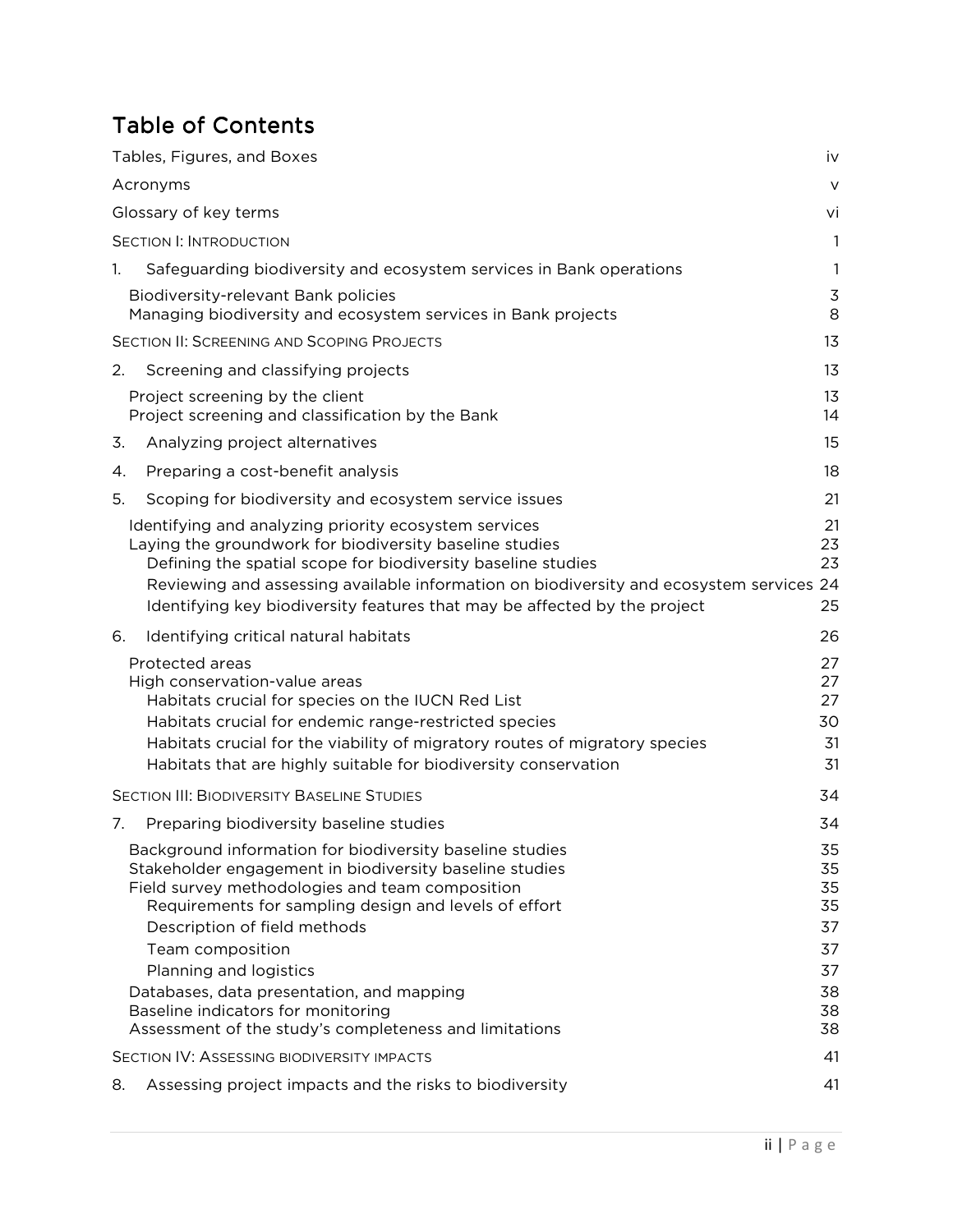| Identifying direct and indirect impacts on biodiversity<br>Identifying cumulative impacts on biodiversity<br>Identifying and managing the impacts of invasive species<br>Evaluating the significance of biodiversity potential impacts and risks<br>Quantitatively assessing the significance of biodiversity impacts<br>Using ranked assessments to determine significance<br>Quantitative thresholds for significant conversion or degradation of habitat | 41<br>42<br>44<br>46<br>46<br>47<br>50                               |
|-------------------------------------------------------------------------------------------------------------------------------------------------------------------------------------------------------------------------------------------------------------------------------------------------------------------------------------------------------------------------------------------------------------------------------------------------------------|----------------------------------------------------------------------|
| <b>SECTION V: COMPENSATION</b>                                                                                                                                                                                                                                                                                                                                                                                                                              | 53                                                                   |
| 9.<br>Implementing the mitigation hierarchy                                                                                                                                                                                                                                                                                                                                                                                                                 | 53                                                                   |
| Management measures<br>Compensating for residual impacts<br>Approaches to compensation for residual impacts: biodiversity offsets                                                                                                                                                                                                                                                                                                                           | 53<br>57<br>57                                                       |
| <b>SECTION VI: PLANNING AND MONITORING BIODIVERSITY ACTIONS</b>                                                                                                                                                                                                                                                                                                                                                                                             | 61                                                                   |
| 10. Developing a biodiversity action plan                                                                                                                                                                                                                                                                                                                                                                                                                   | 61                                                                   |
| Scope and objectives<br>Legal and policy framework<br>Delimitation of the spatial scope<br>Identification of key biodiversity features<br>Identification of risks to and impacts on biodiversity features<br>Scientific gap analysis<br>Approaches to managing risks and impacts<br>Stakeholder engagement process<br>Implementation arrangements<br>Training and capacity building<br>Scheduling and budget<br>Monitoring, evaluation, and reporting       | 61<br>62<br>62<br>62<br>63<br>64<br>64<br>64<br>65<br>65<br>65<br>65 |
| Monitoring biodiversity<br>11.                                                                                                                                                                                                                                                                                                                                                                                                                              | 67                                                                   |
| Planning biodiversity monitoring<br>Defining appropriate questions for monitoring biodiversity<br>Designing biodiversity monitoring studies<br>Defining the sampling area<br>Defining response variables<br>Defining factors that affect response variables<br>Collecting, managing, analyzing, and evaluating data<br>Responding to information from monitoring<br>Other considerations                                                                    | 68<br>69<br>71<br>71<br>72<br>72<br>72<br>73<br>73                   |
| Annex A: Acquiring spatial data for Bank-supported projects                                                                                                                                                                                                                                                                                                                                                                                                 | 74                                                                   |
| Annex B: Checklist for scoping biodiversity and ecosystem service impacts                                                                                                                                                                                                                                                                                                                                                                                   | 76                                                                   |
| Annex C: Review checklist for biodiversity baselines                                                                                                                                                                                                                                                                                                                                                                                                        | 77                                                                   |
| Annex D: Model terms of reference for biodiversity baseline studies                                                                                                                                                                                                                                                                                                                                                                                         | 81                                                                   |
| Annex E: Checklist for review of biodiversity impact assessments                                                                                                                                                                                                                                                                                                                                                                                            | 84                                                                   |
| Annex F: Checklist of potential biodiversity impacts                                                                                                                                                                                                                                                                                                                                                                                                        | 87                                                                   |
| Annex G: Checklist for biodiversity management and action planning                                                                                                                                                                                                                                                                                                                                                                                          | 88                                                                   |
| Annex H: Model terms of reference for biodiversity action plans                                                                                                                                                                                                                                                                                                                                                                                             | 92                                                                   |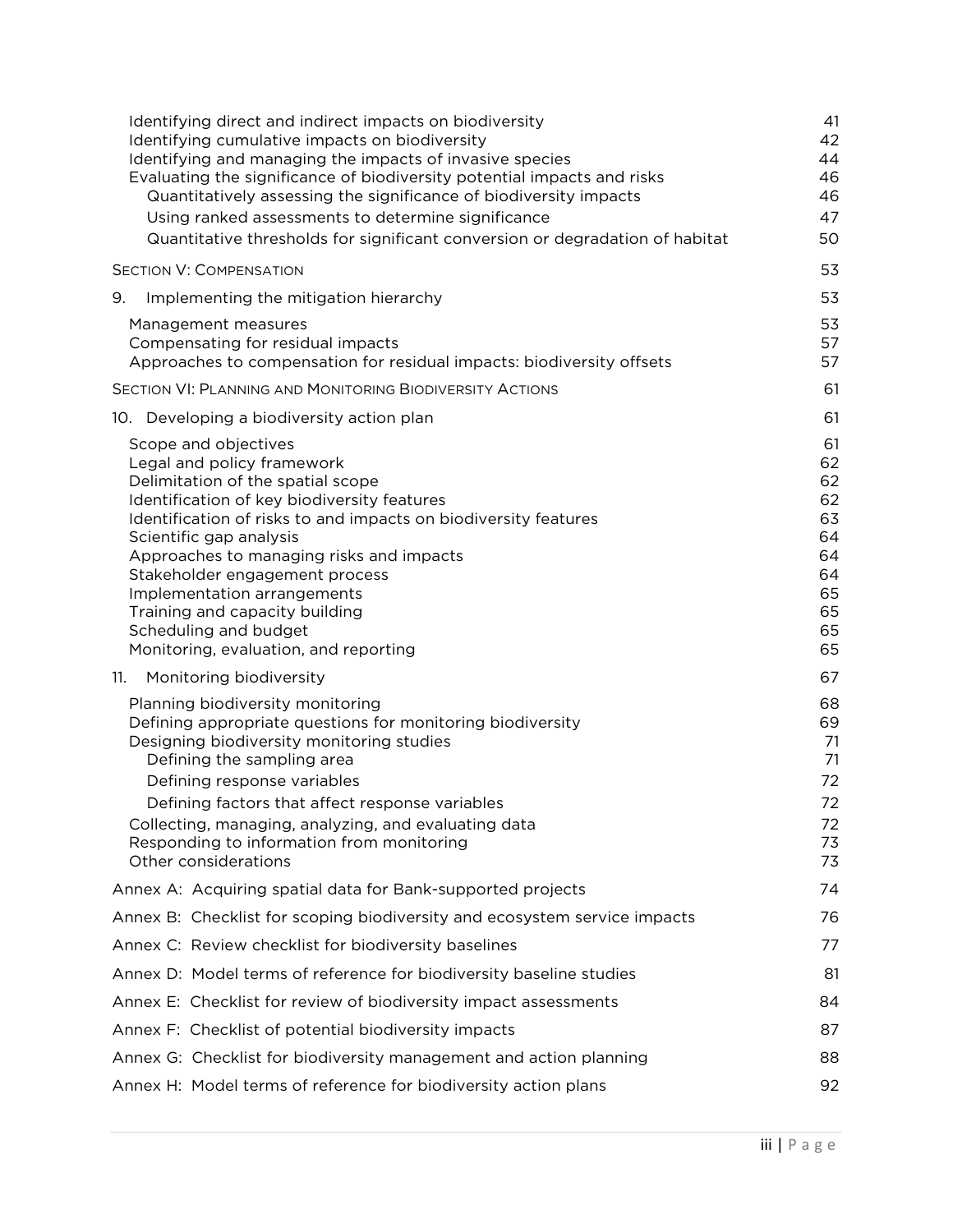# Tables, Figures, and Boxes

| Table 1: Bank requirements for managing biodiversity during project cycle10<br>Table 2: Characteristics and examples of key biodiversity features in LAC countries 25<br>Table 3: A semi-quantitative approach to ranking risks: magnitude and likelihood of |  |  |
|--------------------------------------------------------------------------------------------------------------------------------------------------------------------------------------------------------------------------------------------------------------|--|--|
| Table 4: Indicative examples of avoidance, minimization, and rehabilitation measures                                                                                                                                                                         |  |  |
| Figure 1: Flow chart to match valuation techniques to types of environmental                                                                                                                                                                                 |  |  |
|                                                                                                                                                                                                                                                              |  |  |
| Box 1: Genus of snails extinct in the wild as reservoir inundated its sole habitat2<br>Box 3: Hydroelectric project in Panama reinforces the need to present to the Board<br>of Executive Directors assessment and management plans for key biodiversity     |  |  |
|                                                                                                                                                                                                                                                              |  |  |
| Box 4: Identification of transmission line impacts leads to alternative routing17<br>Box 5: Comprehensive cost-benefit analysis in Costa Rican project confirms benefits                                                                                     |  |  |
| Box 6: Correction of erroneous endangered bird species sighting prevented needless                                                                                                                                                                           |  |  |
| Box 7: Additional studies show that transmission line poses significant risks to                                                                                                                                                                             |  |  |
| Box 8: Species new to science require additional studies to understand their                                                                                                                                                                                 |  |  |
| Box 9: Identifying and managing indirect and cumulative impacts on critical natural                                                                                                                                                                          |  |  |
| Box 11: Additional information to demonstrate that conversion of critical natural                                                                                                                                                                            |  |  |
|                                                                                                                                                                                                                                                              |  |  |
| Box 12: Biodiversity offset to provide sanctuary for an endangered cycad in Mexico                                                                                                                                                                           |  |  |
| Box 13: Peru LNG biodiversity monitoring and assessment program66                                                                                                                                                                                            |  |  |
| Box 14: Large-scale energy project and lessons on biodiversity monitoring70                                                                                                                                                                                  |  |  |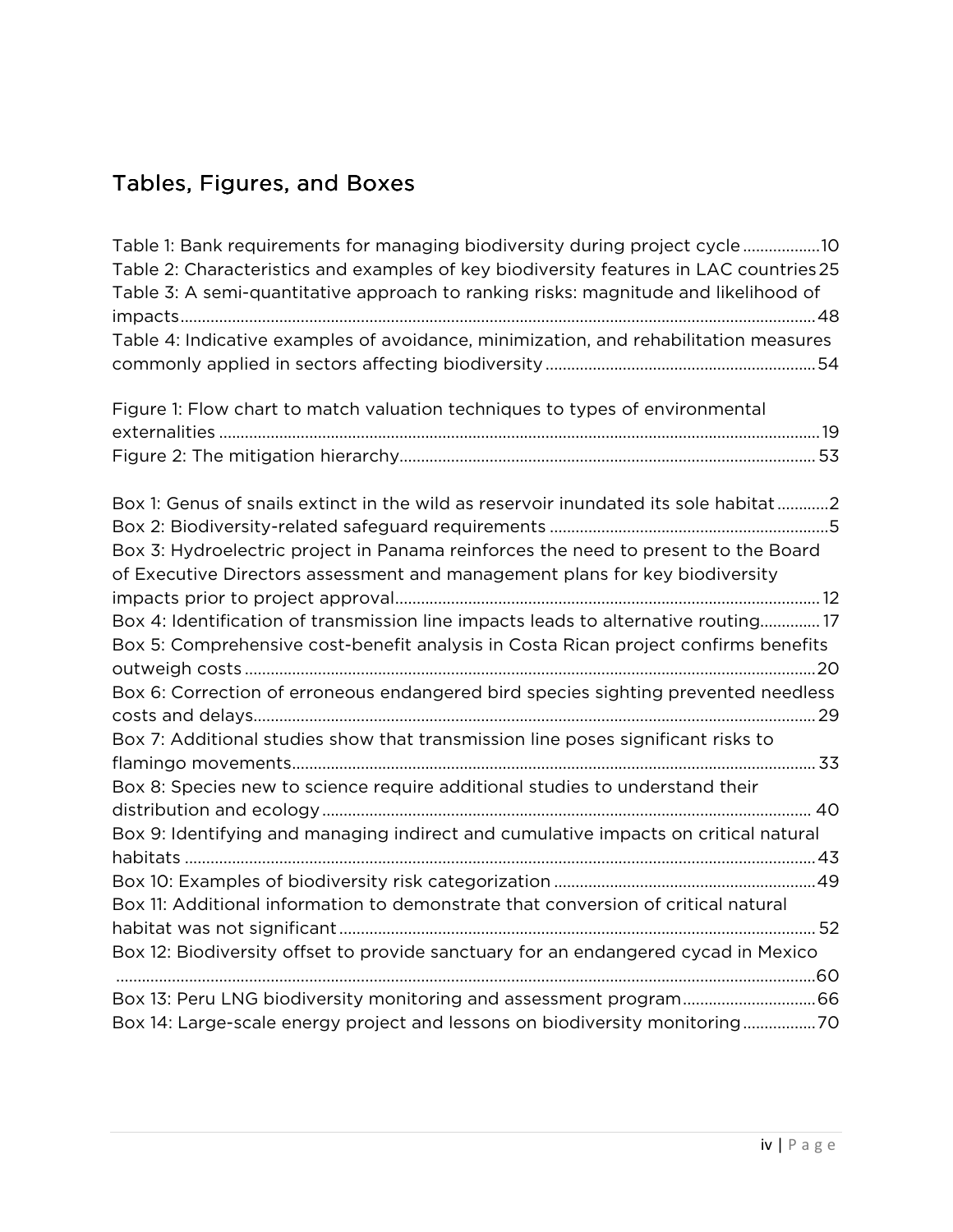### Acronyms

- AZE Alliance for Zero Extinction
- BAP biodiversity action plan
- BMAP biodiversity monitoring and assessment program
- CBA cost-benefit analysis
- EA environmental assessment
- EIA environmental impact assessment
- EISA Electron Investment, S.A.
- ESMP environmental and social management plan
- ESMR environmental and social management report
- ESS environmental and social strategy
- GCI-9 ninth General Capital Increase
- IBA important bird area
- ICE Instituto Costarricense de Electricidad
- ICIM Independent Consultation and Investigation Mechanism
- IFC International Finance Corporation
- IUCN International Union for Conservation of Nature
- KBA key biodiversity area
- LAC Latin America and the Caribbean
- NGO non-governmental organization
- NPV net present value
- PIC Caracol Industrial Park
- ROW right of way
- TOR terms of reference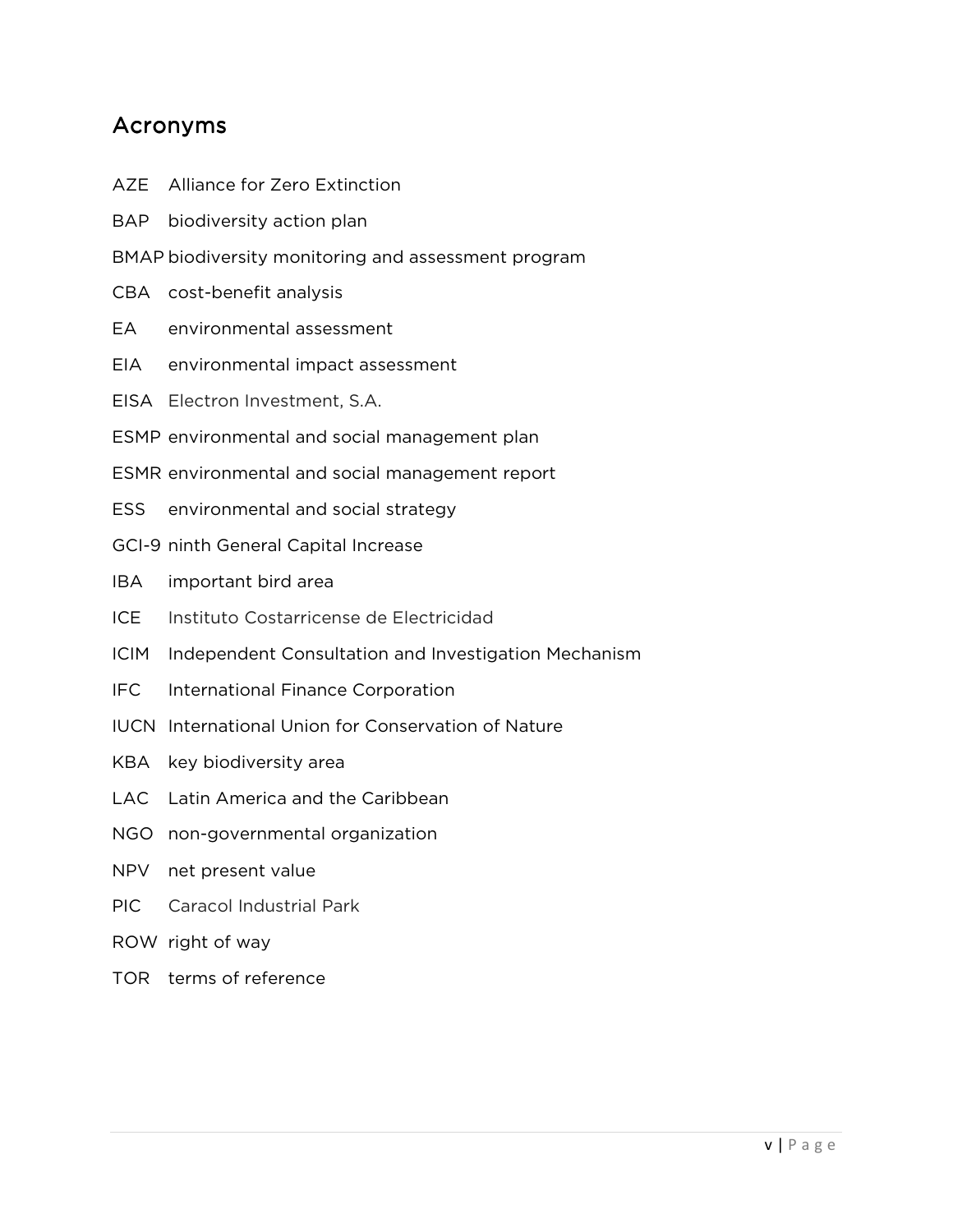## Glossary of key terms

Alliance for Zero Extinction site: site identified by an alliance of 88 nongovernmental biodiversity conservation organizations where species evaluated as endangered or critically endangered under the IUCN Red List criteria are restricted to single remaining sites

Avoidance: actions taken to modify the spatial or temporal design of an operation to protect biodiversity features from impacts

Biodiversity [biological diversity]: the variability among living organisms from all sources, including, inter alia, terrestrial, marine, and other aquatic ecosystems and the ecological complexes of which they are part; this includes diversity within species, between species, and of ecosystems (Convention on Biological Diversity)

Biodiversity features: the suite of species, natural communities, ecosystems, ecosystem services, and ecological processes within the direct and indirect area of influence of a project

Compensation: set of actions that lead to measurable conservation outcomes, designed to compensate for residual biodiversity impacts that arise from the activities of an existing or new operation and that remain after appropriate avoidance, minimization, and rehabilitation measures have been implemented

Critical natural habitat: existing protected areas, areas officially proposed by governments for protection, or sites that maintain conditions that are vital for the viability of the aforementioned areas; also, unprotected areas of known high conservation value

Cumulative impacts: impacts on key biodiversity features (valued ecosystem components related to biodiversity) generated by the combined effects of all past, present, and reasonably foreseeable projects, regardless of who has built or financed the other projects

Degradation: the modification of a critical or other natural habitat that substantially reduces its ability to maintain viable populations of its native species

**Environment impact assessment**: the process of identifying, predicting, evaluating, and mitigating the biophysical, social, and other relevant effects of development proposals prior to major decisions being taken and commitments made

**Environmental assessment**: a generic term covering various types of assessment processes, such as environmental impact assessment, strategic environmental assessment, sociocultural analysis, environmental analyses, and environmental audits

Important bird area: an area recognized as being globally important habitat for the conservation of bird populations because it holds significant numbers of one or more globally threatened species, is one of a set of sites that together hold a suite of restricted-range species or biome-restricted species, or has exceptionally large numbers of individuals of migratory species or of a species that congregates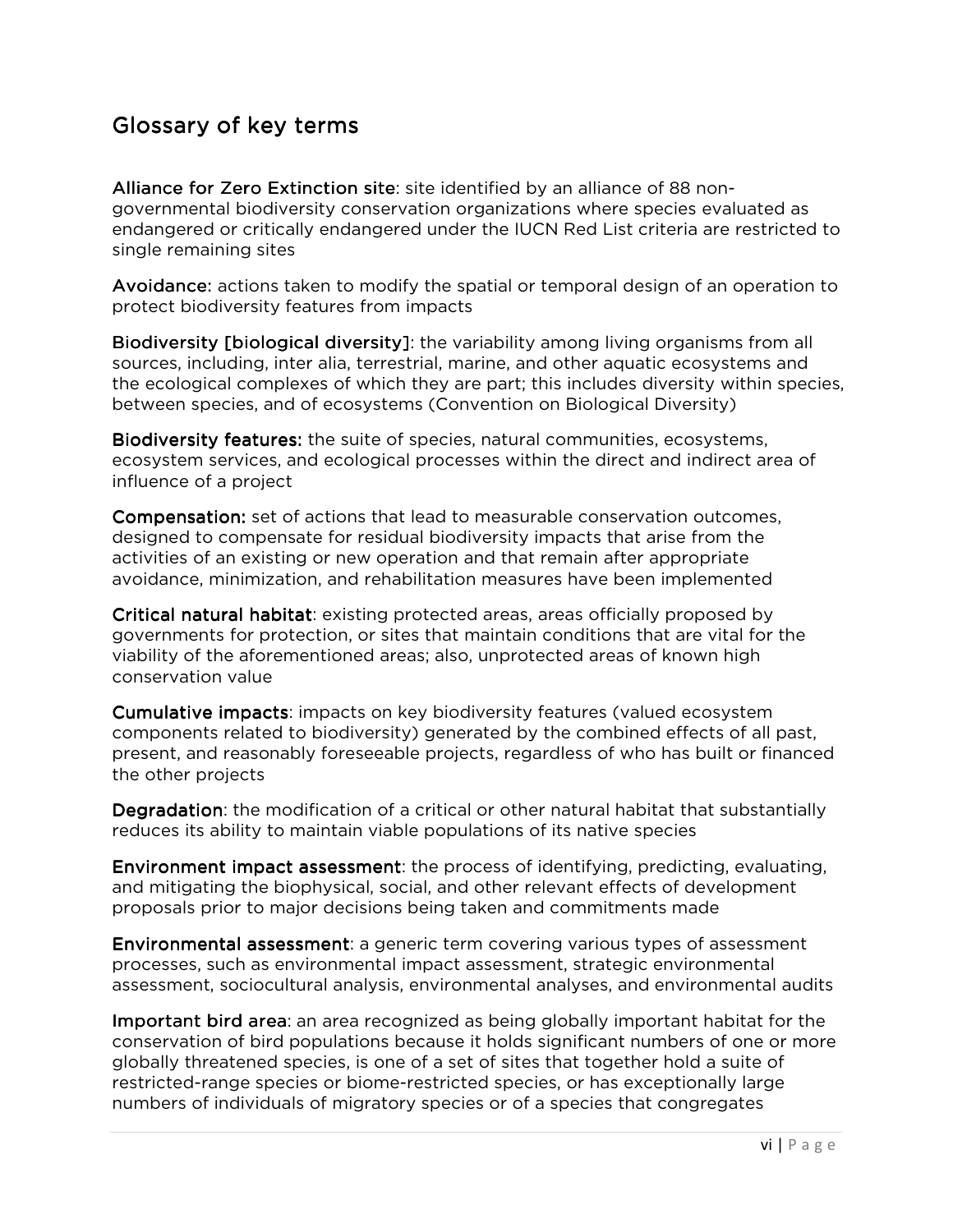Important plant area: natural or semi-natural sites exhibiting exceptional botanical richness and/or supporting an outstanding assemblage of rare, threatened, and/or endemic plant species and/or vegetation of high botanic value

Indirect impacts: impacts on the environment that are not a direct result of the operation, often produced away from or as a result of a complex pathway; sometimes referred to as second- or third-level impacts or as secondary impacts

Key biodiversity area: a globally important site that is large enough or sufficiently interconnected to support viable populations of the species for which it is important; areas are selected based on the presence of globally threatened species, the presence of restricted-range species, congregations of species that concentrate at particular sites during some stage in their lifecycle, and the presence of biomerestricted species assemblages

Key biodiversity feature: the suite of species, natural communities, ecosystems, ecosystem services, and ecological processes that are most important and most at risk within the area of influence of a project

Minimization: measures adopted to reduce the duration, intensity, or extent of impacts that cannot be completely avoided

Mitigation hierarchy: avoid negative environmental impacts; where impacts are unavoidable, apply measures to minimize impacts; for impacts that cannot be avoided or minimized, rehabilitate negatively affected areas; compensation or offsets should be implemented for any residual impacts after avoidance, minimization, and rehabilitation

Natural habitat: biophysical environments where the ecosystem's biological communities are formed largely by native plant and animal species and where human activity has not essentially modified the area's primary ecological functions

Offset: off-site projects intended to restore degraded habitats or prevent the degradation or loss of those habitats to compensate for an operation's residual impacts on biodiversity features that cannot be addressed through avoidance, minimization, and rehabilitation

Precautionary principle: where there are threats of serious or irreversible environmental damage, lack of full scientific certainty should not be used as a reason for postponing measures to prevent environmental degradation

Priority ecosystem services: ecosystem processes, goods, and values that provide benefits to human communities and that may be significantly and adversely affected by an operation or upon which the operation has significant dependence

Protected area: a clearly defined geographical space that is recognized, dedicated, and managed through legal or other effective means to achieve specific long-term conservation objectives

Rehabilitation: measures taken to replace or reverse degradation of ecosystems impacted by the operation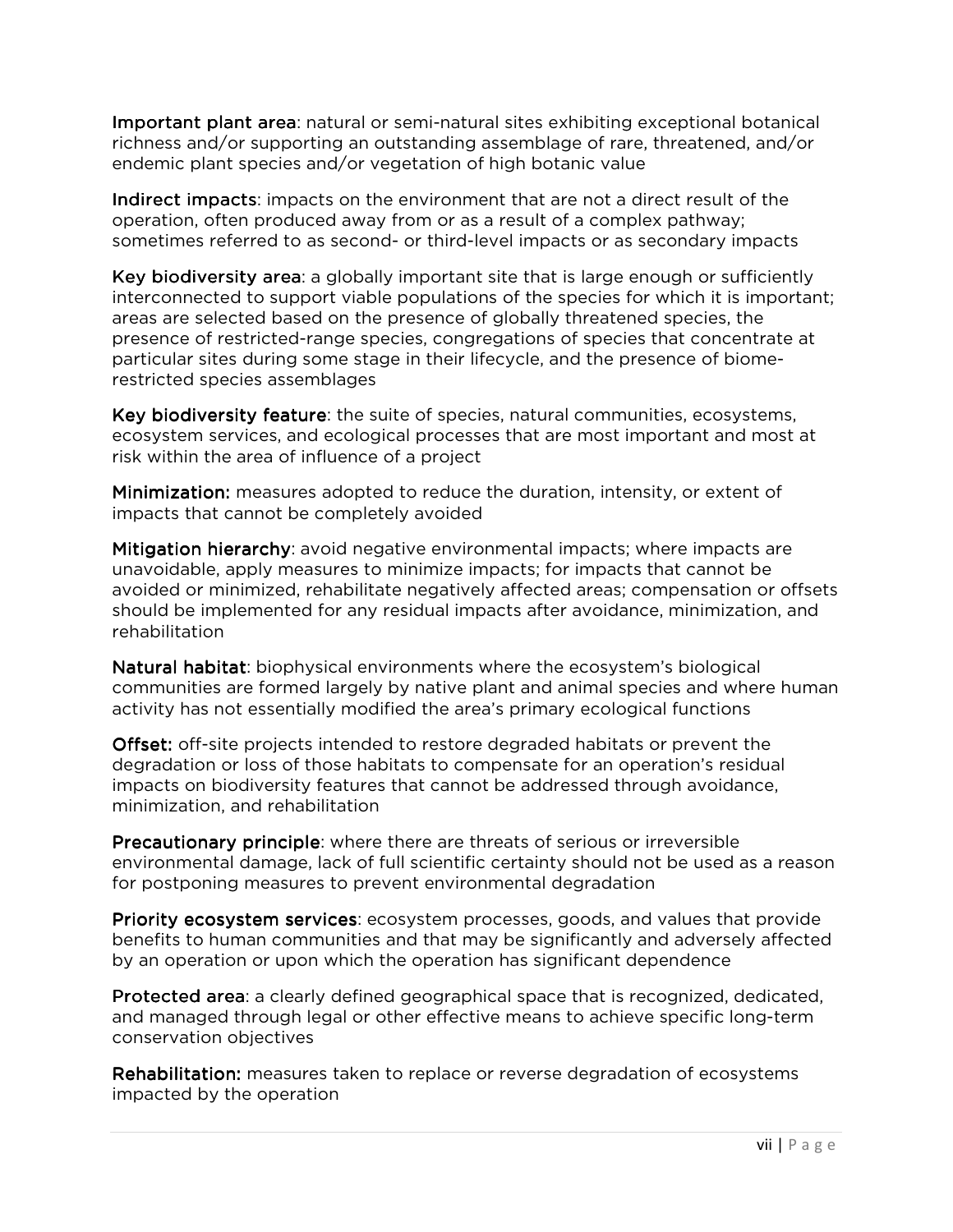Set aside: an area of habitat within the project footprint where impacts on habitats have been avoided

Significant conversion: the elimination or severe diminution of the integrity of a critical or other natural habitat caused by a major long-term change in land or water use

Valued ecosystem component: Any part of the environment that is considered important by the proponent, public, scientists, and government involved in the cumulative environmental and social impact assessment process. Importance may be determined on the basis of cultural values or scientific concern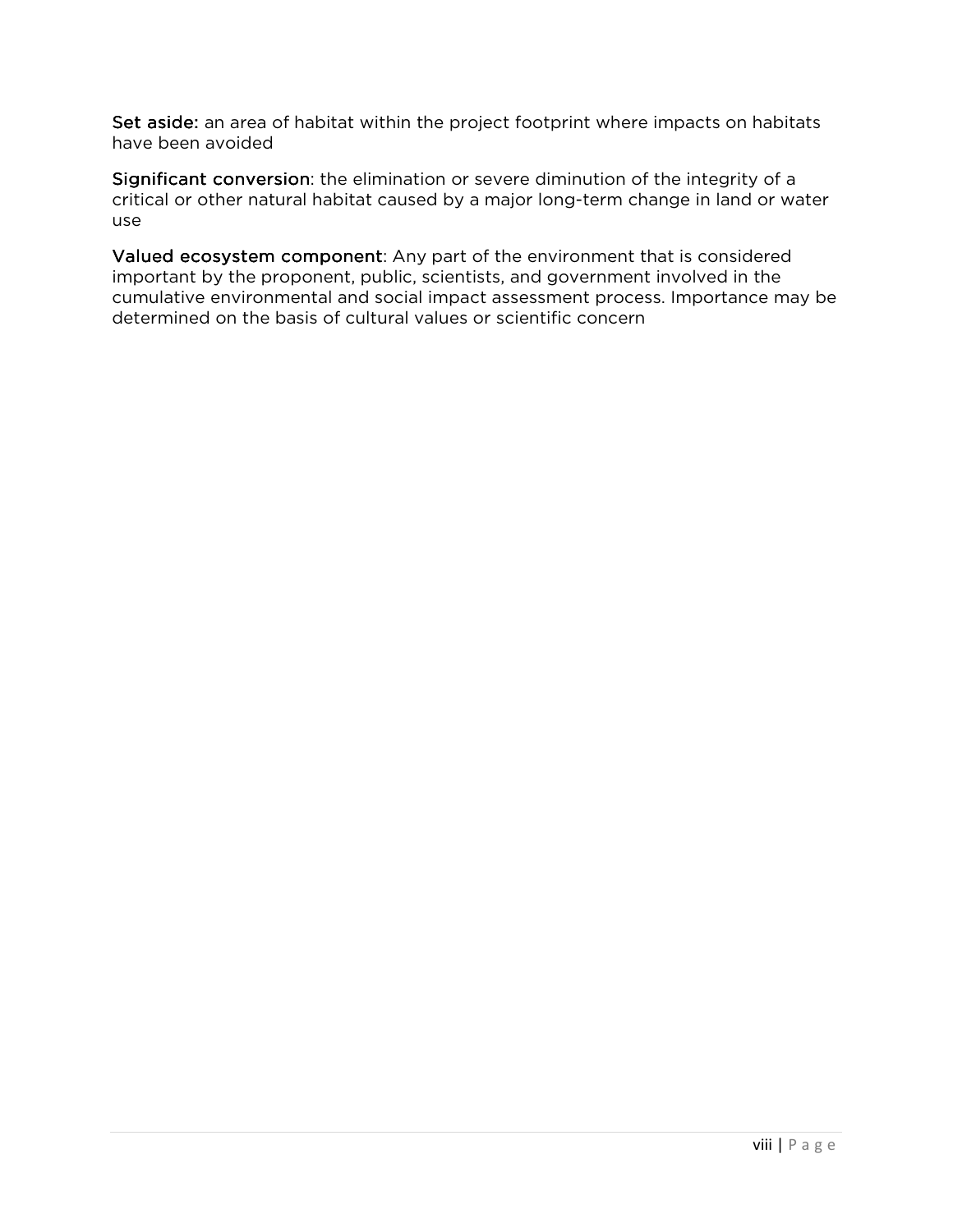### SECTION I: INTRODUCTION

### 1. Safeguarding biodiversity and ecosystem services in Bank operations operations

1.1. The purpose of this document is to provide clients—borrowers, project sponsors, and executing agencies—of the Inter-American Development Bank with guidance, in accord with Bank safeguard policies, to address the impacts of projects and programs on biodiversity. This document is a work in progress based on the safeguard policies of the Bank and best practices in the assessment and management of the impacts of development on biodiversity; it is a dynamic document that will be updated based on experiences in implementation.

1.2. Countries in Latin America and the Caribbean (LAC) are home to some of the world's richest biodiversity. Biodiversity provides multiple benefits to people through ecosystem services such as providing food, shelter, and clean water and air; mitigating the impacts of storms, floods, and other natural disasters; supporting disease and pest control; and maintaining landscapes and seascapes for spiritual fulfillment and tourism. The Bank recognizes that the biodiversity wealth of LAC countries provides a comparative development advantage over other regions and that this wealth needs to be maintained as a basis for long-term sustainable development.

1.3. LAC countries are experiencing rapid growth and transformation. Major drivers for these changes include improved infrastructure and increased trade in nonrenewable natural resources and agricultural products. Much of this new development is occurring in frontier areas—areas that have previously experienced low levels of development and that contain much of the rich biodiversity of the region. Development projects undoubtedly provide economic and social benefits but may also have adverse impacts on biodiversity and can disrupt the delivery of ecosystem services.

1.4. The Bank's strategy under the ninth General Capital Increase (GCI-9) requires the Bank to work to reduce poverty and inequality and to promote sustainable growth in LAC—with a focus on addressing the needs of less developed and smaller countries and fostering development through the private sector. Under GCI-9, the Bank has set priority actions in five areas:

- Social policy for equity and productivity.
- Infrastructure for competitiveness and social welfare.
- Institutions for growth and social welfare.
- Competitive regional and global international integration.
- Protection for the environment, response to climate change, promotion of renewable energy, and food security.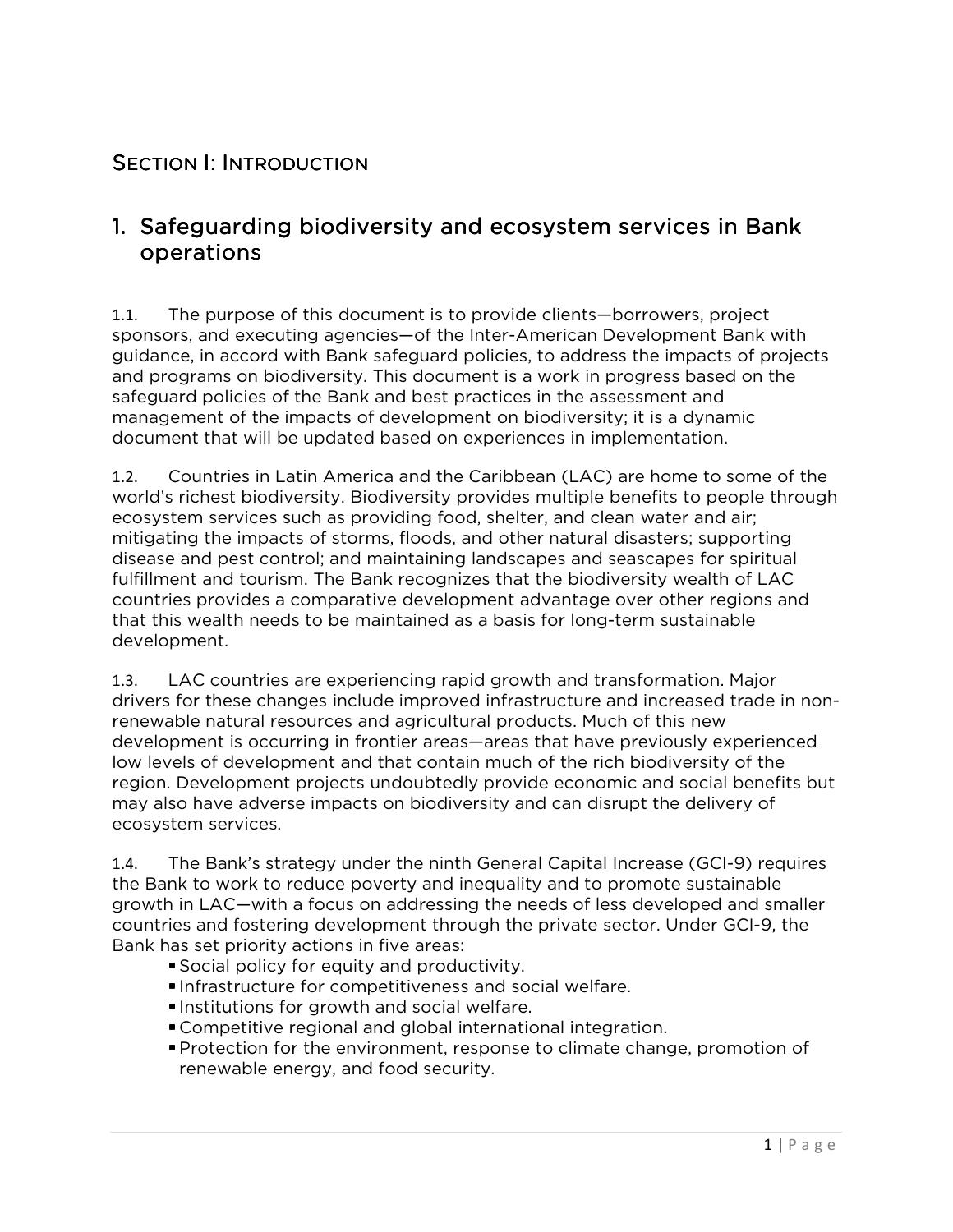1.5. In the context of these priority actions, the Bank has established a biodiversity and ecosystem services program, to work with partners to integrate the economic value and importance of biodiversity and ecosystem services into strategic economic sectors, invest in the conservation of priority ecosystems in LAC, strengthen and foster improved environmental governance, and promote private sector investment opportunities fostering innovation in environmental planning and protection.

1.6. With the above in mind, this document provides guidance for clients to help them comply with Bank safeguard policy requirements as they relate to biodiversity and ecosystem services. It details information and procedural approaches for clients and the consultants who prepare environmental assessments (EAs) and management plans to ensure that they address impacts on biodiversity and ecosystem services. The guidance applies to Bank operations, loans, grants, and guarantees for specific projects or defined programs.

#### Box 1: Genus of snails extinct in the wild as reservoir inundated its sole habitat

**Problem:** In the midst of the controversies over the construction of a major hydroelectric dam, a little-known genus of snail slipped toward almost inevitable extinction. The project's environmental impact assessment (EIA) had failed to find the snails, which lived in the rapids in one particular stretch of the Paraná River, just upstream from the dam. As a result, when the presence of the snails became known, attempts to prevent their extinction had to be devised without the extensive prior planning that is required for hydroelectric dams.

The project: The 3,200 megawatt (MW) Yacyretá Hydroelectric Project, located on the Paraná River between Argentina and Paraguay, was financed with a series of Bank loans, including US\$130 million to address the environmental and social issues that had led to widespread criticism of the project. Construction began in 1983, and the first hydroelectric turbine began operation in 1994.

Impact upon critical natural habitat: In 1993, as the reservoir was beginning to fill, biologists from the Argentine Museum of Natural Sciences found large numbers of snails of the genus *Aylacostoma* in the already-disappearing rapids. The specimens corresponded to five morphological types, three of which represented species previously identified when they became known to science in the early 1950s. The remaining two types were identified just before their habitat was inundated. During preparation of the EIA, it had been assumed that plants or animals in these particular rapids also occurred in similar habitats elsewhere in the Paraná. But while this section of rapids was not a unique habitat, it was critical to these particular snails. The genus is oviparous: instead of producing large numbers of eggs and larvae that are dispersed in river currents or by birds, its young are born as miniature adults, and begin life grazing for algae on the shells of the parent. For this reason, the population never dispersed to other rapids in the river. Nor could the *Aylacostoma* snails survive in the new reservoir. The algae on which they feed require a rocky bottom with abundant sunlight and swift-flowing, oxygen-saturated water—conditions not found when the rapids were covered with 10 meters of water. *Aylacostoma*'s three species are now Red Listed by the International Union for Conservation of Nature (IUCN) as extinct in the wild.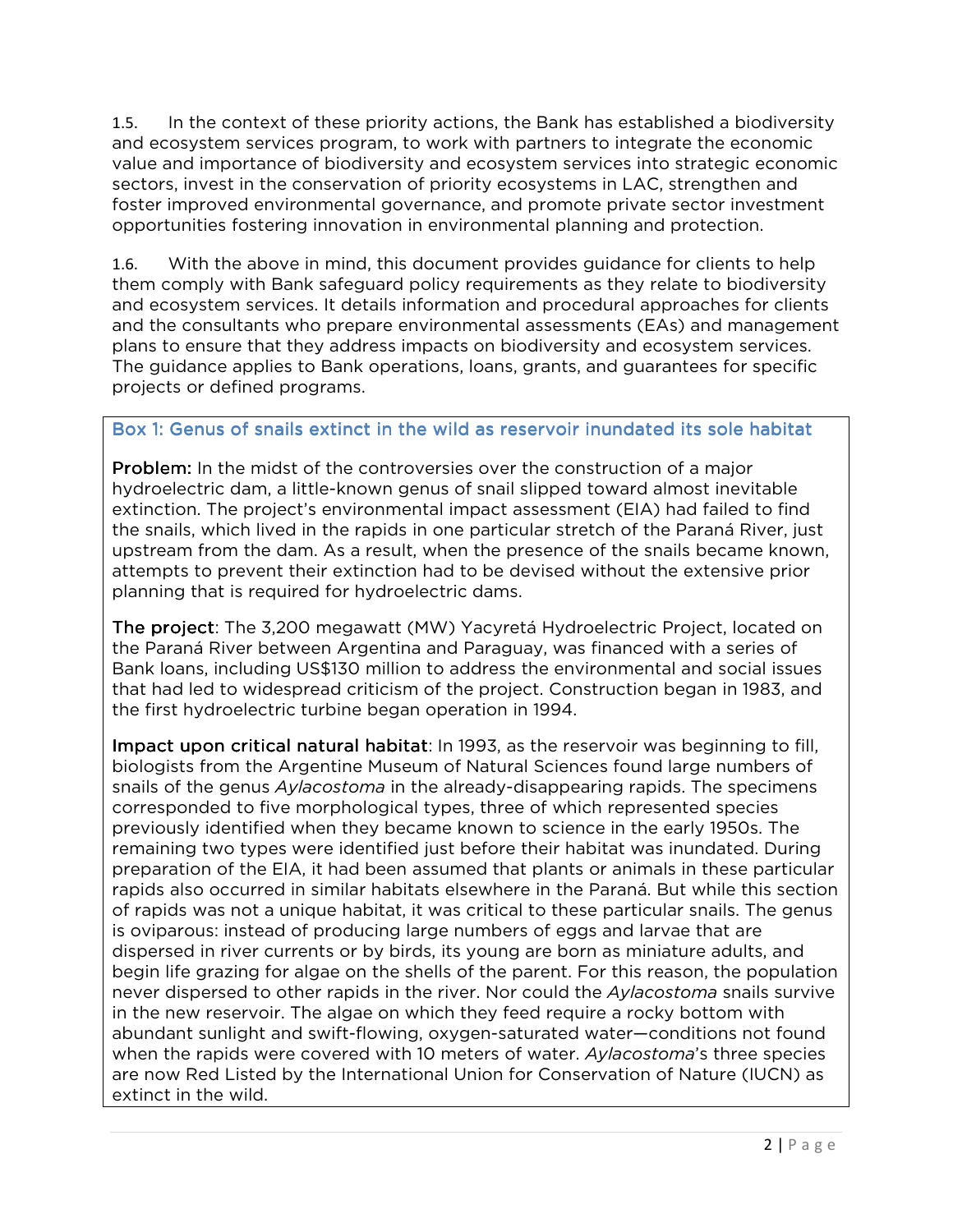The snail problem is partially addressed: With financing from Yacyreta Binational Entity, which manages the hydroelectric project, aquariums were designed to meet the needs of the snails for their survival and reproduction. Subsequent reintroductions have showed promising results.

**Lessons learned:** Although the snails had been present in large numbers, the short time frame allotted to the EIA proved to be insufficient to undertake biodiversity baseline studies to determine their existence and establish that they represented the sole population. Extended baseline studies carried out prior to the EIA would have increased the likelihood of finding the snails as well as solutions. In addition, since even extensive studies can fail to identify all species of interest, the project should have included funding and institutional arrangements for ongoing monitoring and adaptive management. This project was completed before the development of the Bank safeguard policies, but it is indicative of the biodiversity risks associated with development projects.

### Biodiversity-relevant Bank policies

1.7. Bank-financed projects must comply with the biodiversity elements in the Bank's environmental and social safeguard policies, including the Environment and Safeguards Compliance Policy (OP-703, approved in 2006), the Involuntary Resettlement Policy (OP-710, approved in 1998), the Indigenous Peoples Policy (OP-765, approved in 2006), and the Disaster Risk Management Policy (OP-704, approved in 2007).

1.8. The Environment and Safeguards Compliance Policy includes directives and instructions on the precautionary principle, screening, EAs, and harmonization of donor activity, and it focuses on the management of the potential impacts and risks of projects on biodiversity and ecosystem services.

1.9. The Involuntary Resettlement Policy requires consideration in resettlement plans of the effects of a project on modifying access to natural resources and the consequent impacts on livelihoods (see p. 28, section IV.G. of the Involuntary Resettlement Operational Policy and Background Paper). It also requires that resettlement plans take into account environmental considerations and prevent or mitigate impacts on natural resources and ecologically sensitive areas at relocation sites (see p. 31, section IV.G. of the Involuntary Resettlement Operational Policy and Background Paper).

1.10. The Indigenous Peoples Policy requires mechanisms for appropriate consultation and the participation of indigenous people in decisions relating to natural resource management and benefit sharing from the use of natural resources (see p. 8 of the Indigenous Peoples Policy regarding territories, land, and natural resources). This measure is particularly relevant where access to natural resources such as biodiversity may be affected by a project, including in the design of biodiversity offsets. The policy includes specific safeguards for projects that may directly or indirectly affect the legal status, possession, or management of lands,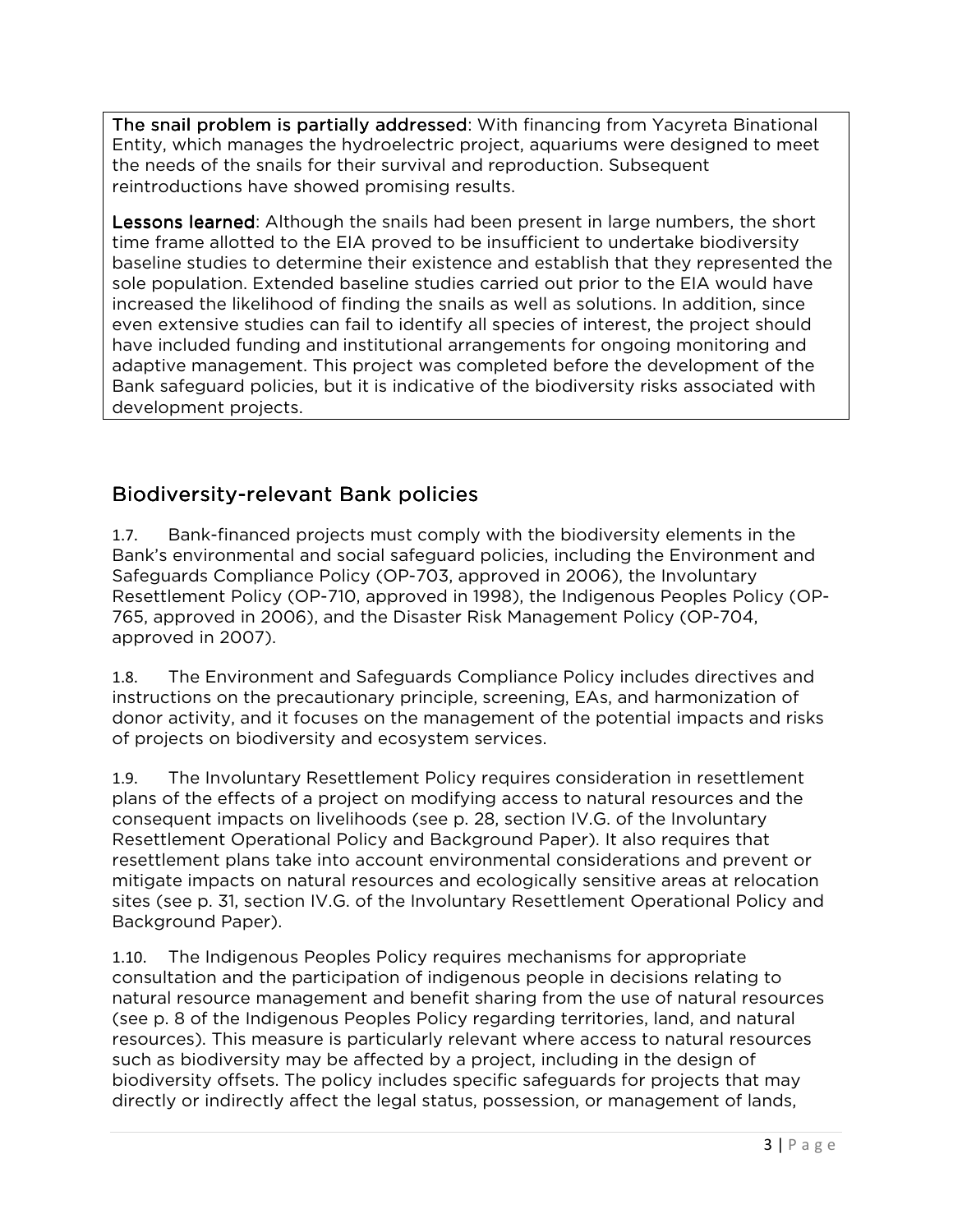territories, or natural resources that were traditionally occupied or used by indigenous peoples (see p. 8 of the Indigenous Peoples Policy regarding territories, land, and natural resources).

1.11. The Disaster Risk Management Policy requires consideration of the extent to which a project has the potential to exacerbate hazard risks to human life, property, the environment, or the project itself that might occur if the project led to changes in the ability of ecosystems to provide services. An example would be a project that affects mangroves, which play a key role in mitigating storm surge and flooding. Importantly, this policy draws attention to the need to consider climate change risks in projects. The Convention on Biological Diversity has recognized the interconnectedness of climate change and biodiversity. Biodiversity is affected by climate change, and climate change can exacerbate project impacts on biodiversity. Projects may also, by affecting ecosystem services that reduce climate change, reduce regional and national capacities to mitigate climate change.

1.12. Investment projects in agriculture, forestry, fisheries, and mining are governed by their respective productive sector policies (OP-721, OP-723, OP-724, and OP-725), in addition to the safeguard policies. The criteria for investments in agriculture incorporate the need to contribute to sustaining or improving the agricultural resource base and avoiding deterioration of the environmental factors on which the continuation of agriculture depends. The criteria for forestry investments include assessment and management of potential environmental impacts. The criteria for investment in fisheries include ensuring that projects do not negatively affect the conservation of natural resources. Finally, the criteria for mining sector investments include evaluating and managing environmental pollution and adverse ecological impacts of projects.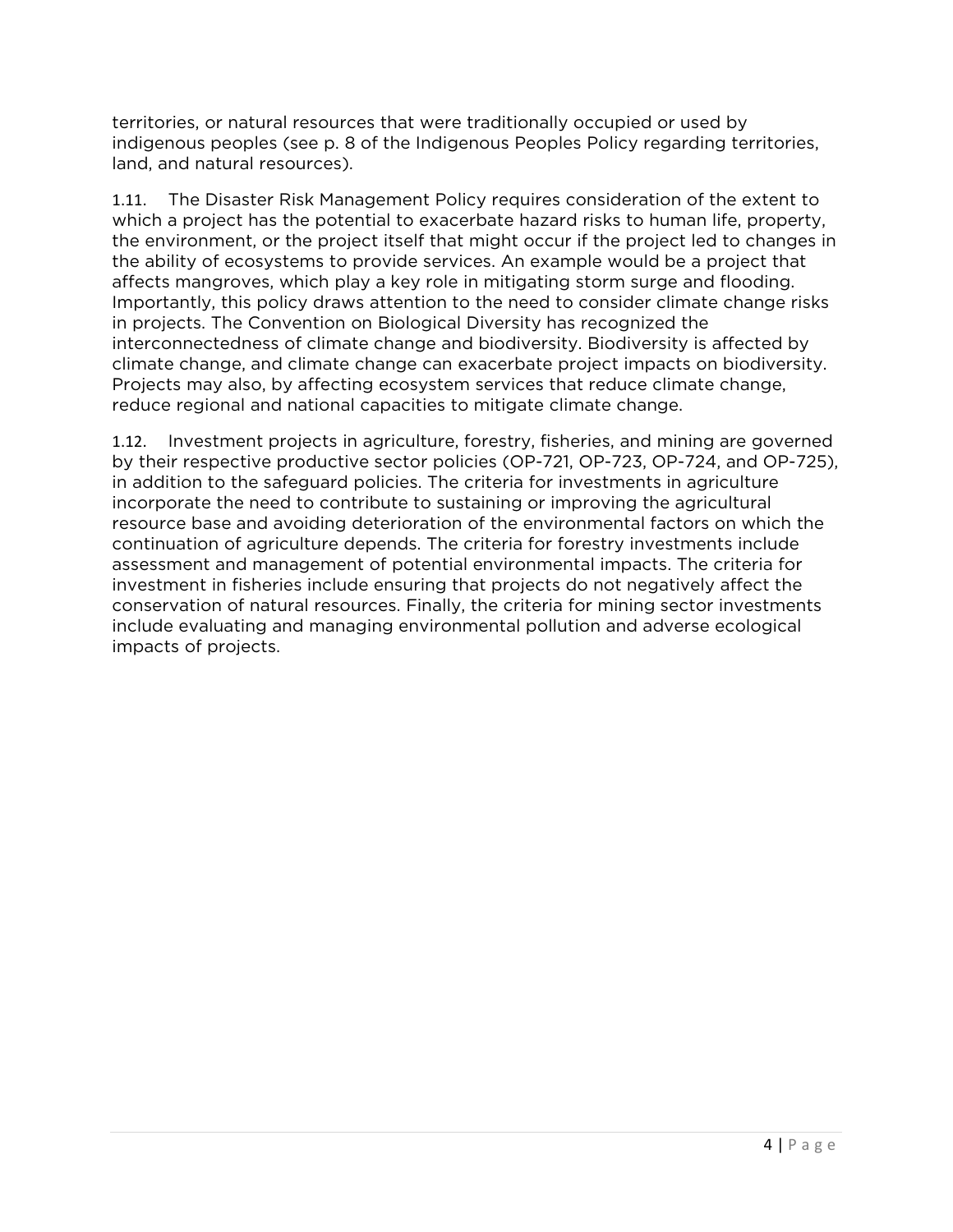### Box 2: Biodiversity-related safeguard requirements

The **introduction to the safeguards section B** of OP-703 includes the need to adopt a general precautionary the  $\mu$ approach to environmental impacts: *where there are threats of serious or irreversible environmental damage, lack of full scientific certainty should not be used as a reason for postponing measures to prevent environmental degradation*. The introduction also requires application of the mitigation hierarchy as follows: *avoiding negative environmental impacts; when impacts are unavoidable Bank financed operations require mitigation measures; and for impacts that cannot be fully mitigated, compensation or offsets should be implemented*.

Di**rective B1** states the need for both compliance with the Environment and Safeguards Compliance Policy and consistency with the relevant provisions of other Bank policies, including the Involuntary Resettlement Policy, the Indigenous Peoples Policy, the Disaster Risk Management Policy, and relevant productive sector policies.

Directive B2 states that B2 *The Bank will also require the borrower for that operation to ensure that it is designed and carried out in compliance with environmental laws and regulations of the country where the operation is being implemented including national obligations established under ratified Multilateral Environmental Agreements.* This directive is particularly relevant where countries have defined specific mechanisms for the assessment of impacts to and management of biodiversity and ecosystem services. However, it is possible that the national or regional regulatory requirements may be less stringent than the Bank's requirements, necessitating studies and plans additional to those required by law.

Directive B3 notes that B3 *All Bank-financed operations will be screened and classified according to their potential environmental impacts* and that *Bank operations will be classified according to their potential impacts so that the appropriate environmental assessment or due diligence requirements are selected for the operation.* In the case of a project that is considered by the Bank to raise complex and sensitive biodiversity concerns, the client will be expected to establish an advisory panel of experts to provide guidance for the design and execution of the project.

Directive B4 states the need for the Bank to identify and manage other risk factors that may affect the environmental sustainability of projects. These other risk factors may include weak environmental governance capacities of clients, the relationship between technical cooperation projects that finance feasibility studies for infrastructure projects that may have significant biodiversity consequences, issues such as the use of genetically modified organisms, and the impacts of associated facilities not financed by the Bank, such as access roads, power lines, and power plants or water treatment facilities that may be essential to the project.

Di**rective B5** states that the Bank requires the client to prepare *environmental assessments and associated* **product** *management plans and their implementation.* The EA should be at a level of detail that is in accord with the potential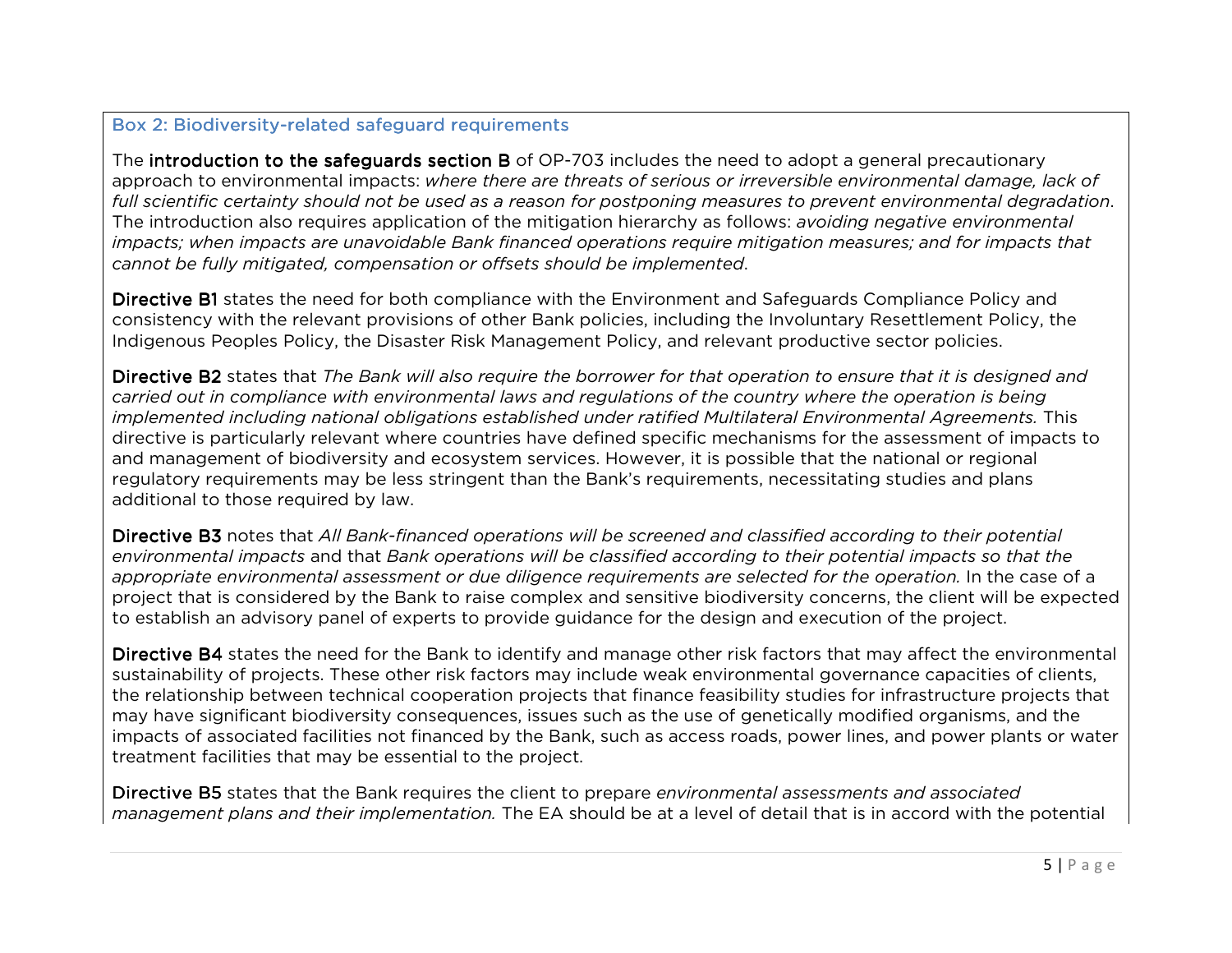impacts and risks of the project or program and be compliant with specified standards for these assessments as detailed in the guidelines to OP-703. Environmental impact assessment should include, *as a minimum: screening and scoping for impacts; timely and adequate consultation and information dissemination process; examination of alternatives including a no project scenario*. *The EIA should be supported by economic analysis of project alternatives and, as applicable, by economic cost-benefit assessments of the project's environmental impacts and/or the associated protection measures*. This directive also stipulates the requirements for environmental and social management plans (ESMPs), including the institutional basis, capacity building, timeline, budgets, consultation, and monitoring procedures required for successful implementation.

Di**rective B6** requires consultations with affected parties as part of the EA process. These consultations are critical to scoping biodiversity issues and in establishing frameworks for the implementation of key ESMPs relating to biodiversity, such as offset management plans.

Di**rective B7** notes that *The Bank will monitor the executing agency/borrower's compliance with all safeguard requirements stipulated in the loan agreement and project operating or credit regulations* and that *safeguard requirements, such as those in an ESMP must be incorporated into the project contract documents, its operating or credit regulations, or the project bidding documents, as appropriate, setting out as necessary milestones, timeframes and corresponding budgetary allocations to implement and monitor the plan during the course of the project*.

**Directive B8** requires identification and assessment of transboundary issues. Biodiversity does not follow political boundaries, and a project may have impacts on neighboring countries' natural resources (e.g., biological corridors, coastal systems, rivers, and transboundary protected areas).

Directive B9 states that B9 *The Bank will not support operations that, in its opinion, significantly convert or degrade critical natural habitats*. In addition, the Bank will not support projects involving significant conversion or degradation of natural habitats unless *(i) there are no feasible alternatives acceptable to the Bank; (ii) comprehensive analysis demonstrates that overall benefits from the operation substantially outweigh the environmental costs; and (iii) mitigation and compensation measures acceptable to the Bank—including as appropriate, minimizing habitat loss and establishing and maintaining an ecologically similar protected area that is adequately funded, implemented and monitored*. Directive B9 also indicates that *the Bank will not support operations that introduce invasive species.*

**Directive B10** requires the Bank to avoid adverse impacts resulting from the production, procurement, use, and<br>disposal of bazardous materials and to not finance projects involving toxic pesticides—as defined by the World disposal of hazardous materials and to not finance projects involving toxic pesticides—as defined by the World Health Organization—except where adequate management capacity exists.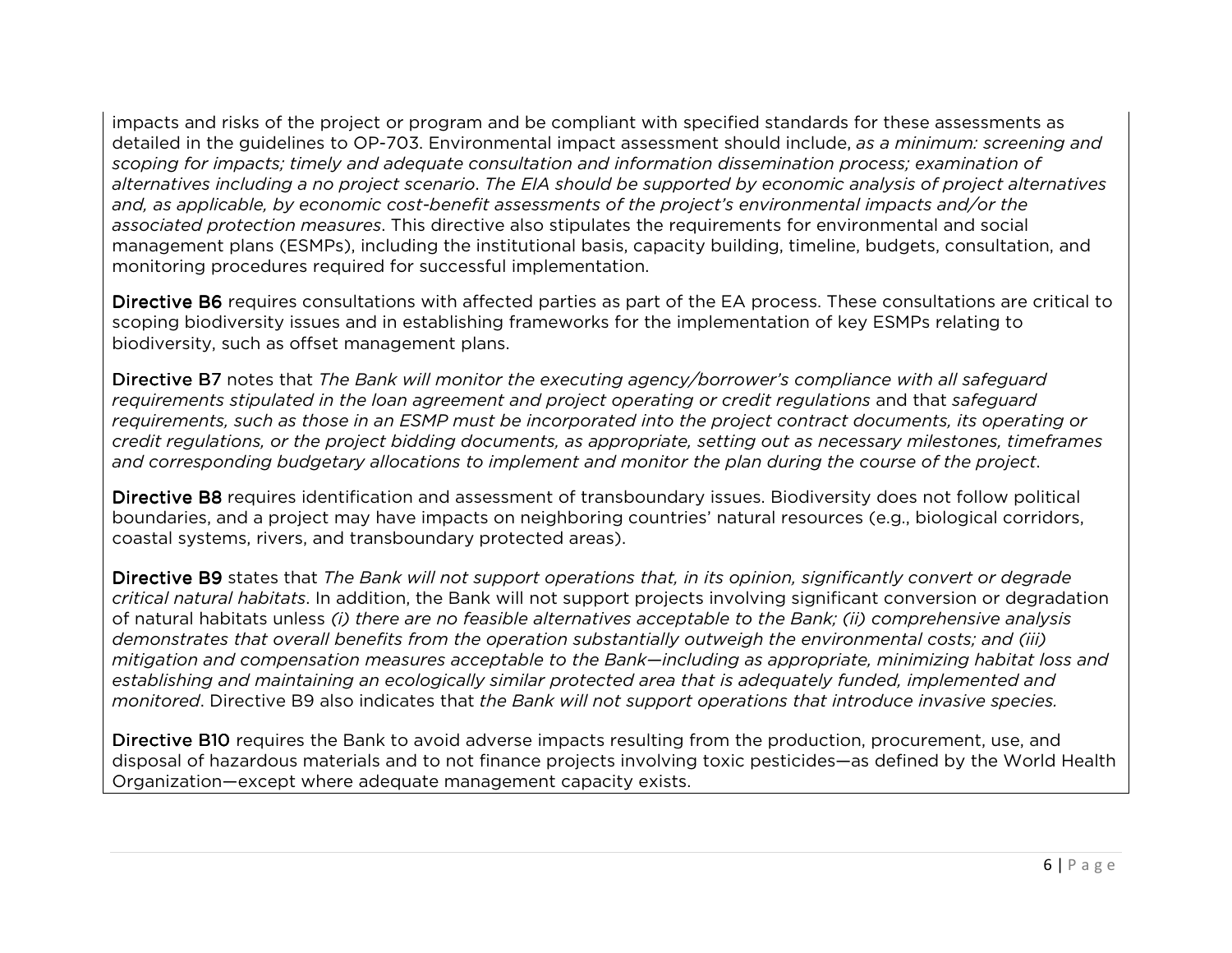Directive B11 addresses pollution and requires clients to follow standards established by multilateral development<br>. banks. Severe pollution of waterways can lead to significant conversion of aquatic habitats, as described in Directive B9. This directive also addresses climate change mitigation.

Directive B15 states that B15 *as a principle, the Bank will support convergence and harmonization efforts among the multilateral financial institutions, bilateral donors, and other private and public partners*. This principle is relevant, given the 2012 release of Performance Standards on Social and Environmental Sustainability by the International Finance Corporation (IFC); its Guidance Note 6 (Biodiversity Conservation and Sustainable Management of Living Natural Resources) describes good practices for assessing and managing potential project impacts on biodiversity and related ecosystem services.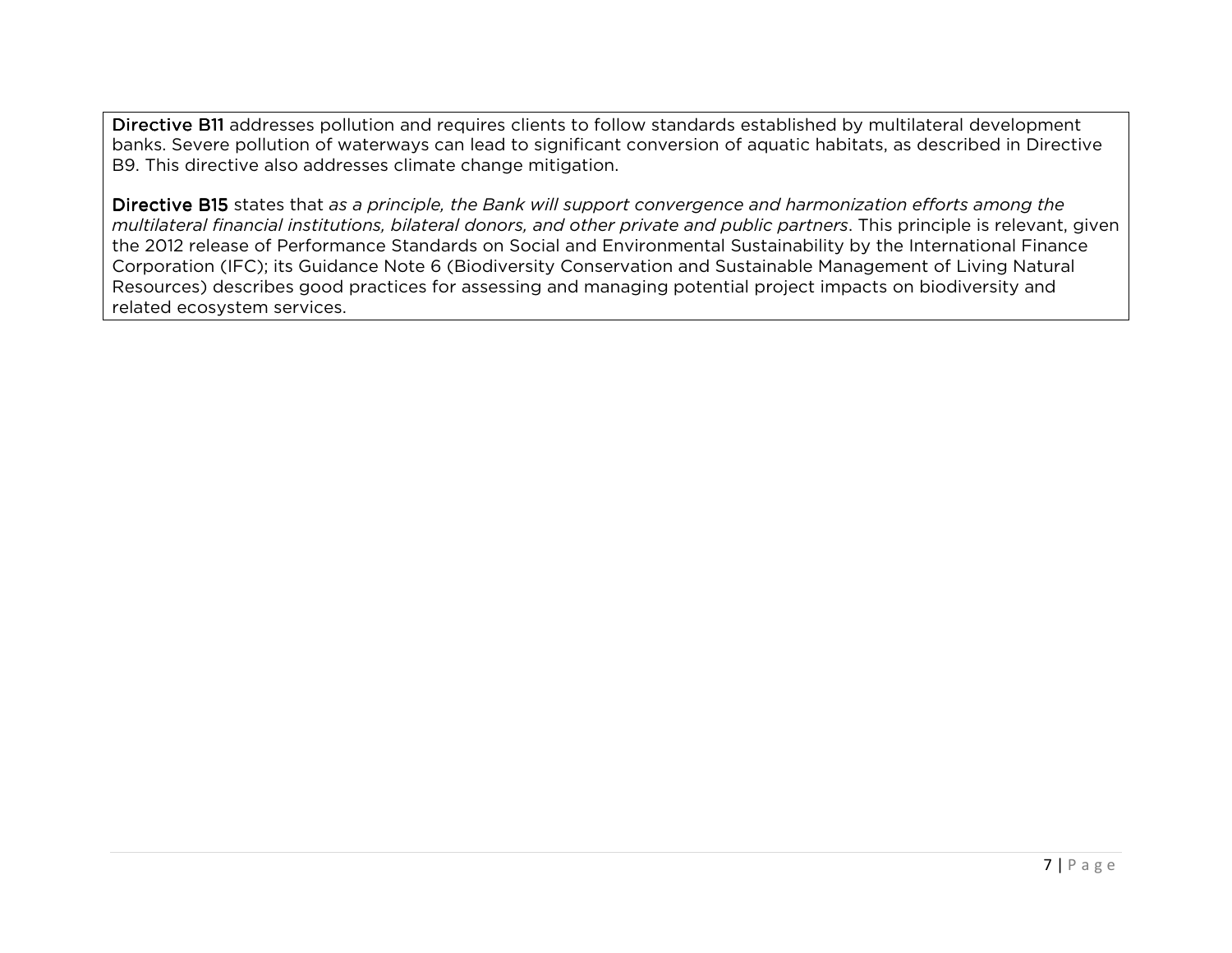#### Managing biodiversity and ecosystem services in Bank projects

1.13. The most effective mechanism for managing potential impacts and risks to biodiversity and ecosystem services is through an EA taking into account the identification and management of potential impacts on and risks to biodiversity and ecosystem services.

- 1.14. Environmental assessments should:
	- I dentify and assess the potential positive and negative impacts and the risks of the project as related to biodiversity and ecosystem services.
	- Analyze approaches to help avoid, mitigate, rehabilitate, and compensate for identified potential impacts and risks.
	- Select and develop the most appropriate arrangements for managing impacts on biodiversity and ecosystem services.

1.15. The client's assessment and management of potential impacts and risks to biodiversity and ecosystem services is an iterative process with six major stages that are described in this Guidance document:

- **Screening and classifying**: Projects are screened to identify key potential impacts and risks; the project can then be classified based on its likely impacts—this classification will determine the most appropriate type of EA for the project.
- Scoping: Scoping incorporates initial stakeholder perspectives and involves a complete review of available information about the project's area of influence. The scoping process should identify key biodiversity and ecosystem service features and include an initial analysis of dependence and impacts on ecosystem services. Scoping should provide sufficient information for the client to develop detailed terms of reference (TOR) for the project EA.
- **Biodiversity baseline studies**: The TOR for biodiversity baseline studies is derived from the scoping process. Biodiversity baseline studies should be focused and relevant to understanding the key biodiversity features in the area of influence, including critical natural habitats and species of conservation importance. In many cases, biodiversity baseline studies are undertaken with incomplete scoping of key biodiversity and ecosystem service features. Under these circumstances, or in situations where new issues arise during project development, the Bank may require additional biodiversity studies to ensure compliance with its policies.
- **Environmental impact assessment**: The assessment of the direct, indirect, and cumulative impacts of the project on biodiversity and ecosystem services in the project's direct and indirect areas of influence is the basis for identifying measures to avoid, mitigate, rehabilitate, and compensate.
- **Environmental management planning: Projects with significant potential gnificant** impacts and risks for biodiversity should develop a biodiversity action plan (BAP) that incorporates the proposed management actions to avoid, mitigate, rehabilitate, and compensate for the potential impacts and risks for biodiversity and ecosystem services. The plan should also describe institutional arrangements for implementation, including those required for monitoring progress and for adaptive management.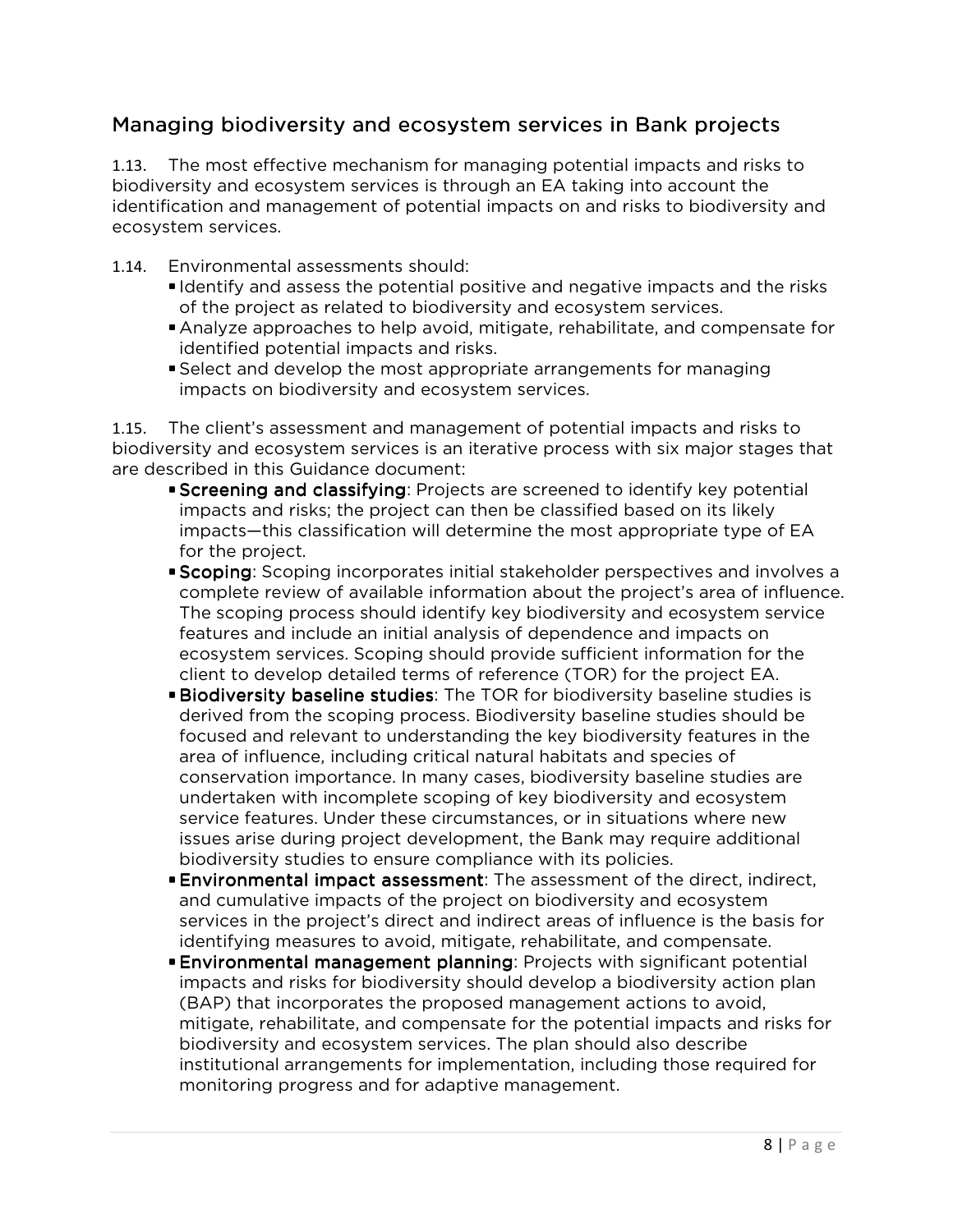Implementing, monitoring, and reporting on biodiversity management actions: The proposed actions and their proposed outcomes described in the BAP should be monitored during implementation. The Bank will use client monitoring reports and periodic supervision missions as the basis for evaluation of compliance with its environmental and social safeguards.

1.16. Synchronizing the project's EA with the Bank project review and approval process can increase the likelihood of developing an environmentally sustainable project and can potentially reduce delays in project approval. Synchronization is particularly valuable in projects that present significant potential impacts and risks to biodiversity and ecosystem services and where additional in-depth biodiversity baseline studies and a BAP may be required to fully document and manage biodiversity potential impacts and risks. These studies and the agreed plans must be included in the proposal for operation development or the loan proposal presented to the board of directors.

1.17. The Bank and the client have different roles and responsibilities for actions during the six stages of the Bank project cycle. (See Table 1.)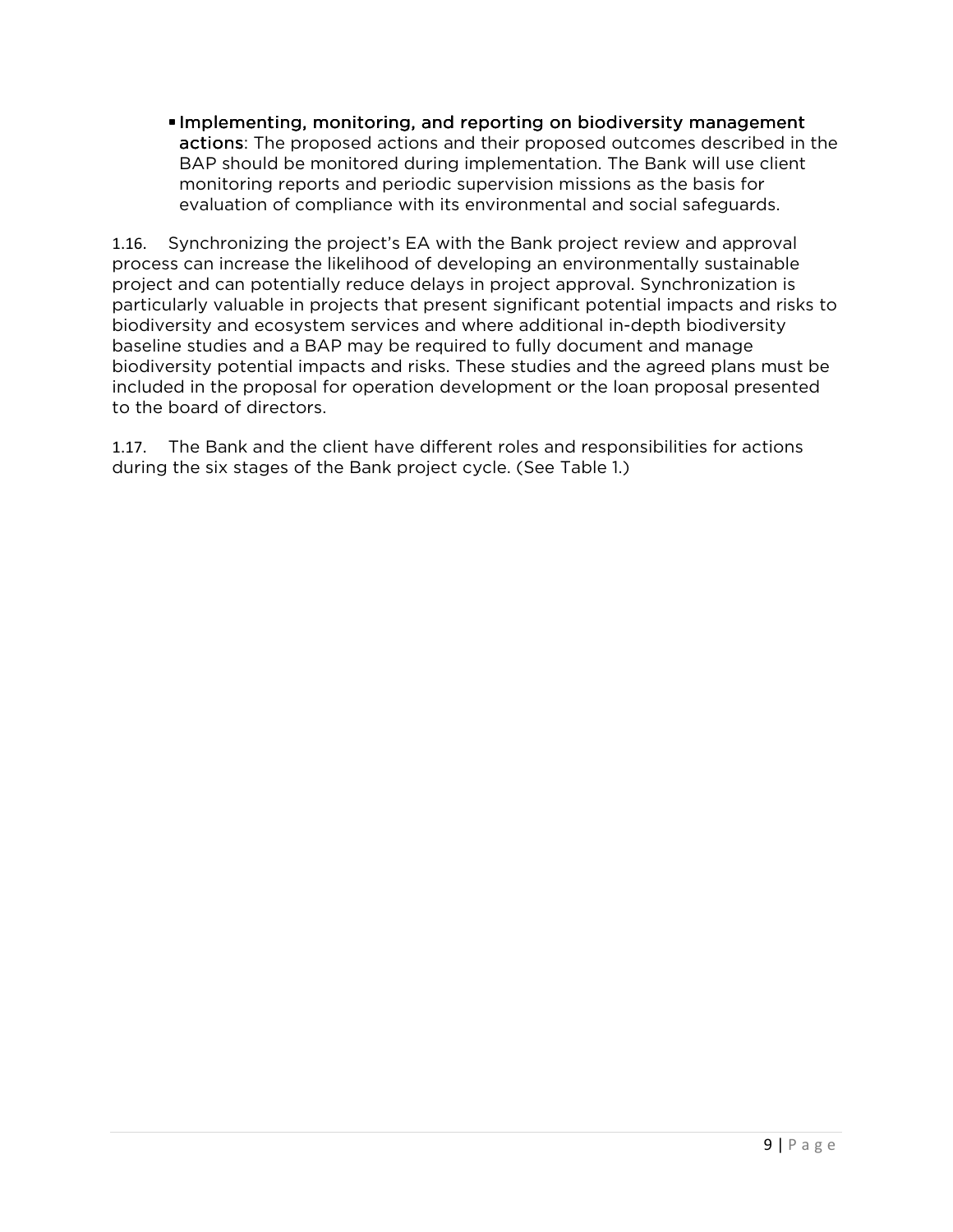| Project<br>stage within<br><b>Bank</b>                        | Minimum client<br>information required by<br>the Bank                                                                                                                   | <b>Bank actions and</b><br>documents produced                                                                                                                                                                                                                                                                                                                                                                                                    |
|---------------------------------------------------------------|-------------------------------------------------------------------------------------------------------------------------------------------------------------------------|--------------------------------------------------------------------------------------------------------------------------------------------------------------------------------------------------------------------------------------------------------------------------------------------------------------------------------------------------------------------------------------------------------------------------------------------------|
| Project<br>preparation<br>-screening<br>and<br>classification | Project location and<br>description and initial<br>project screening that<br>identifies biodiversity<br>features and how they<br>are likely to be<br>affected           | Assess project location overlap with<br>known areas of critical natural habitat<br>or key biodiversity features<br>Bank prepares safeguard screening<br>form and safeguard policy filter,<br>identifies potential impacts, and<br>categorizes the project                                                                                                                                                                                        |
| Project<br>preparation<br>- scoping                           | Client project scoping<br>٠<br>identifying the<br>impacts on<br>biodiversity features<br>that are likely to be<br>most significant<br><b>EA TORS</b>                    | Bank reviews available information<br>$\blacksquare$<br>(which may include the EA or the<br>TORs for the EA) and prepares the<br>environmental and social strategy<br>(ESS), which considers potential<br>impacts, describes the due diligence<br>process, and indicates any required<br>additional studies and plans                                                                                                                            |
| Project<br>preparation<br>- due<br>diligence                  | Client EA, including,<br>as required,<br>biodiversity baseline<br>studies and BAP<br>Client completes<br>additional studies and<br>plans required by the<br><b>Bank</b> | Bank publicly discloses the client EA<br>٠<br>report through its website before due<br>diligence mission<br>Bank undertakes environmental and<br>social due diligence in accord with<br>ESS to identify any areas of<br>noncompliance with policy and<br>prepares the environmental and social<br>management report (ESMR), which<br>describes the key impacts, assesses<br>their significance, and presents an<br>agreed approach to management |
| Finalization<br>of project<br>documentati<br>on               | Client reviews and<br>$\blacksquare$<br>agrees to<br>environmental and<br>social conditions<br>incorporated into loan<br>proposals and the<br><b>ESMR</b>               | The EA and additional studies should<br>$\blacksquare$<br>ensure there is a clear understanding<br>of the significance of all key adverse<br>impacts<br>Bank publicly discloses agreed ESMR<br>and any additional studies or<br>management plans<br>The management plans should be<br>agreed and demonstrably sufficient<br>(e.g., commitment and capacity exists<br>for implementation) to manage all key<br>adverse impacts                    |
| Project<br>approval                                           |                                                                                                                                                                         | The loan proposal and ESMR are<br>$\blacksquare$<br>presented to the Board of Executive<br>Directors for approval                                                                                                                                                                                                                                                                                                                                |

### Table 1: Bank requirements for managing biodiversity during project cycle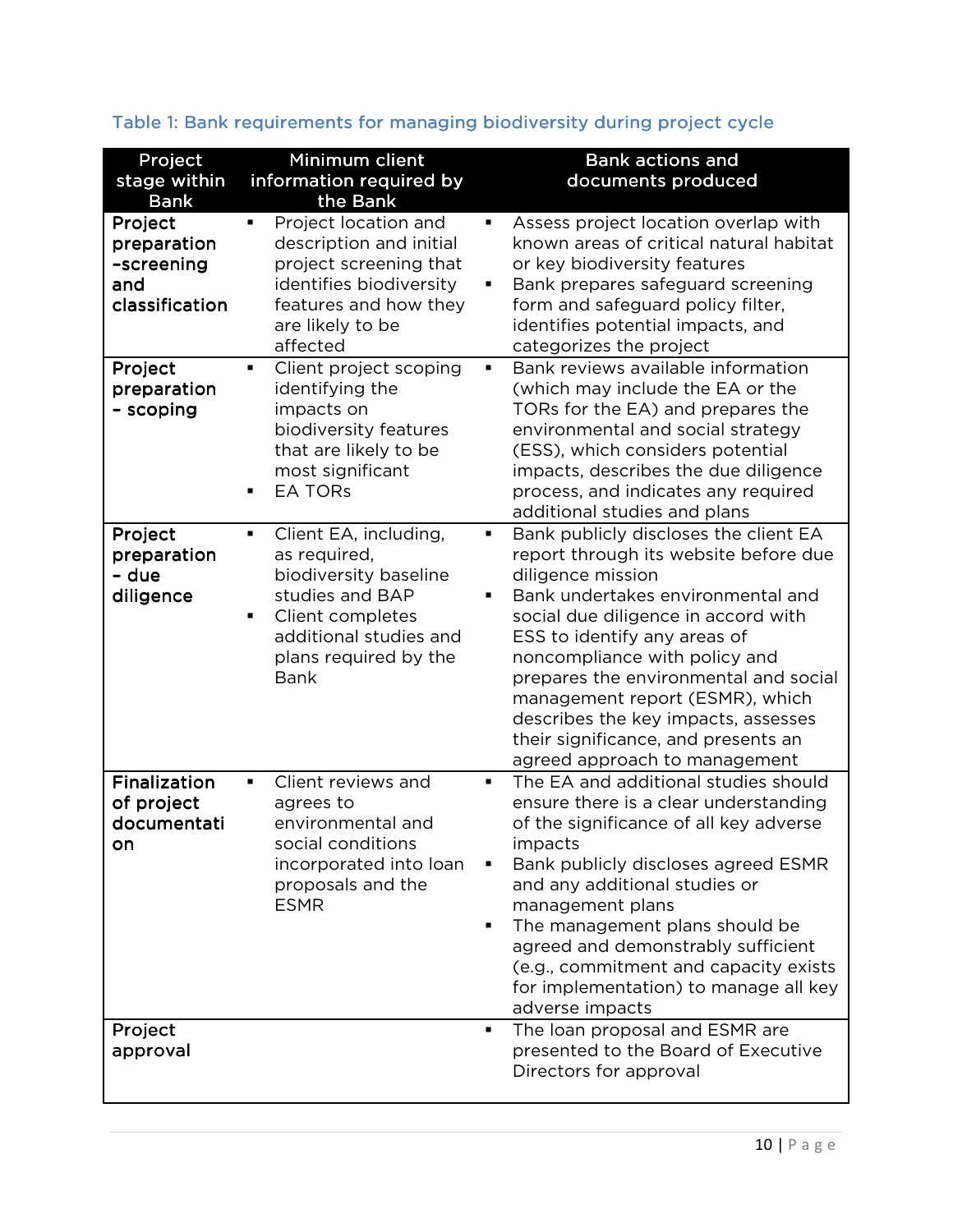| Project legal<br>agreements               | Client reviews and<br>$\blacksquare$<br>agrees to<br>environmental and<br>social conditions in<br>loan contract | Bank drafts environmental covenants<br>$\blacksquare$<br>for loan contract based on agreed<br>conditions in the ESMR                                                                     |
|-------------------------------------------|-----------------------------------------------------------------------------------------------------------------|------------------------------------------------------------------------------------------------------------------------------------------------------------------------------------------|
| Project<br>implementati<br>on             | Client implements<br>$\blacksquare$<br>environmental and<br>social conditions in<br>loan contracts              | Bank reviews environmental and<br>٠<br>social monitoring reports and<br>undertakes supervision missions to<br>ensure ongoing compliance with loan<br>contract conditions and Bank policy |
| Project<br>completion<br>and<br>reporting |                                                                                                                 | Bank confirms compliance with<br>$\blacksquare$<br>safeguard policies and determines<br>lessons learned                                                                                  |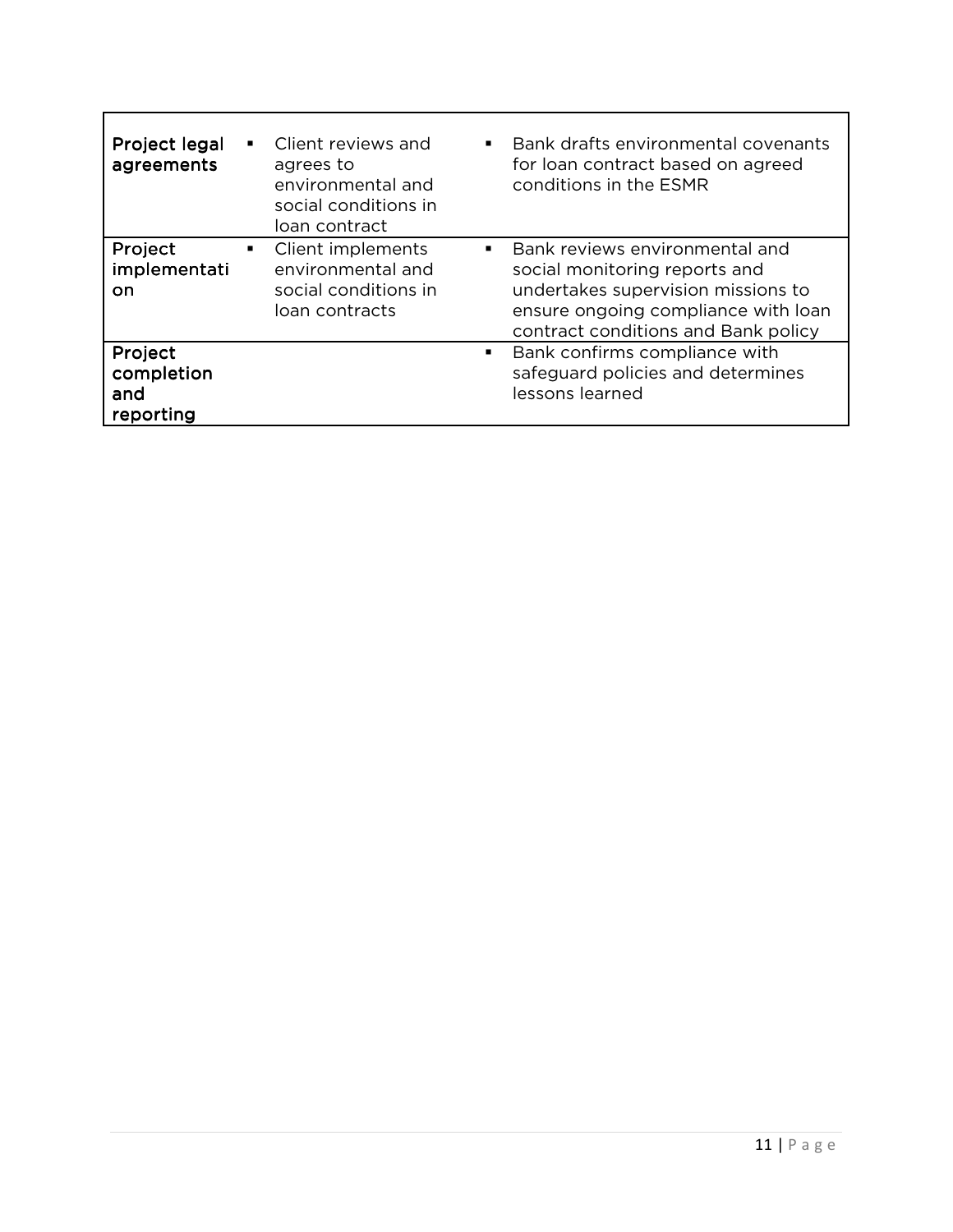#### Box 3: Hydroelectric project in Panama reinforces the need to present to the Board of Executive Directors assessment and management plans for key biodiversity impacts prior to project approval

**Problem:** A project to build two hydroelectric plants set off civil society protests and an official complaint to the Bank's Independent Consultation and Investigation Mechanism (ICIM). The complaint focused on the project's environmental impact and the cumulative impacts of the large number of additional plants being built or planned for the same river. The project established the need for the borrower to undertake crucial assessments and develop management plans for biodiversity to be presented to the Bank board of directors before project approval.

The project: The Pando-Monte Lirio Hydroelectric Power Project's two hydroelectric power plants are being built on the Chiriquí Viejo River in Panama's western province of Chiriquí. The project is being financed by a Bank loan for US\$40 million approved in 2009, with additional participation from the International Finance Corporation. It is being built by Electron Investment, S.A. (EISA).

Risk and potential impact: The project will divert about 90 percent of the river's average annual flow into 26 kilometers (km) of tunnels over a stretch of river totaling 51.5 km. The reduction of flow and the two dams will impact migratory fish within the river and reduce available aquatic habitat important for the IUCN Red Listed Neotropical River Otter. These threats would be compounded by a series of additional hydroelectric projects along the same river that were in construction or planning.

Documents presented to the board: The ecological flow assessment and cumulative impacts assessment were insufficient to effectively assess impacts, and the submission did not include feasible management plans to address the impacts. Nevertheless, the Bank went ahead with the original timetable for project approval after EISA agreed to correct the study's shortcomings in line with subsequent project milestones, including first disbursement. To correct the shortcomings, the Bank subsequently ensured completion of a satisfactory ecological flow analysis and management plan and provided a US\$490,000 technical cooperation grant for studies and a pilot watershed management plan for the Chiriquí Viejo River to be carried out by Panama's National Environmental Authority.

**Lessons learned:** The project demonstrated the need to analyze development in a context that is defined by ecological realities rather than project footprint boundaries. It also pointed out opportunities for the Bank to better exploit synergies between its public and private sector portfolios, in which public sector investments would strengthen national capacities for environmental management, such as addressing cumulative impacts of hydropower development. Finally, the board-approved action plan to respond to the ICIM case included that prior to presenting an operation for approval by the Board of Executive Directors, the Bank must have the following: a clear understanding of the nature and magnitude (significance) of all key adverse environmental and social impacts and risks; impact management strategies addressing all key adverse impacts and risks that meet applicable Bank policy requirements and have been agreed with the borrower and other relevant parties (if any); and a demonstration of commitment and capacity by the borrower and other relevant parties (if any) to implement the agreed management strategy, as well as a demonstration that resources for its implementation have been secured.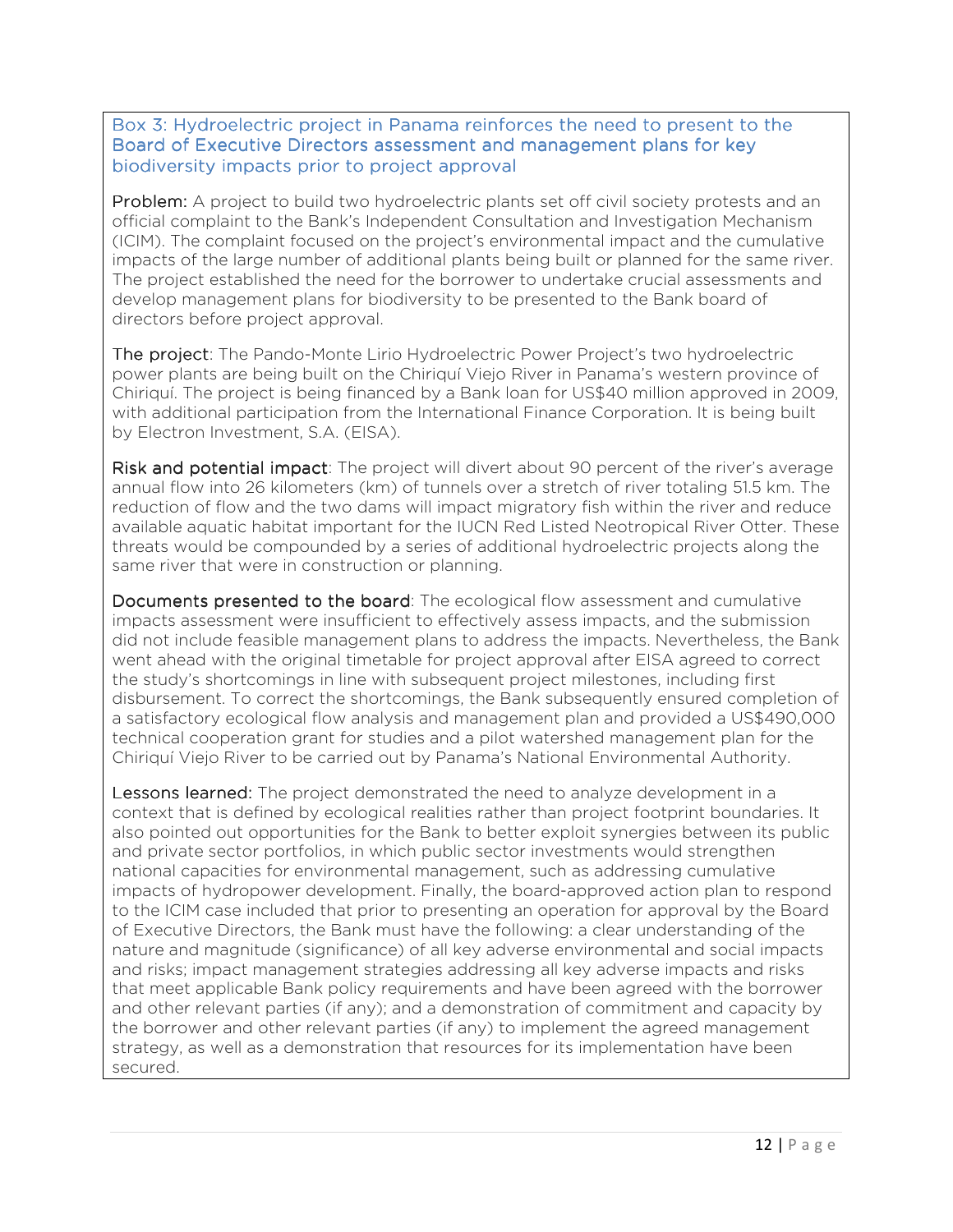### SECTION II: SCREENING AND SCOPING PROJECTS

# 2. Screening and classifying projects

2.1. Screening serves as a preliminary assessment by the client of the significance of potential impacts and risks of a project and begins the process of determining the level of environmental planning and management required. Most national regulations require a client to complete project screening that will usually yield a classification by the regulatory agency of the project's potential impacts and risks. The Bank also screens and classifies projects that are presented for financing.

#### Project screening by the client

2.2. The initial assessment of a project's potential impacts on biodiversity and ecosystem services is based on the project type and location.

2.3. Project types. The following types of project have the potential to have complex and potentially significant negative direct, indirect, regional, or cumulative impacts:

- Infrastructure, such as new roads, railways, major waterworks, airports, and ports.
- Natural resource extraction and distribution, such as mines and oil and gas pipelines.
- Large-scale agriculture.
- Industrial projects, such as cement plants, industrial parks, chemical plants and pulp mills.
- Energy generation and distribution through hydroelectric dams, power generation plants, and transmission lines.

2.4. Biodiversity impacts from these kinds of projects include land use change, land cover change, habitat fragmentation, emissions and effluents that affect habitats, and the introduction of invasive species. These projects will invariably require an EIA.

2.5. On the other hand, projects with minor reconstruction, rehabilitation, or limited construction or that provide technical assistance are likely to cause only local and short-term negative impacts and may only require a brief EA or environmental analysis.

2.6. Project location. Projects located in, or that may have impacts on, habitats that are considered to be key biodiversity features invariably will require an EIA. See Table 2 in Chapter 5 for characterization and examples of key biodiversity features that may be affected by projects.

2.7. The precautionary approach should be adopted for projects proposed in locations that are known to be environmentally sensitive or where there is an indication that people depend on the ecosystem services derived from the area.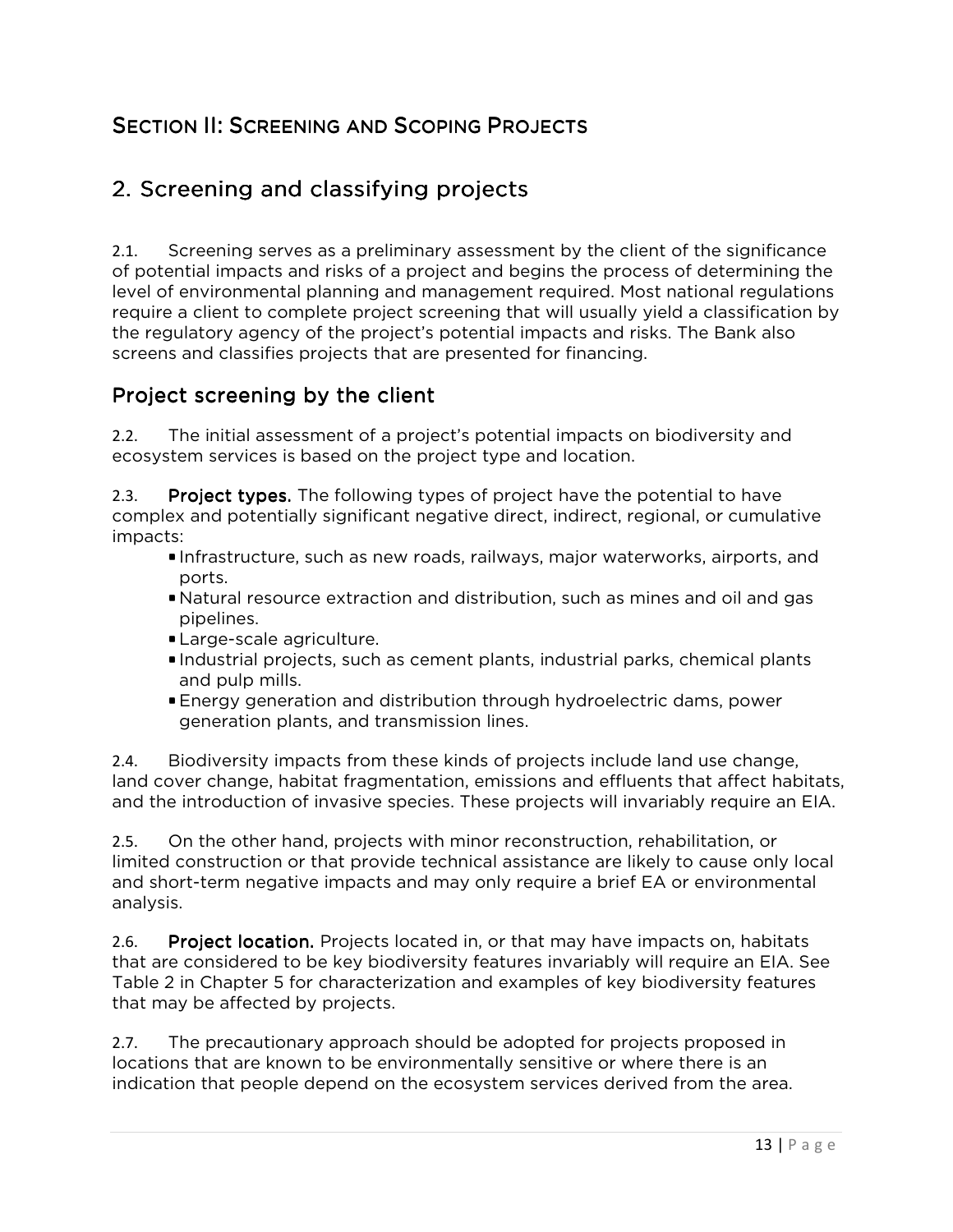#### Project screening and classification by the Bank

- 2.8. Projects supported by the Bank fall into one of three categories:
	- Category A projects have significant negative environmental or social impacts or have profound impacts on natural resources. Category A projects will require an EA—normally an EIA including specific management and compensation plans, as required. If the project has significant impacts on biodiversity or ecosystem services, the plans should include a BAP.
	- **Category B projects** are likely to have only local and short-term negative environmental or social impacts, for which management measures should be readily available. These projects will require in most cases an environmental and social analysis focused on addressing the issues identified during the screening process.
	- **Category C projects** are not likely to have negative environmental or social impacts and do not require environmental or social analysis beyond screening and scoping. However, such projects may require safeguard measures or have monitoring requirements.

2.9. For Bank screening and classification, the client should provide the following information:

- Geo-referenced location of the project footprint, including associated facilities, incorporated into a map of the area that covers geographical features. This information can be presented to the Bank as latitude and longitude coordinates, ArcGIS shape file, or a Google Earth file (see Annex A for additional guidance on Bank requirements for geo-spatial data for projects).
- Description of the site for the project, including reference to any special environmental or social characteristics of the area such as ecologically important or sensitive ecosystems or species and natural areas that people depend on. The site description should include consideration of land ownership and a history of land use in the area.
- Description of the main elements of the project. This should include a status update and timetable for the project and a determination if the project is green field (without any previous facilities) or an expansion-rehabilitation. The project description should include any "associated facilities," such as access roads or transmission lines that are essential for the project to function, even though they may not be financed by the Bank. This information may be available in EA documents or in business plans prepared for the project.
- Description of any prior environmental and social assessment requirements or studies for the project. The client should send the Bank electronic copies of environmental and social assessments—including screening reports, scoping reports, TORs, EA reports, or management plans—and indicate who in the client's organization is responsible for follow-up on environmental and social management issues.
- EAs are frequently completed or under way when projects are presented to the Bank. Consequently, screening will advance based on these documents and any additional available information.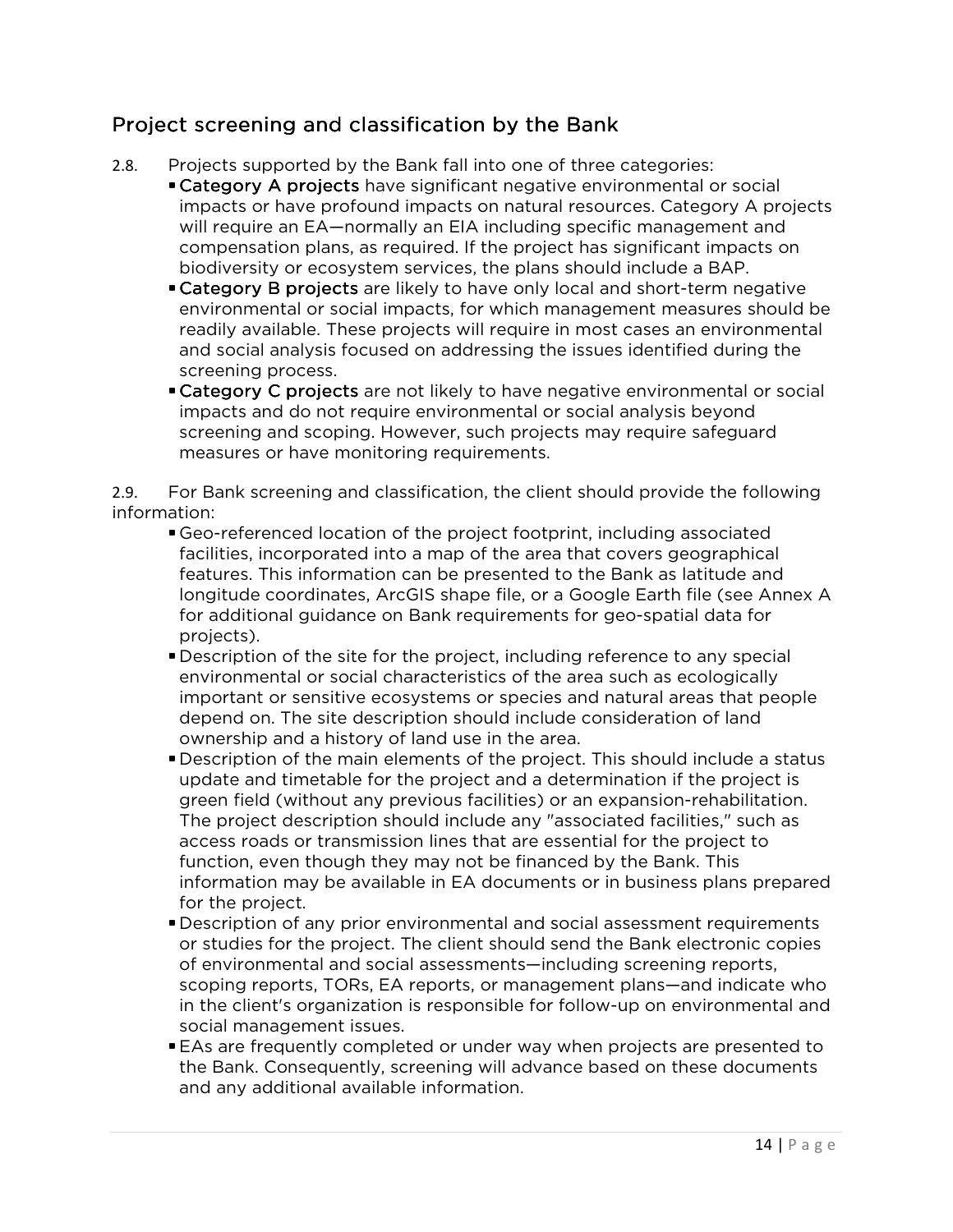# 3. Analyzing project alternatives

3.1. Consideration of alternatives to a project should begin during the initial screening of a project, though completion of the analysis of alternatives will require additional information. It is difficult to overestimate the importance of a post-hoc analysis of alternatives as a mechanism to avoid impacts on biodiversity and ecosystem services.

3.2. The "alternatives" to a project are the different ways in which the need and purpose for implementing the project can be achieved. The Bank favors alternatives that lead to the avoidance of negative environmental impacts particularly as they relate to natural habitats. Directive B5 of OP-703 requires examination of alternatives, including, to the extent applicable and feasible, a "no project" scenario.

3.3. Directive B9 of OP-703 indicates that, wherever feasible, projects should be sited on lands already converted rather than in natural habitats. Consequently, the alternatives analysis should be particularly rigorous when a project is likely to have significant biodiversity and ecosystem service impacts. The Bank will only support a project that results in the significant conversion or degradation of natural habitats if it there are no feasible alternatives acceptable to the Bank and if a comprehensive analysis demonstrates that the overall benefits from the project substantially outweigh the environmental costs.

3.4. The most comprehensive approach to rigorously exploring and evaluating reasonable project alternatives is through incorporating biodiversity concerns into strategic sector planning and national or regional land use planning. This is particularly the case when there are potential alternative locations or approaches to meeting the needs and purpose of the project. The Bank therefore strongly encourages prior strategic sector planning linked to strategic environmental assessment and coherent approaches to regional land use planning when considering projects.

3.5. The analysis of alternatives associated with EAs has two major purposes:

- Identify potential, feasible alternative project options that would substantially achieve the objectives of the proposed project or its components.
- Evaluate the feasible options based on stakeholder criteria to agree on a final project strategy that will result in the cost-effective achievement of the objectives while minimizing environmental and social impacts.

3.6. The analysis of alternatives should consider those that deliver the same or similar project objectives or that meet the needs and purpose of the project. Alternatives can include:

- Changing demand—e.g., rather than producing more energy with a new power plant, reduce energy losses nationally.
- Using other inputs and supply—e.g., using wind power or other generation options in the place of hydroelectric power to avoid the impact of a dam and reservoir.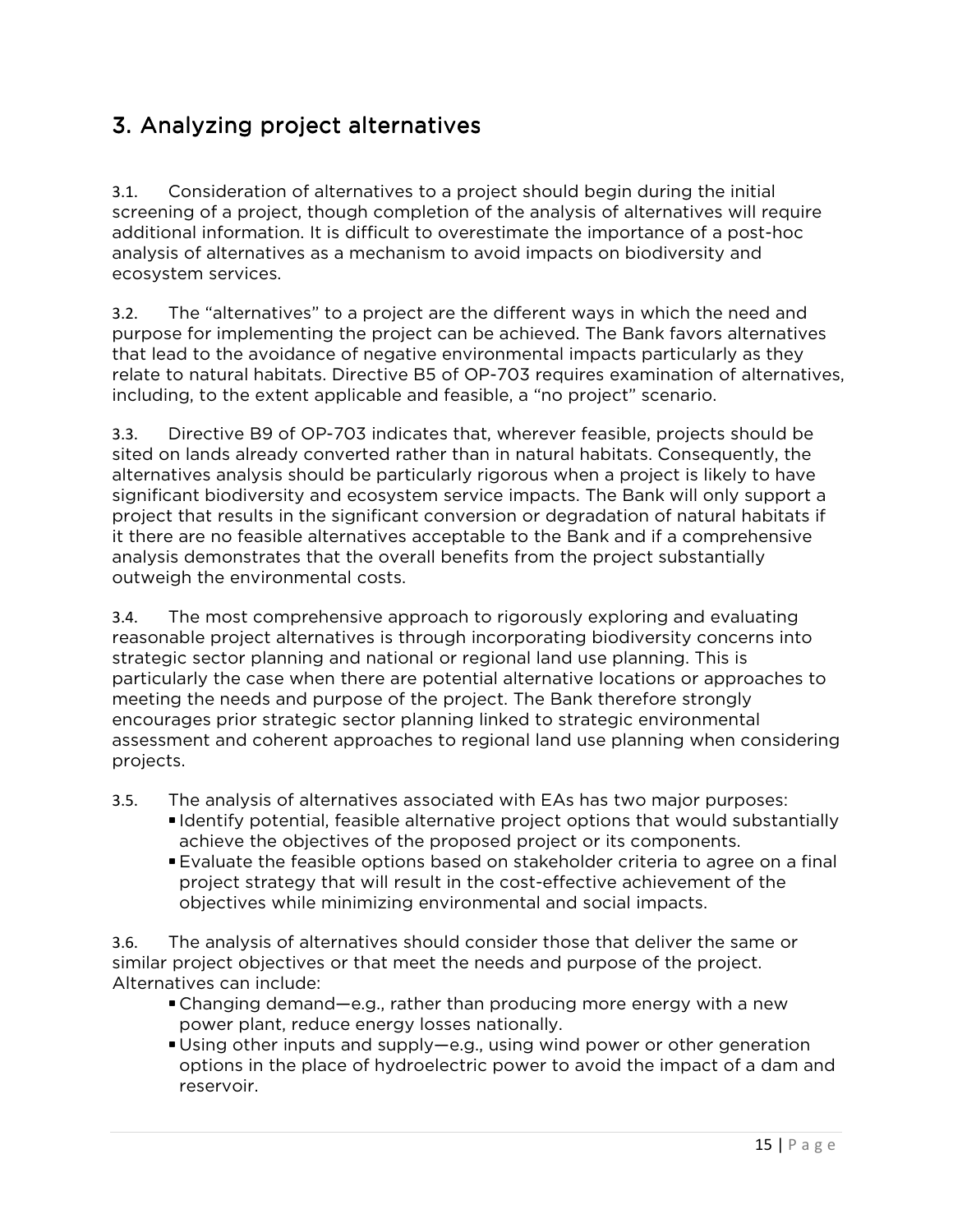- Alternative activities—e.g., improving public transport rather than increasing road capacity to improve access to a city center.
- Alternative locations—e.g., avoiding important biodiversity areas and developing projects in lands that are already converted through improved regional planning or by routing linear infrastructure such as transmission lines around protected areas.
- Different designs or processing technologies—e.g., minimizing wastes or improving efficiency to reduce impacts, using run-of-the-river hydropower to allow for fish migrations, using directional drilling to install underground pipelines, or incorporating wildlife passages in road construction.
- Alternative timing—e.g., modifying the timing of flows from a reservoir or the operating schedules for transport systems based on an understanding of the reproductive or migratory behavior of wildlife.

3.7. Consultation and public participation are key elements in advancing the analysis of alternatives. Project alternatives should be introduced into discussions with stakeholders during the scoping process. Key stakeholders include relevant government agencies, civil society organizations, and local communities that may be affected by the proposed project. Consultations should focus on determining the potential alternatives and ensuring a full understanding of their potential impacts and risks.

3.8. The project alternatives analysis should present reasonable alternatives that deliver the same or similar project objectives or that meet the needs and purpose of the project and that are feasible in a national, regional, and local context. For each alternative, the analysis should compare and evaluate each proposed option through design, construction, and operation in terms of stakeholder-agreed criteria. These criteria may include the land, operational, and management requirements; natural resource demands, such as for water or materials; design, construction, and operation schedules; consistency with local, regional, and national planning; extent and magnitude of direct, indirect, and cumulative impacts; physical, institutional, and organizational requirements; compliance with national legal and Bank policy requirements; and the capital and recurrent costs of the project and associated management measures.

3.9. The alternatives analysis should present a summary of qualitative and quantitative information for each proposed option against the decision-making criteria. In situations where the environmental and social impacts are similar among proposed options, then technical and economic factors will generally determine the final option. When identification of the preferred option is difficult, a systematic approach based on ranking, rating, scaling, and weighting of the criteria may be more appropriate. The final alternatives analysis should include a clear rationale and justification for selecting the proposed project option and design, including general management options.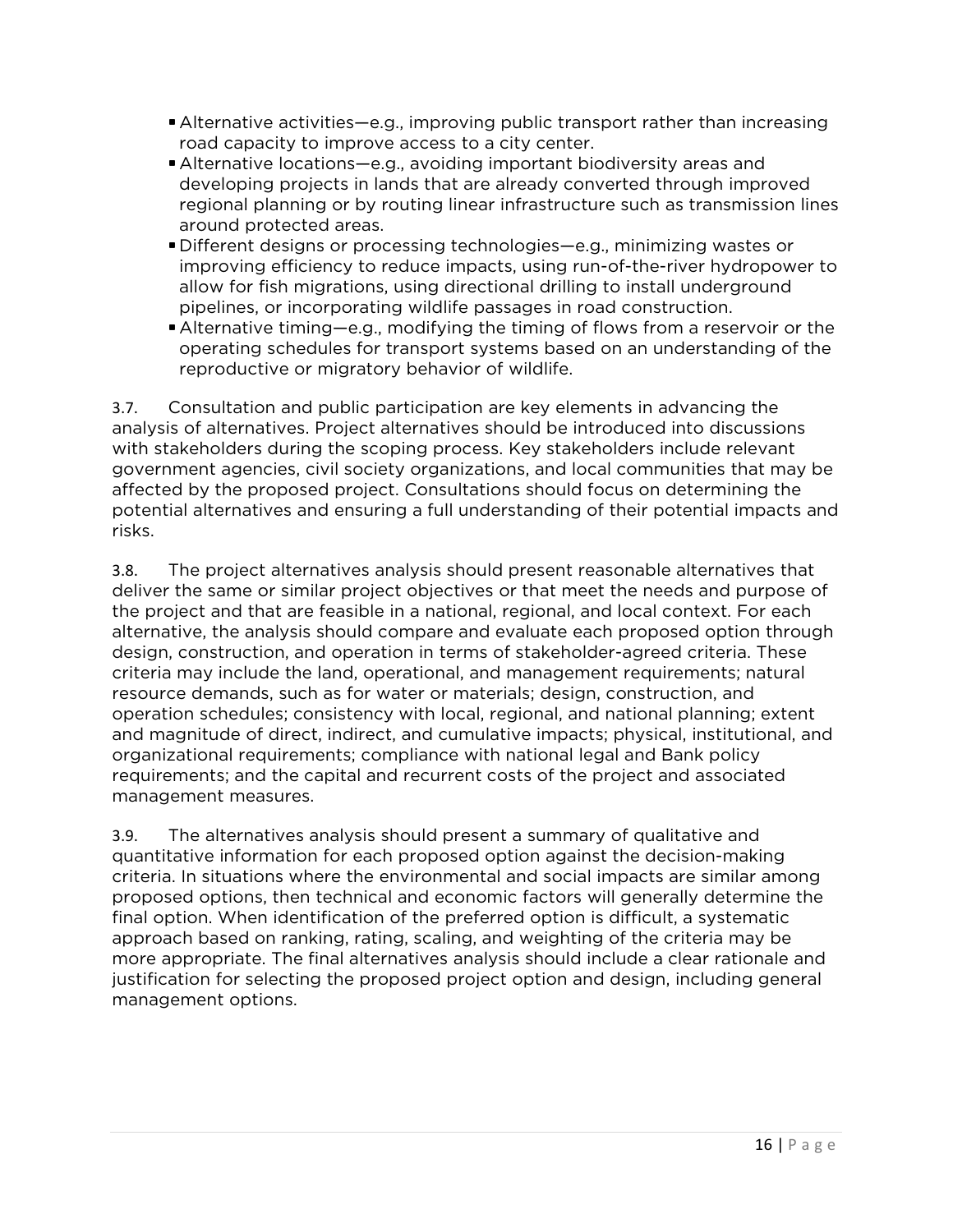#### Box 4: Identification of transmission line impacts leads to alternative routing

Problem: The route for a transmission line project proposed to the Bank for funding presented significant risks for critical natural habitat.

The project: The transmission line will carry electricity from the Yacyretá Hydroelectric Power Plant, on the Paraná River between Paraguay and Argentina, to metropolitan Asunción. The original project to build transmission lines to Asunción was prepared for Bank financing in 1996, together with an environmental impact assessment. However, the project did not go forward, nor did the government acquire the right of way (ROW) needed to route the transmission lines. In 2011 the Paraguayan government again presented the project for Bank financing.

Risk and potential impact: The project was classified as Category A after the Bank determined that the ROW originally proposed for the transmission line would result in the loss of 1,000 hectares of Atlantic forest, one of the most vulnerable ecosystems in South America. The project would also pose potential risks to bird species. An EIA was prepared to examine alternative routes that would minimize habitat destruction as well as avoid populated areas.

Study proposes route with lower impact: The EIA analyzed each of four alternative transmission line routes. One of the routes would pass through the watershed of Ypacaraí Lake and the buffer zone of the Ypacaraí National Park, which provides ecosystem services for local people. Two other routes would pass through habitats of endemic species that live in mountainous areas. The route recommended by the study was the longest, but it avoided protected, cultural, and populated areas. The Bank also requested the adoption of new practices for preparing the ROW that would minimize impact on habitats, such as limiting clearing to areas directly under the power lines and removing only taller trees. The project will also minimize soil disturbance to reduce colonization by non-native species. Deforested areas would be compensated for by planting native species in other areas using seedlings produced by nurseries, municipalities, nongovernmental organizations (NGOs), and schools. Although the route selected will avoid forested areas, it does cross endangered wetlands and grasslands habitats. A biologist studied potential threats to endemic and other bird species and determined that these species normally do not fly high enough to risk collision with the transmission lines. In fact, the ROW will preserve grassland habitat by preventing the entry of agriculture and invasive grass species. The study of alternatives also examined the impact of the transmission line where it crosses the Paraguay River, used by birds as a migratory route. Non-governmental groups will monitor the frequency of collisions with the lines, and markers will be placed in the transmission lines to alert birds and bats.

Lessons learned: The study of alternatives demonstrated that a comprehensive analysis can reduce environmental impacts and project costs. The cheapest alternative from an engineering standpoint was the shortest route. However, the resulting social and environmental impacts would have aroused considerable opposition, resulting in potentially expensive delays. While the study of alternatives delayed the operation's submission to the Bank's Board of Executive Directors, the longer route ultimately chosen was probably the most economically and environmentally viable.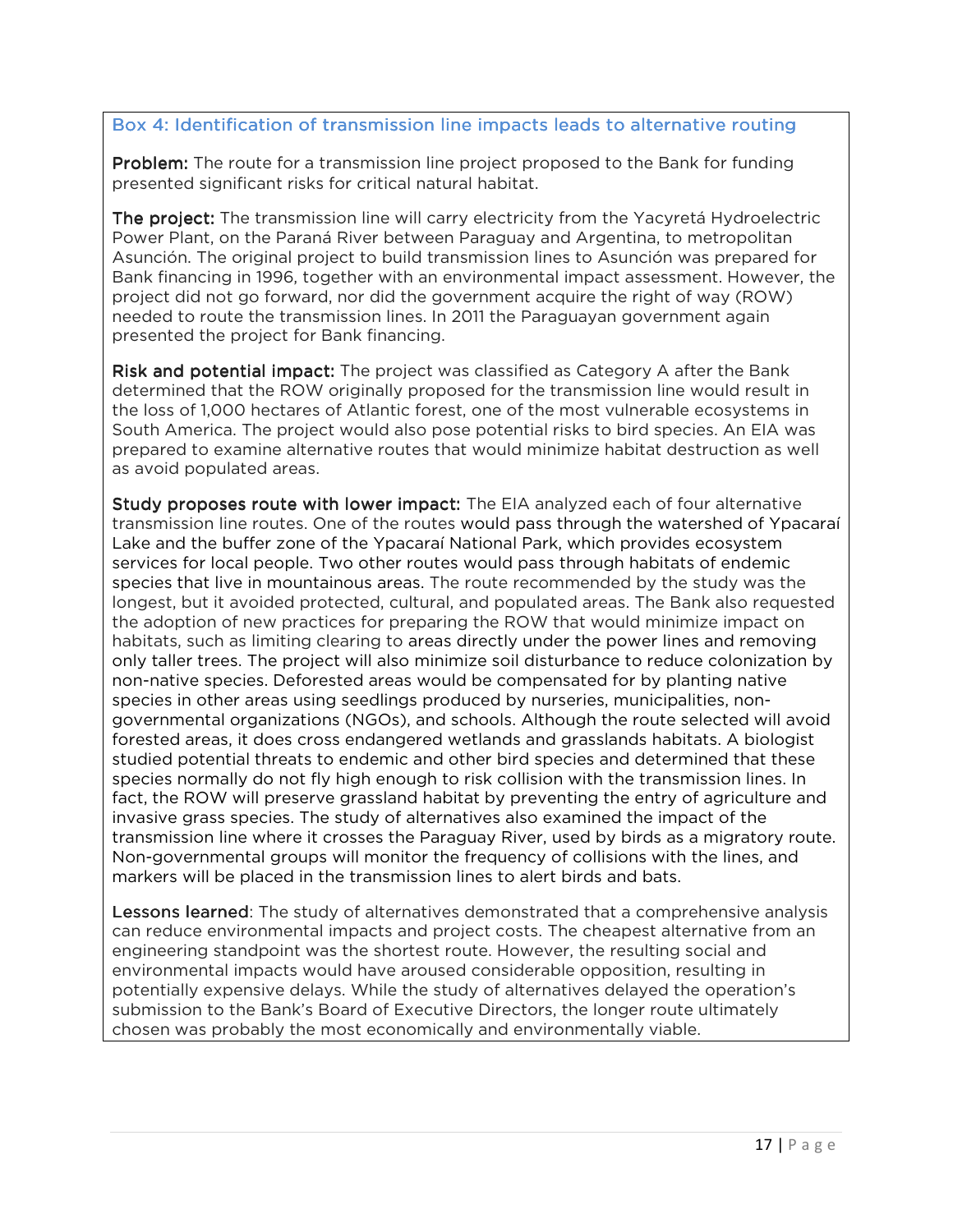# 4. Preparing a cost-benefit analysis

4.1. The need for a comprehensive cost-benefit analysis (CBA) in a project should be identified early in the screening process. Early identification can help ensure that the analysis contributes to decision making. Category A projects, and projects with significant impacts on natural habitats, will invariably require a comprehensive CBA.

4.2. The purpose of the CBA is to demonstrate that the overall benefits from the project substantially outweigh the environmental costs. This analysis consists of an economic valuation that analyzes the generation of economic benefits and costs from a project by comparing the discounted flows of benefits and costs over a prescribed time horizon. If possible, this analysis should be integrated within the overall CBA for the project.

4.3. A comprehensive CBA expands the standard CBA for a project by incorporating monetized estimates of the environmental costs and benefits. It includes the costs from any negative environmental and social externalities and the benefits from any positive environmental and social externalities. Economic externalities occur when a project has an impact on individuals who are not part of the decision-making process. If a factory produces emissions that affect people outside of the project boundaries, or a dam affects people's use of a river downstream, then an externality exists. Externalities can be negative or positive. Negative externalities may be addressed by avoiding their production or by compensating for them with actions that either negate the externality or internalize it.

- 4.4. The following data are required to complete a comprehensive CBA:
	- **Time horizon for the project.**
	- Discount rate.
	- Monetary values of the project benefits and costs for each year.

4.5. Numerous economic valuation techniques can be used to monetize externalities. Choosing the most appropriate one will depend on the type of externality, available data, resources and time available for the analysis, and the capacities of the analyst. Although each project is unique, environmental economists agree that particular valuation techniques are more appropriate for valuing specific environmental goods and services. (See Figure 1.)

4.6. Economic valuation is easier when an environmental externality results in a change in production for a good or service for which it is possible to measure market prices. Examples of externalities that are relatively easy to measure include changes in the production of natural resources or ecosystem services, air and water pollution that affect human health and productivity, the costs of alternative production or of management actions, and the costs of recreational uses of the environment. It is more difficult to measure externalities that affect biodiversity or pristine habitat values, cultural or historical values, or human life. Genetic values and the loss of value associated with species extinction are particularly difficult situations in which to apply economic valuation.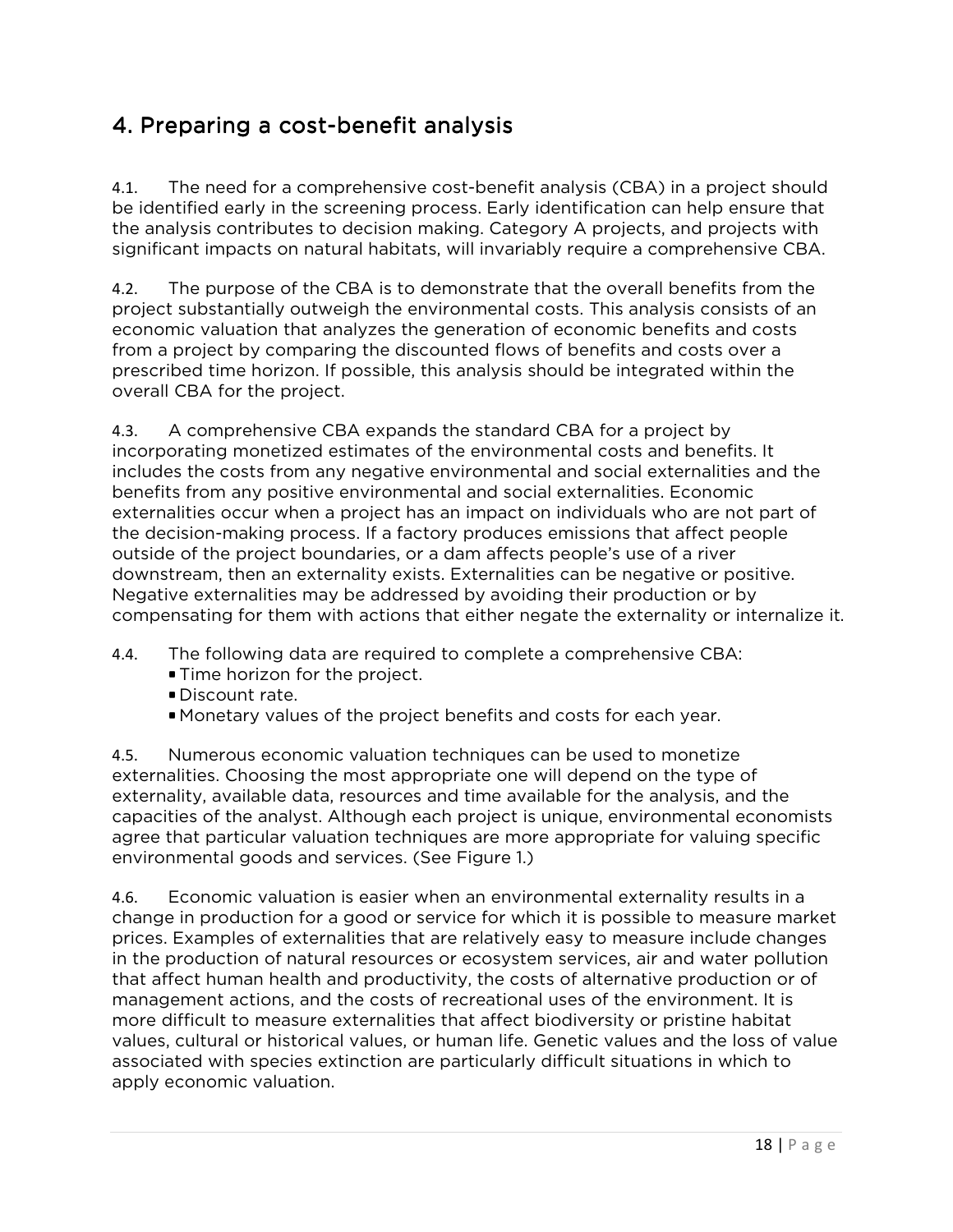4.7. The Bank requires that the comprehensive CBA be completed by an environmental economist or by economists with experience in addressing environmental issues. Such experience is critical because decisions as to what externalities to include or exclude and which economic valuation techniques to apply can have substantial consequences for the results of the analysis. Equally important is that the person responsible for the CBA is involved in the project from the design stage. The draft CBA should be peer-reviewed by at least one environmental economist.



Figure 1: Flow chart to match valuation techniques to types of environmental externalities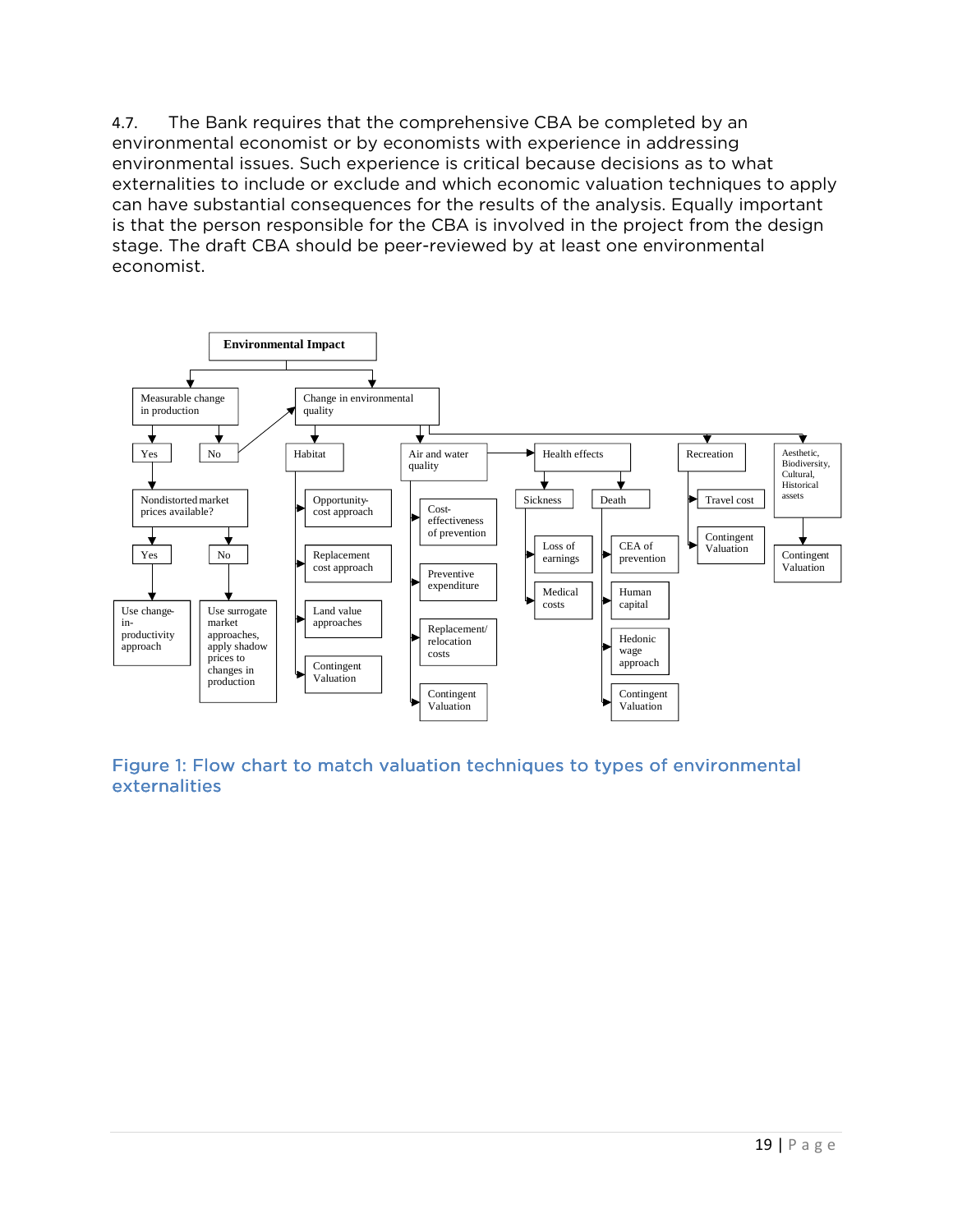#### Box 5: Comprehensive cost-benefit analysis in Costa Rican project confirms benefits outweigh costs

Problem: The Reventazón Hydroelectric Project will provide substantial benefits to Costa Rica but at the cost of eliminating the last remaining free-flowing section of the Reventazón River and of having impacts on a biological corridor. The Bank sought to determine if the overall benefits from the project―environmental expenditures as well as economic returns―outweighed the environmental costs.

The project: The project is located in the lower Reventazón River, downstream from three existing hydroelectric projects. Financing includes US\$298 million in Bank loans. The works consist of a 130-meter-high dam that will create a 6.9-sq-km, 8-km-long reservoir and a 4.2 km river diversion between the dam and powerhouse. The plant will have a generating capacity of 305 MW. The project is being carried out by the Instituto Costarricense de Electricidad (ICE), the national power company.

Risk and potential impact: The project was prepared using a standard CBA that evaluated the project as a financial investment; it analyzed project outputs and benefits into the future and discounted them to determine if the present value of benefits exceeded present costs. The project's classification as Category A required ICE to prepare an environmental impact assessment to comply with Bank environmental policy directives. Directive B.5 requires that the EIA include a comprehensive cost-benefit analysis of the project's environmental and social impacts that take place beyond the project time horizon. The project would result in the significant conversion of the Reventazón River—a natural habitat. The Bank therefore conducted a comprehensive CBA to quantify in dollar terms the environmental losses that the Reventazón project would incur, principally the loss of the free-flowing aquatic habitat and the impact on the biological corridor, as well as the impact on downstream habitats.

The study's conclusion: The comprehensive CBA drew on existing data to identify the project's major environmental impacts and estimate their costs, taking into account the management measures contained in the EIA. The study found that the proposed management plan to rehabilitate and maintain connectivity in the biological corridor at the tail of the reservoir will cost US\$2.7 million over the period 2013–2015, with an annual recurring cost thereafter of US\$445,000. Similarly, changing this section from a freeflowing river to an impoundment will be offset by preserving a comparable river system at a cost of US\$2.66 million in 2013–2015, and then US\$780,000 annually thereafter. The comprehensive CBA calculated a net present value (NPV) for the project of US\$96.85 million. A second NPV calculation that includes the cost of impacts, but not the benefits from mitigating them, drops the NPV calculation down to US\$88.99 million. The standard CBA approach found a NPV of US\$115.16 million. The differences between the three NPV results are small. The reason is that several potentially large environmental costs that normally occur in hydroelectric projects, such as substantial resettlement, were avoided.

**Lessons learned:** The Bank's comprehensive CBA, conducted ex post, confirmed the benefits from the project. In general, however, comprehensive CBAs should be carried out ex ante to help identify opportunities for avoiding environmental impacts and to reduce the risks of costly modifications in project design at a later stage. In projects that have significant impacts on natural habitat, the Bank requires an ex-ante comprehensive CBA.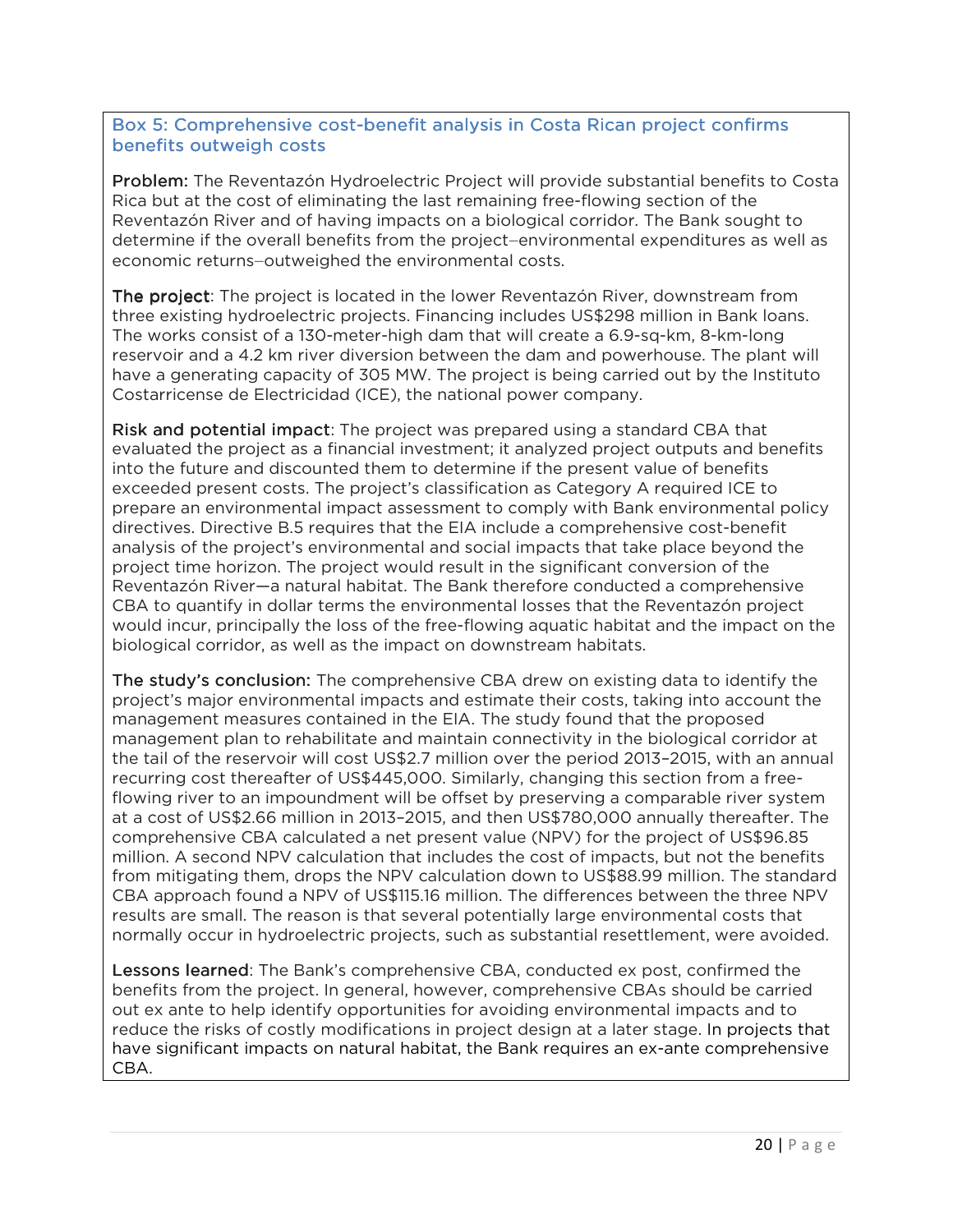# 5. Scoping for biodiversity and ecosystem service issues

5.1. Under many national legislative regimes, clients are required to undertake a scoping process as a prelude to developing the EA. Scoping can help to focus the EA activities toward addressing the most significant issues associated with a project; scoping is an important step in effectively managing project impacts on biodiversity.

- 5.2. Project scoping undertaken by the client serves two major purposes:
	- Identifying potential environmental and social impacts of the project.
	- Preparing the TOR for the EA, focusing on the most significant issues.

5.3. Effective scoping should include reconnaissance of the project area with a multidisciplinary team. The team should review the project feasibility studies, project alternatives, and existing biodiversity and ecosystem services information available for the project area of influence.

5.4. Scoping should be participatory and involve consultations with stakeholders, including local communities that may be affected by the project, specialists with environmental and social expertise in the area, local government representatives, civil society organizations, and regulatory agencies. The scoping report should demonstrate that the client has made efforts to achieve consensus with stakeholders on the approach to the EA TORs and the focus of the biodiversity baseline studies.

5.5. Scoping begins with a summary document that has the following information: project description, including the magnitude, timing, and frequency of activities; project alternatives; project location; area of influence; preliminary analysis of potential environmental and social impacts, including their spatial and temporal scale; and a description of the approach to public consultation. This document is the basis for discussions and can be combined with matrices or checklists (see Annex B) to focus the TOR for the EA on critical issues.

5.6. The final scoping report should identify key biodiversity features, including the priority ecosystem services in the area of influence, and should describe project potential impacts and the risks for them. It should also identify relevant information gaps in knowledge, as well as any project-specific studies needed to understand potential impacts on biodiversity and ecosystem services.

5.7. The scoping report and TOR for the EA should define the need and scope of the biodiversity and ecosystem services baseline studies, including proposed methodologies and sampling regimes, and should establish the focus for the assessment and management of impacts on biodiversity and ecosystem services.

### Identifying and analyzing priority ecosystem services

5.8. During scoping, the client should identify priority ecosystem services in the area of influence that may be affected by the project or that may be important for attaining the development objectives of the project within a framework of sustainable development. Priority ecosystem services are defined as ecosystem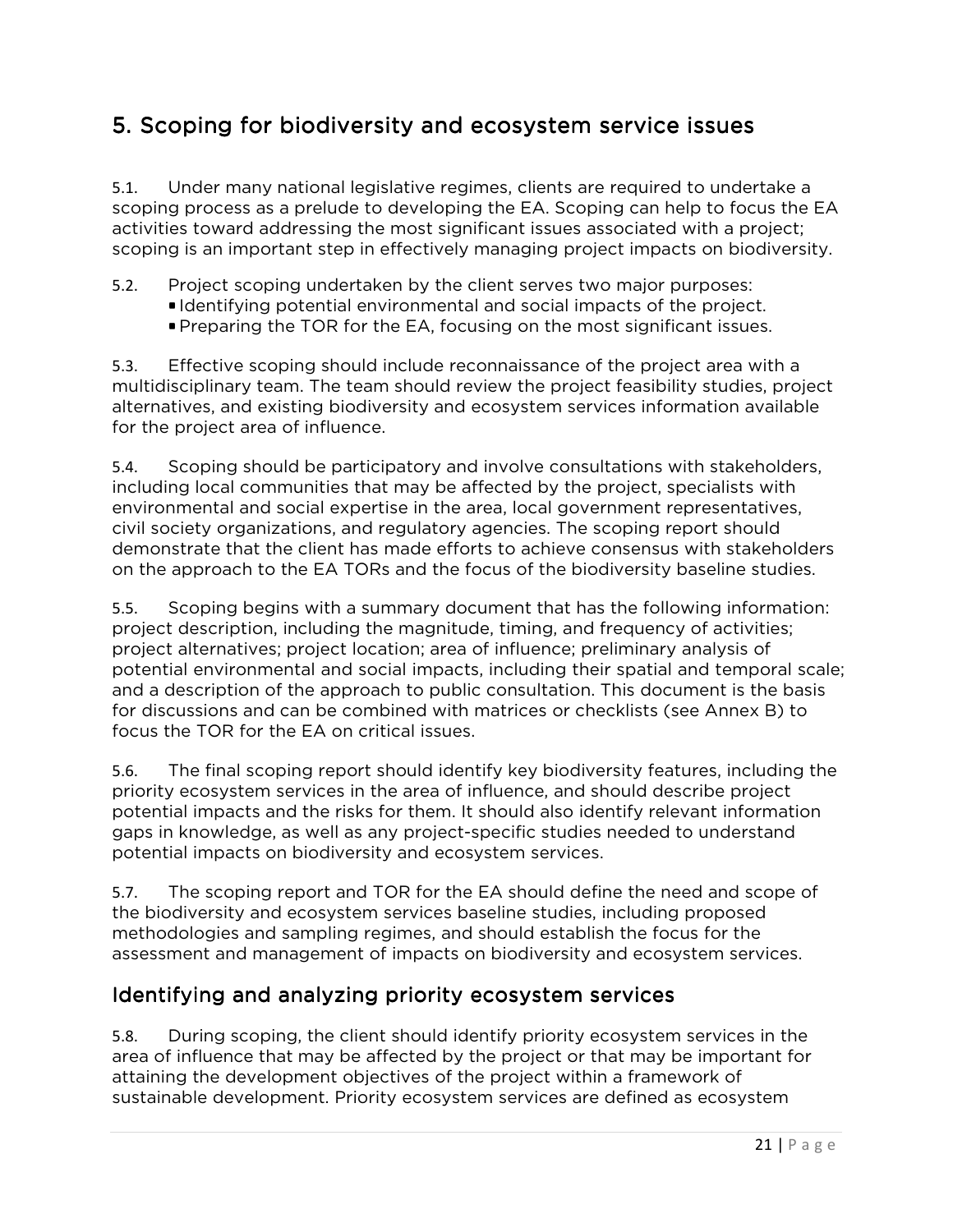processes, goods, and values that provide benefits to human communities and that may be significantly and adversely affected by the project or upon which the project has a significant dependence. (See World Resources Institute: *Ecosystem Review for Impact Assessment: Introduction and Guide for Scoping* and *Weaving Ecosystem Services into Impact Assessment*; and, IFC Performance Standards Guidance Note 6 for additional guidance.) In most projects, these services will focus on carbon, water, and biodiversity.

5.9. The Bank recognizes and safeguards the role of natural habitats in providing the ecological services required for sustainable human development—provisioning benefits, regulating services, cultural services, and supporting services—and in supporting the functional integrity of ecosystems. OP-703 refers to such ecological services as recharging aquifers, sustaining fisheries, and maintaining mangroves or other ecosystems that help prevent or mitigate natural hazards and sustain natural assets.

5.10. Projects can affect the delivery of services to other beneficiaries and also benefit from ecosystem services. The degradation of services caused by a project can represent a legal, operational, financial, and reputational liability for clients. There is a prevailing trend toward the inclusion of ecosystem service values in decision making in the public and private sectors, but this is not manifested in individual project management. Understanding the costs and benefits of the relationship between projects and ecosystem services is an important element in good decision making for the Bank, as recognized in OP-703.

5.11. The analysis and description of ecosystem services can be undertaken through qualitative, quantitative, and monetary approaches that provide complementary information. Qualitative reviews identify the range and extent of services as well as the beneficiaries and users, and they document flows of services from source to sink. Quantitative assessments focus on the material and energetic flows in an ecosystem and provide numerical estimates for the flows and distribution among beneficiaries. Monetary valuations estimate the cash value of a service using standard environmental economics methodologies such as direct use valuation, avoided costs, alternative costs, or willingness to pay valuation methods.

5.12. Where a project is likely to affect the delivery of ecosystem services to beneficiaries or directly depends on ecosystem services, the client should undertake a qualitative review of ecosystem services during scoping. This should be participatory and occur in parallel with the scoping process for a project. It should involve the beneficiaries, particularly local communities and indigenous people, as well as relevant environmental and social technical specialists.

5.13. The qualitative review of ecosystem services should document the sources, flows, and beneficiaries (including the project) for ecosystem services that are relevant in the project's area of direct and indirect influence. It should also determine the beneficiaries' degree of dependence on the services, describe the recent trends in delivery of the service (including determining the drivers of change), and describe the potential changes and their magnitude that may occur due to the project. The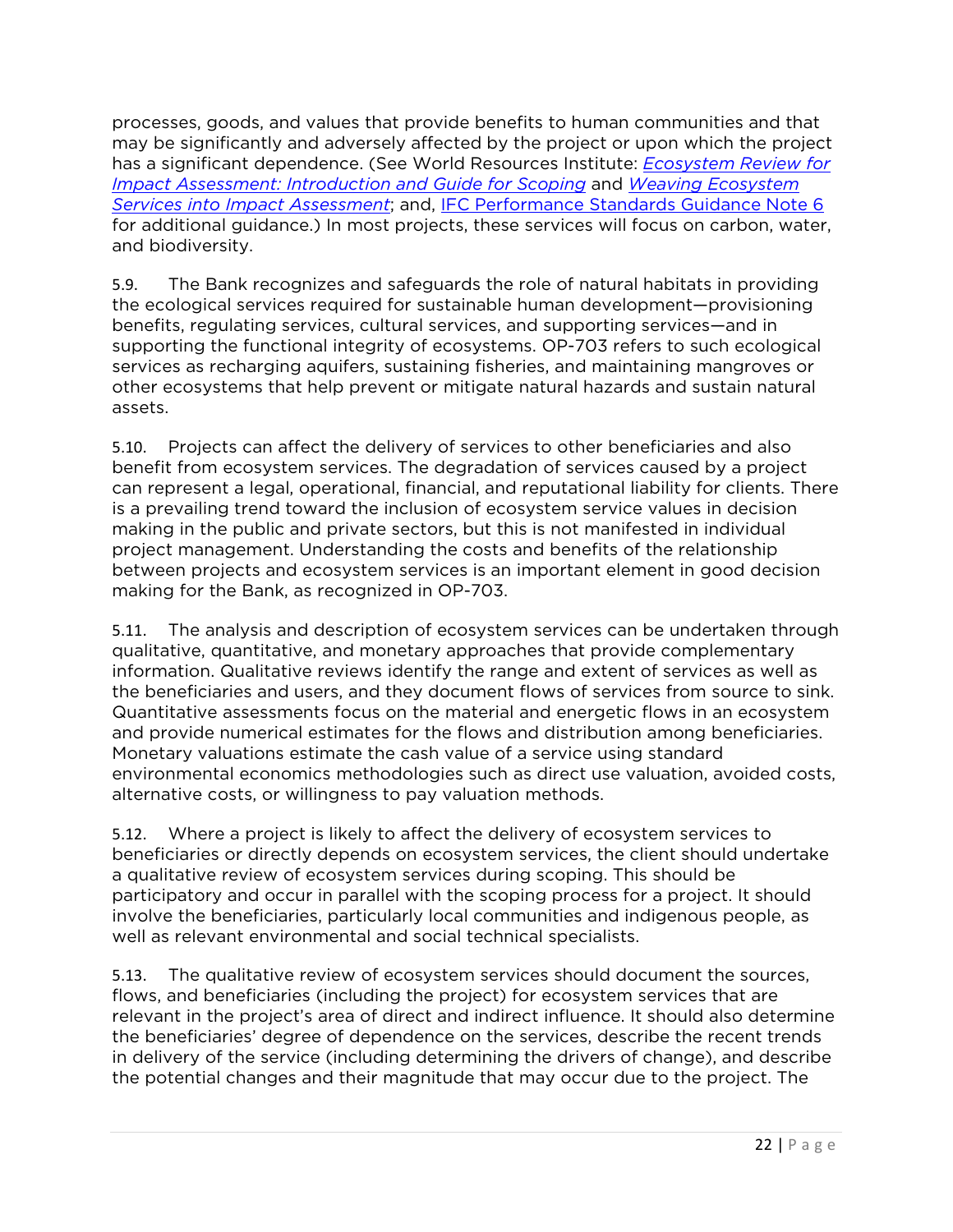qualitative review should take into account non-local beneficiaries of services and should include non-instrumental and non-material services.

5.14. The ecosystem services review report should include this information as well as identify the key social, operational, financial, regulatory, and reputational impacts on and risks to ecosystem services that are related to the project. The client should also apply the mitigation hierarchy and identify actions required to minimize the impacts of the project on the identified ecosystem services.

5.15. Where there are likely to be significant impacts, the Bank requires the client to undertake a qualitative review of the form similar to the Ecosystem Services Review Template of the IFC's Guidance Note 6 and the Ecosystem Service Review for Impact Assessment document from the World Resources Institute. The Bank encourages, but does not require, the client to use more sophisticated analysis tools, including ARIES , InVEST , and MIMES, that can model ecosystem service flows and project impacts and can present results in a palatable format for decision making.

#### Laying the groundwork for biodiversity baseline studies

- 5.16. As part of the process to establish the TORs for the EA, the client should:
	- Decide on the spatial extent of the study area.
	- Review available information and consult with stakeholders.
	- I dentify the key biodiversity features, including priority ecosystem services.
	- Define the significant potential impacts and risks associated with the project.

5.17. Investing time and resources in designing the TORs for the biodiversity baseline study will ensure the efficient use of resources and application of effort so that the studies are focused on the most important ecological features, impacts, and risks instead of haphazardly amassing information that may have little relevance.

5.18. If a project is in early development, the client should provide the Bank with the results of scoping and the proposed TOR for the biodiversity baseline studies before beginning work. This will give the Bank an opportunity to identify any potential gaps in the proposed work. A checklist for reviewing the content of the TOR and the final report for biodiversity baseline studies is provided in Annex C.

5.19. Establishing an appropriate biodiversity baseline for a project is an iterative process. As the biodiversity baseline study proceeds, additional information may arise that requires more in-depth studies of a particular species or habitat. For example, a species new to science may be found in the direct area of influence that will require additional surveys outside of the area of influence to be able to assess the significance of impacts and risks.

#### Defining the spatial scope for biodiversity baseline studies

5.20. The biodiversity baseline study area should include those areas likely to be affected by the project and by facilities supporting the project. The initial spatial scope for baseline studies may need to be refined in the case that information gathered during the study requires additional studies to determine the conservation status of a species or habitat or to understand the significance of impacts and risks.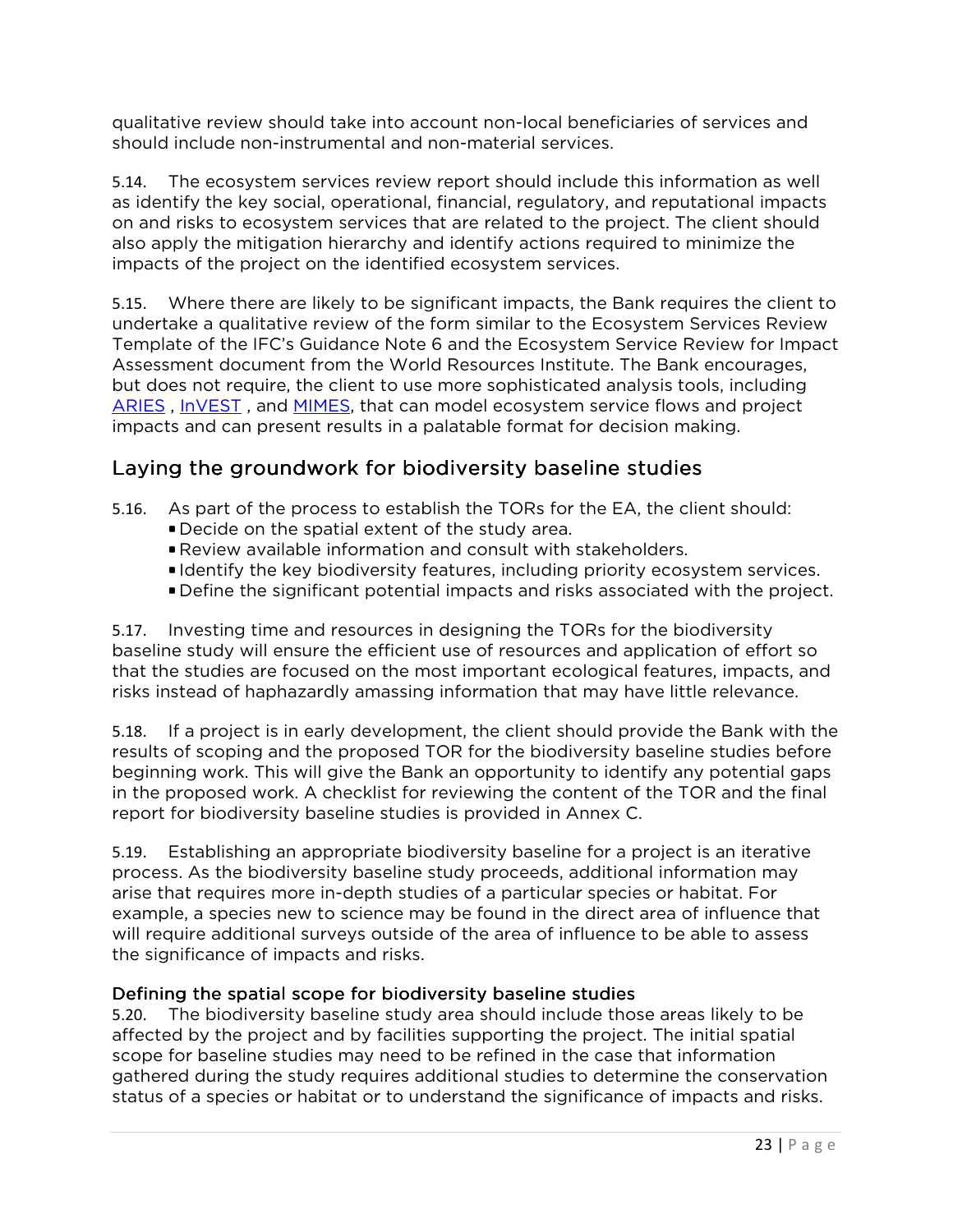5.21. The most important impacts of a project on biodiversity may occur indirectly through increasing resource use pressures by establishing new access routes, changing population pressures on resources by attracting people to work in a new area, providing equipment that may be deployed over a large area, or affecting migratory systems that may modify the ecology of distant areas. The definition of the area of indirect influence should take into account key indirect potential impacts.

5.22. Similarly, the areas affected through cumulative impacts may extend well beyond the project's direct and indirect areas of influence.

5.23. If it is likely that a project will require a biodiversity offset, it will be important to include the proposed offset sites in the biodiversity baseline study area.

5.24. In some cases, the biodiversity baseline study area should also include sites that can serve as comparative controls or references for monitoring project impacts over the long term.

#### Reviewing and assessing available information on biodiversity and ecosystem services

5.25. The client should synthesize available knowledge on biodiversity in the area of influence, based on a review of available literature, databases, and unpublished studies, as well as consultation with key regional and international species and habitat specialists.

5.26. This initial assessment should include:

- Review of any existing EAs or other studies relevant to the area of influence.
- Description of the biogeographic and landscape settings of the area of influence.
- Identification of species with IUCN Red List categories of near-threatened, vulnerable, endangered, or critically endangered likely or known to be present in the area of influence.
- Identification of key biodiversity features within the area of influence of the project.
- Identification of existing threats to the key biodiversity features, including ecosystem services—drivers of habitat or biodiversity loss and trends.
- Identification of relevant experts, including NGOs, institutions, and individual researchers.
- Identification of key social stakeholders (affected communities).
- A list of references and data sources used.
- Discussion of the reliability of information and gaps in existing information.

5.27. To most effectively identify sources of available information, the client should consult with biodiversity specialists and local stakeholders. Biodiversity specialists may come from universities or regional research and management organizations, conservation NGOs, and government authorities. Local stakeholders include local communities and organizations, conservation organizations, and local government authorities who live or work in the area. The Bank requires consultations with indigenous peoples if a project is likely to have impacts in an area of traditional use or on their lands and territories. In Category A projects, the Bank requires meaningful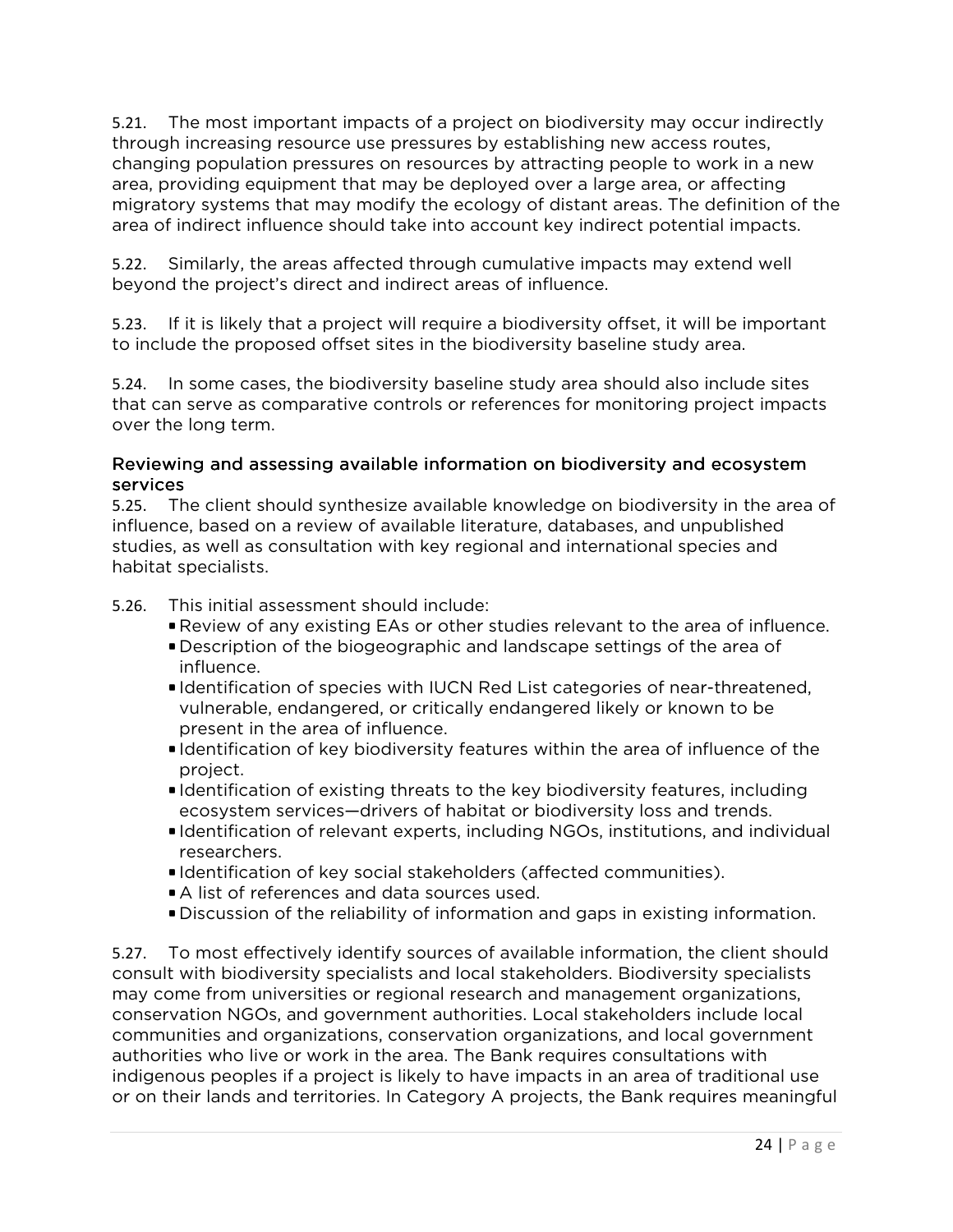consultation and recommends that the first consultation occur during the scoping phase of the EA process.

- 5.28. The initial consultations should:
	- Increase access to information and data regarding biodiversity in the area of interest.
	- Help prioritize the most important biodiversity features (including ecosystem services).
	- Help identify the potential impacts and risks of greatest concern to stakeholders.
	- Help develop a consensus with local stakeholders on the scope of the biodiversity assessment.

#### Identifying key biodiversity features that may be affected by the project

5.29. Key biodiversity features are summarized in Table 2. Table 2: Characteristics and examples of key biodiversity features in LAC countries

| Characteristics of key biodiversity<br>feature                                                                                                                                                                                                                                          | <b>Examples in LAC</b>                                                                                                                                                                                                                                             |
|-----------------------------------------------------------------------------------------------------------------------------------------------------------------------------------------------------------------------------------------------------------------------------------------|--------------------------------------------------------------------------------------------------------------------------------------------------------------------------------------------------------------------------------------------------------------------|
| Existing or proposed national protected<br>areas                                                                                                                                                                                                                                        | Madidi National Park in Bolivia; Proposed<br>Three Bays Marine Protected Area in<br>Haiti; Wai Wai Community Owned<br>Conservation Area in Guyana                                                                                                                  |
| Areas that have been recognized under<br>international conventions, such as<br>Ramsar sites, World Heritage sites, and<br><b>Biosphere Reserves</b>                                                                                                                                     | Panama Bay Ramsar Site; Galapagos<br>World Heritage Site; Pantanal Biosphere<br>Reserve                                                                                                                                                                            |
| Irreplaceable habitats that have been<br>recognized through national or<br>international conservation prioritization,<br>e.g., important bird areas (IBAs), endemic<br>bird areas, important plant areas, key<br>biodiversity areas (KBAs), Alliance for<br>Zero Extinction (AZE) sites | Caroni Swamp IBA in Trinidad; Lesser<br>Antilles Endemic Bird Area; Yapacana<br>National Park AZE site in Colombia;<br>Cordillera del Condor KBA (also an AZE)<br>in Ecuador                                                                                       |
| Areas with high probabilities of finding<br>range-restricted endemic species or<br>species that are genetically isolated and<br>may be important for evolutionary<br>change                                                                                                             | Island habitats; isolated habitats on<br>tepuis, inselbergs, and escarpments;<br>Andean Piedmont rivers and streams;<br>montane forests; high-elevation<br>herbaceous and shrub habitats, including<br>bofedales and paramo; caves in<br>limestone and karst areas |
| Migratory routes supporting migratory<br>species                                                                                                                                                                                                                                        | Central Americas Flyway; Amazonian<br>longitudinal and lateral fish migrations;<br>Cauca basin fish migrations to and from<br>the Cienegas; Central American<br>freshwater fish and shrimp migrations                                                              |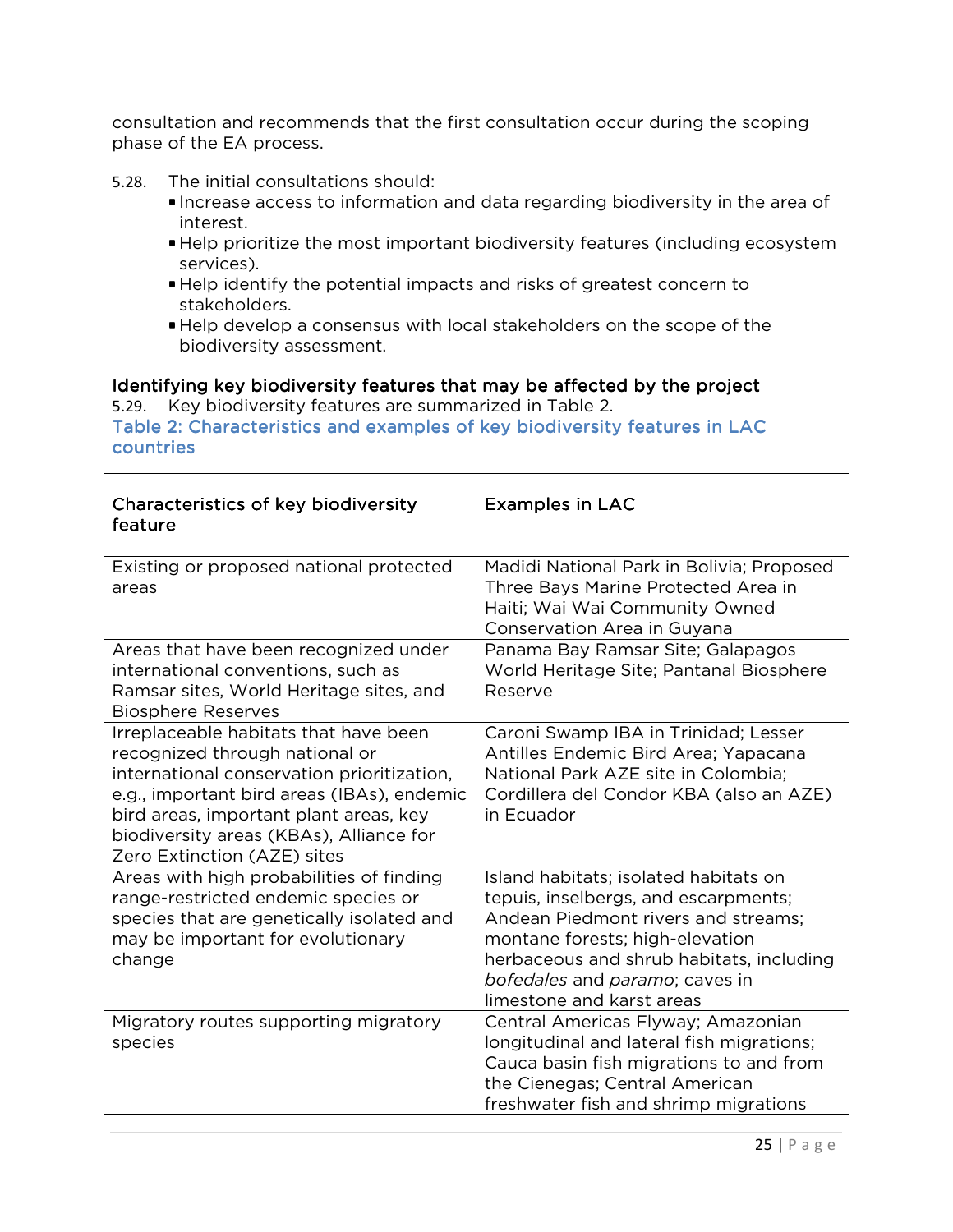| Vulnerable habitats subject to historical<br>and recent degradation, loss in coverage,<br>and fragmentation    | Mangrove forests; salt marshes; dunes;<br>turtle nesting beaches; sea grass beds;<br>Caribbean coral reefs; Atlantic forest;<br>Choco-Darien forest; tropical dry forests;<br>freshwater wetlands such as the<br>Pantanal, Llanos, várzea forests, igapó<br>forests, and bofedales |
|----------------------------------------------------------------------------------------------------------------|------------------------------------------------------------------------------------------------------------------------------------------------------------------------------------------------------------------------------------------------------------------------------------|
| Terrestrial, aquatic, and marine biological<br>corridors to ensure genetic connectivity                        | Meso-American Biological Corridor;<br>Caribbean Biological Corridor; Paso de la<br>Danta Biological Corridor in Costa Rica                                                                                                                                                         |
| Important spawning or breeding areas, or<br>where individuals of particular species<br>aggregate or congregate | Black grouper spawning in Belize;<br>Flamingo congregation in Laguna<br>Colorada, Bolivia                                                                                                                                                                                          |
| Large landscapes or seascapes with<br>minimal human influence and contiguous<br>undisturbed habitat            | Guiana Shield; Chaco; Amazonia; Sea<br>Flower Marine Protected Area                                                                                                                                                                                                                |
| Areas important for ecosystem services,<br>including carbon, water, wildlife, and<br>fisheries                 | Panama Canal watershed; indigenous<br>territories that are critical for wildlife and<br>fishing                                                                                                                                                                                    |

# 6. Identifying critical natural habitats

6.1. The client should evaluate the presence of critical natural habitats in the area of influence of the project against the criteria for such habitat described in the environment and safeguards compliance policy. *Critical natural habitats are: (i) existing protected areas, areas officially proposed by governments for protection or sites that maintain conditions that are vital for the viability of the aforementioned areas; and (ii) unprotected areas of known high conservation value*.

6.2. The policy details that *Existing protected areas may include reserves that meet the criteria of the IUCN Protected Area Management Categories I through VI; World Heritage Sites, areas protected under the RAMSAR Convention on Wetlands; core areas of World Biosphere Reserves; areas in the UN List of National Parks and Protected Areas.*

6.3. The policy also details that *Areas of known high conservation value are sites that, in the Bank's opinion, may be: (i) highly suitable for biodiversity conservation; (ii) crucial for critically endangered, endangered, vulnerable or near threatened species listed as such in the IUCN Red List of Endangered Species; and (iii) critical for the viability of migratory routes of migratory species.*

6.4. This section details how to determine if an area is likely to be considered critical natural habitat. The Bank will make any final determination as to which habitats are considered to be critical natural habitat.

6.5. Several tools are available that map critical natural habitats and that can be used to overlay project areas of influence with known critical natural habitat. These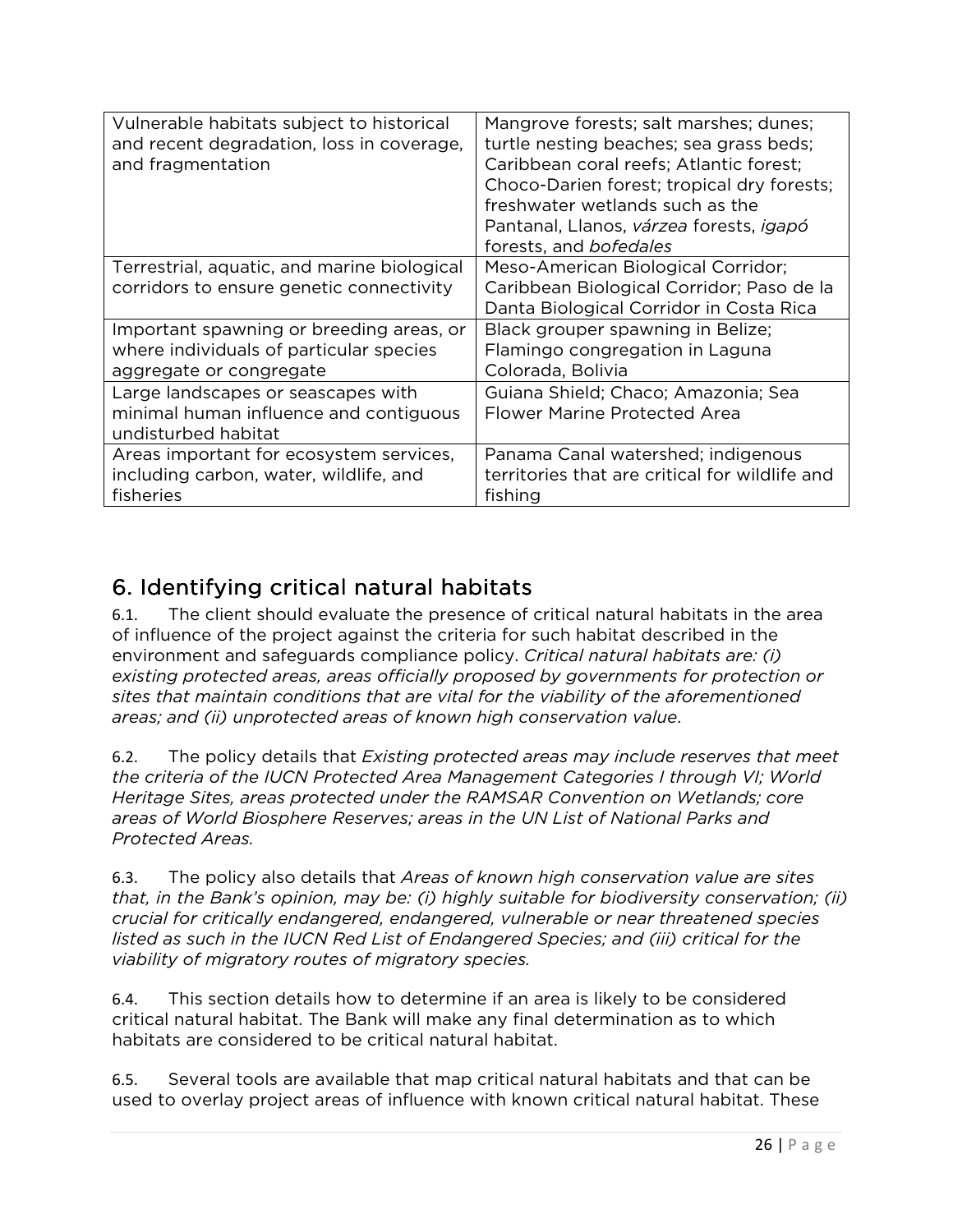tools include the Inter-American Development Bank's decision support system, the Integrated Biodiversity Assessment Tool , Protected Planet , IUCN Red List species maps, and Infonatura. These tools build on datasets that describe protected areas (e.g., World Database on Protected Areas), KBAs, Alliance for Zero Extinction sites, and critical terrestrial ecosystems (Natureserve and The Nature Conservancy).

# Protected areas

6.6. IUCN Protected Areas Management Categories I through VI are critical natural habitat. These areas may be registered under regional or national legislation or recognized under international treaties, such as World Heritage Sites, Ramsar sites, or core areas of biosphere reserves. Indigenous or local community protected areas are also considered critical natural habitat.

6.7. In addition, areas that have entered an official process to establish protection are critical natural habitat. Examples include areas that have been proposed for protection by government agencies but that have not yet been legally finalized or areas that have been included as priorities for conservation in governmentsupported studies.

6.8. Areas that provide important services for the maintenance of existing or proposed protected areas are likely to be considered as critical natural habitats by the Bank. Examples include watersheds that maintain flows to a protected river system and biological corridors that maintain connectivity between protected areas.

## High conservation-value areas

## Habitats crucial for species on the IUCN Red List

6.9. Sites that are crucial for species listed by the IUCN Red List as critically endangered, endangered, vulnerable, or near-threatened are considered critical natural habitat. The first step in making this determination is by documenting the IUCN Red List species in the area of influence. Most birds, mammals, and amphibians have been evaluated, though the majority of plants, fish, and reptiles have not been evaluated yet.

6.10. For species categorized as near-threatened, vulnerable, endangered, or critically endangered, the client should analyze how crucial the site is for that species, based on an understanding of the habitats and populations of the species in the project's area of influence and globally. Some threatened species are wide-ranging, and the site may not be crucial for them; the other extreme would be a threatened species that is endemic to the site (found only in this area) or one that depends on this specific site to reproduce, feed, or move through. To determine how crucial the site is for species survival, the abundance of the species should be documented over time and space.

6.11. New range records of threatened and near-threatened species should be verified by qualified species specialists. It is not uncommon for inexperienced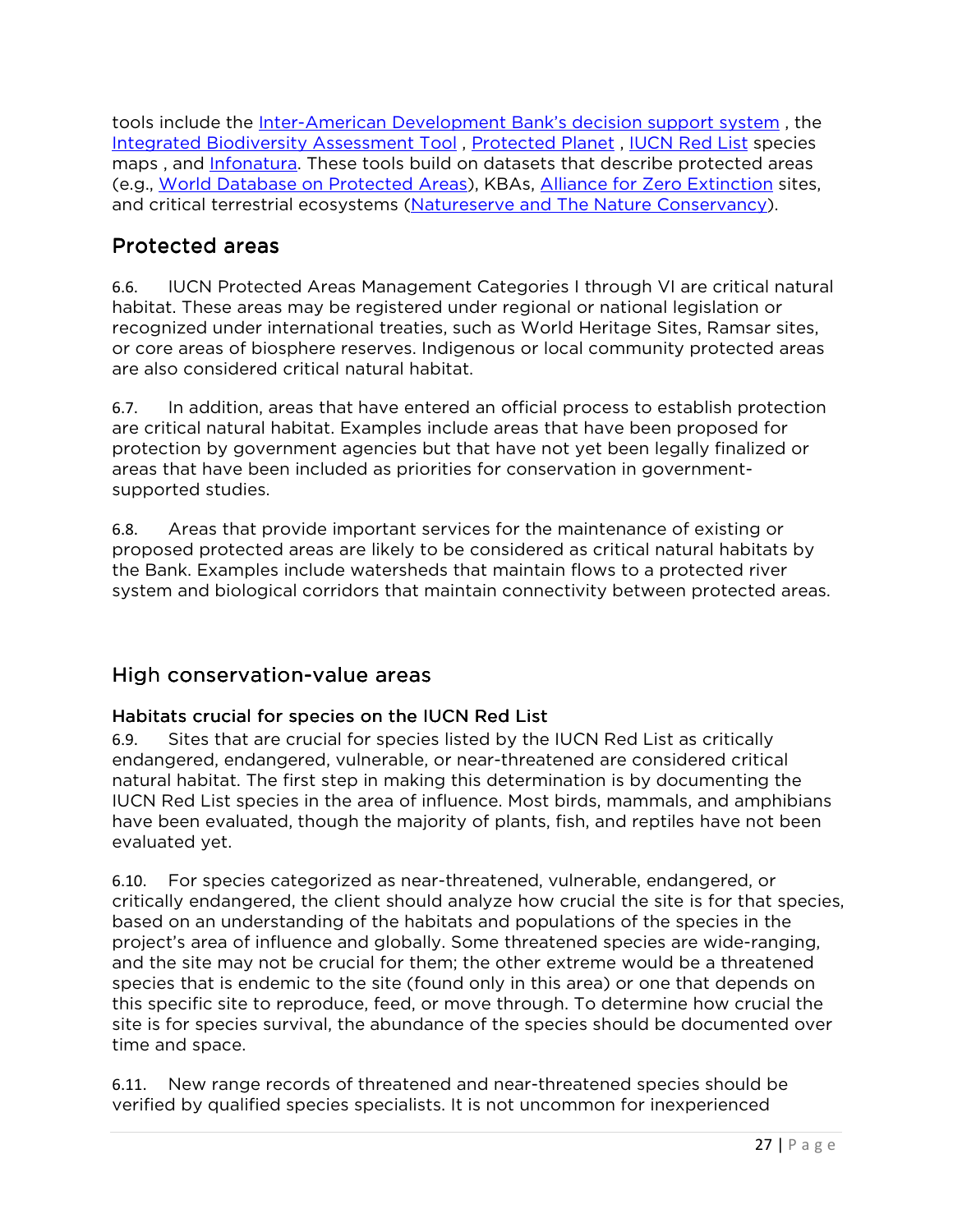consultants to misidentify species in the field and erroneously report threatened species that are not actually found on the site.

6.12. Once a determination is made that threatened or near-threatened species occur in the project area of influence, the biodiversity baseline studies need to gather information to determine whether any habitats can be considered crucial for the species in question. Key questions may include:

- Would the loss of the habitat result in an increased level of vulnerability for the species?
- Would the project lead to impacts that would place this species at a higher level of risk?
- Would the project lead to long-term declines in populations of the species?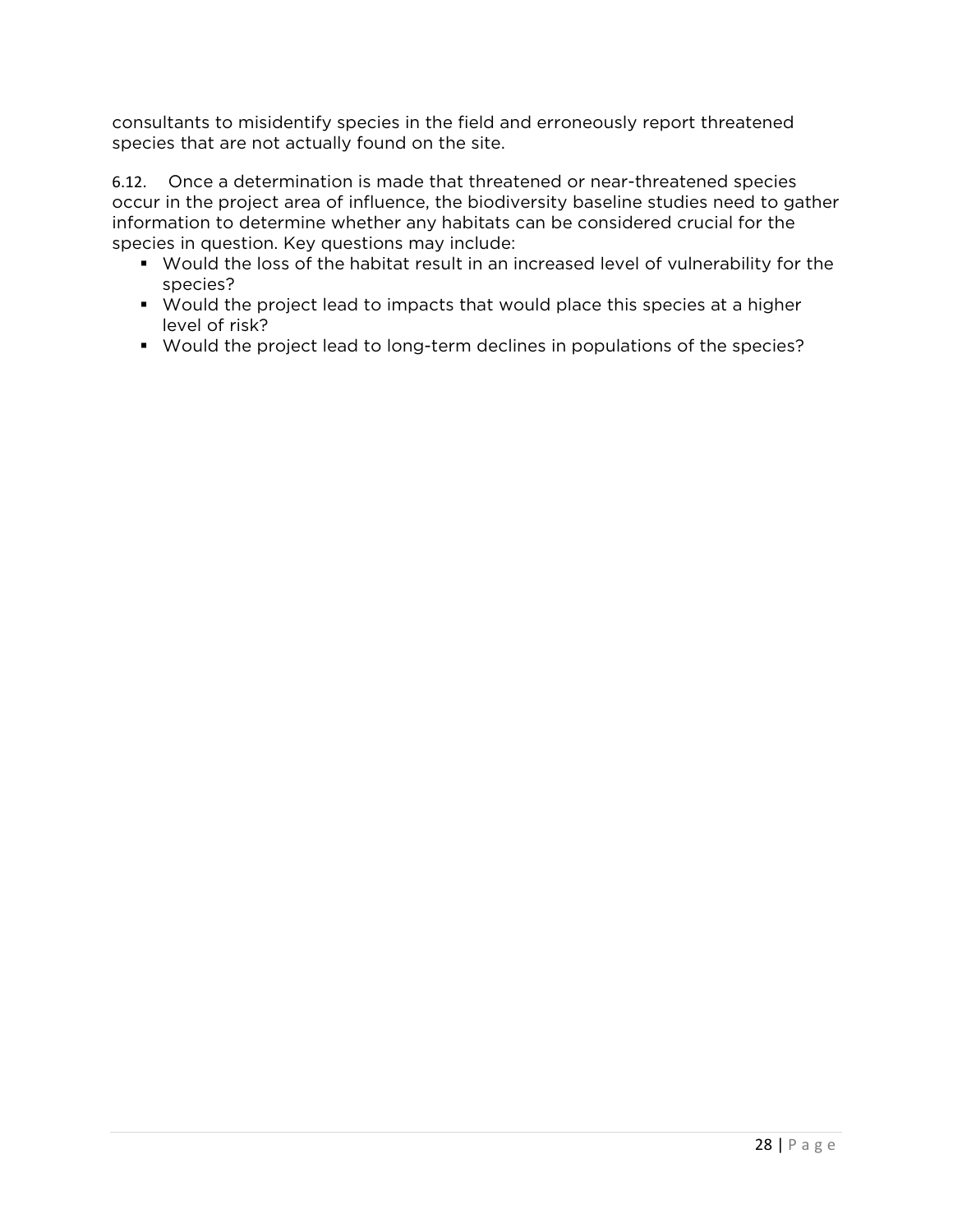Box 6: Correction of erroneous endangered bird species sighting prevented needless costs and delays

**Problem:** The EIA for a Bank-financed natural gas pipeline reported sightings along the future ROW of the white-bellied cinclodes (*Cinclodes palliates*), which the IUCN Red Lists as "critically endangered."

The project: The Peru LNG Project consists of a 408-km natural gas pipeline through the Andean highlands, a liquefied natural gas plant on the coast of Peru south of Pisco, and a marine terminal. The project is being carried out by a consortium led by Hunt Oil, SK Energy, Repsol, and Marubeni Corporation. The Bank helped finance the US\$3.8 billion project with a US\$400 million loan and a US\$400 million syndicated loan raised from commercial banks, both signed in 2008.

Risk and potential impact: *C. palliates* inhabits high-altitude bogs from 4,430 meters to the snowline at about 5,000 meters. Its primary threat is habitat destruction from mining activities, peat extraction, and overgrazing. The IUCN describes the bird as rare and localized, with a total population of less than 300 individuals. The EIA reported two sightings of *C. palliates* along the planned RoW, one in the summer in a sedge swamp at one sampling site and the second in the winter in another sedge site. If the sightings were accurate, they would have triggered the identification of these habitats as critical natural habitats within which the Bank could not support significant conversion or degradation. The sightings triggered a series of additional studies, possibly the need to reroute the pipeline, and associated construction delays.

**Conclusion:** It appeared probable that the EIA reports of the bird were inaccurate. A major survey carried out from 2008 to 2011 found the bird confined to a 40 km strip in the high Andes directly east of Lima, while the pipeline is far to the south. Other searches had failed to find any evidence of the species between Ayacucho and Huancavelica; the latter is an area crossed by the pipeline where the IUCN says that bird had previously been "incorrectly reported." The bird's absence from the RoW area was further supported by ECOAN—a Peruvian conservation NGO and a partner of the American Bird Conservancy. A Peruvian biodiversity consultancy contracted by Peru LNG that conducted a biological survey along the entire length of the RoW failed to find the bird despite careful examination of the two sites reported in the EIA. Nor has the bird been reported during the ongoing biological monitoring being led by the Smithsonian Institution. These additional studies supported the contention that the initial observations were incorrect.

**Lessons learned:** Additional existing information about the bird species led to questioning of the quality of the initial biodiversity baseline data; additional studies with qualified personnel indicated that the species was not present in the pipeline RoW. Although costly and time-consuming, these additional studies prevented substantial expenditures that may have been required to mitigate impacts on critical natural habitat. The experience reinforces the importance of high quality baseline data to evaluate the presence of critical natural habitat and the need to compare that data with other―possibly conflicting―information.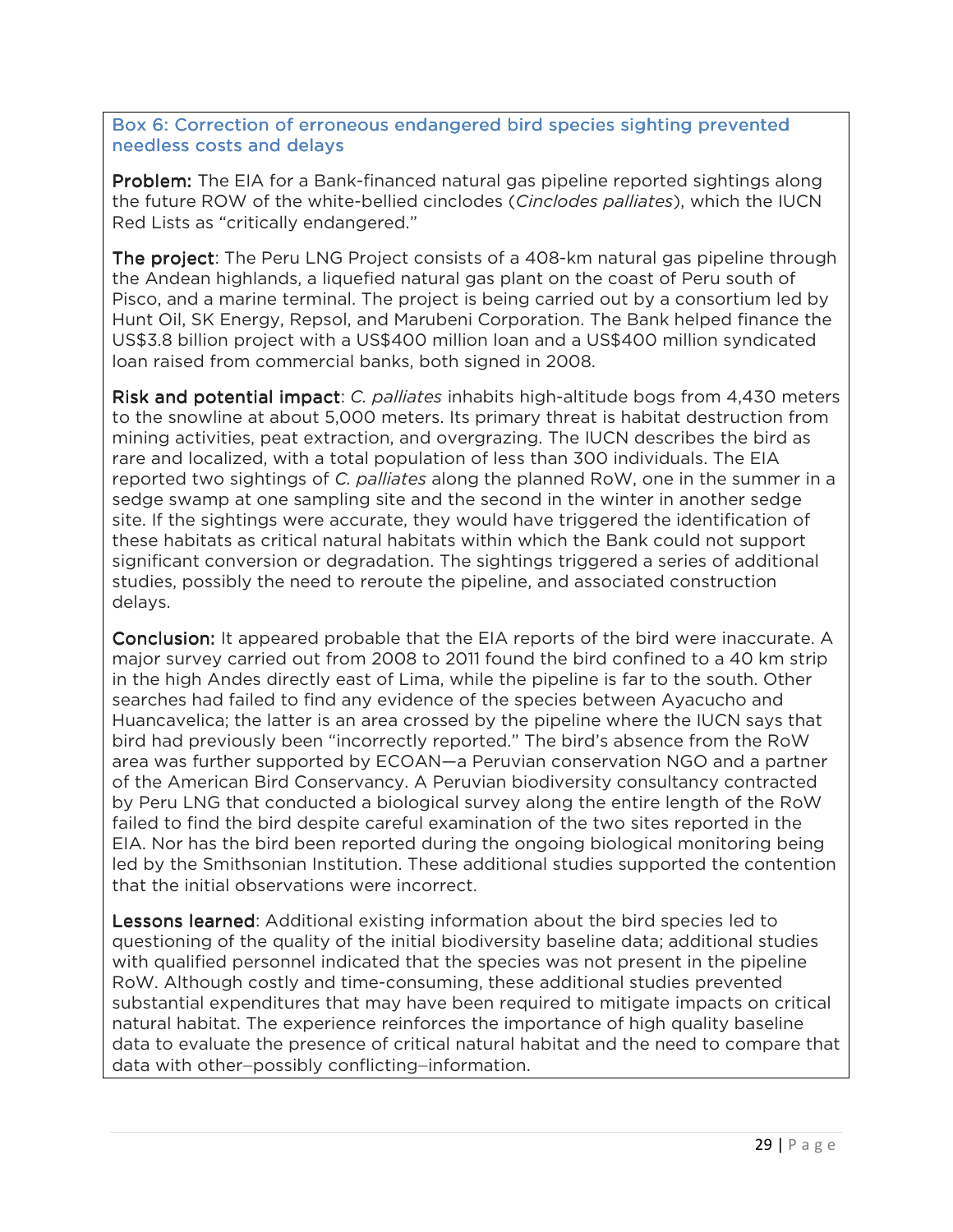#### Habitats crucial for endemic range-restricted species

6.13. Sites that support presumed endemic range-restricted species are considered to be critical natural habitat as high-conservation value areas unless it can be demonstrated that the presumed endemic range-restricted species have geographical ranges over substantial areas.

6.14. It is not uncommon for a biodiversity baseline survey to find specimens of a species that has only recently been described by scientists or that has not yet been named. These records should be confirmed by qualified taxonomic specialists in that species group. In some cases, the new species may be endemic to the site where it was found and have a very restricted distribution. Because very little information is available about new species—descriptions may be based on fewer than 20 individuals—the species is unlikely to have been evaluated by IUCN, but it may have characteristics that match those of a near-threatened, vulnerable, endangered, or critically endangered species.

6.15. The criteria for determining if a species is endangered include assessment of the present known geographic range and an understanding of its history of population fragmentation, declines, or threats. For example, IFC PS6 defines a rangerestricted vertebrate species as one with a geographical range of less than 50,000 sq km; IUCN criteria for a vulnerable species are those with a geographical range of less than 20,000 sq km and demonstrated population fragmentation, declines, and threats.

6.16. New species are particularly likely to be found when sampling plants, invertebrates, freshwater fish, amphibians, and lizards. These "new" species—new to science, that is—are likely to be more widely distributed than where they have been found. However, the client needs to demonstrate that the distribution of potentially endemic species extends to suitable habitats (habitats that can support the species over the long term) outside of the area of influence to be able to evaluate if the project will adversely affect the habitat crucial for the survival of this species.

6.17. For any species that is new to science or not yet categorized by IUCN, the client should present analysis as to how threatened the species is and how crucial the area is for that species. If sufficient information is available, the analysis should apply the logic of the IUCN Red List. If there is insufficient information, then the client should apply the precautionary principle. Analyses of these presumed endemic range-restricted species should address each one, case by case, providing information about its ecology, distribution, abundance, and levels of threat as well as describing the level of confidence regarding existing knowledge. Ecological and taxonomic specialists should be consulted for species determinations and for information on species biology. The analysis will often require expansion of targeted surveys for these species to habitats outside of the area of influence of the project. There is a high possibility that a newly discovered and described species is neither endemic nor range-restricted and that the "known" distribution is an artifact of insufficient sampling throughout the species' range—but this must be demonstrated rather than assumed.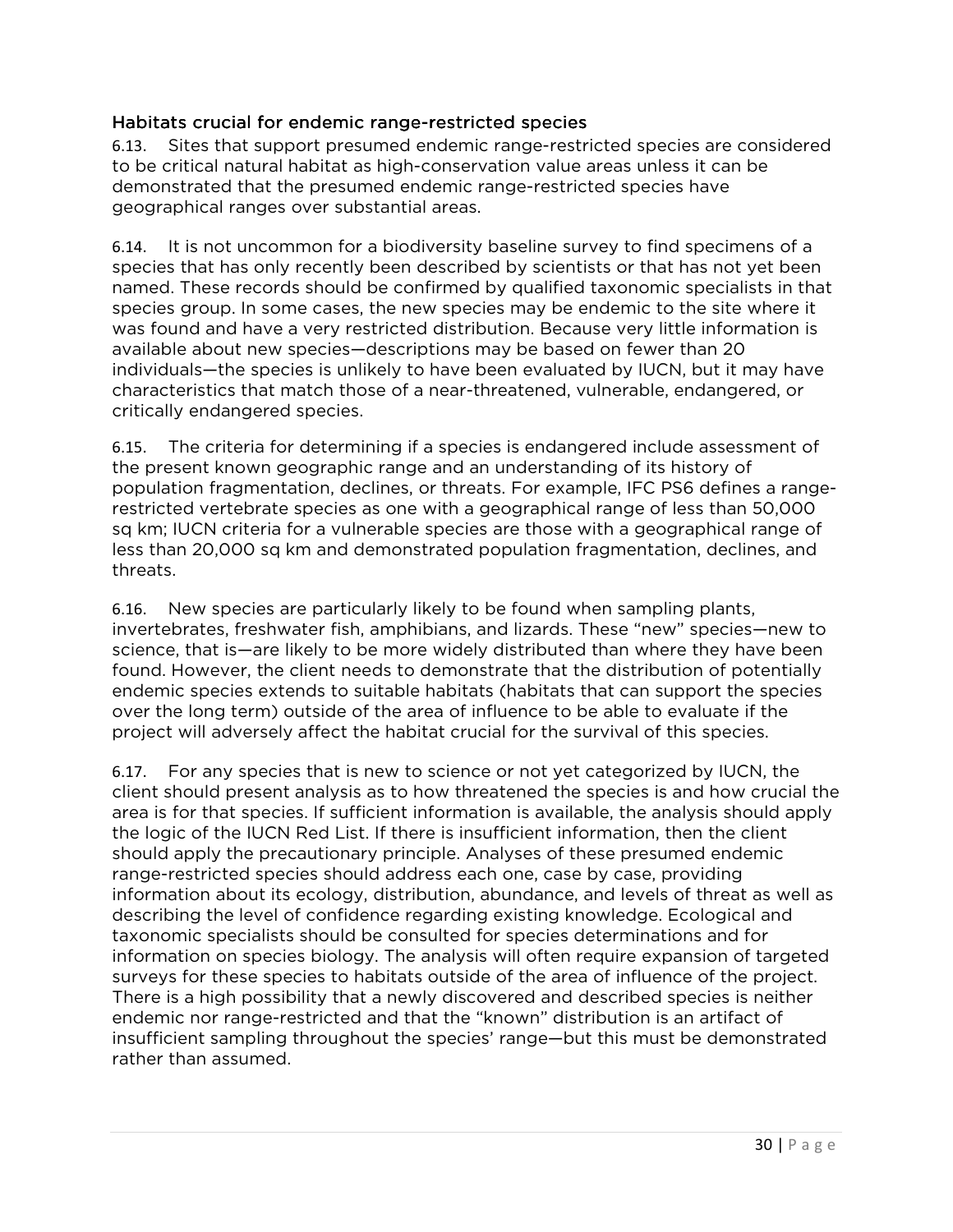6.18. If specimens have not been identified to species level and are reported as "sp.," "cf.," or "aff.," the client should explain why these specimens could not be determined to species level and describe the steps that will be taken to determine if the population represents a new species. In the absence of such an explanation, the Bank will assume that a species that is not yet named to species level is a new rangerestricted species.

#### Habitats crucial for the viability of migratory routes of migratory species

6.19. A site that is crucial for the viability of migratory routes of a species is considered critical natural habitat. Migratory species cyclically, and predictably, move from one geographical area to another. Linear infrastructure projects such as roads, transmission lines, and pipelines as well as projects designed to take advantage of nature's flows, such as wind and hydroelectric energy projects, can create barriers to these movements. Infrastructure may cut across migratory paths and create a barrier to movements, while wind farms and hydroelectric dams may affect the movements of birds and fish along flight paths or rivers. Similarly, a project that is situated in or near major areas of congregation of species, such as breeding or feeding areas, can disrupt the movements of animals.

6.20. The biodiversity baseline studies should determine the extent to which migratory species depend on the habitats that may be affected by a project. Sampling should be undertaken during anticipated peak migration times, and this information should be used to estimate the relative importance of the habitat for migrations compared with other routes. In the case of wind farms and hydroelectric dams, specific detailed additional studies may be required to understand migratory movements and the impacts of projects on these movements.

### Habitats that are highly suitable for biodiversity conservation

6.21. A habitat that is identified as a priority for conservation as determined by regional, national, or international processes is considered critical natural habitat. Mangrove forests, Atlantic forests, *bofedales*, coral reefs, and other important endangered habitats are often protected by national laws. These kinds of habitats are likely to be considered by the Bank to be critical natural habitat.

6.22. Approaches to conservation prioritization are generally based on measures of vulnerability—the likelihood that a site will be exposed to external factors to which it is sensitive—and irreplaceability, which involves the potential of the site to contribute to the global conservation of its biodiversity features. The majority of regional and national protected areas, World Heritage Sites, Ramsar sites, and biosphere reserves meet the two criteria of high vulnerability and irreplaceability. In addition, AZE sites, important plant areas, KBAs, and IBAs are defined based on these values. Areas that are highly suitable for biodiversity conservation may also have been identified as such through regional or national priority setting processes or because they are high conservation value areas based on international standards and criteria: areas with substantial endemism, threatened and endangered species, or that are refugia; large landscapes with viable populations of naturally occurring species; areas that contain rare, threatened, or endangered ecosystems, that provide critical ecosystem services, that meet the needs of local communities, or that are critical to traditional cultural identity.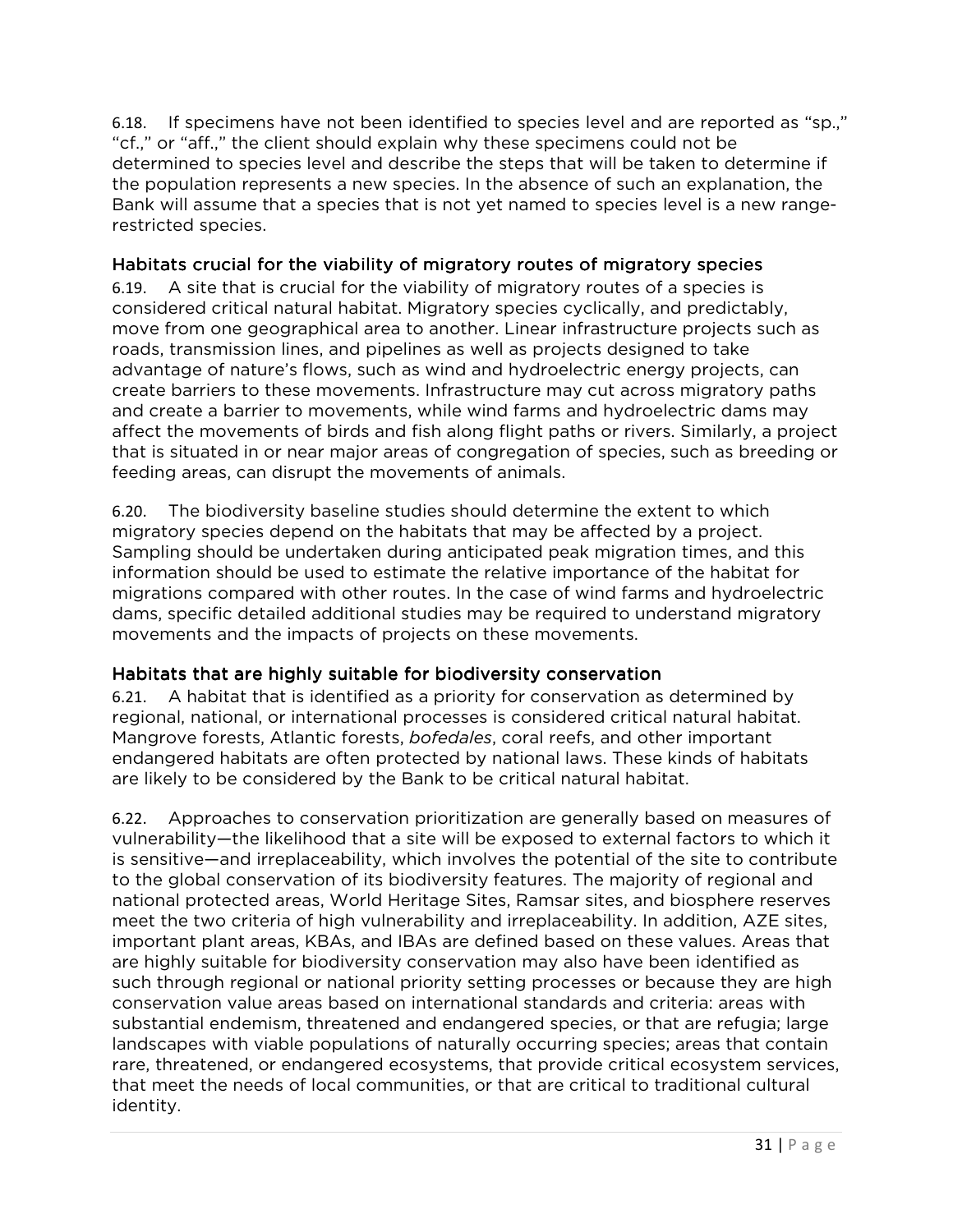6.23. It is important to recognize that many countries in Latin America and the Caribbean have not yet established criteria for defining areas highly suitable for biodiversity conservation. There are also many remote locations where there is insufficient biodiversity information to apply priority-setting criteria. In these areas, biodiversity baseline studies may provide the only available information on biodiversity, and clients should apply commonly used criteria for identifying high conservation values to a site to determine if it should be considered as highly suitable for biodiversity conservation. These criteria should include the maintenance of key evolutionary processes, which include, inter alia, genetic connectivity (e.g., biological corridors), endemism (e.g., isolated islands, habitat patches, and mountain tops), high species richness, and species refugia.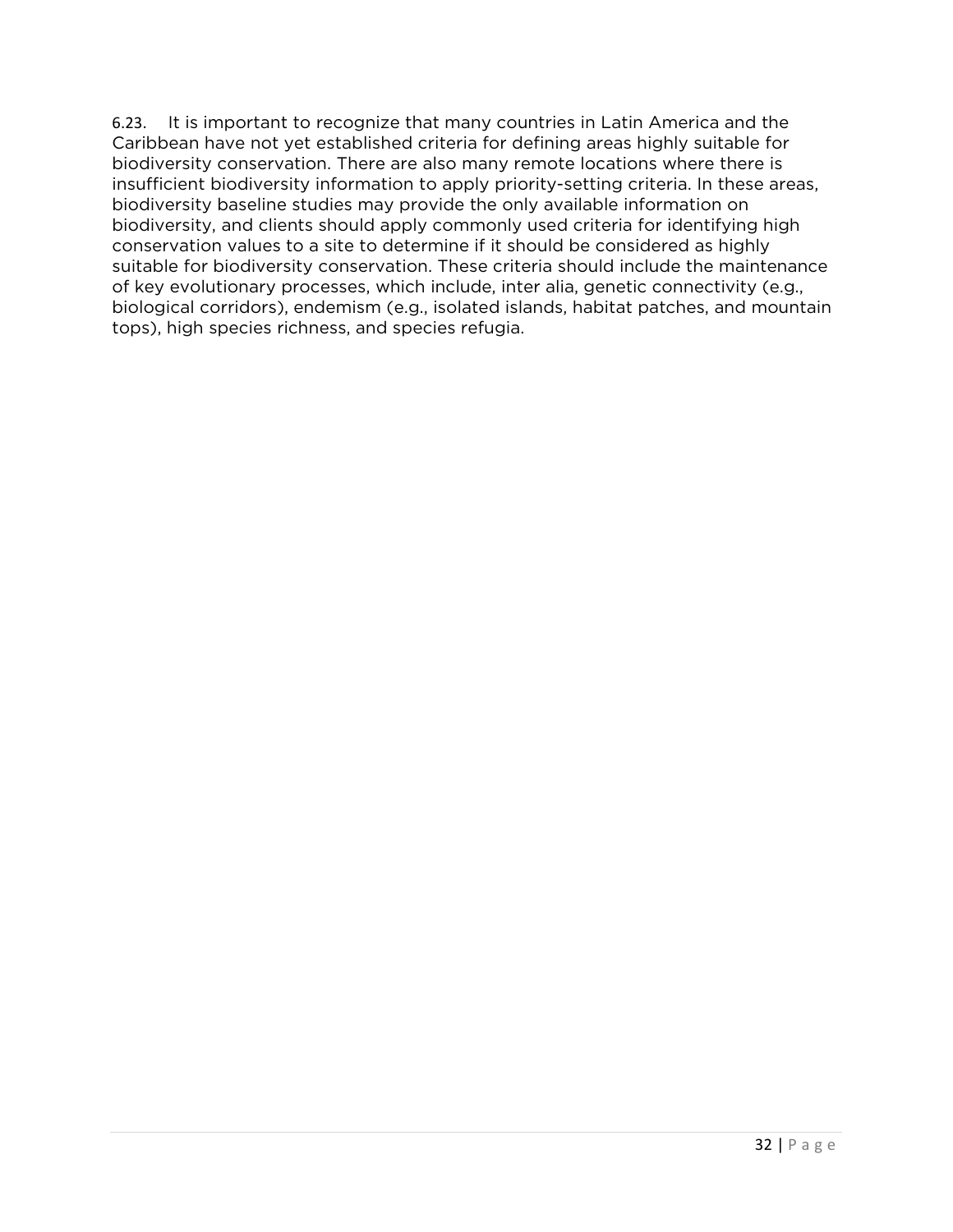Box 7: Additional studies show that transmission line poses significant risks to flamingo movements

**Problem:** The Bank received a request to fund a geothermal project in Bolivia in a protected area used by large numbers of flamingos, including the Andean flamingo (*Phoenicoparrus andinus*), listed on the IUCN Red List as vulnerable.

The project: The geothermal project is to be located in the southeast of the Department of Potosí, an arid, high-altitude region. The project's transmission line would run north from the plant, traversing the Eduardo Avaroa Natural Wildlife Reserve and also crossing the flight path used by the flamingos for daily feeding activities.

Risk and potential impact: The Bank classified the project as a Category A operation because of its potential to cause significant negative environmental impacts. The project also triggered directive B.9 of the Bank's Environment and Safeguards Compliance Policy, which states that the Bank will not support operations that significantly degrade critical natural habitats. The EIA that the borrower prepared prior to making its financing request to the Bank did not provide sufficient information to gauge the project's impact on the habitat and migratory routes of the flamingos—in particular, the potential risk that significant numbers the flamingos could die as a result of collisions with the transmission line. In fact, scientific data of this level of detail did not exist.

Additional studies: As a result, the Bank financed an in-depth research program that documented the flamingos' population dynamics, ecology, and flight patterns. The research found that some 75,000 birds were present in the area. Most numerous were the small James flamingo (*Phoenicoparrus jamesi*), numbering 64,465, followed by the Andean flamingo, with a total of 8,892, and the Chilean flamingo (*P. chilensis*), with 1,772 birds. The latter species is listed on the IUCN Red List as "near threatened." With their 20–30 year life span and long reproduction period, even slight changes in adult mortality―such as that caused by collisions with transmission lines―could jeopardize the long-term sustainability of the bird. The study also documented the birds' daily flights patterns, which take them across the path of the proposed transmission line to feed at some 30 small lakes and wetlands. The researchers found that each feeding area contains different species of algae and diatoms the flamingos need to meet their nutritional requirements. The data presented by the study on flamingos' flight patterns and the risk of increased mortality due to the location of the transmission lines led to the conclusion that the project may pose significant impacts to critical natural habitat. The Bank is therefore exploring potential alternatives.

**Lessons learned:** The experience demonstrates that EIAs prepared by borrowers may be inadequate and thus require additional studies. The early involvement of the Bank in project preparation can help to identify critical information gaps and to get additional studies under way early on during preparation. Some studies may take up to two years, particularly when gathering data on long-lived species.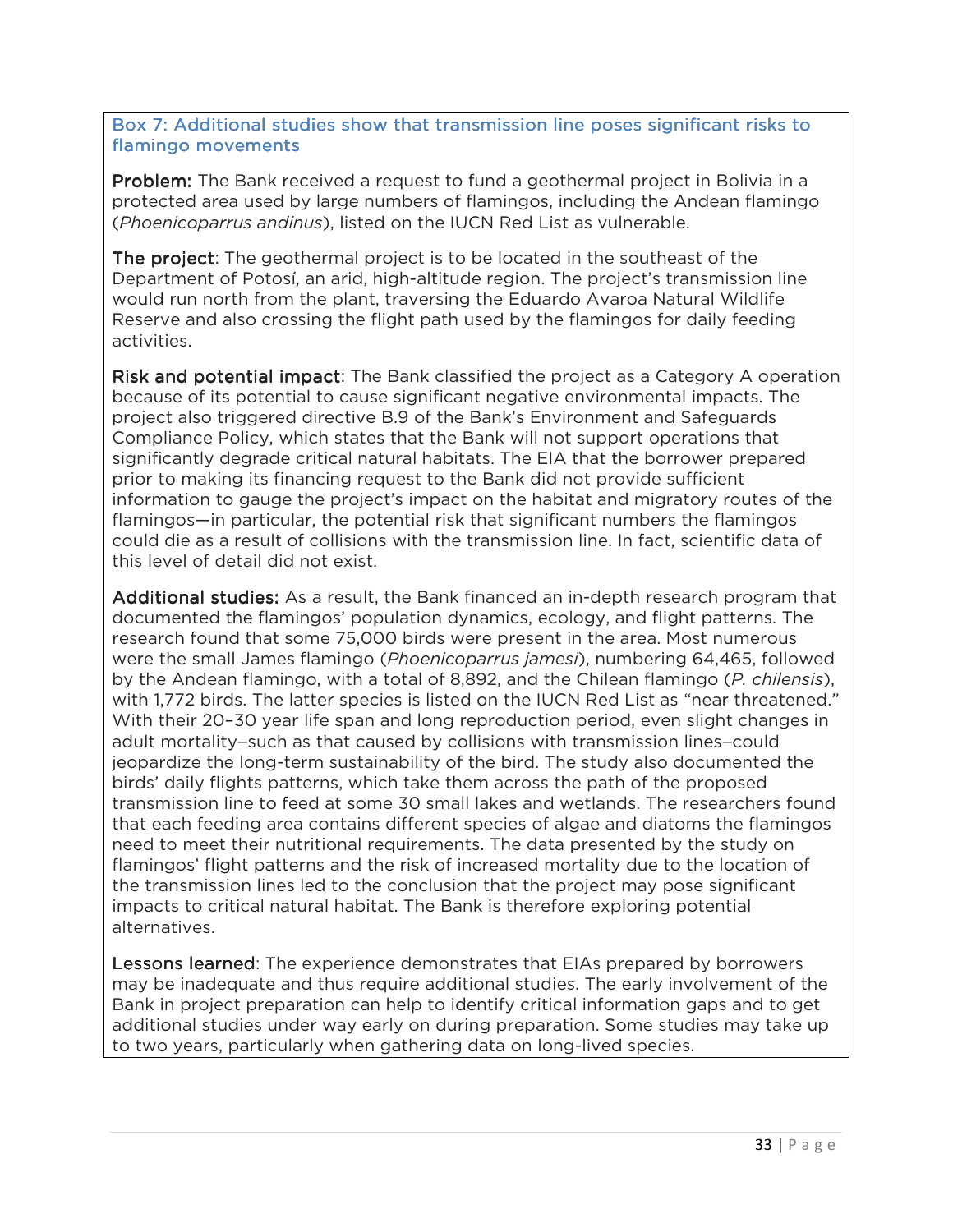# **SECTION III: BIODIVERSITY BASELINE STUDIES**

# 7. Preparing biodiversity baseline studies

The scoping report should identify key biodiversity features, including priority ecosystem services in the area of influence, and describe project potential impacts and risks for these features and services. It will therefore guide the EA's biodiversity baseline studies by indicating where additional information on key biodiversity features may be needed to permit a more complete understanding of impacts. It will also ensure sufficient information to develop environmental management plans to avoid, mitigate, rehabilitate, or compensate for those impacts. Further guidance can be found in Good Practices for the Collection of Biodiversity Baseline Data

7.1. Contrary to popular belief, the purpose of a biodiversity baseline study for an EA is not to undertake a biological inventory in order to provide comprehensive lists of species. From the perspective of the Bank, the purpose is to provide sufficient and focused information that when coupled with the project design can help provide answers to the following questions:

- What are the key biodiversity features in the area of influence?
- Have all the key biodiversity features been identified?
- How will the project affect each identified key biodiversity feature?
- What are the baseline conditions of the key biodiversity features in the area of influence that can be monitored over the lifetime of the project?
- Will the project significantly affect critical natural habitats or natural habitats?
- What is the potential to avoid impacts on key biodiversity features?
- If the project may lead to significant conversion or degradation of natural habitats, are there potential options for, as appropriate, minimizing habitat loss and establishing and maintaining an ecologically similar protected area that is adequately funded, implemented, and monitored?
- 7.2. The TOR for biodiversity baseline studies should therefore include the need to: Identify, characterize, and document the key biodiversity features in the area
	- of influence for which the potential impacts and risks are to be assessed. Provide sufficient information to plan management actions required to mitigate, or compensate for, project impacts.
	- Produce standardized data on biodiversity indicators that will serve as the baseline against which to compare monitoring data acquired during project implementation.

7.3. The Bank may require additional biodiversity information or biodiversity studies to evaluate compliance with its policies. These studies could include providing information on species ranges outside of the area of influence of the project to determine if an area is crucial for IUCN Red Listed species or endemic range-restricted species. This information will allow a determination about whether a habitat should be considered as critical natural habitat or whether it will not result in significant conversion of critical natural habitat. In some cases, the additional studies may include the information required to develop appropriate management plans,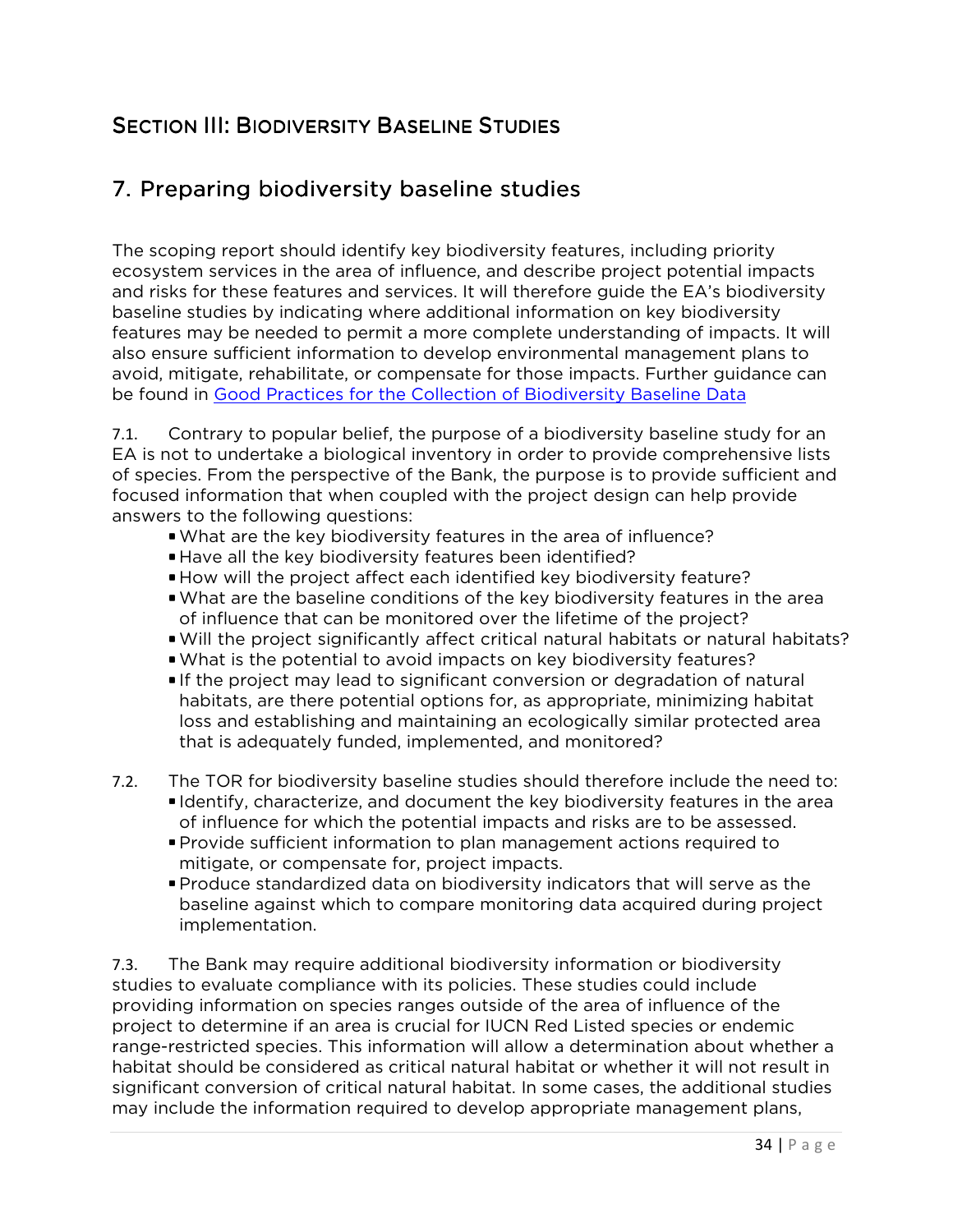such as ecological flow analyses or assessments of the efficacy of management measures. The client should consider including the Bank early enough in the process of development of the TOR for the biodiversity baseline studies so that any additional Bank requirements can be incorporated.

- 7.4. The TOR for the biodiversity baseline studies should cover the following areas:
	- Background information from the screening and scoping.
	- Stakeholder engagement processes.
	- Field survey methodologies and field team composition.
	- Databases, data presentation formats, and mapping.
	- Baseline indicators for monitoring.
	- Assessment of the completeness and limitations of the results of the study.
- 7.5. A model TOR for biodiversity baseline studies is included as Annex D.

## Background information for biodiversity baseline studies

7.6. Background information evaluated during scoping should be presented as part of the baseline studies. This should include the project description and maps and should provide a summary of the area of influence for the project, the results of the preliminary review of available information, the results of the initial stakeholder identification and analysis, identification of the key biodiversity features, and identification of the key questions for the assessment.

## Stakeholder engagement in biodiversity baseline studies

7.7. Stakeholder engagement is required during the scoping process, and the biodiversity baseline studies should include a description of the consultation process initiated during screening and scoping. Stakeholder engagement is critical to fully understand biodiversity values, and local knowledge can provide important insights into the critical issues related to biodiversity in the area.

## Field survey methodologies and team composition

### Requirements for sampling design and levels of effort

7.8. Biodiversity baseline studies are not biodiversity inventories but are focused analyses of the most important biodiversity issues relevant to the project identified during scoping. It is impossible as well as impractical to document all biodiversity within the area of influence of a project.

7.9. Most baseline studies and most IUCN Red List evaluations focus on higher plants and vertebrates; this taxonomic bias occurs despite over 78 percent of known species being neither higher plants nor vertebrates. Biodiversity baseline studies use plants and vertebrates as proxies for the many other species in an area—mainly insects and other invertebrates.

7.10. Sampling designs for biodiversity baseline studies should be focused spatially and temporally on critical biodiversity issues and key biodiversity features within the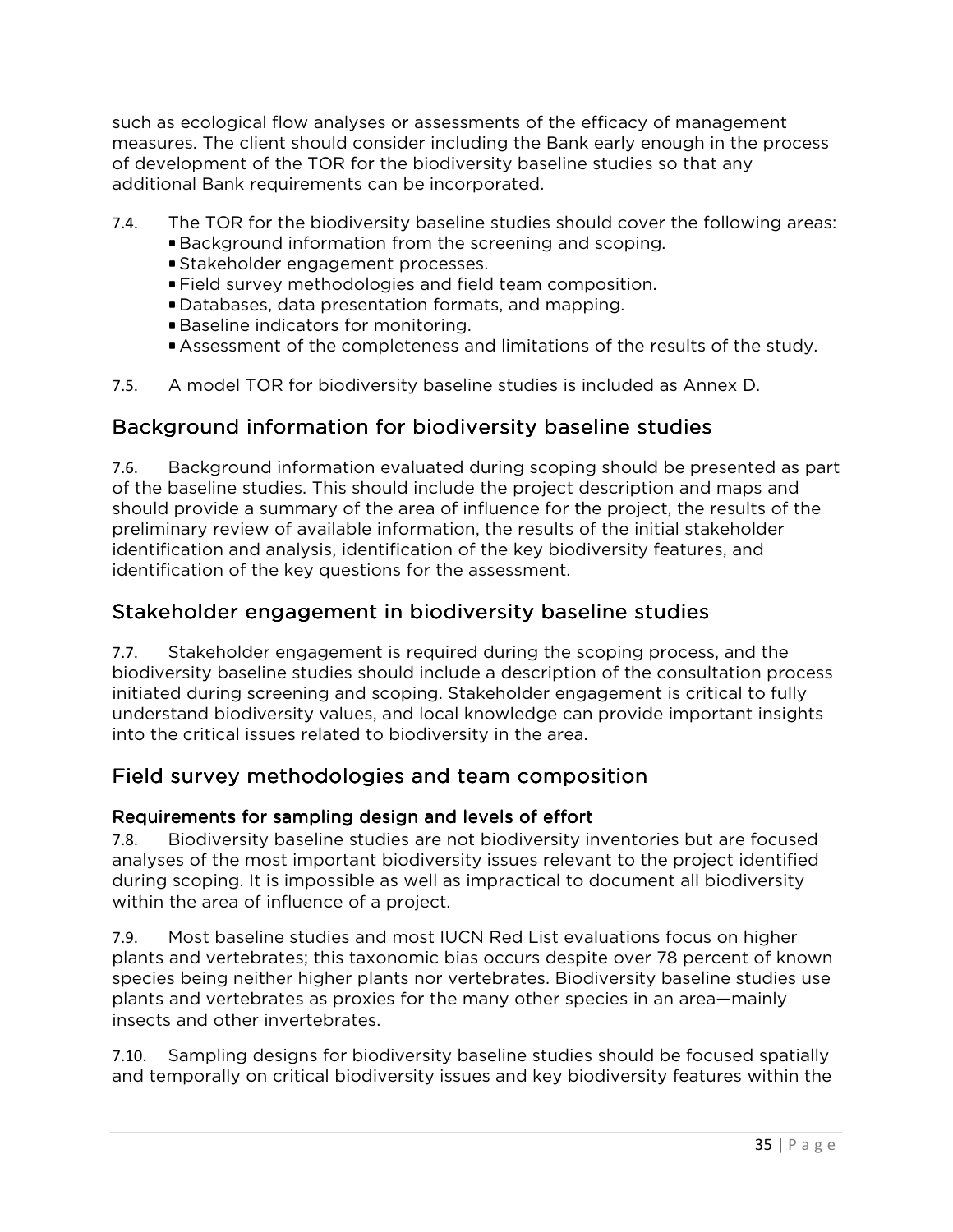chosen study area. The sampling effort should be sufficient to answer the key questions identified during scoping.

7.11. Sampling to detect endangered and range-restricted species is required where projects are likely to have broad-scale irreversible impacts on habitats—for example, in hydroelectric dams, large-scale mining, agricultural land conversions, or major road projects. When potential range-restricted species are detected, there will be a need for additional effort to provide sufficient information to understand the potentially significant impacts of the project. This may include extending surveys to areas outside of the original biodiversity baseline study area to understand the broad distribution of new species and undertaking ecological and genetic analyses to understand population dynamics.

7.12. Specimen collection is critical when sampling is intended to document endangered or range-restricted species. Specimens—whole bodies, skins, tissue samples, herbarium samples, and/or genetic material—are keys to ensure correct identification of species. Voucher photographs or sound recordings may be sufficient in the case of species that are well known and where there is minimal likelihood of identification error.

7.13. For the description of habitats, vegetation sampling should be sufficiently representative to ground-truth habitat maps developed from aerial photography or satellite imagery. As far as possible, all relevant habitat types should be sampled. Where feasible, vegetation sampling should overlap soil sampling points to allow for extrapolation of information across broad areas. Sampling should be stratified based on the key biodiversity features—and random within strata.

7.14. Sampling locations (observations, points, transects, and quadrats, among others) should be geo-referenced with low-error GPS devices. The baseline report should incorporate maps of sampling locations overlain on habitats of interest to assess sampling effort within particular habitat types.

7.15. Sampling should occur at the times when key biodiversity features are most likely to be observed. For example, birds are more active at dawn and dusk, sampling for migratory species should occur when migrations are ongoing, amphibians are often only observable during the wet season, fish species are most readily encountered when water levels are at their lowest, and many plant specimens can only be identified when in flower. In most circumstances, biodiversity sampling will have to take place throughout the year to cover the varying likelihood of finding different organisms in different seasons. It is impractical to consider undertaking a biodiversity baseline study in less than six months; such studies will frequently take more than a year to complete.

7.16. The client should identify specific sampling field methodologies on the basis of:

- The types of data required to address the questions identified during scoping.
- The types of taxonomic groups and habitats to be sampled.
- Logistical constraints and limitations to field activities.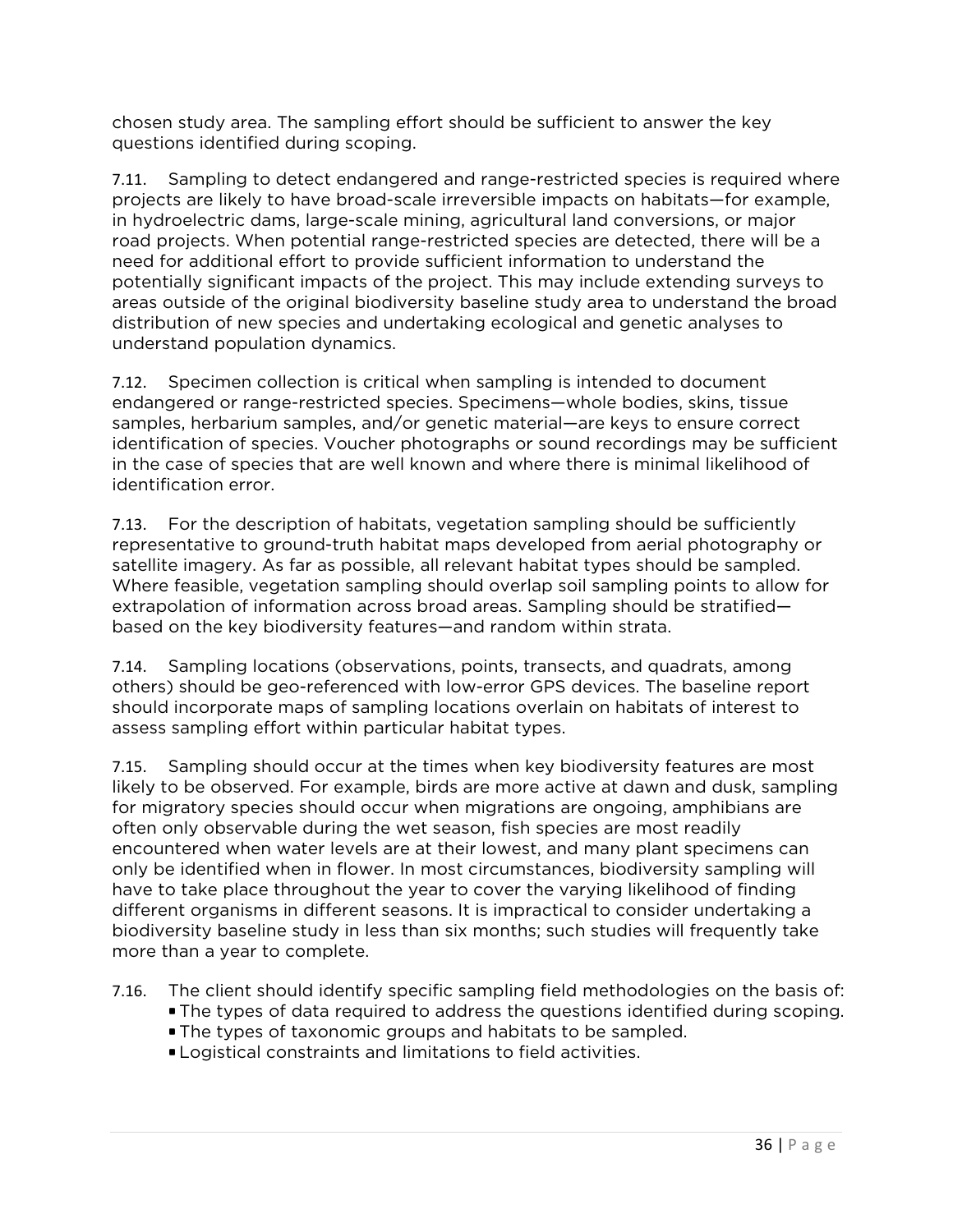7.17. The selection of taxa will vary according to the site and habitat conditions. In some cases, taxa that may not normally be sampled or covered in EIAs, such as invertebrates, may be important where these are critical indicators of biodiversity, such as in aquatic ecosystems, hyper-arid deserts, or tropical forests where there are known indicator groups.

7.18. Online sources of generally accepted biodiversity sampling methodologies include Conservation International's RAP Tool Kit and ABC Taxa's *Volume 8: Manual on Field Recording Techniques and Protocols for All Taxa Biodiversity Inventories and Monitoring*.

#### Description of field methods

7.19. The baseline study report should document methods, dates, lists of stakeholders and experts consulted, team composition and qualifications, and any other information that will allow reviewers and the general public to understand the baseline study process including, among other items:

- Names and affiliations of fieldworkers carrying out the surveys.
- Names and affiliations of people who identified the species.
- Names and affiliations of external specialists or experts consulted.
- Supporting documentation on consultations and interviews with local stakeholders.
- Specific dates of surveys at each sampling site for each taxonomic group.
- Specific locations and layouts of surveys and sampling points.
- **Equipment used for each of the samples.**
- Indices of sampling intensity (e.g., number of person days).

#### Team composition

7.20. The client should ensure that teams for biodiversity baseline studies incorporate habitat or taxonomic specialists, including ecologists (community ecology, vegetation, forestry, or botanical specialists as required by the proposed studies) and taxonomists (in botany, ornithology, mammalogy, ichthyology, entomology, or herpetology as required by the proposed studies).

7.21. Biodiversity baseline field crews must incorporate people with demonstrated capacities for field identification. The misidentification of species—illustrated by, for example, species lists that include massive range extensions—can reduce confidence in the results of biodiversity baseline studies and, in some cases, may cause significant project delays.

#### Planning and logistics

7.22. Fieldwork in remote areas often requires significant logistical support for transport, food, shelter, health and safety, and security. Biodiversity baseline studies often require regional and national permits (for fieldwork, specimen collection, and specimen export) and local permission when fieldwork will take place on communityowned or -managed lands. Planning fieldwork can therefore add considerably to the time required to implement biodiversity baseline studies, which should be taken into account in the overall project timetable.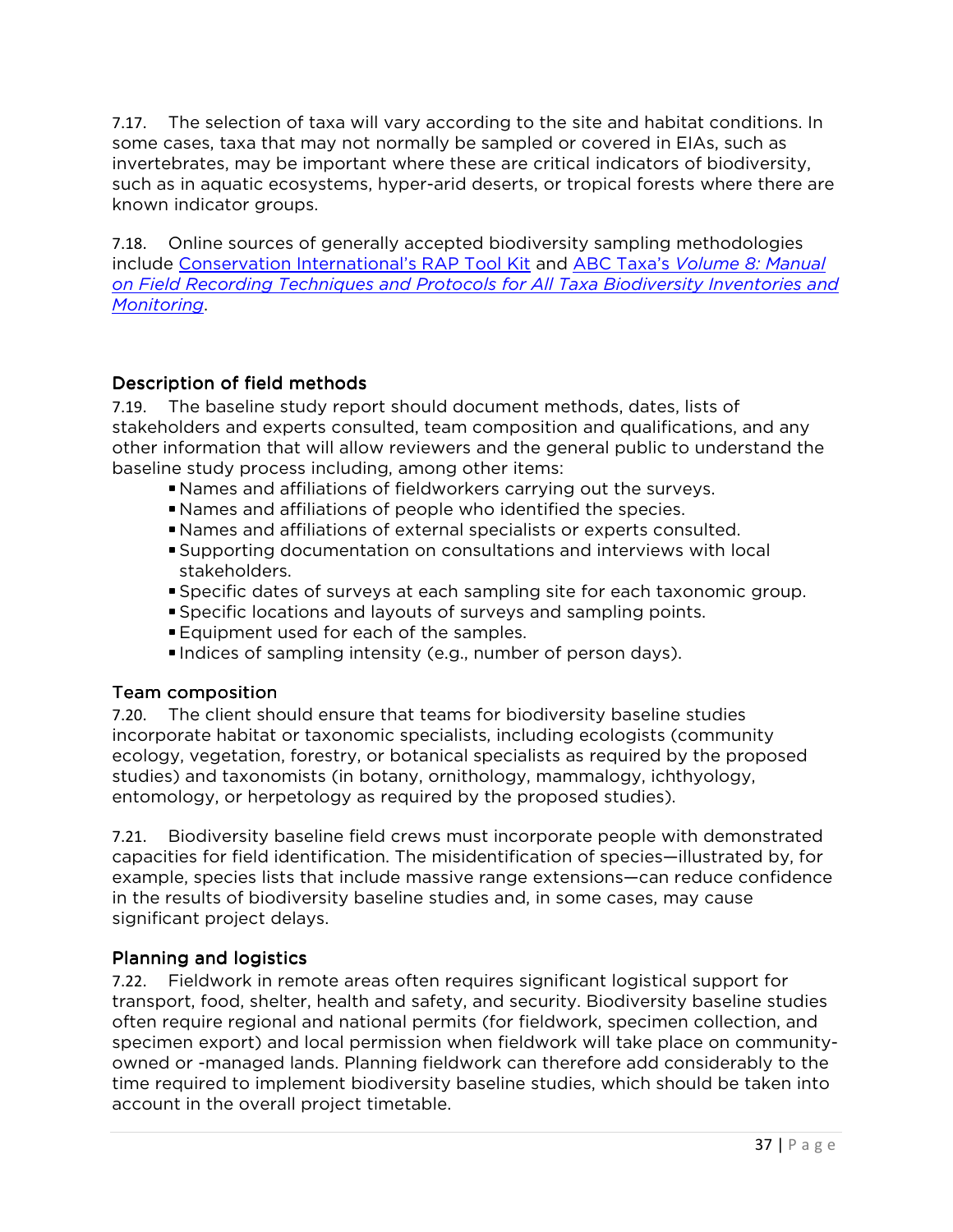# Databases, data presentation, and mapping

7.23. The TOR should specify, to the extent possible, the database, data presentation, and mapping requirements. Database requirements should include ensuring consistency with regional and national requirements for data management and providing data in accessible electronic formats that can permit data sharing. The species databases should include, among other things, species nomenclature (scientific and local names), species origination, threatened status, habitat associations, and comparative abundance. For key species, the biodiversity baseline studies should result in distribution and abundance maps, habitat requirements, and historical population trends. Habitat databases should include historical analysis of habitats and habitat change, including the drivers of change. Lastly, habitats should be defined and mapped.

## Baseline indicators for monitoring

7.24. The TOR should specify the requirement for identifying response variables and establishing the baseline indicators for monitoring changes in biodiversity over time through project construction, operations, and post-closure. These should include suitable indicators describing the state of critical resources, ecological processes, habitats, and species. Indicators should be readily measurable, and the monitoring regime should be able to provide sufficient information to detect substantive changes in parameters over appropriate time periods for project construction and implementation.

7.25. Establishing a biodiversity baseline for monitoring may need to include sampling in "control areas" that are outside of the area of influence but that can be compared with affected areas and used for monitoring broader-scale changes that are unrelated to the project.

## Assessment of the study's completeness and limitations

7.26. The TOR should incorporate the need for analysis and discussion of the sufficiency of the information derived from the studies to meet the requirements of the precautionary principle. This analysis should include an assessment of the information gaps that need to be filled in the future, along with technical assessments of the completeness of surveys—for example, through accumulation curves to demonstrate their effectiveness. Documenting limitations may include an indication that survey conditions—weather or other logistical constraints—were not optimal for fully recording habitats or species or that, at the time of report preparation, species had not been identified with sufficient certainty. This section of the baseline study should document how the gaps will be filled and the limitations overcome during the development of the project and should clearly identify any risks associated with decision making based on incomplete information.

7.27. An objective of biodiversity baseline studies is to document the key species and habitats present in the area of influence, which may be affected by the project. This requires sampling with a particular focus on habitat types that are rare or that may support endangered or endemic range-restricted species. Sampling should be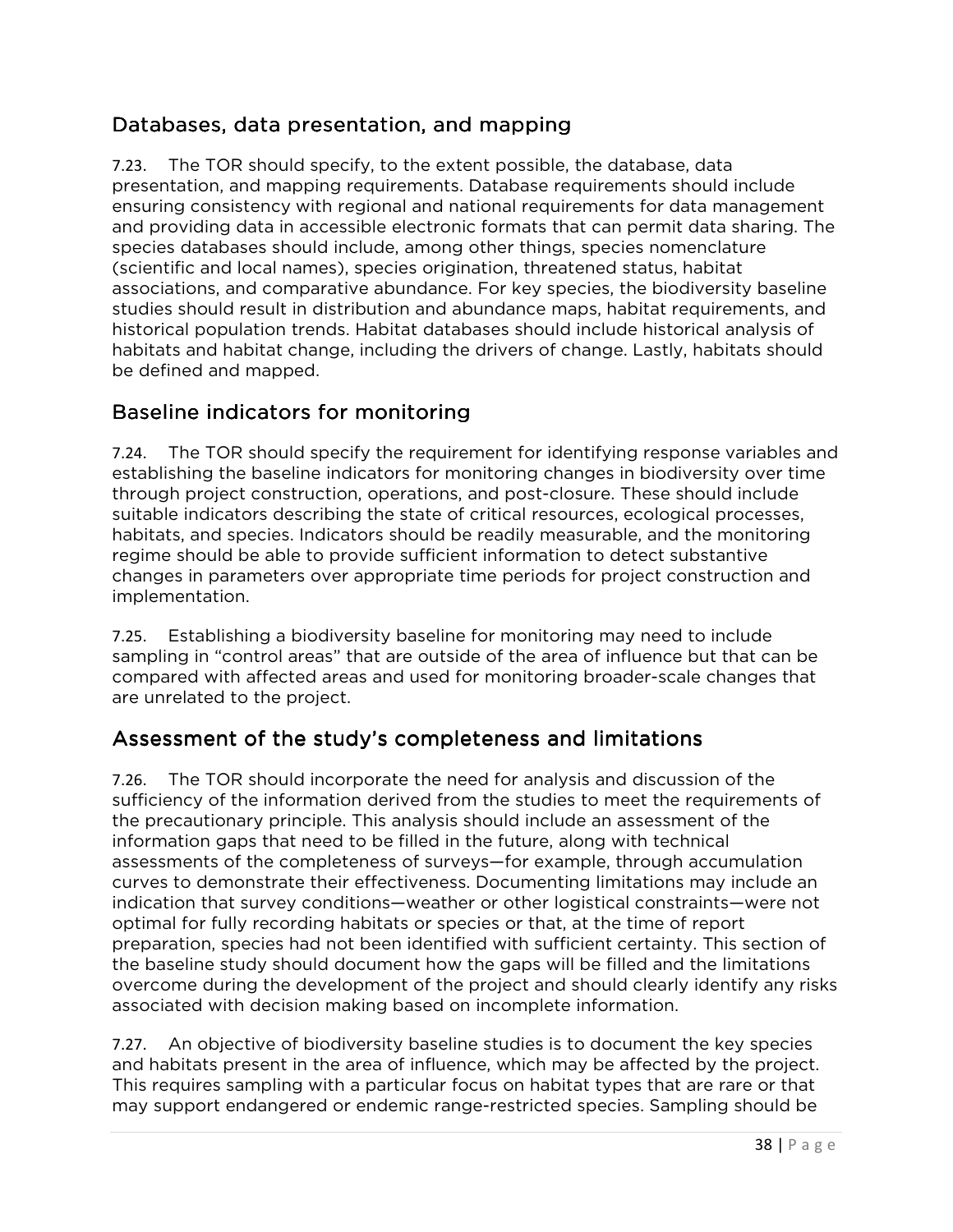demonstrated to be sufficient—through species accumulation curves, expert knowledge, or equivalent approaches—to minimize the risk of missing a rare endangered or range-restricted species.

7.28. Additional biodiversity studies may be required by the Bank to evaluate compliance with policies. These may include:

- Evaluating the ecology, distribution, and abundance of rare and endangered species, including range-restricted endemic species and IUCN Red Listed species that may be affected by the project. These studies may require particular field ecology and taxonomic expertise and use specific sampling methodologies. They may include the need to document the distribution of species to determine how crucial the affected habitat is to that species.
- Modeling the impacts of a project on ecosystems—for example, analysis of ecological flows for projects that modify flow regimes in rivers. These studies often require specific expertise, and the Bank may require the use of standardized modeling approaches.
- Demonstrating the effectiveness of management measures, such as measures to reduce bird collisions in aerial transmission lines, fish ladders to permit migrations, or shifts in operation timing to reduce bat and bird mortality in wind farms. These studies may take place during the operational phase of a project and be used as the basis for adaptive management, or, in the case of untried management measures, they may be required before project implementation.

7.29. Biodiversity baseline studies and management plans may need to be supplemented by other studies to understand the potential impacts and risks for particular sectors and project types. For example:

- Hydroelectric projects result in fundamental changes in the hydrology and limnology of rivers, with consequent changes in water flows and quality above and below the dam. Additional studies include gathering the data needed to model water flows and quality and determining the sufficiency of residual flows to maintain aquatic and riparian habitats. Ecological flow analysis and ecological flow management plans are often required in the EA of hydroelectric projects.
- New roads in frontier areas can also benefit from an improved understanding of the potential indirect impacts on habitats resulting from the influx of people; models can be used as the basis for developing management plans to control access and minimize these impacts.
- Transmission lines, pipelines, and new roads may require additional analysis of the barrier and fragmentation impacts of linear infrastructure.
- Wind farm projects may require specific migration and flyway analyses in addition to assessments of collision risks to birds and bats.

7.30. The need for any additional biodiversity studies should ideally be identified early in the screening and scoping so that they can be incorporated into the BAP and any required biodiversity baseline studies can be completed.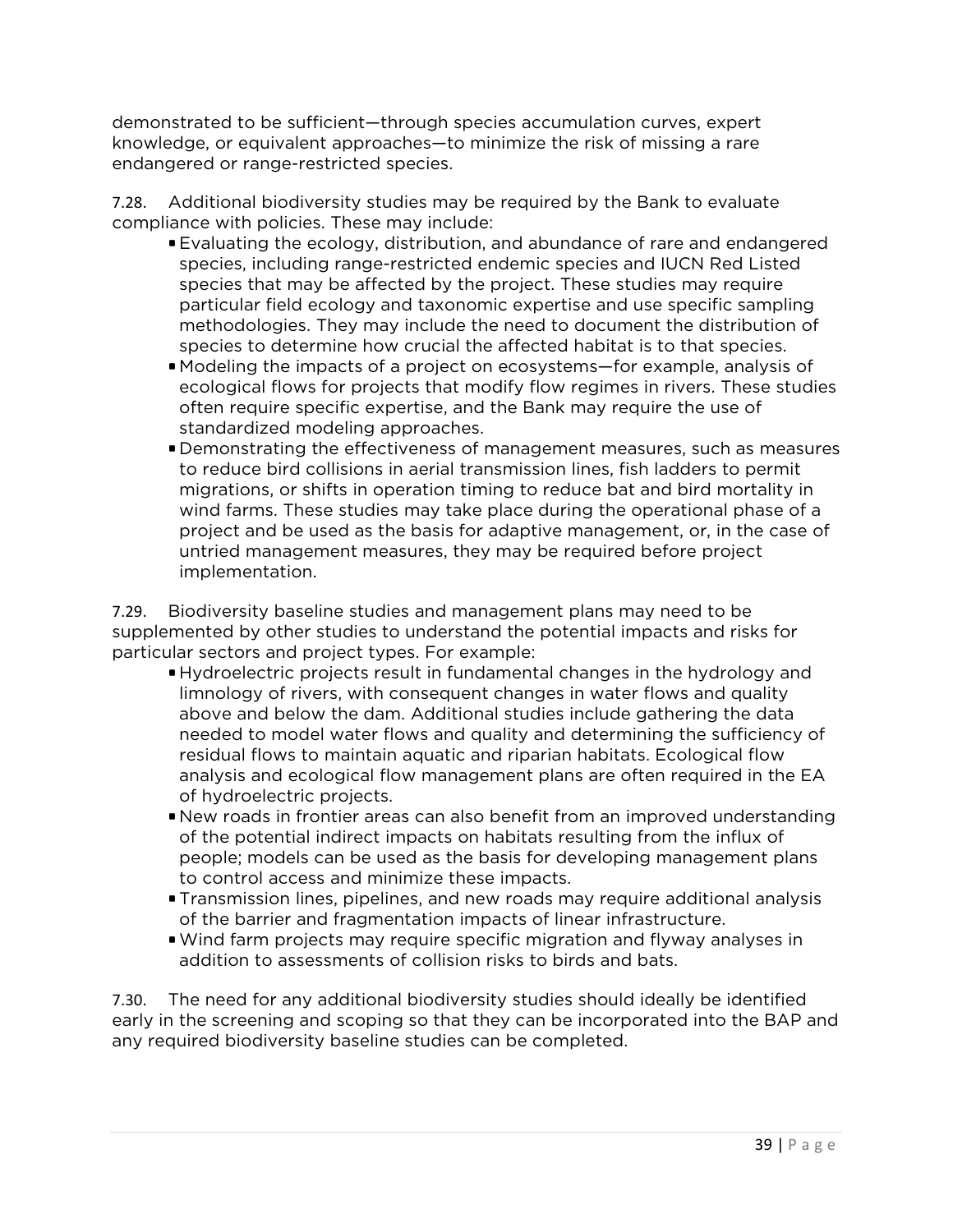Box 8: Species new to science require additional studies to understand their distribution and ecology

**Problem:** The baseline aquatic fauna surveys conducted for a hydroelectric project found several apparently range-restricted fish species that were new to science, and, as such, the habitats for these species were considered to be critical natural habitat. Additional studies were required to determine the ranges and habitats of these species and so determine the Bank requirements for the borrower to mitigate impacts of the project on habitats.

The project: The Chaglla Hydroelectric Project in Peru consists of a substantial dam and a 406-MW power plant on the Huallaga River in the department of Huánuco. The project is being financed with the help of a US\$150 million Bank loan approved in 2011.

Risk and potential impact: The general description of fish species in the project area contained in the EIA raised questions regarding the vulnerability of several species that were new to science in the catfish genera *Chaetostoma* and *Astroblepus*. It is not unexpected that hydroelectric projects on rivers with steep elevation gradients in the Andean Piedmont would encounter range-restricted and potentially locally endemic fish species. Frequently, baseline studies in isolated river systems will find species that are new to science.

Additional studies: There was insufficient information in the EIA to determine if the project would result in significant conversion or degradation of critical natural habitat. Consequently, the Bank requested a series of additional studies to clarify the taxonomy, distribution, habitats, life history, ecology, and migratory movements of these species. These studies included detailed taxonomic assessments based on measurements and genetics as well as distribution surveys outside of the project's area of influence.

Study conclusions: Based on the studies' findings, it was concluded that the correctly identified new species in the genera *Chaetostoma* and *Astroblepus* were broadly distributed in other sections of the river system outside of the area of influence and that the distribution within the area of influence was restricted to tributaries that would be minimally impacted. Nevertheless, the project's environmental management plan will protect the tributaries and ensure that the main river affected by the project can still serve as a conduit for these species.

**Lessons learned:** Areas that have not been subjected to extensive scientific studies often require the collection and analysis of additional data, frequently outside of the area of influence, to determine the range of new species and their habitat requirements in order to ascertain that significant conversion or degradation of critical natural habitat will be avoided and to design effective management measures.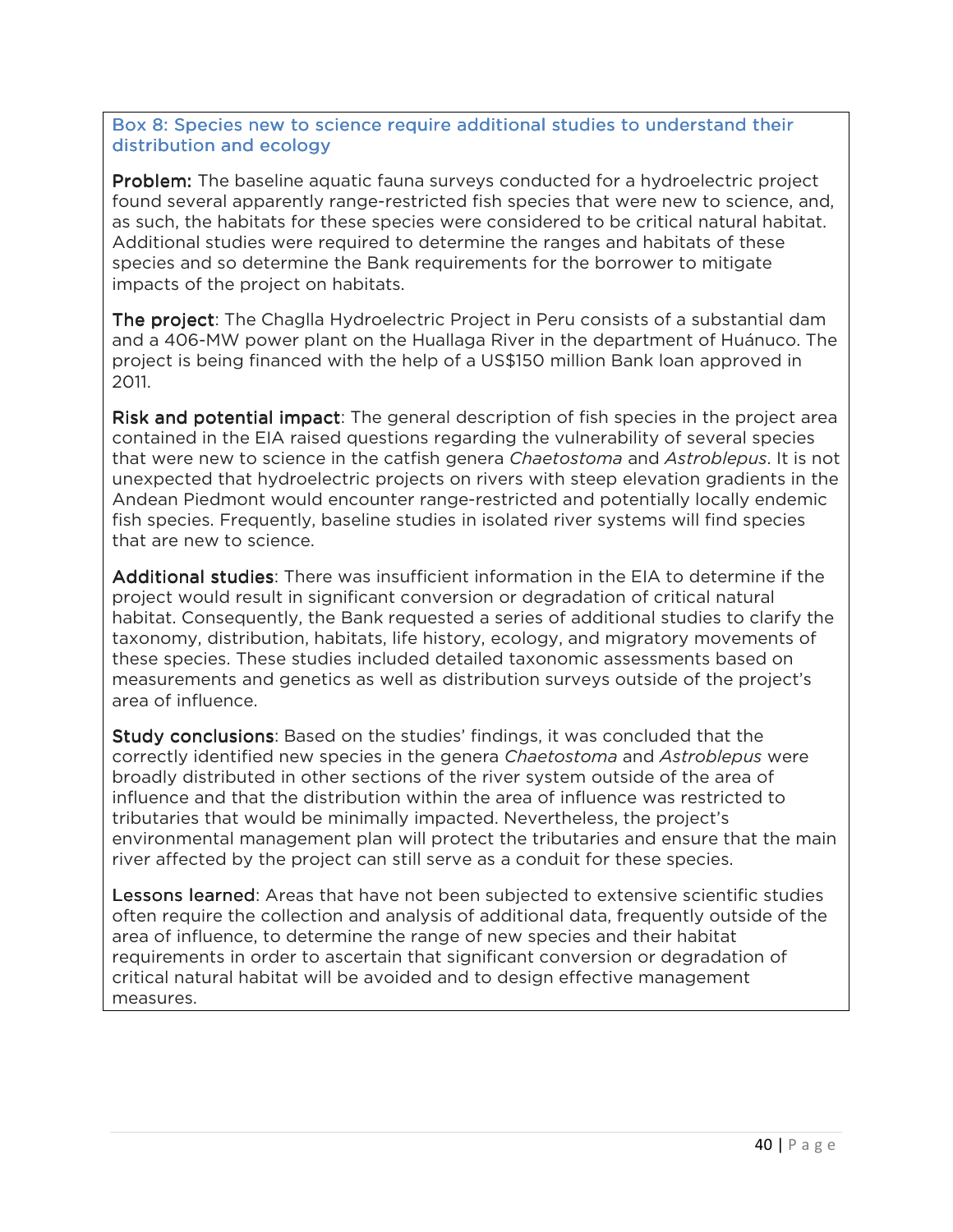## SECTION IV: ASSESSING BIODIVERSITY IMPACTS

# 8. Assessing project impacts and the risks to biodiversity

8.1. The approach to assessing impacts on biodiversity should be determined through scoping. The approach should be commensurate with the potential impacts and risks of the project and associated facilities and with the environmental, biodiversity, and social characteristics of the project area and its area of influence. Annex E is a checklist for reviewing assessments of project impacts on biodiversity and ecosystem services. Further guidance can be found in Good Practices for Biodiversity Inclusive Impact Assessment and Management Planning.

8.2. Impact assessment should evaluate potential impacts and risks for key biodiversity features and ecosystem services and should begin the process of identifying management and compensation measures in accordance with the mitigation hierarchy.

8.3. The assessment should focus on the interactions between project activities, processes, and products and the key biodiversity features in the project area and its area of influence. Common examples of project impacts on biodiversity include loss and fragmentation of habitats; changes in air and water quality from emissions, effluents, and sedimentation; changes in micro-climate; and the introduction of invasive species.

- 8.4. The impact assessment should:
	- Describe key activities, processes, and products of the project and project alternatives.
	- Describe key biodiversity features in the area of influence.
	- Identify, assess, and evaluate direct, indirect, and cumulative potential impacts and risks on key biodiversity features, including estimating the magnitude of the potential impacts and the risk, based on the likelihood of the impacts.
	- Describe methodologies used, including how impact significance is determined.
	- Initiate the identification of management measures.
	- I dentify residual impacts and needs for compensation to achieve no net loss (defined as "no overall reduction at the relevant ecological scale in size, quality, or viability of the key biodiversity features affected by the project").
	- Establish a matrix of the project components and their impacts, management measures, and institutional requirements for implementation.
	- Determine any risks of significant conversion and degradation of critical natural habitat.

## Identifying direct and indirect impacts on biodiversity

8.5. Direct biodiversity impacts generally occur in the footprint of the project—the area that will be occupied by project facilities or otherwise directly affected by the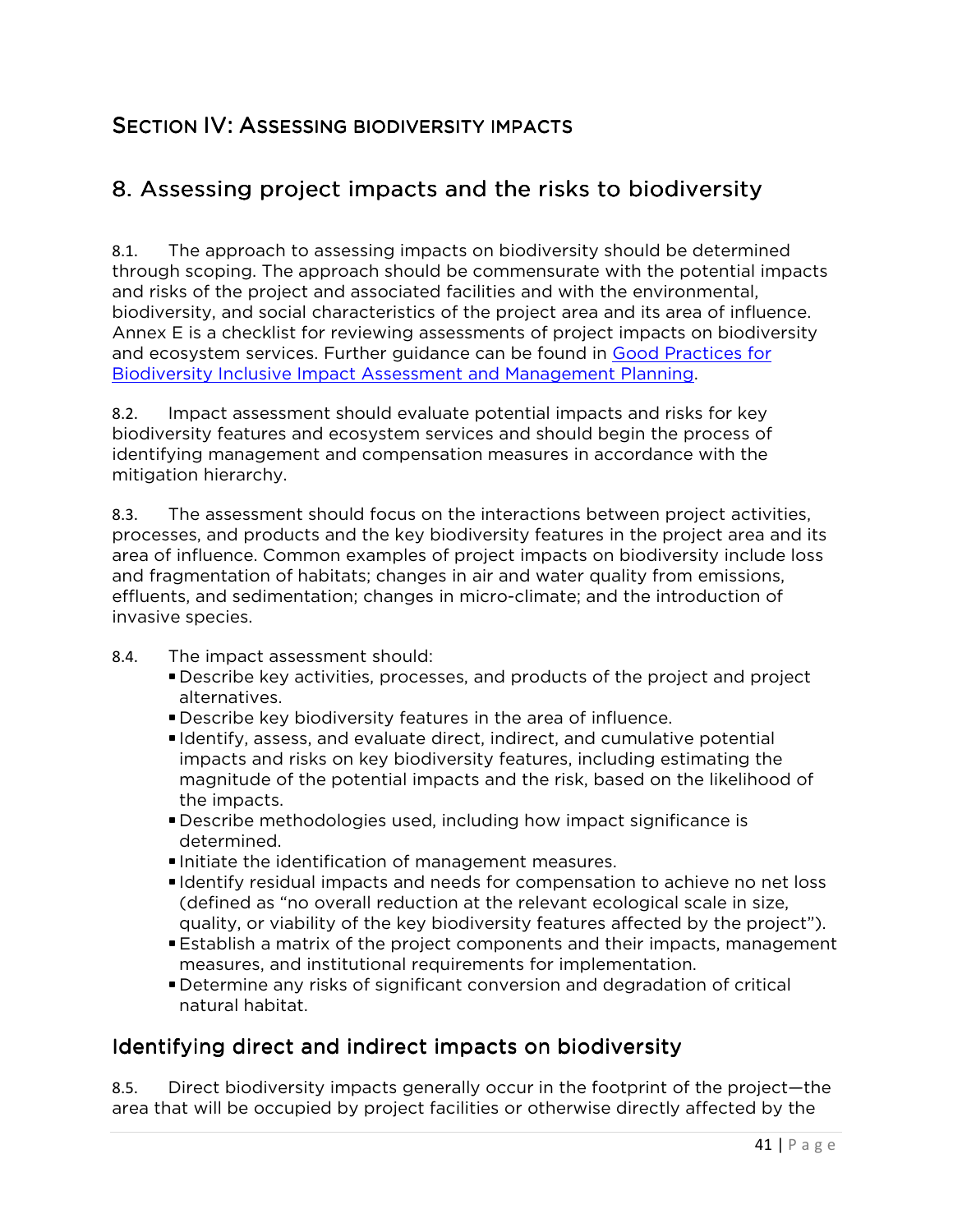project, where current land uses will no longer be feasible. Direct impacts can be visualized by overlaying the project footprint on key biodiversity features, using a geographical information system.

8.6. Indirect biodiversity impacts occur beyond the project footprint or in a timeline beyond construction and initial implementation of the project. For example, in road construction and industrial park projects, the impacts may result from induced immigration and new settlements that will occur once the road and industrial park are established and functioning. In many cases, these impacts may extend well beyond the project's area of influence, be of greater magnitude, and last for longer than the direct impacts of construction of a road or industrial park.

8.7. Annex F provides a table of the potential impacts typically associated with different types of projects. Additional lists of sector-specific impacts can be found in the World Bank Group Environmental, Health, and Safety Guidelines and in the *Guidance Document on Biodiversity, Impact Assessment and Decision Making in Southern Africa* compiled by the Southern African Institute for Environmental Assessment.

8.8. The client must ensure that direct and indirect changes in air, water, soils, and land are tracked for their impacts on key biodiversity features. Downstream impacts from a hydroelectric dam may be seen as changes in river flow rates and water chemistry; these physical and chemical changes will have consequences for downstream aquatic and terrestrial biodiversity. Similarly, social impacts, such as people being displaced by a project to another area, may have impacts on the key biodiversity features of their new location.

# Identifying cumulative impacts on biodiversity

8.9. Cumulative impacts are generated by the combined effects of all past, present, and reasonably foreseeable projects on key biodiversity features (or valued ecosystem components related to biodiversity), regardless of who has built or financed the other projects. Clients will need to understand other development activities occurring in the area, or planned to occur, to identify cumulative impacts. Such impacts can include other initiatives that will contribute to economic growth and that, when associated with the project, will result in measurable environmental change.

8.10. Cumulative impact assessment is frequently overlooked in projects. This occurs, in part, because of the difficulty of mitigating cumulative impacts from the standpoint of a particular project or client, who may see the management of these impacts as a regional or national government responsibility. While it may be most effective for cumulative impacts to be addressed over a landscape, regional, or national scale through strategic environmental assessments or regional planning initiatives, clients are still required to incorporate a cumulative impacts assessment within the overall EA process.

8.11. Cumulative impacts are pervasive and have important consequences for biodiversity. Biodiversity impact assessments need to examine the combined and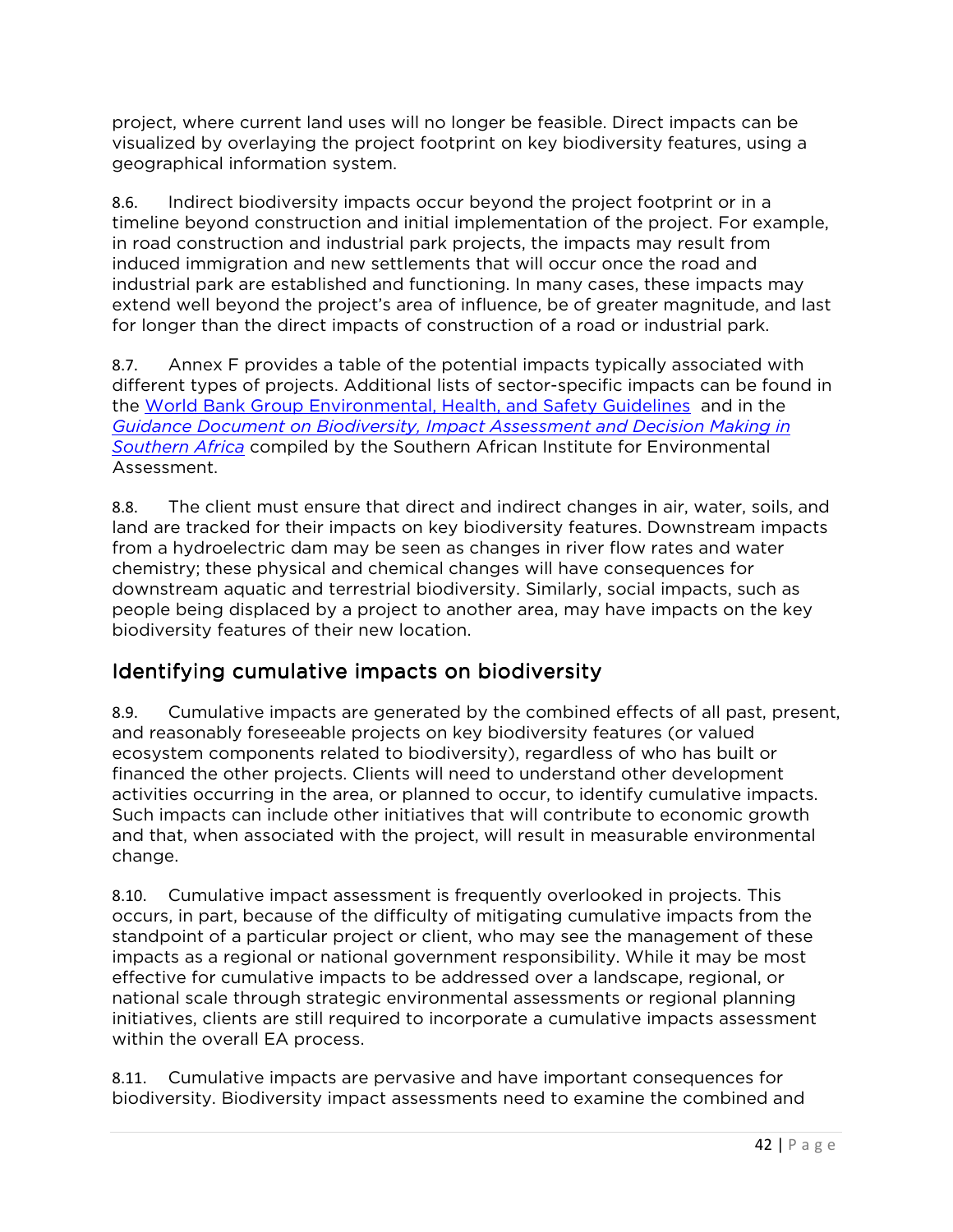incremental effects of the project and other projects on the key biodiversity features identified in the biodiversity baseline studies. Examples include cascades of hydroelectric dams on single rivers or distributed within a single watershed, resulting in the loss of functionality of the watershed or river in terms of supporting native species and maintaining migratory routes; multiple mineral and hydrocarbon concessions in a region that result in multiple access routes, habitat conversion, and contamination of waterways; multiple wind farms focused on a particular area, reducing the viability of bird migratory routes through cumulative mortality; multiple linear projects, such as parallel roads, transmission lines, and pipelines augmenting barriers and habitat fragmentation; and investments that are elements in the establishment of growth poles, such as an industrial park associated with housing and roads.

8.12. General guidance on cumulative impact assessment can be found in the following documents:

- **International Association for Impact Assessment, Impact Assessment Wiki,** *Cumulative Effects Assessment and Management*.
- Canadian Environmental Assessment Agency, *Cumulative Effects Assessment Practitioners' Guide*.
- European Union, *Guidelines for the Assessment of Indirect and Cumulative Impacts as well as Impact Interactions*.
- U.S. Environmental Protection Agency, *Consideration of Cumulative Impacts in EPA Review of NEPA Documents*.
- **International Finance Corporation** *Good Practice Note on Cumulative Impact Assessment and Management Guidance for the Private Sector in Emerging Markets*.

#### Box 9: Identifying and managing indirect and cumulative impacts on critical natural habitats

**Problem:** The Caracol Industrial Park (PIC) is intended to lay a foundation for development in the northeast of Haiti following the country's catastrophic 2010 earthquake. The PIC is situated close to ecologically important coastal and marine habitats. Given the urgency at that time, the government and the project's bilateral and multilateral donors did not perform sufficiently detailed analyses of the cumulative and indirect impacts of the new development, including its potential to further degrade coastal and marine habitats that were already highly stressed.

The project: The Bank is helping to finance the industrial park with grants totaling US\$200 million. The project is located on 250 hectares of government-owned land west of the northern coastal city of Cap-Haïtien. As many as 40,000 workers could be employed at the facility in coming years.

Threats to marine and coastal habitats: The project aims to spur development by providing employment while drawing large numbers of new residents from the overcrowded capital. But this additional population growth will put more pressure on marine and coastal habitats. These habitats include the Bay of Caracol, with 3,900 hectares of mangrove forest, sea grass beds, and coral reefs; the Bay of Fort Liberté, with an additional 450 hectares of mangroves and sea grass beds; and Lagon-aux-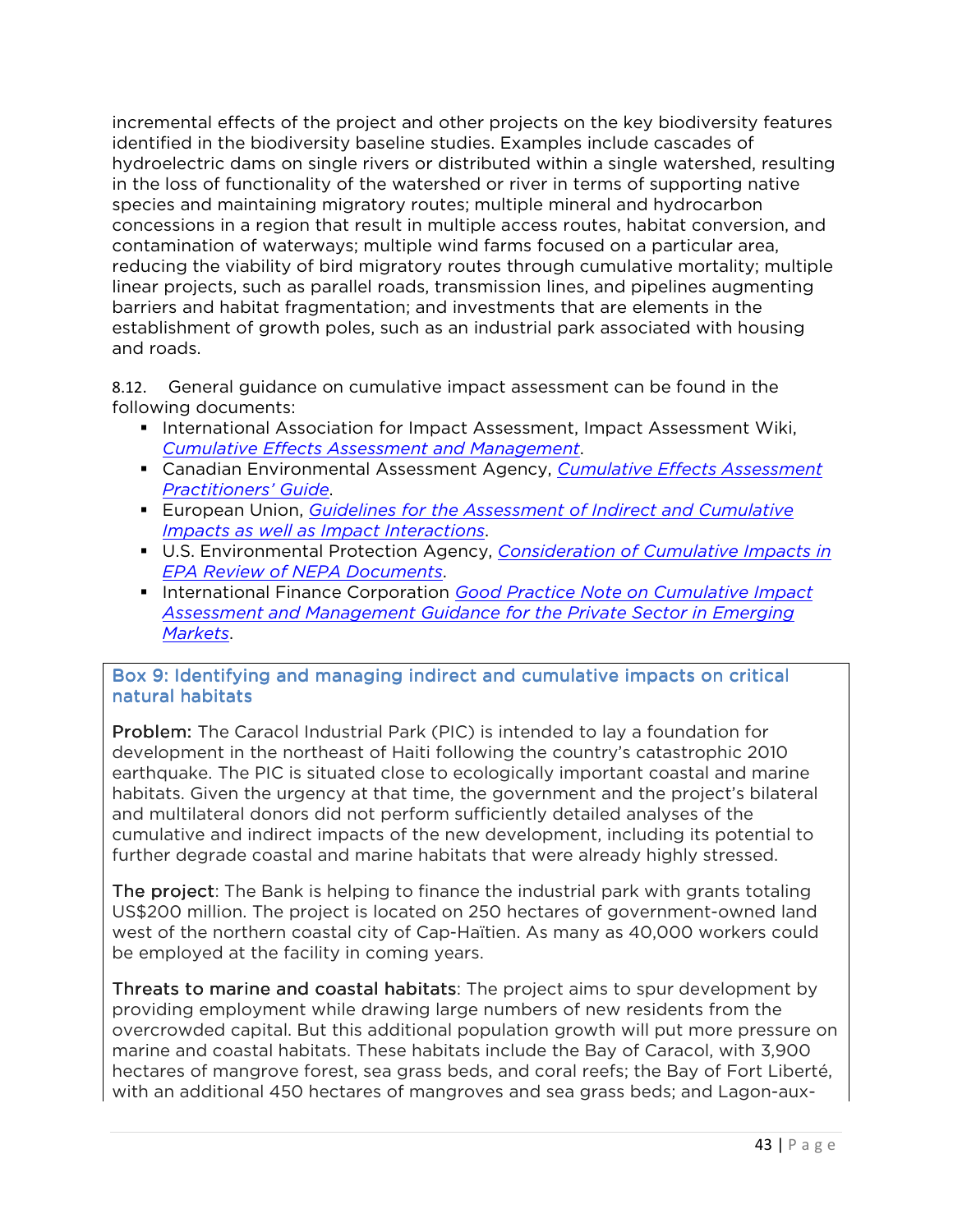Boeufs, a brackish lake of 450 hectares recognized as an IBA. The whole area is part of the Caribbean Biological Corridor, proposed as a KBA, and has been identified by the government of Haiti to become a protected area, the *Parc Nationale de Trois Baies*.

Cumulative and indirect impacts: At present, these areas are being degraded through mangrove destruction, overfishing, and poor solid waste management. The Bank supported a cumulative impact assessment to look at the impacts of the PIC and a series of additional investments in housing and infrastructure that identified population growth and changes in water management as posing significant risks for the proposed protected area.

Mitigating impacts: The assessment identified the establishment of an effective marine protected area as a critical measure to manage the indirect and cumulative risks of the PIC. The Bank is working with the government of Haiti and the U.N. Development Program to help build institutional capacity, undertake baseline studies, and support initial engagements with stakeholders that will lead to the establishment of the protected area.

**Lessons learned:** Indirect and cumulative environmental impacts should be identified and management measures specified early on in project planning; cumulative impact assessment is particularly important in transformational projects situated in or near critical natural habitats. Frequently, establishing effective management measures will require working with governments to build institutional capacity and support the advancement of establishing protected areas.

## Identifying and managing the impacts of invasive species

8.13. Directive B9 of OP-703 makes specific reference to invasive species and indicates that the Bank will not support projects that introduce invasive species. The potentially devastating impact of invasive species is not immediately apparent and as such is emphasized in this guidance.

8.14. An invasive species is one that is introduced to a new location (ecosystem or area, rather than country) where it does not occur naturally (i.e., non-native, nonindigenous) and that causes or has the potential to harm biodiversity, the environment, economies, or human health. Invasive species have the capacity to spread rapidly, outcompeting native species, when they are introduced into a new habitat. Genetically modified organisms can be invasive species and should be evaluated on a case-by-case basis.

8.15. The Bank will not support projects that introduce invasive species, either intentionally or accidentally. Intentional introductions can occur through projects involving biofuels (e.g., *Leucaena leucocephala*, pale acacia), forage grasses (e.g., *Imperata cylindrica*, blady grass), aquaculture products (e.g., *Oreochromis mossambicus*, Mozambique tilapia), forestry (e.g., *Pinus pinaster*, cluster pine), and landscaping and rehabilitation (e.g., *Lantana camara*, shrub verbena). Accidental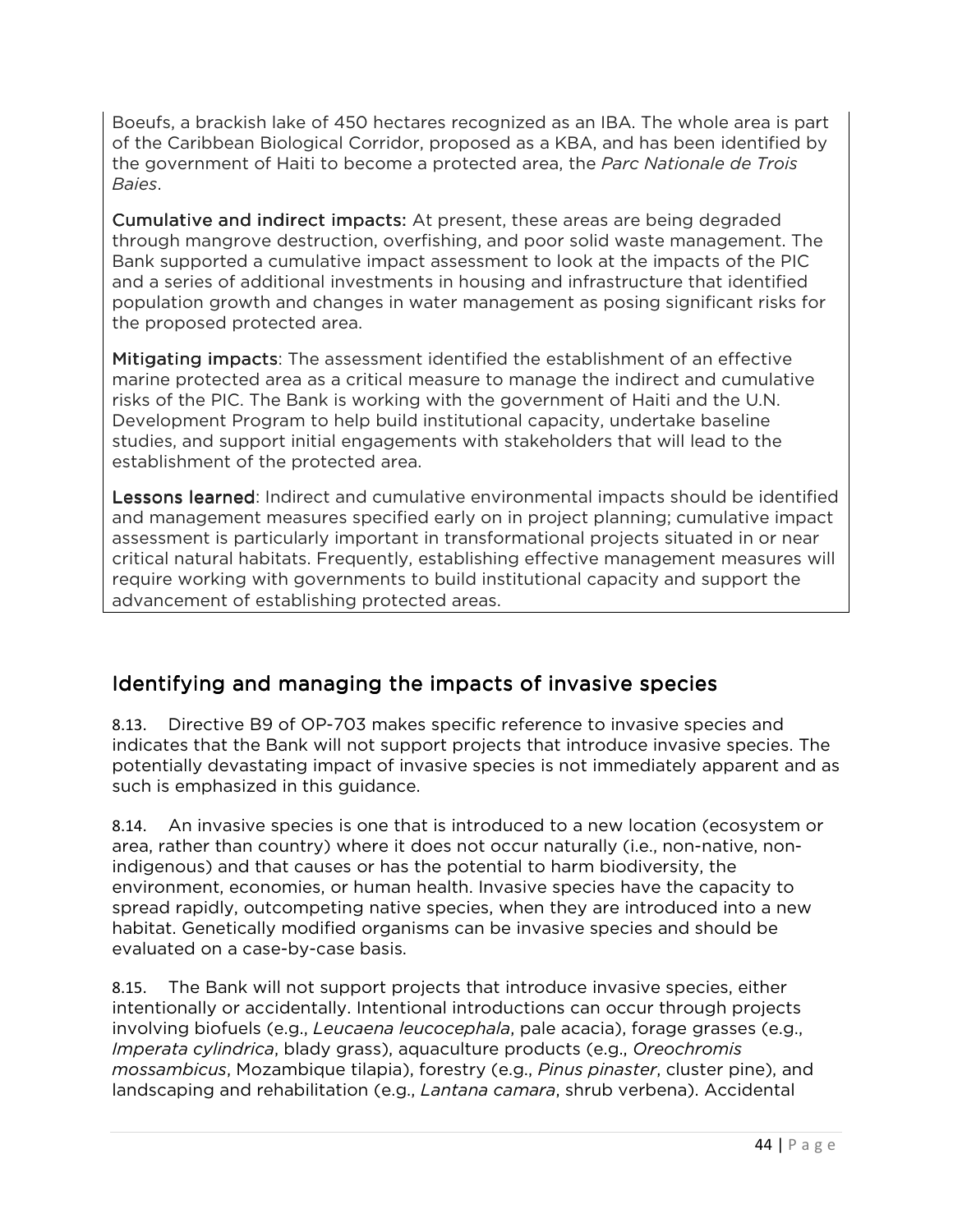introductions can occur through movements of soils, ballast, or filler materials contaminated with organisms or through attachment of organisms to boats, airplanes, trucks, and cars. These can result in the distribution of weeds, insect pests, pathogens, and diseases. Projects can also spread invasive species to new areas directly or indirectly by creating conditions that permit movements (e.g., opening new terrestrial and aquatic corridors).

8.16. The Bank does not permit the introduction of invasive species, which may include hybrids and cultivars, that are officially prohibited by a country or that are recorded as invasive under similar conditions (e.g., similar climate, ecosystem, and soil type) where there is no proven method to control the invasion. Nor will the Bank permit use of a species that a risk assessment has indicated is likely to be invasive. For many species, risk assessments have already been carried out, and this information is readily available from online databases of publications (e.g., the global compendium of weeds). If the risk of a particular species is not known, the client should assess the risk through expert opinion, taking into account the behavior of similar related species and considering the sensitivity of the area.

8.17. The client should establish measures to minimize the risk of accidental introduction of invasive species. These measures may include procedures such as inspection, quarantine, early detection, and chemical treatments that lower the risk of invasive species being transported to the site directly or indirectly when mixed with other materials. For projects that establish linear infrastructure that cuts across multiple habitat types—such as pipelines, transmission lines, and roads—the client should ensure the implementation of measures to minimize the risk of species moving from one habitat to another.

8.18. Clients are also expected to comply with international obligations for the management of invasive species, such as those in the International Convention for the Control and Management of Ships' Ballast Water and Sediments (the Ballast Water Management Convention).

8.19. Where an invasive species is already established in the project area of influence, the client should take precautions to avoid its introduction beyond the area of influence, including instituting management and monitoring plans to control or eradicate the species. Any such plans should be developed with specialists in invasive species management for the protection of biodiversity.

8.20. For invasive species being used for agricultural purposes, the client should demonstrate that containment is feasible during cultivation, transportation, and processing and that eradication of the species is feasible when the project terminates. The management plan for an invasive agricultural species should include cultivation practices that minimize risks of escape, along with monitoring and emergency response actions in case of escape beyond the area of influence.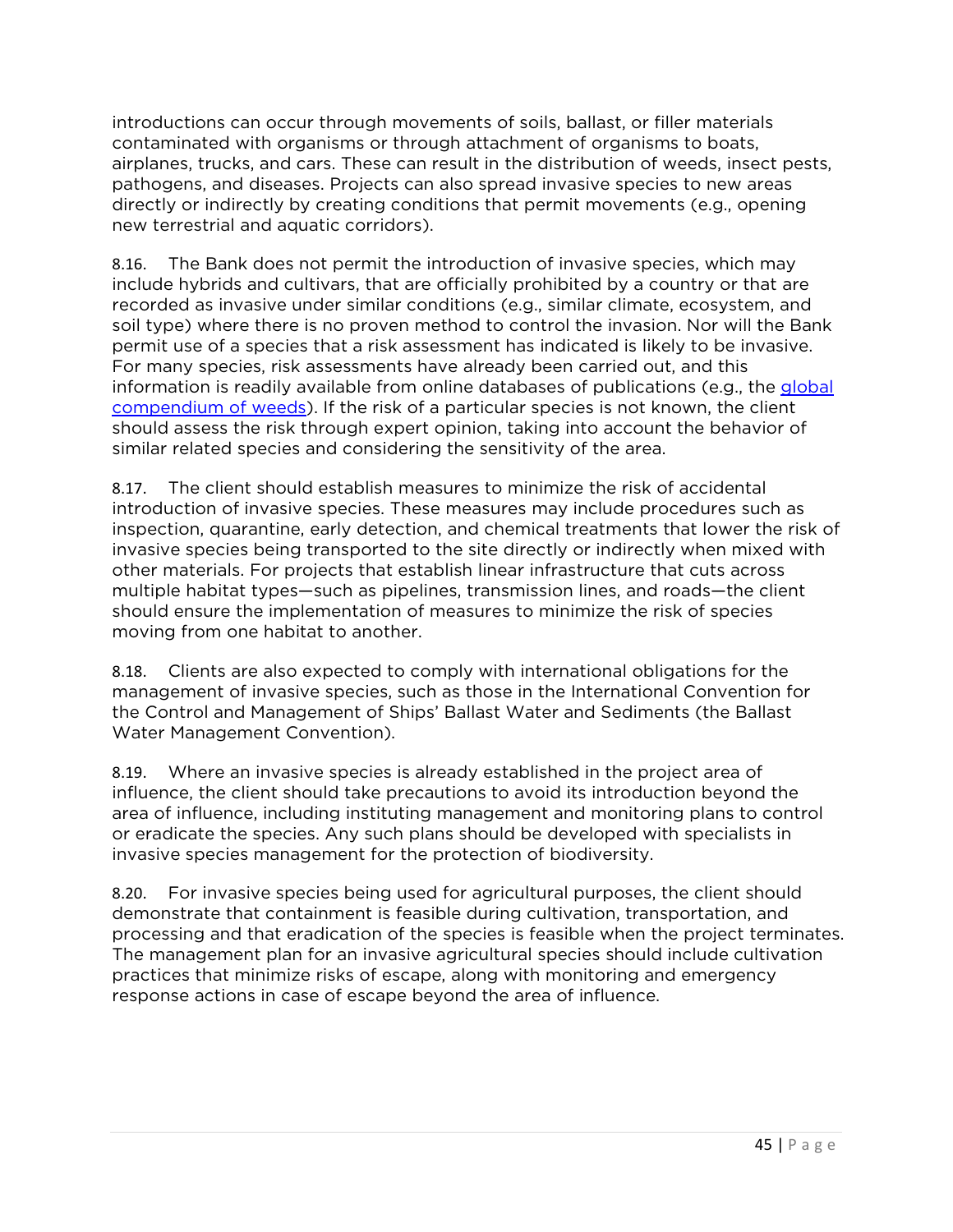## Evaluating the significance of biodiversity potential impacts and risks

8.21. A biodiversity impact is the effect of an action, process, or event on a biodiversity feature. The concept of risk incorporates the likelihood of an impact occurring in addition to understanding the magnitude of the impact on the biodiversity feature.

8.22. Biodiversity features can be described in terms of their irreplaceability and vulnerability. Irreplaceability relates to the number of sites or the geographic extent where the feature is present; if a species occurs only at a single site, then that feature would be highly irreplaceable. Vulnerability relates to the sensitivity of the feature to threats and depends on existing and future threats to that feature; a vulnerable biodiversity feature is one that has experienced rapid loss over recent history.

8.23. Evaluating biodiversity risk therefore requires an understanding of the spatial and temporal severity of the impact, the irreplaceability and vulnerability of the biodiversity feature, and the likelihood of an impact occurring.

8.24. Qualitative evaluation of potential impacts and risks should build on an understanding of the potential direct and indirect interactions among the activities of the project and the key biodiversity features in the project area of influence. In situations where there is insufficient information on biodiversity features, expert opinion may be needed to inform the assessment.

#### Quantitatively assessing the significance of biodiversity impacts biodiversity impacts

8.25. Quantitative approaches to biodiversity impact assessment estimate the magnitude (extent and duration) of impacts on key biodiversity features. Biodiversity risks can be evaluated by incorporating measures of likelihood and measures of irreplaceability and vulnerability.

8.26. The magnitude of an impact could be quantified using spatial or temporal measures such as:

- The number of individuals of a particular species that will be affected.
- **The number of hectares of habitat lost.**
- **The number of patches of habitat lost.**
- **The length of river habitat lost.**
- **The duration or reversibility of the impact.**

8.27. The magnitude of an impact may be presented as an absolute (e.g., number of hectares) or a relative (e.g., site-specific, localized, widespread, or global impact) measure of the scale of impact.

8.28. The irreplaceability of a biodiversity feature could be quantified using:

- The number of individuals of a particular species that survive today.
- The area of habitat occupied by a particular species or habitat type.
- The number of patches of remaining habitat type or occupied by a species.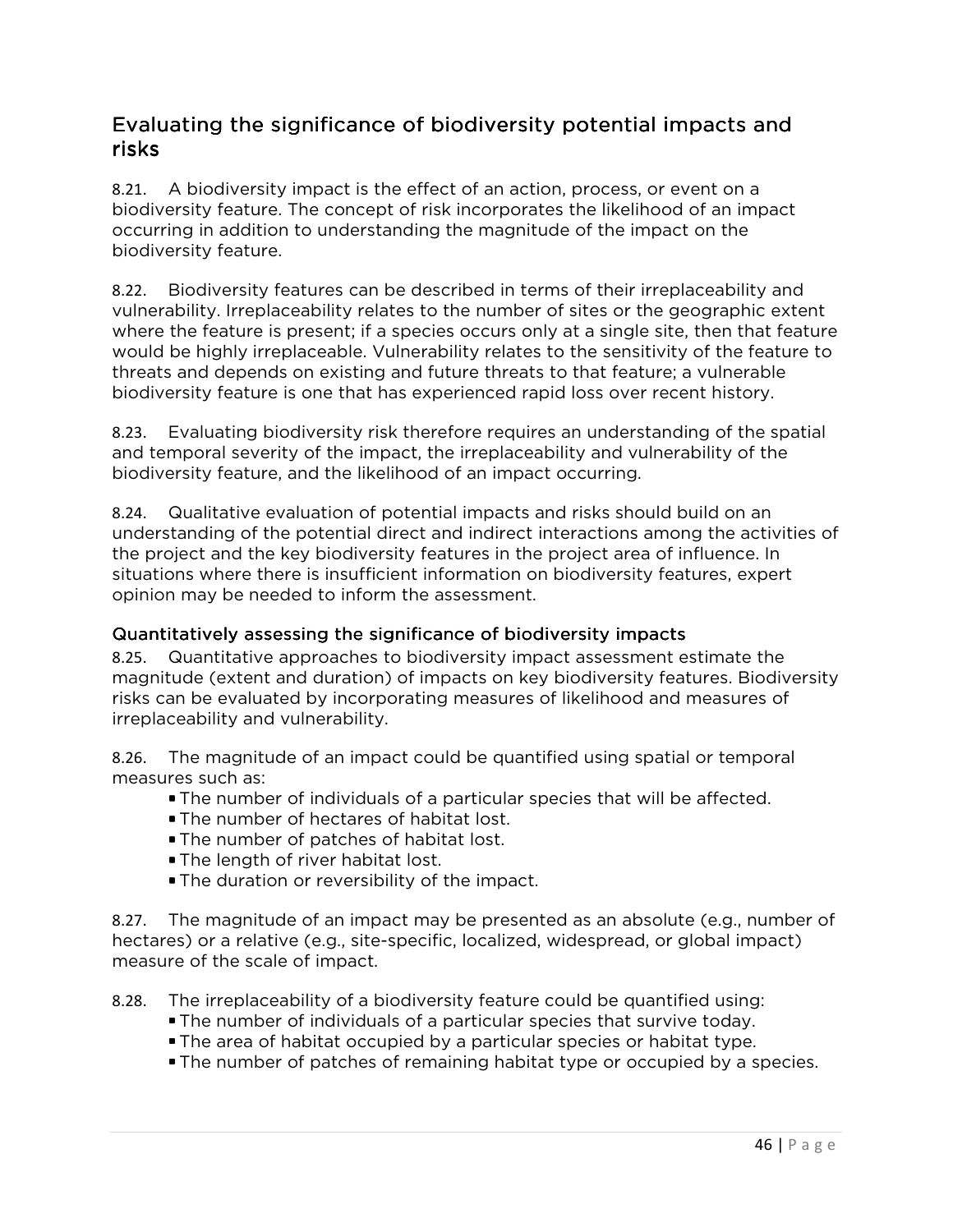- 8.29. The vulnerability of a biodiversity feature could be quantified using:
	- The decline in the number of individuals of a particular species.
	- The percent change in area of habitat occupied by a particular species or habitat type.
	- The percent change in the number of patches of remaining habitat type or occupied by a species.
	- The reasonably modeled future change in numbers of individuals, area of suitable habitat, or number of patches of habitat.

8.30. Quantitative models can be used to project estimated biodiversity impacts. For example, population habitat viability analysis models have been developed for endangered species that synthesize data on a species and its habitats to predict future trends and responses to interventions. Models have also been developed to predict land use changes resulting from the indirect impacts of infrastructure development and to estimate the risks of collision risks with wind turbines for birds and bats. These models are only as useful as the data that are available for the model—more often than not, the data to populate models at the project scale are insufficient for accurate impact prediction. However, the Bank encourages the use of models to predict future biodiversity impacts if sufficient and quality data exist to support these models.

8.31. Detailed quantitative assessments may be required in situations where extremely sensitive and well-studied species or habitats may be affected by a project. Examples include the development of ecological flow analyses using physical habitat simulation and instream flow incremental methodology where a project may affect critical or natural habitats by modifying water flows. The Bank requires application of the precautionary approach and management measures in cases where there are insufficient data to specify impacts.

8.32. The likelihood of an impact occurring could be quantified by estimating the probability of an event occurring within a specified time and spatial scope.

#### Using ranked assessments to determine significance

8.33. Because quantitative data are often limited and ecological interactions are poorly understood, impact assessments may rely on categorical ranking to approximate the likelihood and magnitude of impacts.

8.34. The magnitude of an impact can be ranked in terms of where the impact falls on a spectrum from being site-specific with minimal direct impact on a biodiversity feature to having an extensive impact that affects the entire feature. Similarly, the magnitude can be categorized from being of short duration or readily reversible (e.g., the temporary conversion of a vegetation strip that will be rehabilitated within two months) to being a permanent change (e.g., replacement of a coral reef with a dock). The potential for successful minimization or rehabilitation measures should be taken into consideration in determining the significance of an impact.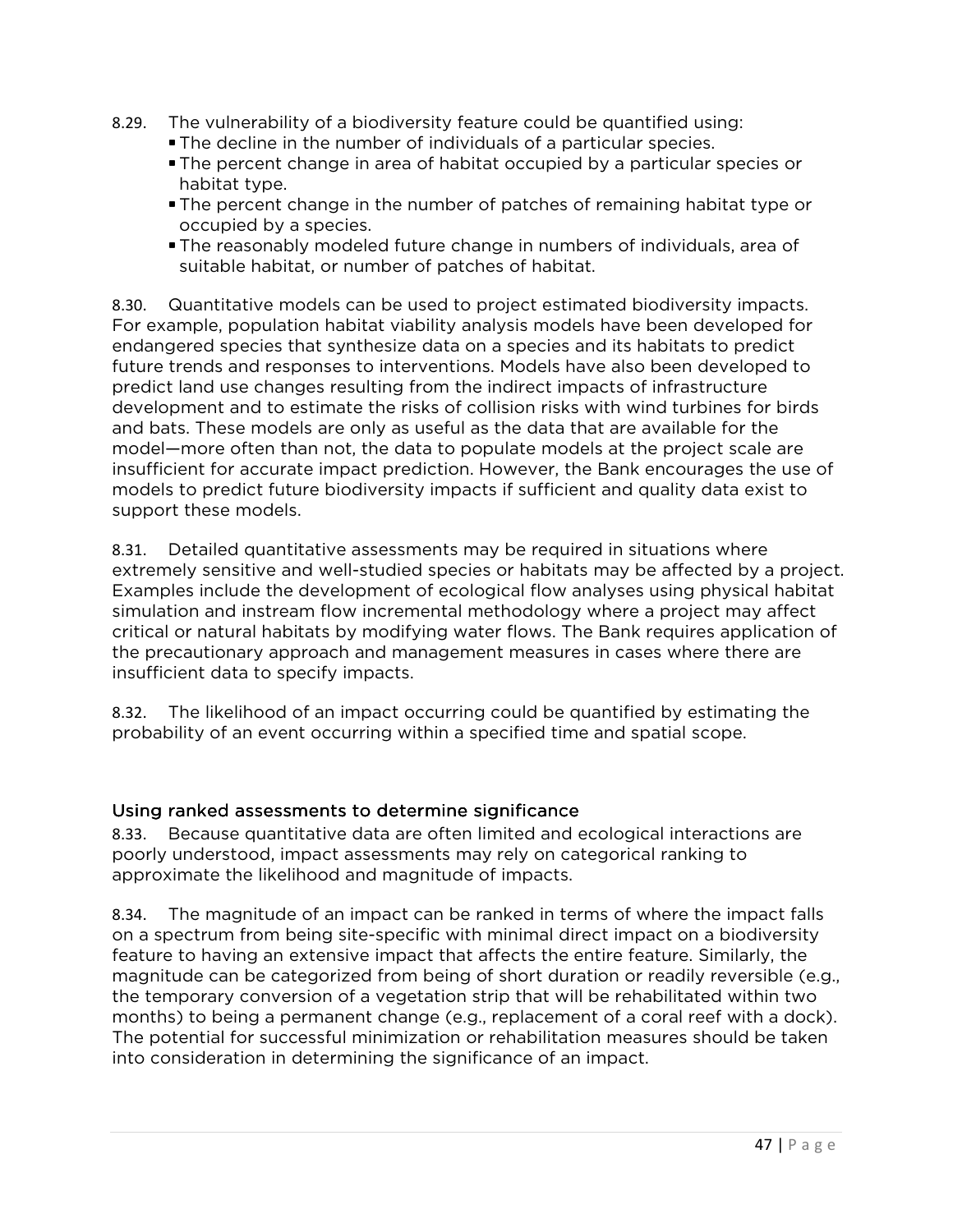8.35. Semi-quantitative approaches to estimating the significance of risks include ranking of the magnitude of an impact against the likelihood of the impact occurring in a matrix (see Table 3, adapted from Adrian R. Bowden, Malcolm R. Lane, and Julia H. Martin, *Triple Bottom Line Risk Management: Enhancing Profit, Environmental Performance and Community Benefit*, John Wiley & Sons, Inc., 2001).

8.36.

#### Table 3: A semi-quantitative approach to ranking risks: magnitude and likelihood of impacts

|                                                         | Magnitude                                                                               |                                                                                  |                                                                                    |                                                                                                        |                                                                                                                              |
|---------------------------------------------------------|-----------------------------------------------------------------------------------------|----------------------------------------------------------------------------------|------------------------------------------------------------------------------------|--------------------------------------------------------------------------------------------------------|------------------------------------------------------------------------------------------------------------------------------|
| Likelihood                                              | Immaterial<br>impact:<br>Site-<br>specific and<br>reversible in<br>less than a<br>month | Minor<br>impact:<br>Localized<br>and<br>reversible<br>in less than<br>six months | Moderate<br>impact:<br>Localized<br>and<br>reversible in<br>less than<br>two years | Major<br>impact:<br>Extensive<br>but<br>reversible in<br>two years or<br>irreversible<br>and localized | Catastrophic<br>impact:<br>Irreversible and<br>extensive; entire<br>feature<br>permanently<br>affected and<br>viability lost |
| Almost<br>certain:<br>expected to<br>occur              | M                                                                                       | н                                                                                | E                                                                                  | E                                                                                                      | Е                                                                                                                            |
| Likely:<br>probably will<br>occur                       | M                                                                                       | н                                                                                | H                                                                                  | E                                                                                                      | E                                                                                                                            |
| Possible:<br>might occur<br>under some<br>circumstances |                                                                                         | $\overline{\mathsf{M}}$                                                          | н                                                                                  | E                                                                                                      | E                                                                                                                            |
| Unlikely: may<br>occur at some<br>time                  |                                                                                         |                                                                                  | M                                                                                  | н                                                                                                      | E                                                                                                                            |
| Rare: only in<br>exceptional<br>circumstances           |                                                                                         |                                                                                  | M                                                                                  | H                                                                                                      | H                                                                                                                            |

Risk levels: L=low, M=moderate, H=high, E=extreme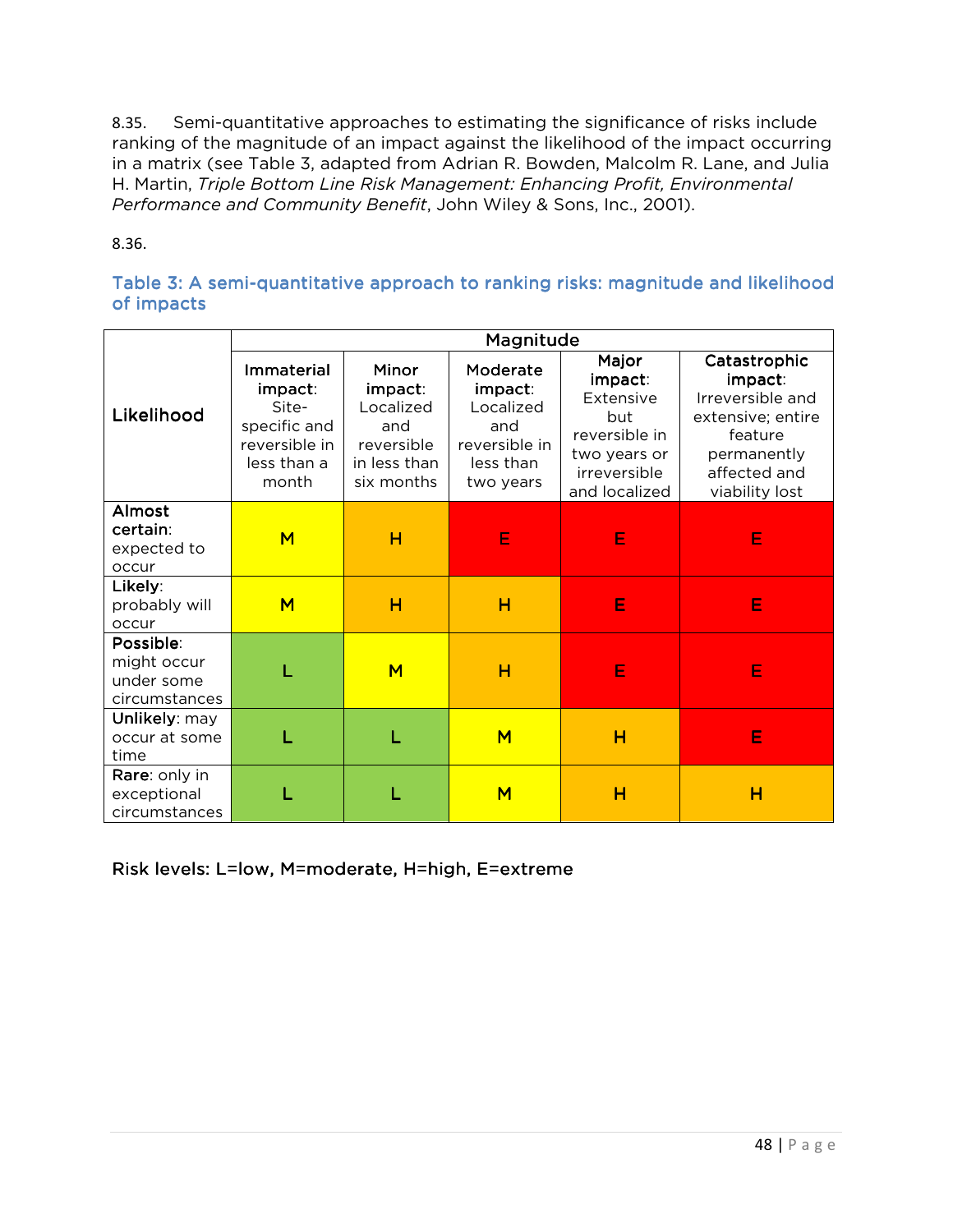#### Box 10: Examples of biodiversity risk categorization

**Extreme risk:** A project plans to strip-mine 1,560 hectares of ultramafic deposit in an area with scrubby savanna vegetation distinct from the surrounding tall forests. This habitat was found to harbor two micro-endemic plant species known only to occur on this outcrop. The magnitude of eliminating this habitat would be catastrophic, since the entire known habitat for these plants would be permanently altered, and their extinction would be almost certain.

Moderate risk: A project plans to construct and operate a 25-turbine wind farm in the area where extensive grazing and agriculture have significantly modified the natural habitat. After four seasons of baseline bird monitoring, there were no known threatened species of birds or significant migratory activity in the area. The magnitude of the collision risks for birds, in general, was rated as insignificant, since only an extremely small proportion of the regional populations of these species would be affected. However, the individuals of some bird species are likely to collide with turbines during the lifetime of the project. While this impact was considered as a moderate risk, the client and the local authorities were encouraged to consider cumulative impacts if additional wind farms were to be constructed in the area.

Low risk: A project will construct a temporary construction-phase truck access route that will pass within 200 meters of a nesting area of an endangered bird species using this habitat between November and March. However, the construction and use of the access route will only take place in May through September. The road corridor will be permanently closed and the habitat rehabilitated after use. Given that the project is using temporal avoidance, the magnitude of the impact is considered minor, and an actual impact is considered unlikely.

8.37. The description of the likelihood and magnitude of impacts and the category of risk should be adapted to the situation of a particular biodiversity impact assessment, taking into account the project type and its environment. Descriptions of likelihood and magnitude are almost always based on professional judgment, given that the data to quantify likelihood and consequence are lacking in most circumstances. In all cases, risk categories and their descriptions should be clearly defined and be as objective as possible so that reviewers can repeat the assessment with similar outcomes.

8.38. When determining the magnitude of an impact, the scale of impact should be considered with reference to the scale of the affected biodiversity feature and should incorporate an understanding of the irreplaceability and vulnerability of the feature. For a locally endemic species or highly localized habitat type, a site-specific or localized impact may be catastrophic, while the same impact on widespread species may be insignificant.

8.39. Extreme-risk and high-risk biodiversity impacts should be considered "significant" and require specific management and monitoring in the BAP. Low-risk and moderate-risk biodiversity impacts should be mitigated.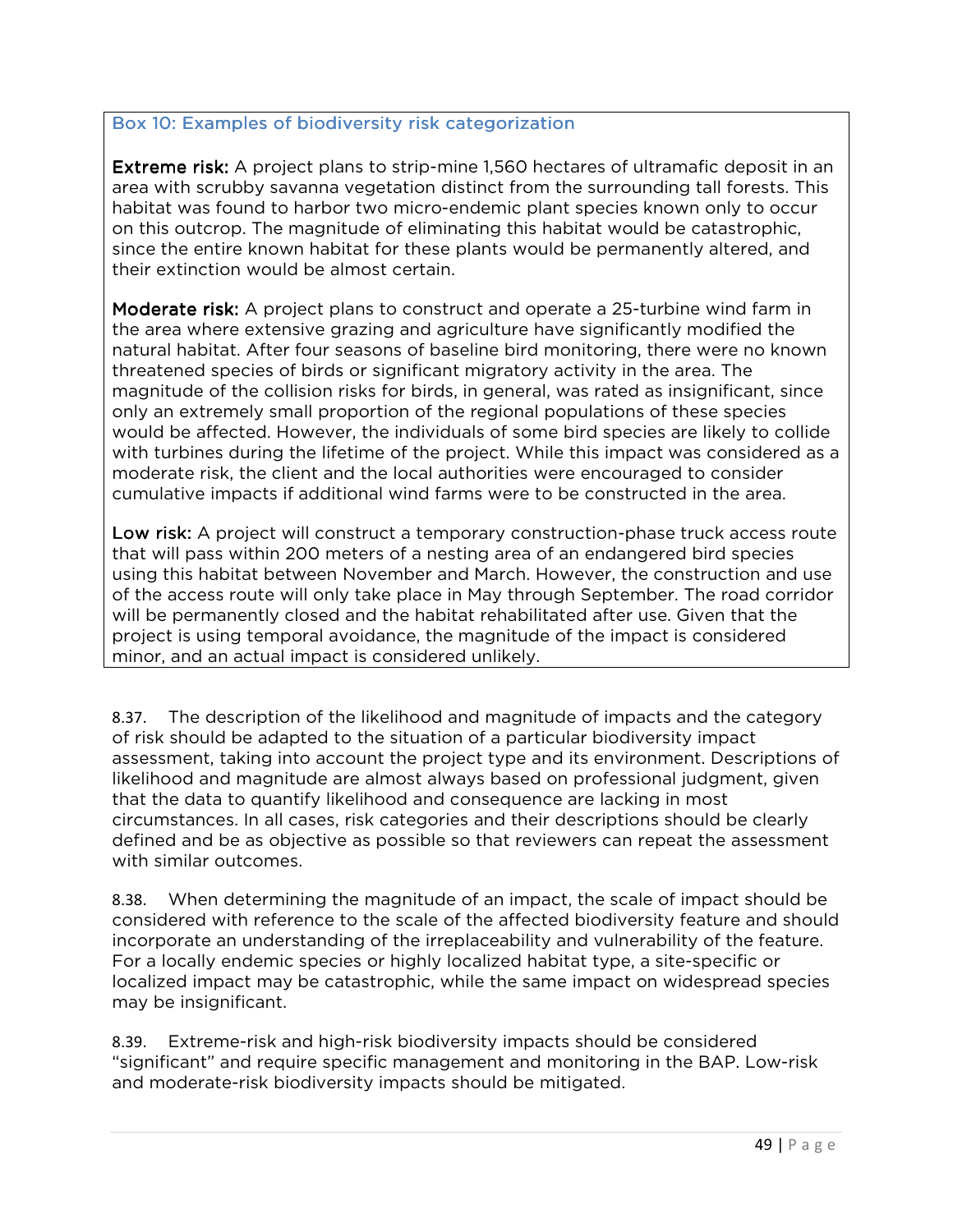8.40. The key to effective biodiversity impact assessment is to efficiently allocate resources to ensure the effective management of the greatest biodiversity risks.

Quantitative thresholds for significant conversion or degradation of habitat

8.41. The client should, through the impact assessment process, define or reference any established and internationally accepted approaches that are being used to decide on criteria and standards for thresholds for determining the significance of impacts.

8.42. Determining the significance of an impact will depend on the characteristics of the impact, including its magnitude (duration, spatial extent, reversibility, timing, frequency, and potential for management), and the biodiversity feature affected (irreplaceability and vulnerability). The importance of the impact will be determined by public interest, local and national values, legal requirements, and social acceptability. The Bank recognizes that determining the significance of an impact is often context-specific, and it adopts a pragmatic approach to the assessment and evaluation of significance that draws on experience and expert opinion. Determining if a project causes significant conversion or degradation.

8.43. The impact assessment should determine if a project is likely to result in significant conversion or degradation of either critical natural habitats or natural habitats. The Bank definition of significant conversion is *the elimination or severe diminution of the integrity of a critical or other natural habitat caused by a major, long-term change in land or water use. In both terrestrial and aquatic ecosystems, conversion of natural habitats can occur as the result of severe pollution. Conversion can result directly from the action of a project or through an indirect mechanism (e.g., through induced settlement in the vicinity of a mining project or along a new road).* Degradation is defined as *the modification of a critical or other natural habitat that substantially reduces the natural habitat's ability to maintain viable populations of its native species*.

### *Significant conversion or degradation of critical natural habitats*

8.44. The Bank defines critical natural habitat spatially—as an existing or proposed protected area, sites that support the viability of existing or proposed protected areas, or unprotected areas of high conservation value. These areas may be contiguous blocks or may be distributed in patches through a landscape or seascape or over several rivers in the case of sites that are critical for the viability of the routes of migratory species. There are also circumstances under which critical natural habitats may be temporally dynamic, e.g., seasonal pools or flooding areas. Assessing whether a project will cause significant conversion or degradation of critical natural habitat therefore requires an understanding of the spatial and temporal nature of the affected critical natural habitat.

8.45. Significant conversion or degradation of critical natural habitat occurs when there is a long-term major or catastrophic change in the habitat. The determination of significance is relative to the spatial dimensions and characteristics of the critical natural habitat. The likelihood of significant conversion or degradation of a habitat will increase in habitats that are less replaceable or more vulnerable and where impacts are more extensive, less reversible, and more likely to occur.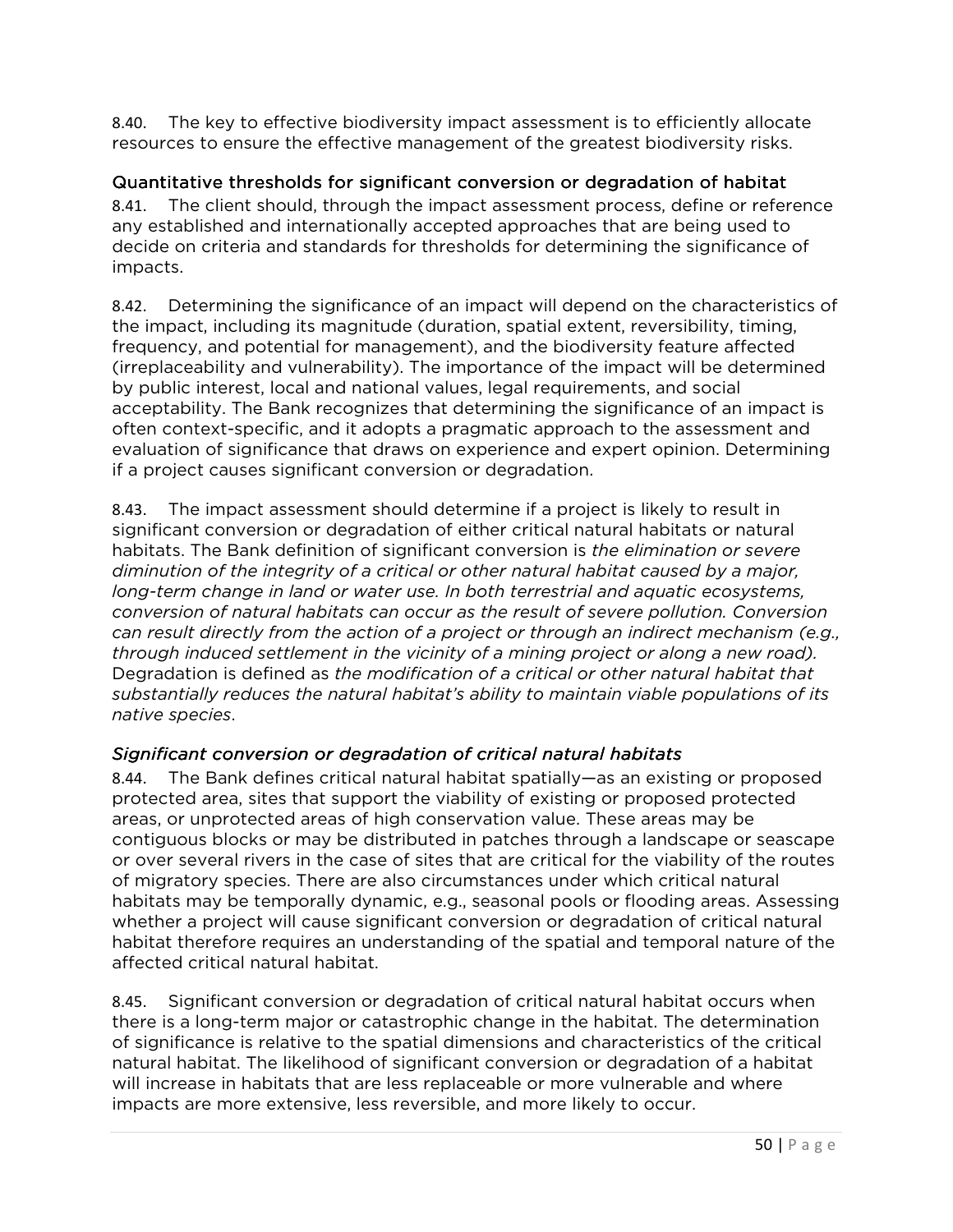8.46. It is particularly important in the case of critical natural habitat to determine the potential for significant impacts resulting from cumulative effects. Areas of critical natural habitat may be defined as such because they are the last remaining patches supporting endangered species whose endangerment results, or has resulted, from the loss of habitat caused by other projects.

8.47. Among the multilateral financial institutions, it has proved impractical to set threshold measures (e.g., percentages or areas) to determine significant conversion or degradation of critical natural habitat. This is because the determination of significance depends on the characteristics of the affected biodiversity feature, the spatial and temporal magnitude of the impact, and the likelihood of occurrence of the impact. It is clear that the permanent conversion of 30,000 hectares of a 300,000-hectare strict nature reserve (an IUCN Category Ia protected area) would be considered as significant conversion of critical natural habitat. It is similarly clear that the loss of any part of the last remaining 5 hectares of unique forest habitat that is crucial for an endemic frog species would be considered significant conversion of critical natural habitat.

8.48. Clearly, the determination of significance depends on biodiversity feature, magnitude of impact, and likelihood of impact. Consequently, significant conversion or degradation of critical natural habitats will be determined on a case-by-case basis, with the Bank making the final determination.

### *Significant conversion or degradation of natural habitats*

8.49. The Bank defines natural habitats spatially as sites that provide critical ecological services and ensure the functional integrity of ecosystems. This definition implies that natural habitats generally occur over broader spatial scales than critical natural habitats.

8.50. The determination of significant conversion or degradation of natural habitats therefore depends on absolute measures of the impact. In practice, most determinations of significant conversion relate to long-term elimination of extensive areas of habitat (e.g., loss of 5 sq km of terrestrial habitat or 5 km of river) or the loss of the capacity of an extensive area of natural habitat to provide ecological services, ensure functional integrity, or maintain viable populations of its native species. Again, the Bank will determine if a project will result in significant conversion of natural habitat.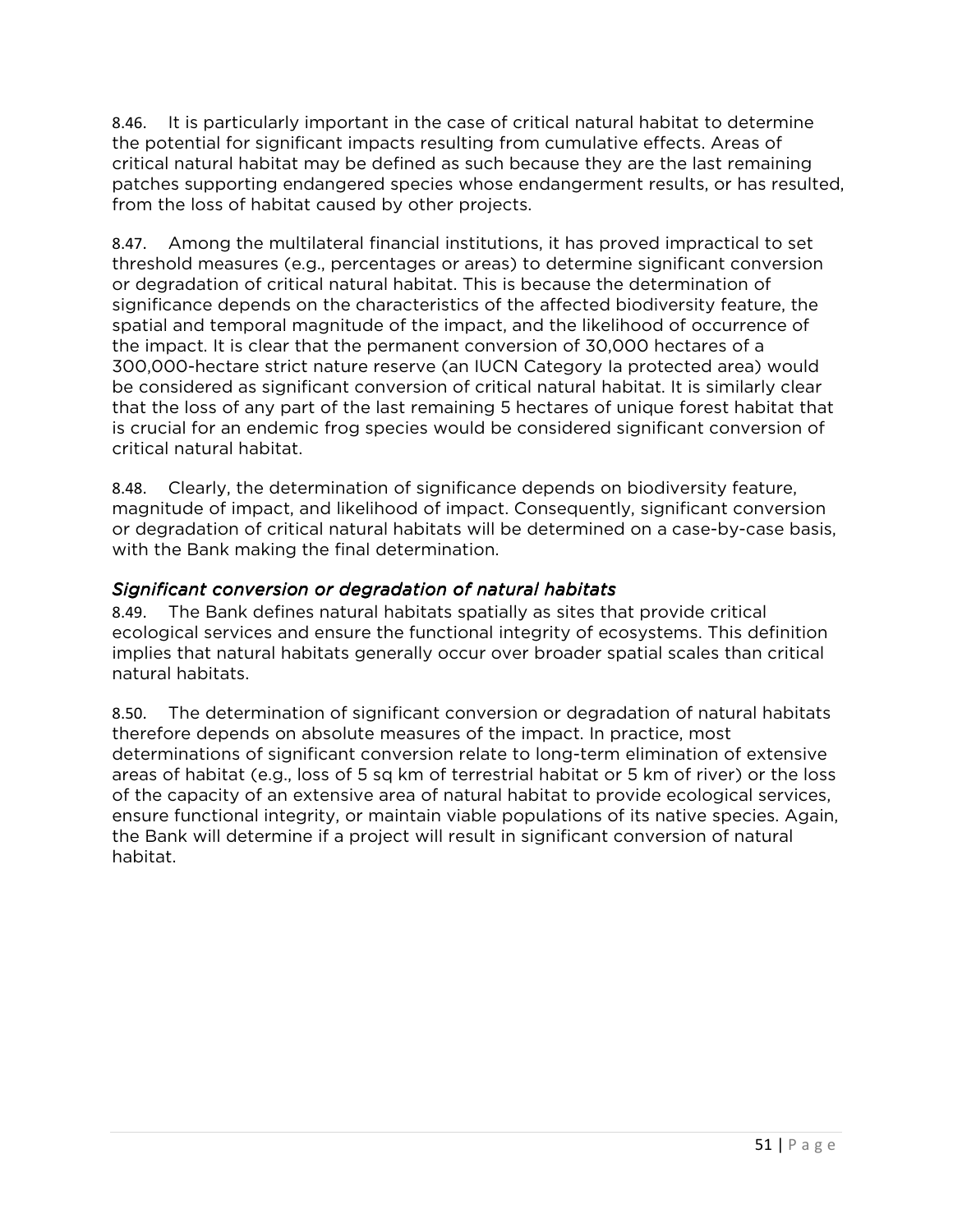#### Box 11: Additional information to demonstrate that conversion of critical natural habitat was not significant

**Problem:** A petrochemical project in southern Mexico could proceed even while affecting critical natural habitat for the critically endangered cycad *Ceratozamia miqueliana*. This cycad is a relatively common house plant which is threatened through overharvest and habitat loss. The significance of the affected area in ensuring the species' survival was studied by documenting *C. miqueliana* populations throughout its historic range.

The project: The Etileno XXI project is situated eight kilometers southeast of the city of Coatzocoalcos in Mexico's southern state of Veracruz. The complex will produce polyethylene, an input for plastic manufacturing. The project is being financed with the help of a US\$300 million Bank non-sovereign guarantee loan complemented by a syndicated B loan of approximately US\$300 million. The Bank approved the operation in 2012.

Risks and potential impact: *C. miqueliana* originally occurred across Mexico's southeast states of Veracruz, Tabasco, and Chiapas, but today is thought to exist only in fragments of habitat in three localities. In all, 95 percent of the cycad's original habitat has been eliminated, mostly through conversion to pastures and coffee plantations. As a result, *C. miqueliana* is Red Listed by IUCN as "critically endangered." *C. miqueliana* was found on the 109 hectares of the project site, 79 hectares of which will be affected by construction. This habitat was considered by the Bank as critical natural habitat because it was crucial for the survival of this critically endangered species. However, anecdotal information suggested that this species was found in many locations not recorded in the Red List assessment. The Bank therefore requested an additional study to update understanding of the status of *C. miqueliana* throughout its range.

The findings: A team of biologists visited 14 areas where the species had been reported. They confirmed that the species persists in areas where it was presumed to have become extinct. The results confirmed that populations continue to exist on at least 8,250 hectares of forested areas across three states—much more habitat than had been identified in the Red List assessment. The study also recorded healthy populations of the species in the Jaguaroundi Ecological Park, which constitutes the largest known concentration of remaining *C. miqueliana* habitat in Mexico. The study provided sufficient information for the Bank to conclude that the project would not cause a significant conversion or degradation of critical natural habitat. The client also transplanted all individuals from the affected area to a protected area and established a new 100-hectare reserve of similar habitat for the conservation of this species to compensate for any habitat loss. An additional 30 of the original 109 hectares will be protected on the project site.

Lessons learned: The study demonstrated the value of understanding the distribution of an endangered species throughout its range―not just on project sites―as a way of providing the information to demonstrate that a project will not result in significant conversion or degradation of critical natural habitat. In this particular case, the cycad was well suited to transplantation and had demonstrated history of transplants and propagation – ensuring the feasibility of the offset option.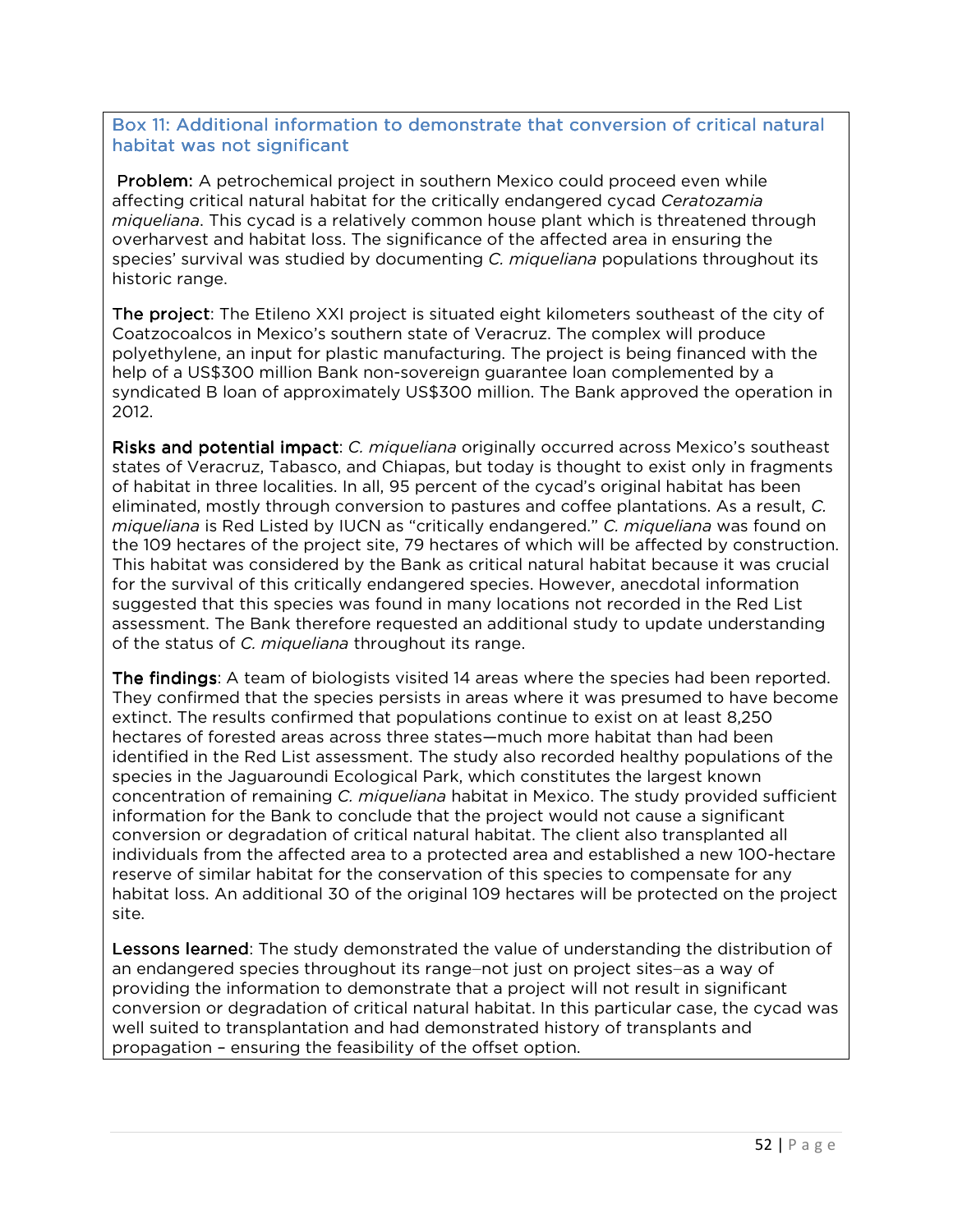# SECTION V: COMPENSATION

# 9. Implementing the mitigation hierarchy

9.1. The biodiversity-inclusive impact assessment should provide the basis for establishing avoidance, minimization, and rehabilitation measures, based on the mitigation hierarchy (see Figure 2), to be incorporated into the BAP.



**Figure 2: The mitigation hierarchy**

9.2. Addressing biodiversity impacts in a landscape or seascape only through project EAs often proves inadequate; biodiversity conservation is complex and subject to many contributing factors. Often the most significant impacts on biodiversity are indirect or cumulative in natures that are more difficult to plan for and manage through an EA process.

9.3. Critical decisions likely to affect key biodiversity features are often taken at the policy or sector level rather than during project preparation. These decisions include establishing national and regional policies and land use plans that may set aside areas and habitats as protected areas or establish the location for project development. Strategic environmental assessments of sector development that may cause biodiversity impacts are important tools to establish the groundwork for addressing habitat loss and connectivity impacts. These assessments can support better integration of project, land use, and biodiversity planning, and drive interagency coordination. A strong recommendation of the Bank is that projects likely to have significant biodiversity impacts should be prepared in the context of effective land use planning and with the application of strategic environmental assessments.

### Management measures

9.4. There are many potential measures to avoid, mitigate, and rehabilitate impacts on biodiversity. Selection of the most appropriate measures will depend on the project impact, affected biodiversity features, and the broader ecological, institutional, and organizational context for the project (see Table 4 for examples).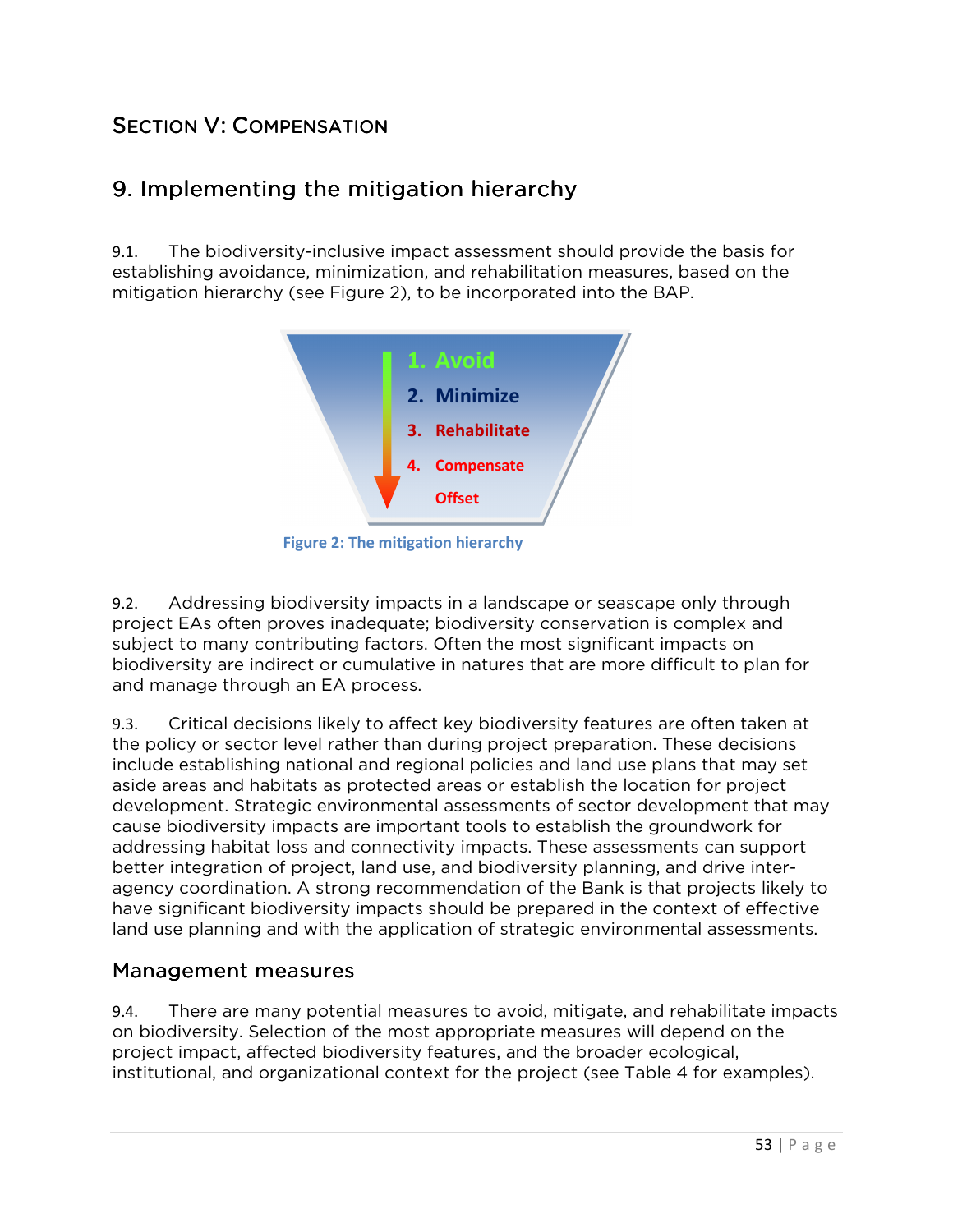#### Table 4: Indicative examples of avoidance, minimization, and rehabilitation measures commonly applied in Table sectors affecting biodiversity

| Sector                               | Avoidance                                                                                                                                                                                                        | Minimization                                                                                                                                                                                                                                                                                                                                                                                                                                                                                                                                                                                                                                                                                                                        | Rehabilitation                                                                                                            |
|--------------------------------------|------------------------------------------------------------------------------------------------------------------------------------------------------------------------------------------------------------------|-------------------------------------------------------------------------------------------------------------------------------------------------------------------------------------------------------------------------------------------------------------------------------------------------------------------------------------------------------------------------------------------------------------------------------------------------------------------------------------------------------------------------------------------------------------------------------------------------------------------------------------------------------------------------------------------------------------------------------------|---------------------------------------------------------------------------------------------------------------------------|
| Common to<br>all sectors             | Establish project<br>within a broader<br>biodiversity-<br>inclusive land use<br>planning context,<br>avoiding critical<br>natural habitats and<br>situating on already<br>converted lands;<br>minimize footprint | Establish capacity building and environmental education programs for<br>stakeholders; develop and apply contractor rules and specifications,<br>including penalties for noncompliance; prohibit worker hunting and<br>biodiversity collection                                                                                                                                                                                                                                                                                                                                                                                                                                                                                       |                                                                                                                           |
| Agriculture<br>and livestock         | Avoid use of<br>prohibited<br>pesticides                                                                                                                                                                         | Maximize connectivity among habitats, e.g., riparian forest; set aside<br>areas along water ways; maintain ecological buffers to cultivated<br>areas; minimize construction and operation sedimentation and erosion<br>through slope stabilization, slope vegetation, and retention; where<br>possible, ensure independent environmental certification of extracted<br>products or the application of best management practices, particularly<br>with pesticide and fertilizer use; use integrated pest management;<br>ensure use of wastewater treatment plants and watershed<br>management; manage population influx risks; manage water demand<br>and corresponding impacts on other users; control invasion of alien<br>species | Rehabilitate<br>vegetation along<br>waterways                                                                             |
| Mining                               |                                                                                                                                                                                                                  | Minimize construction sedimentation and erosion through slope<br>stabilization, slope vegetation, and retention; minimize indirect impacts<br>through access control and strengthen natural resource use<br>management (including establishing protected areas); control invasion<br>of alien species; manage population influx risks; manage tailing dam<br>contaminants; manage water demand and corresponding impacts on<br>other users                                                                                                                                                                                                                                                                                          | Rehabilitate<br>material source<br>areas using<br>native species;<br>post closure<br>plans to<br>rehabilitate the<br>site |
| Hydropower<br>dams and<br>reservoirs | Set in broader river<br>basin planning<br>context                                                                                                                                                                | Conserve watersheds; develop and apply contractor rules, including<br>penalties for noncompliance; minimize downstream water flow and<br>quality changes, e.g., through project design and operation that<br>minimizes chemical changes and maintains natural flow regimes;<br>establish ecological flow management plan; construct fish passages in                                                                                                                                                                                                                                                                                                                                                                                | Rehabilitate<br>material source<br>areas using<br>native species                                                          |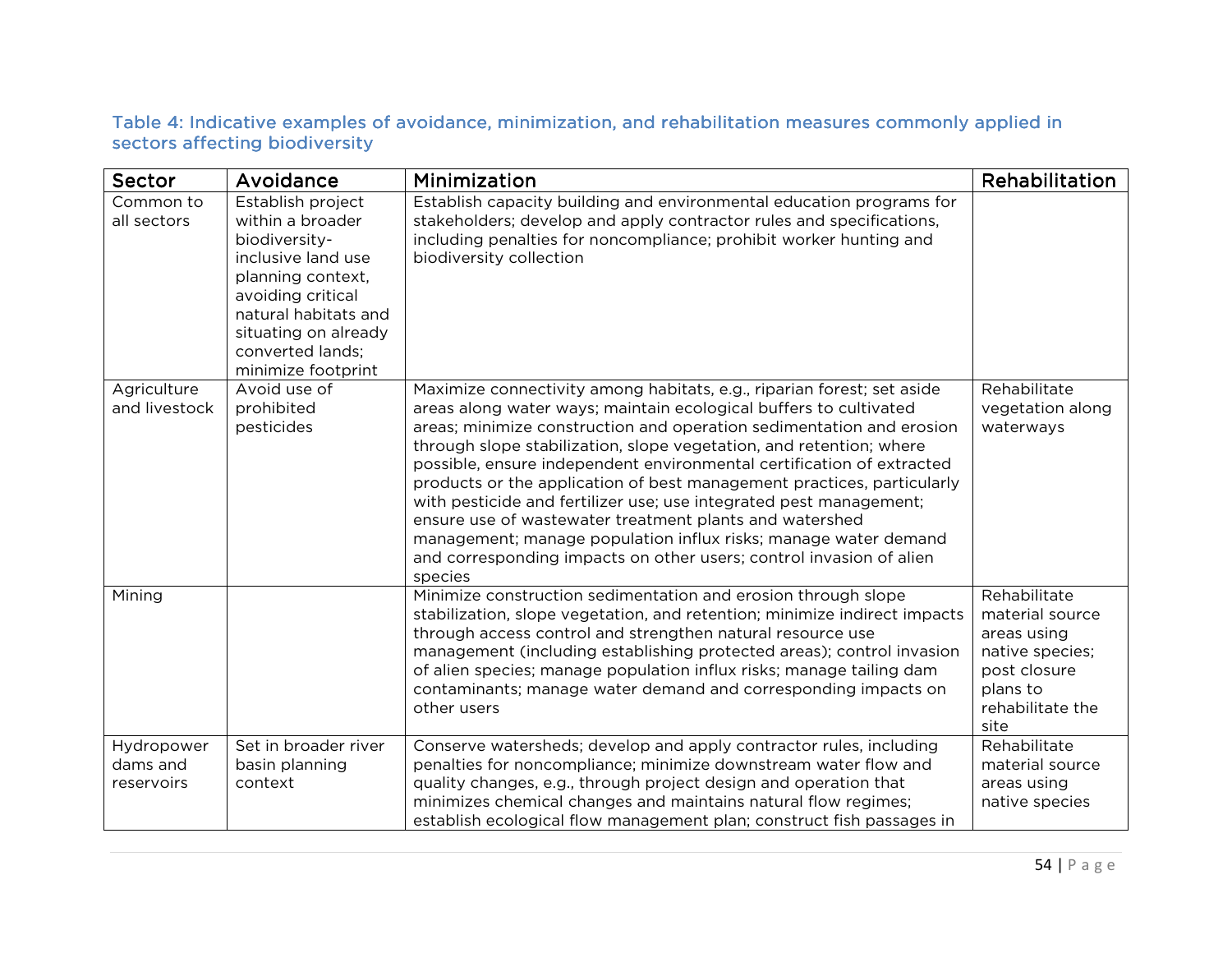|                             |                                           | situations where this is feasible; minimize reservoir flooding area;<br>minimize sedimentation and erosion through slope stabilization, slope |                               |
|-----------------------------|-------------------------------------------|-----------------------------------------------------------------------------------------------------------------------------------------------|-------------------------------|
|                             |                                           | vegetation, and retention; manage population influx risks; minimize                                                                           |                               |
|                             |                                           | rare and endangered species impacts through biodiversity rescue                                                                               |                               |
| Water and                   | Minimize footprint                        | Conserve watersheds and buffering wetlands around water supply;                                                                               | Rehabilitate                  |
| sanitation                  |                                           | reforest along waterways; manage and dispose of dredged material;                                                                             | buffer areas                  |
|                             |                                           | manage water demand and corresponding impacts on other users                                                                                  |                               |
| Wind power                  | Consider migration                        | Minimize bird and bat mortality from collisions and barotrauma;                                                                               |                               |
|                             | routes for birds and                      | address cumulative impacts on migratory routes for birds and bats                                                                             |                               |
|                             | bats in siting;                           |                                                                                                                                               |                               |
|                             | minimize footprint                        |                                                                                                                                               |                               |
| Ports.                      | Avoid reefs, turtle                       | Protect shoreline-sea grass beds, reefs, turtle nesting beaches, and                                                                          | Rehabilitate                  |
| harbors, and                | nesting beaches,                          | mangrove; manage dredging impacts on benthic and pelagic species;                                                                             | material source               |
| coastal zone<br>development | and mangroves and<br>migration routes for | regulate ship discharges; address invasive species in ballast water;<br>minimize construction sedimentation and erosion through slope         | areas using<br>native species |
|                             | marine and                                | stabilization, slope vegetation, and retention; manage population influx                                                                      |                               |
|                             | estuarine species                         | risks                                                                                                                                         |                               |
| Linear                      | Consider migration                        | Maximize water connectivity through culverts and bridges; maximize                                                                            | Rehabilitate                  |
| infrastructure              | routes when                               | faunal connectivity and minimize fragmentation through appropriately                                                                          | material source               |
| such as                     | locating; design                          | designed underpass and overpass crossings and minimizing right of                                                                             | areas using                   |
| roads,                      | alignment to                              | way; where possible, ensure corridor sharing with other linear                                                                                | native species;               |
| railway lines,              | minimize direct                           | infrastructure; minimize barrier effects and mortality from collisions;                                                                       | rehabilitate                  |
| pipelines, and              | impacts on                                | minimize construction sedimentation and erosion through slope                                                                                 | edges along                   |
| transmission                | biodiversity;                             | stabilization, slope vegetation, and retention; minimize indirect impacts                                                                     | linear                        |
| lines                       | minimize footprint                        | from population influx through access control and strengthen natural                                                                          | infrastructure                |
|                             |                                           | resource use management (including establishing protected areas);                                                                             | using native                  |
|                             |                                           | control invasion of alien species                                                                                                             | species                       |
| Forest                      | Locate plantations                        | Protect key biodiversity features; maintain ecological functions such as                                                                      |                               |
| products                    | on lands already                          | regeneration, nesting, feeding areas; where roads are involved, see                                                                           |                               |
|                             | converted                                 | measures for linear infrastructure; manage chemical, container, liquid,                                                                       |                               |
|                             |                                           | and other wastes; ensure management plans exist for resource                                                                                  |                               |
|                             |                                           | extraction, including objectives and definition of sustainable off takes;                                                                     |                               |
|                             |                                           | Where possible, ensure independent environmental certification of                                                                             |                               |
|                             |                                           | extracted products or the application of best management practices;                                                                           |                               |
|                             |                                           | minimize ancillary damage to other species e.g., reduced impact                                                                               |                               |
|                             |                                           | logging; Manage impacts on other resource users and dependents                                                                                |                               |
|                             |                                           |                                                                                                                                               |                               |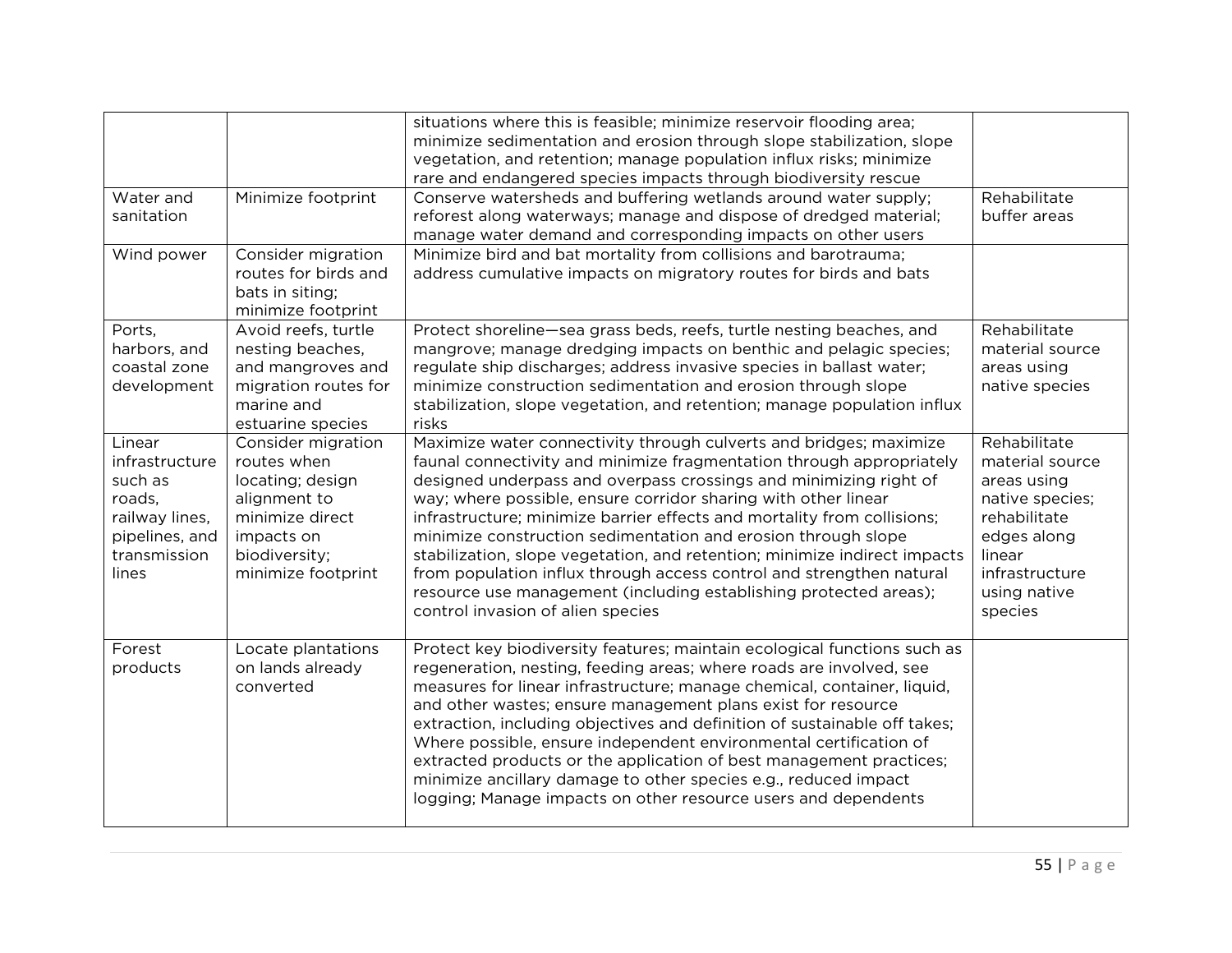| Fisheries | Integrate activities<br>in the context of<br>regional fisheries<br>management plans | Manage chemical, containers, liquids, and other wastes; Ensure<br>management plans exist for resource extraction including objectives<br>and definition of sustainable off takes; where possible, ensure<br>independent environmental certification of extracted products or the<br>application of best management practices; minimize ancillary damage<br>to other species, e.g., by-catch; manage impacts on other resource |  |
|-----------|-------------------------------------------------------------------------------------|-------------------------------------------------------------------------------------------------------------------------------------------------------------------------------------------------------------------------------------------------------------------------------------------------------------------------------------------------------------------------------------------------------------------------------|--|
|           |                                                                                     | users and dependents                                                                                                                                                                                                                                                                                                                                                                                                          |  |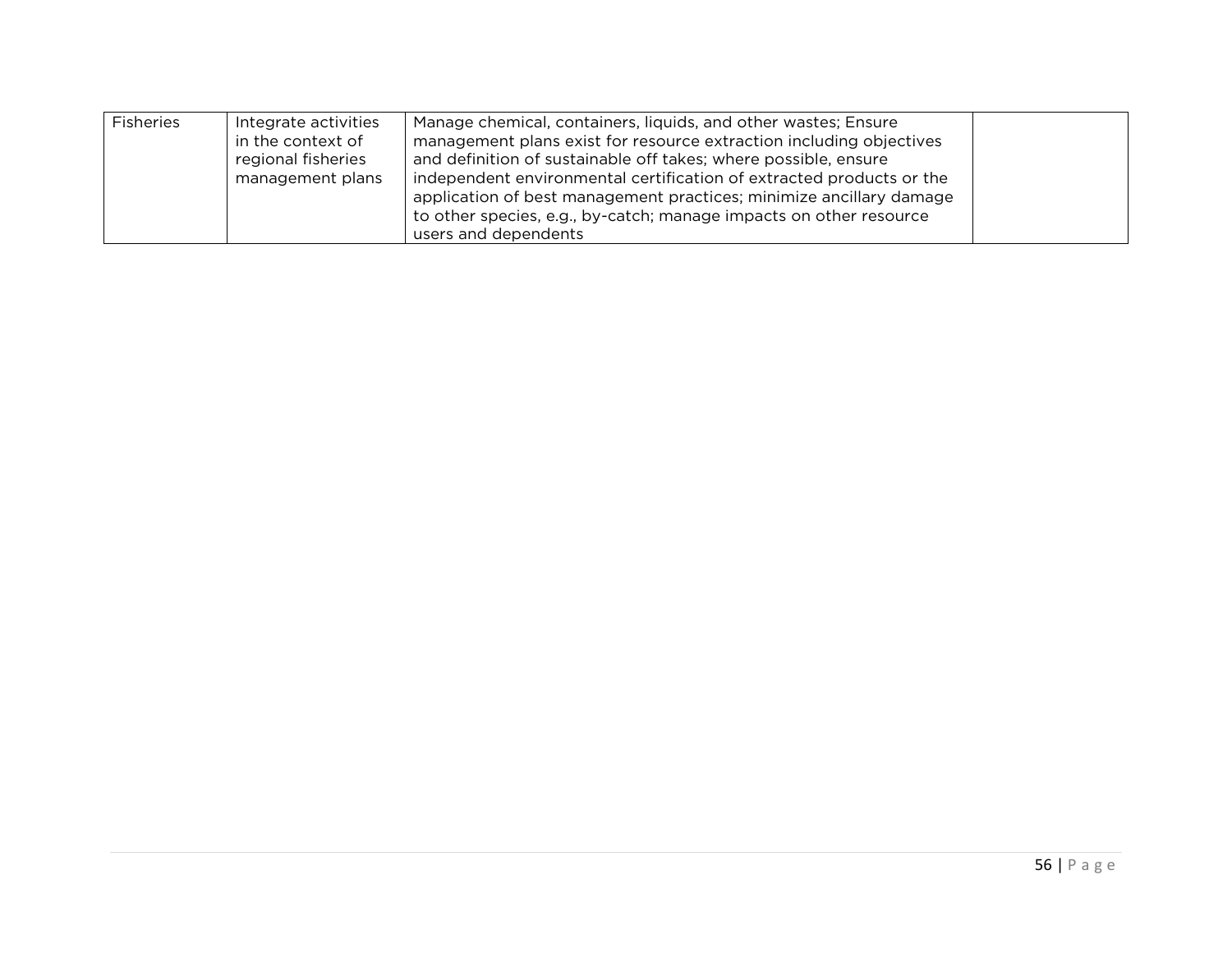# Compensating for residual impacts

9.5. Residual impacts are project-related impacts that might remain after the mitigation hierarchy has been applied, including avoidance and minimization. Should compensation be required, an assessment of residual impacts should be undertaken for each impact identified through the assessment process. For projects that affect critical natural habitat, the client should agree on measures with the Bank to compensate for any measurable non-significant residual impacts.

9.6. For projects in natural habitats that have significant residual impacts, the Bank will require the client to demonstrate that there are no feasible alternatives, that overall benefits from the project substantially outweigh the environmental costs, and that the mitigation hierarchy has been appropriately applied, including the establishment of compensation measures.

## Approaches to compensation for residual impacts: biodiversity offsets

9.7. Biodiversity offsets cannot be used to compensate for significant conversion or degradation of critical natural habitats. In addition, there should be an offset or compensation for any residual (non-significant) impacts in critical natural habitats.

9.8. Biodiversity offsets are required in projects that will have residual impacts on natural habitat biodiversity features in the area of project influence after application of the mitigation hierarchy.

9.9. The client should demonstrate adherence to the mitigation hierarchy as the basis for establishing the biodiversity offset and should present an alternatives analysis that indicates that there are no feasible alternatives to the project. The EA should also clearly document that all feasible minimization and rehabilitation measures have been taken to minimize biodiversity impacts.

9.10. Once it is agreed that a biodiversity offset project is appropriate for compensation, the client has two options: a project implemented on private or public lands that restores degraded biodiversity features (a restoration offset) or a project that prevents the imminent degradation or loss of intact equivalent biodiversity features (an averted loss offset). Restoration offsets improve the condition of biodiversity features that are currently degraded or destroyed—provided that this does not result from past actions of the client. Averted loss offsets ensure that the degradation of intact biodiversity features is permanently prevented. The latter can be achieved by securing an area of habitat (or working with a public or private entity to secure the area) and funding its conservation management over the long term. When designing a biodiversity offset, it is often advantageous for the client to partner with private or public entities that have experience establishing and managing successful conservation projects.

9.11. The design of the biodiversity offset often requires additional information that may not have been included in the original biodiversity baseline studies. This information includes analysis of the biodiversity features across a broader landscape,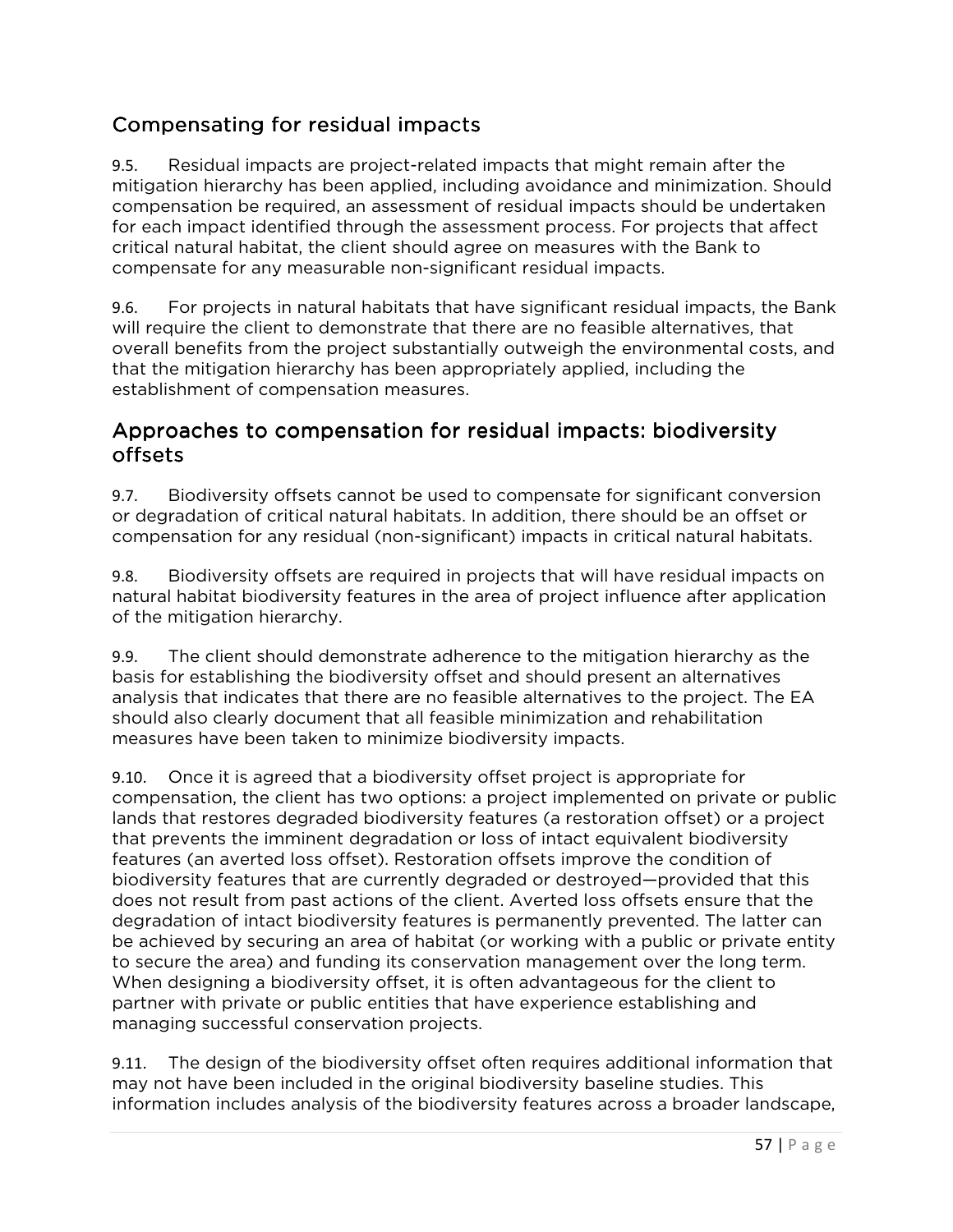including proposed areas for offsets that may be outside the project area of influence. Additional biodiversity studies may be required to better understand the taxonomy of species found in the area, the habitat dependencies of species in the area of influence, and use values of biodiversity.

9.12. In some cases, there may be gaps in information or uncertainty in the information available. Thus the client should apply the precautionary principle in the design of the offset, including deciding not to proceed until the required information is available or adopting an adaptive management approach to the offset.

#### 9.13. The Bank requires that all offsets adhere to the following principles:

- **Avoidance and minimization of impacts: Offsets are not intended to relieve** clients of the requirements to avoid impacts on critical natural habitats and natural habitats or on biodiversity features. They should be designed to compensate for the anticipated residual impacts of a project after the client has demonstrated adherence to the mitigation hierarchy.
- **Limits to what can be offset:** Residual impacts cannot be compensated for by a biodiversity offset in situations of significant conversion or degradation of critical natural habitat.
- Landscape/seascape-level conservation: Offsets should be designed with consideration of the ecological processes and functions of the landscape in which the project and the offset are situated.
- Additionality: Only the gains in biodiversity features that would not otherwise have occurred in the absence of the offset project should be counted in the measures of success of the biodiversity offset. This gain, termed additionality, arises from either restoring currently degraded biodiversity features or from conserving intact biodiversity features that are under threat of degradation or loss. In both cases, the offset must not duplicate or replace an existing and adequately funded restoration or conservation project. In some cases, however, the Bank will accept support to an existing protected area, provided it can be demonstrated that the area is chronically underfunded and threatened with imminent degradation.
- **Sufficient scale:** The offset should be large enough to compensate fully for the project's residual impacts after application of the mitigation hierarchy. The offset type may define the scale that is most appropriate. For restoration offsets, it will take time to establish the biodiversity features that have been lost; working at a broader spatial scale may compensate for the longer temporal scale. For averted loss offsets, the spatial scale will be a function of the rate of loss that is being averted by conserving the area. An offset that creates or improves the management of a 100,000 hectare protected area that is being lost at a rate of 1 percent per year will generate only 1,000 hectares of offset credits every year even though the overall size of the offset will be 100,000 hectares. The Bank may require a larger offset when there is uncertainty about the ecological equivalence of the biodiversity features lost and those of the offset area, when there is a risk that the offset will simply displace negative impacts to other areas rather than absolutely reducing impacts, or when there are other uncertainties.
- In-kind or like-for-like offsets: An offset should be ecologically similar to the area affected by the project; similarity should be based on biodiversity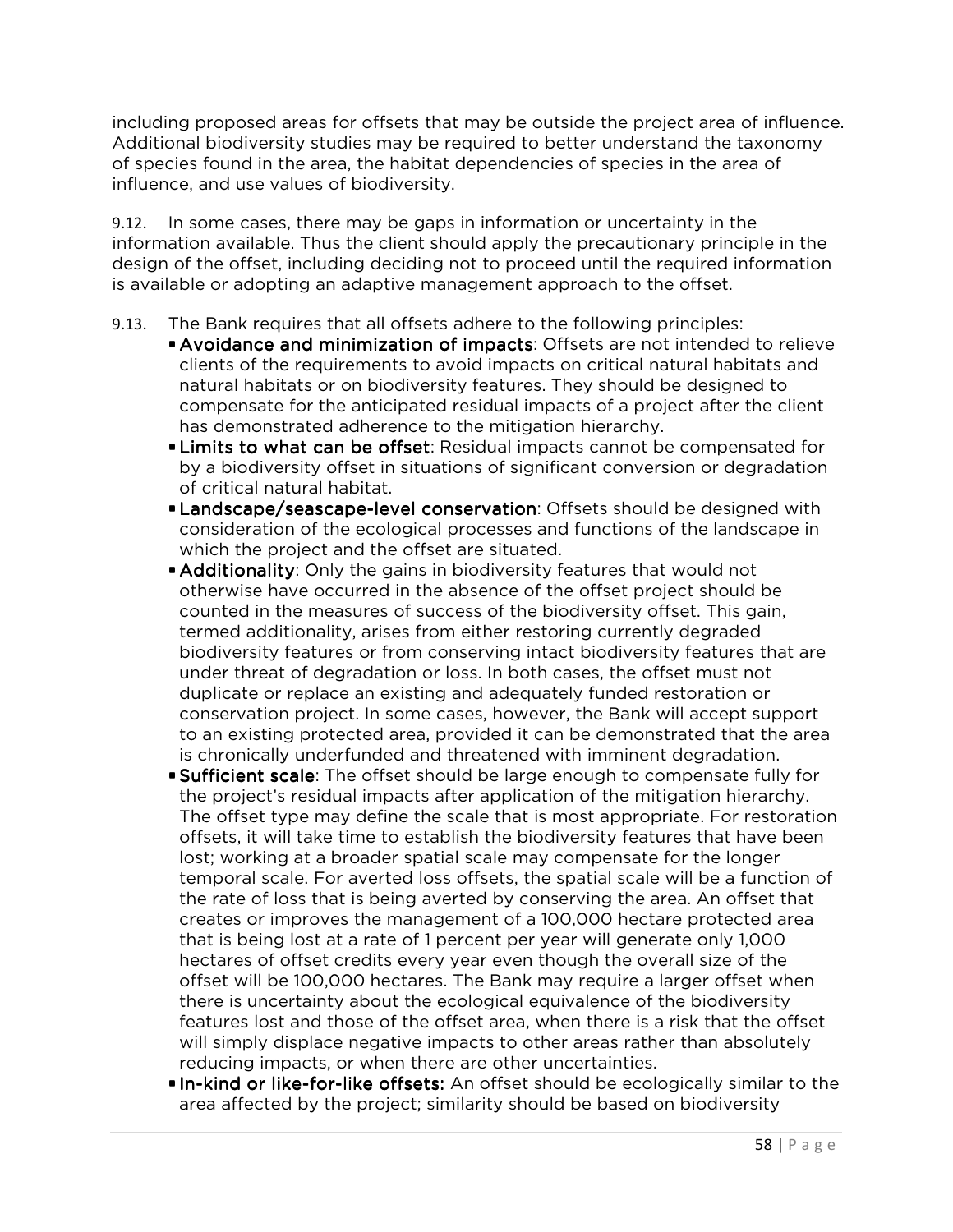features, structure, function, and species diversity. The Bank may accept an offset that restores or conserves an area with greater biodiversity value than the area affected by the project. Such a "trade up" should be validated by demonstrating the greater conservation value through a technical assessment and stakeholder perception.

- **Stakeholder participation:** Any stakeholders who will be affected by the changes in land use that result from creating the offset must be fully engaged in the conceptual development and implementation of the offset. Stakeholder involvement should occur in a transparent and timely manner. This is particularly important when indigenous or other forest-dependent communities are involved; the client should demonstrate good-faith negotiations and agreement with indigenous peoples, establish mechanisms for their participation in the management of the area, and ensure that there is fair compensation for any losses and participation in any benefits derived from the offset.
- Of equal or greater duration than the project impacts: Offsets must be managed to provide biodiversity benefits for at least as long as the project impacts last. Sustained management over the long term requires continuity in legal authority and guaranteed availability of human and financial resources. Thus legal protection must be established, and funding must be identified to maintain offsets in perpetuity, such as through a trust fund or inclusion in the project finances. The funding should be contractually bound to achieving the performance objectives for which the offset was established. If clients propose pre-existing offset credits as compensation, these should comply with the same requirements.
- In place before the project impacts occur: To minimize the temporary loss of biodiversity in the landscape or seascape of the project, offsets should be established and functioning before the project impact occurs. Restoration offsets must be advanced to the point where it can be demonstrated that within a reasonable period the restored area will have similar ecological characteristics to the area that will be affected. Averted loss offsets should be formally established and operating at the start of project impacts, and the client should be able to demonstrate that the offset project will accumulate the required offset credits within a reasonable period after the project impacts occur. Establishing the offset early on in the implementation of the project also reduces the risk of failure due to lack of an institutional basis for the offset.
- No net loss for the project: The outcome of the biodiversity offset should be to compensate for all residual impacts of a project. The offset should help the project achieve no net loss of biodiversity, as demonstrated through significant impacts to critical natural habitats being avoided, all impacts to biodiversity features being avoided to the extent feasible, impacts being minimized where avoidance is not feasible, operational measures and best practice rehabilitation techniques being applied, residual impacts to biodiversity features being quantitatively or qualitatively measured, an offset design that complies with the principles established in this document, and monitoring that demonstrates the offset is achieving its performance objectives and that the measures demonstrate no net loss in biodiversity.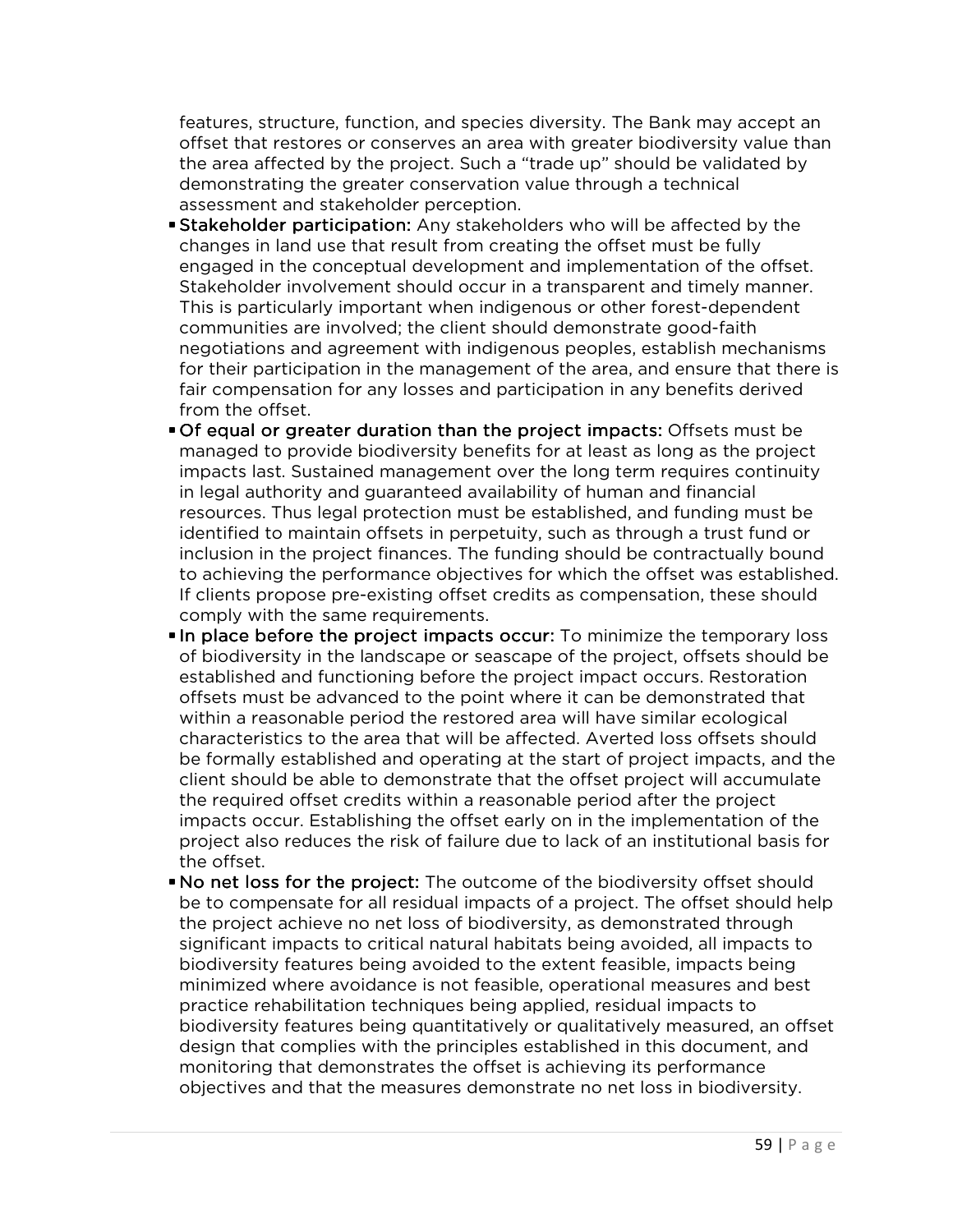Box 12: Biodiversity offset to provide sanctuary for an endangered cycad in **Mexico** 

Problem: A petrochemical complex in southern Mexico will be built on land that includes habitat for the critically endangered cycad *Ceratozamia miqueliana*. But instead of posing a threat to the cycad, the project will result in increased protection for the species' habitat through measures that include creation of a biodiversity offset that will more than compensate for the area of habitat removed.

The project: The Etileno XXI project is eight kilometers southeast of the city of Coatzocoalcos in Mexico's southern state of Veracruz. The complex will produce polyethylene, an input for plastic manufacturing. The project is being financed with the help of a US\$300 million Bank non-sovereign guarantee loan complemented by a syndicated B loan of approximately US\$300 million. The Bank approved the operation in 2012.

**Risk and potential impact**: *C. miqueliana* survives in remnant populations in three localities in the states of Veracruz, Tabasco, and Chiapas on the remaining 5 percent of its original habitat. The plant is Red Listed by the IUCN as "critically endangered." The presence of *C. miqueliana* on the project site triggered the B.9 directive of the Bank's environmental compliance policy, which prohibits the Bank from supporting operations that significantly degrade critical natural habitat.

No net habitat loss: A team of qualified biologists found 204 cycad individuals on the project site, where construction activities will eliminate 79 hectares of cycad habitat; an additional 30 hectares of habitat will not be affected. The cycads on the land slated for construction will be temporarily relocated to the nearby 960-hectare Jaguaroundi Ecological Park, which already contains some 1,000 *C. miqueliana* individuals. A nursery at the park will produce seedlings of the cycad and other native plants. The 30 hectares of unaffected cycad habitat on the project site will be protected as a conservation area. The habitat loss on the project site will be compensated by a 100-hectare area of similar plant composition and structure that will be managed as a biodiversity offset. The aim of the offset is to achieve no net loss of biodiversity and preferably a net gain. The offset will be planted with parcels of different compositions of species, including *C. miqueliana*, to determine which will best restore the natural ecosystem. A BAP for managing the offset will be designed in consultation with specialists and members of local communities, and the new area will be provided with legal protected status. A monitoring program will ensure that the individuals transplanted to the offset survive and that management activities meet their objectives. An educational center will offer classes and hands-on instruction for local people, particularly children.

Lessons learned: Planning for the offset early on in the project cycle allowed sufficient time for carrying out a survey of *C. miqueliana* populations on the project site and in the Jaguaroundi Park. The survey results will serve as a benchmark for determining that the project has resulted in no net loss of the endangered species' habitat and its biodiversity.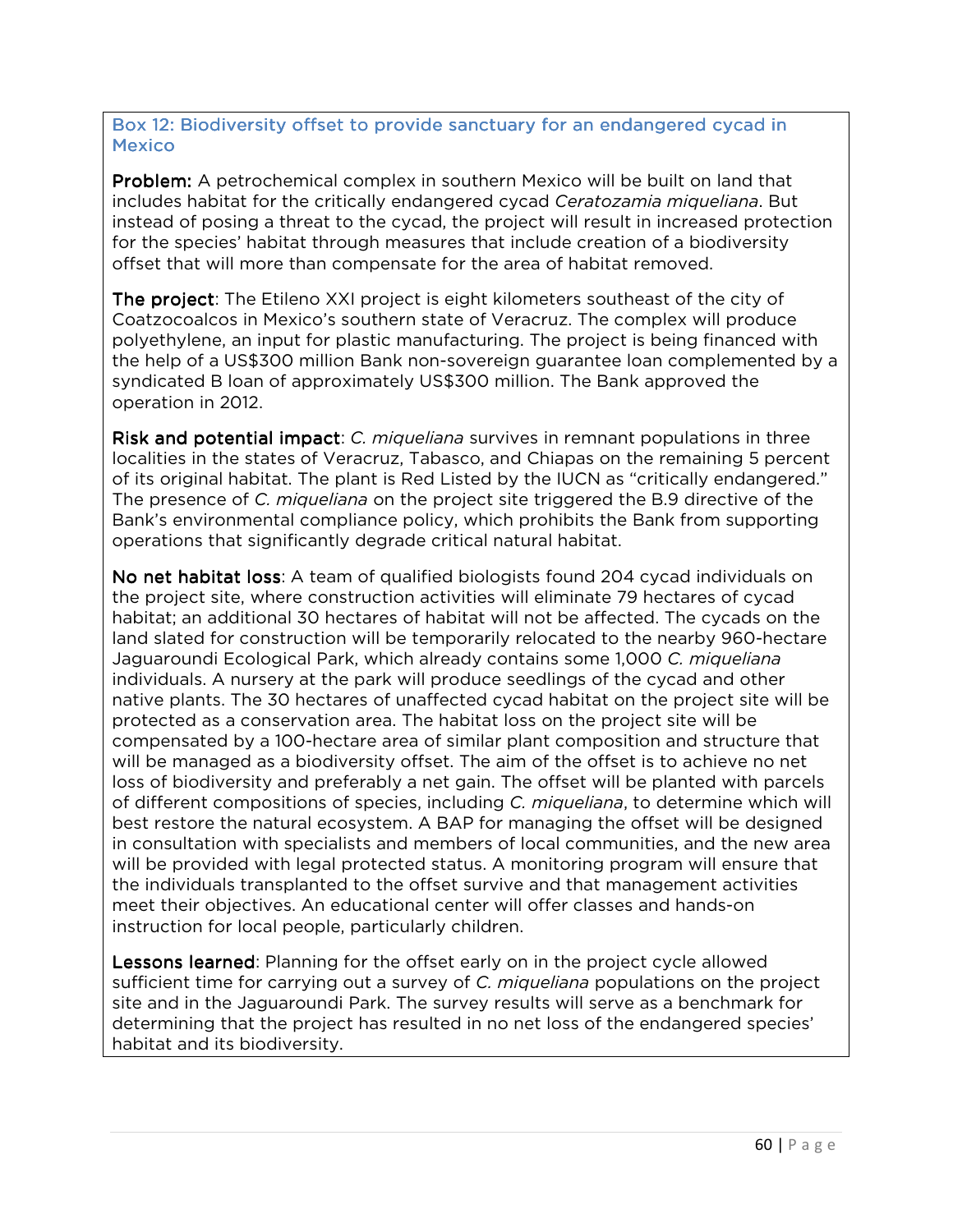# SECTION VI: PLANNING AND MONITORING BIODIVERSITY ACTIONS

# 10. Developing a biodiversity action plan

10.1. Projects that have the potential to significantly affect natural habitats or critical natural habitats should prepare a BAP. The BAP should be integrated with, or directly reference, the project's EA and ESMP. Annex G is a checklist for biodiversity management and action planning for projects, and Annex H includes a model TOR for such a plan.

10.2. The purpose of the BAP is to document the client's approach and commitments to managing project impacts on biodiversity, including biodiversityrelated requirements (legal, policy, and stakeholder commitments) and objectives (including conservation or protection of specific key biodiversity features or targets).

- 10.3. A BAP should include the following sections, as described in this chapter:
	- **Scope and objectives.**
	- **Legal and policy framework.**
	- Delimitation of the spatial scope.
	- **Identification of key biodiversity features.**
	- **Identification of impacts on biodiversity.**
	- Scientific gap analysis.
	- Approaches to avoiding and mitigating the risks and impacts.
	- Approaches to compensation for residual impacts (biodiversity offsets).
	- Stakeholder engagement process.
	- **Implementation arrangements.**
	- **Training and capacity building.**
	- Scheduling and budget.
	- Monitoring, evaluation, and reporting.

10.4. To avoid duplication of effort, the BAP should exist as a separate management plan but can make reference to the relevant sections of existing ESMPs for the project.

### Scope and objectives

10.5. The BAP should include a clear statement of its scope and objectives. It should have a stated goal of achieving no net loss to biodiversity and should clearly demonstrate through prescribed actions how this will be achieved.

10.6. The scope should define activities, plans, and programs and should indicate what the BAP does not address. It should also describe the relationship between the plan and other elements of the project´s environmental and social management system.

10.7. The objectives should include a statement of the overarching goal and a definition of what the BAP must achieve in terms of:

- **Legal and policy requirements.**
- Biodiversity conservation and protection requirements.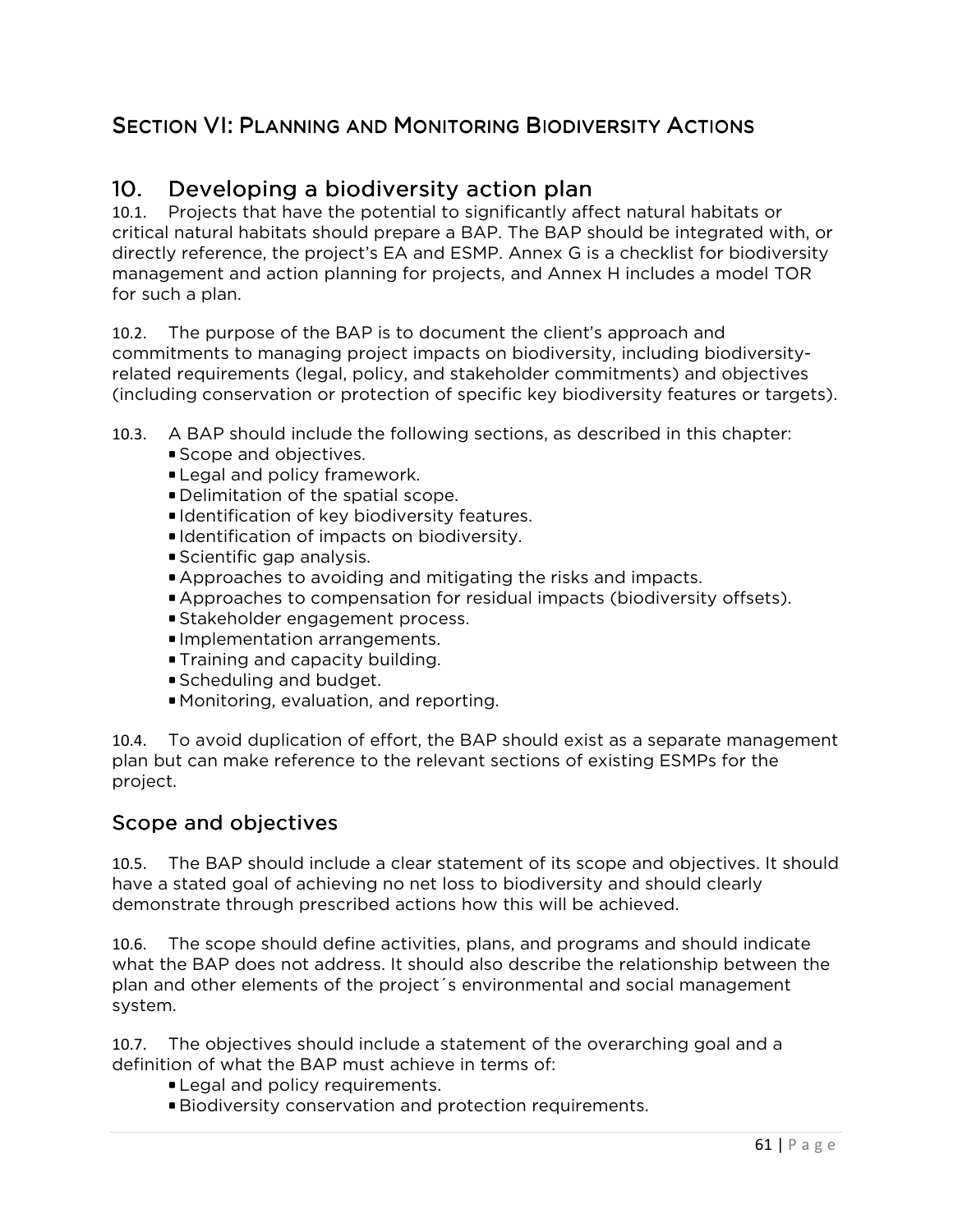Stakeholder commitments.

10.8. The goal and objectives should include clear links to the Bank's and other lenders' requirements, as defined in their policies and guidance.

10.9. Elements of the BAP will fill documented information gaps. These include undertaking additional surveys or assessments; designing and implementing additional actions needed to avoid, minimize, or rehabilitate impacts; undertaking stakeholder engagement; establishing a scientific review or technical advisory panels; and establishing compensation mechanisms.

# Legal and policy framework

10.10. The BAP should include a summary of the legal and policy framework under which the project and its management system are to be developed. It should include references to relevant national and regional legislation, multilateral environmental agreements, Bank and other applicable lender policies, and the client's own environmental and social policies.

10.11. The legal and policy section should identify the requirements for biodiversity conservation, applicable aspects of a country's National Biodiversity Strategy and Action Plan as well as regional or local plans, and any national or local conservation planning and priorities of government entities relevant to the area of influence. If the project includes activities that will affect protected areas, this section of the BAP should include a complete discussion of the relevant legislation and management plans for those areas.

10.12. The relationships of the BAP to other plans and programs within the project's environmental and social management system should be described, as should the organizational structure implementing the BAP.

# Delimitation of the spatial scope

10.13. This section should provide a justified spatial delimitation of the BAP. Ecologically relevant limits such as watersheds or eco-regional boundaries rather than political borders should be used to delimit the area. The plan area may consist of more than one discrete area if, for example, there are extensive areas of modified habitats between areas of biodiversity value. The BAP must include areas proposed for offsets and buffer zones, as necessary, to protect the biodiversity features of the offset areas or ensure the maintenance of connectivity. The spatial scope may thus differ from the project's area of influence.

# Identification of key biodiversity features

10.14. This section should include a summary of the results of the biodiversity baseline studies for the project, emphasizing the key biodiversity features identified, including descriptions of natural habitats, critical natural habitats, and priority ecosystem services as well as the views and concerns of stakeholders. The summary should include identification of biodiversity resources of social, economic, and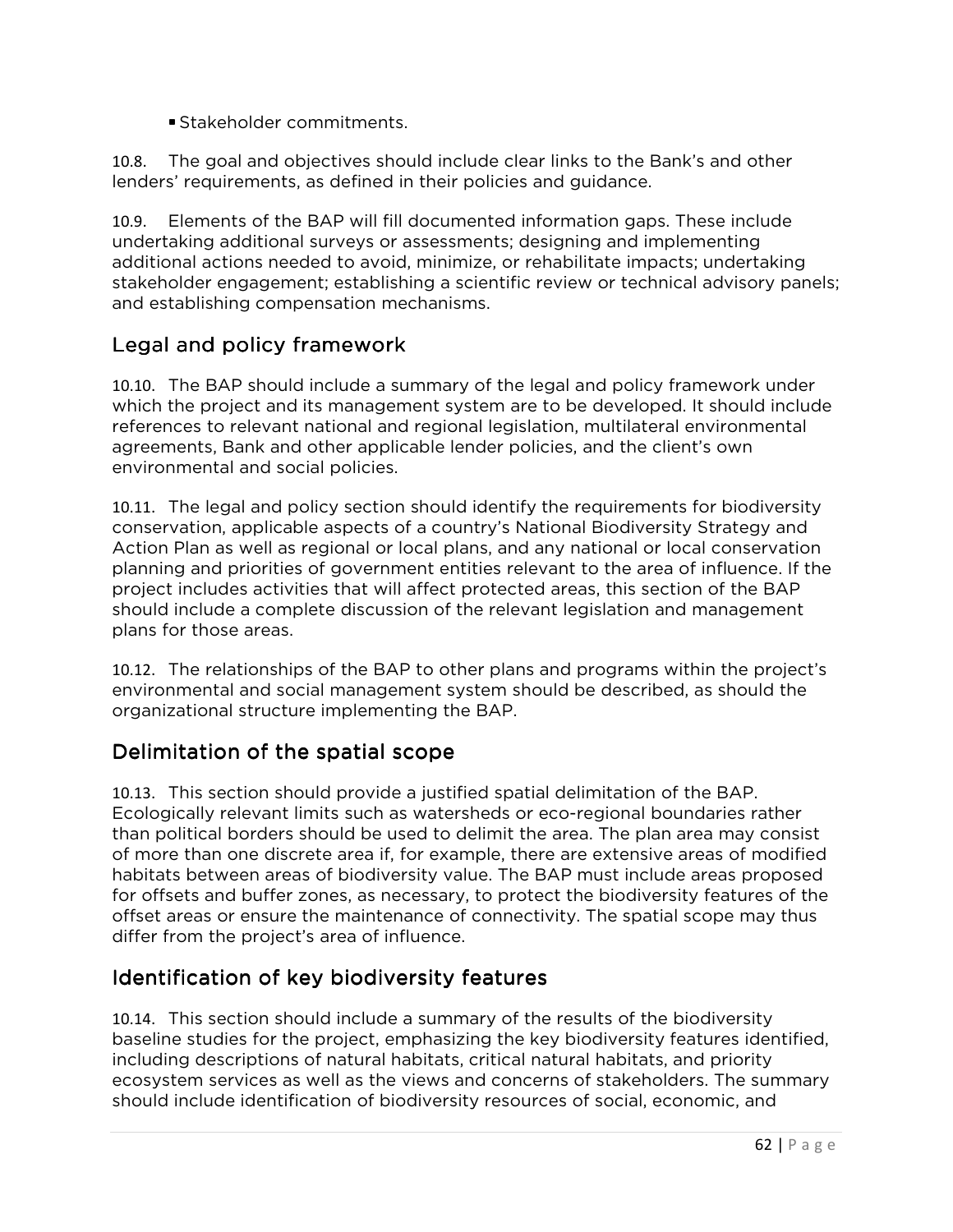cultural importance to local communities, with particular emphasis on any indigenous peoples who may have rights to, traditional uses for, or dependence on these resources.

10.15. Baseline conservation status and trends of the key biodiversity features within the area of influence should also be described, identifying any existing threats and opportunities. The Bank recommends assessing threats using the IUCN–Conservation Measures Partnership's *Unified Classification of Direct Threats*, which provides a consistent and systematic basis for describing threats. In cases where offsets are proposed, baseline information on these areas should also be provided and serve to demonstrate ecological similarity (or higher biodiversity value if "trading up").

10.16. Where possible, quantitative metrics should be used to describe key biodiversity features. For species, metrics should estimate abundance and distribution. For habitats, the metrics should capture spatial area and quality and be sensitive enough to measure project impacts. Important ecosystem functions, such as the value of habitat for wildlife connectivity, should also be measured, especially if these functions are not captured well by the habitat metrics. For ecosystem services, the volume, quality, and market values should be estimated, if this information is available.

10.17. The metrics and description of status and trends provide a baseline against which future changes can be assessed, a background assessment of the multiple factors that may affect biodiversity in the absence of the project, and insight into the types of interventions for biodiversity offset management.

10.18. Any existing biodiversity strategies, eco-regional assessments (such as biodiversity hotspots or centers of plant diversity or endemism), rapid biodiversity assessments, rapid biodiversity inventories, and other studies relevant to the BAP should be summarized.

# Identification of risks to and impacts on biodiversity features

10.19. A summary should be provided of the biodiversity impact assessment, focusing on the risks and impacts most relevant to achieving the goals and objectives of the BAP. A matrix of key biodiversity features, impacts, management measures, residual impacts, offsets and compensations, responsibilities, and ESMP references is an effective and efficient way to present this information. Where possible, project impacts and the benefits of biodiversity management should be measured and their significance rated in terms of their effects on the viability of biodiversity features.

10.20. There is also need to define the BAP in the context of the overall project ESMP, building the business case for the BAP and its activities and their role in risk management.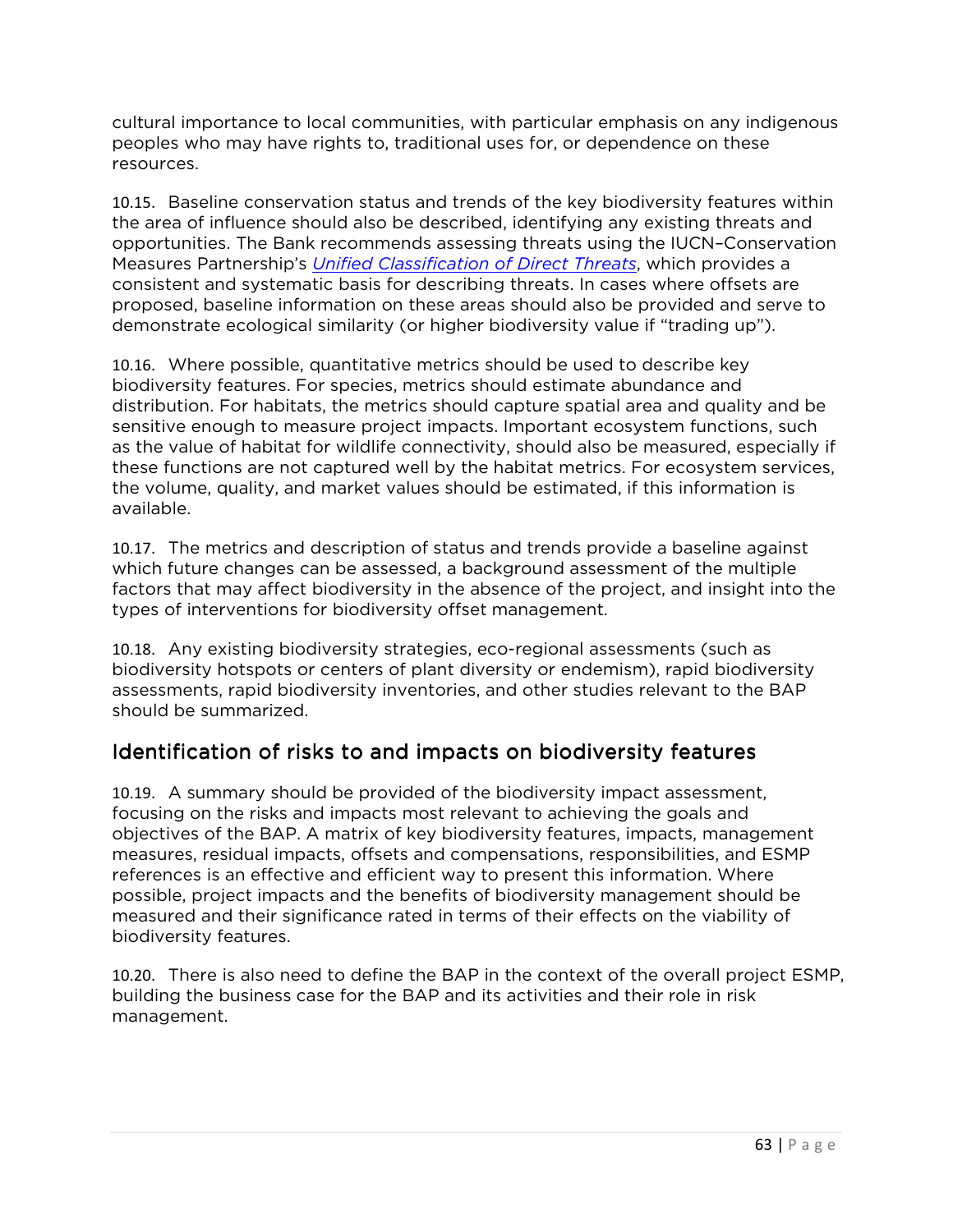## Scientific gap analysis

10.21. The BAP will typically include activities to clarify any scientific uncertainties. Gaps in information are very likely, particularly in tropical frontier areas where scientific knowledge may be lacking. They may include taxonomic uncertainty (e.g., specimens not identified to species level), gaps in baseline data on the abundance and distribution of species of concern, gaps in understanding of ecological processes, uncertainties regarding the significance of risks and impacts, and evaluation of the feasibility and effectiveness of proposed management measures.

## Approaches to managing risks and impacts

10.22. The BAP must include a hierarchy of management actions, including avoiding impacts to biodiversity features, minimizing impacts wherever feasible, restoring affected features, and offsetting any remaining impacts after the other actions have been taken.

10.23. The BAP should describe the project's approach to the application of the mitigation hierarchy, which should apply to all phases of the project, including conceptualization, alternatives analysis, final design, construction, operations, abandonment, and reinstatement.

10.24. The BAP should outline, briefly describe, and reference the elements of the project's ESMP that are relevant to managing biodiversity impacts. It should describe the additional biodiversity-specific actions needed to ensure compliance with the project's biodiversity requirements and objectives. It should also describe the roles and responsibilities of the client, employees, contractors, and other parties with regard to managing and implementing the BAP.

10.25. The BAP can take the form of detailed programs, plans, and procedures, or it can reference the project documents where these are contained, such as the ESMP, contractor management plans, biodiversity management plans, ecological management plans, bio-restoration plans, or other relevant documents. The actions described in this section must be practical and appropriate in the relevant social, economic, and political contexts.

## Stakeholder engagement process

10.26. Stakeholder consultations and collaboration with partners involved in local conservation is invaluable for biodiversity action planning and implementation. The BAP should describe its approach to stakeholder engagement, including:

- The consultation and engagement process during the scoping and development of the BAP, including identification of stakeholders.
- A summary of key concerns, interests, and recommendations received from stakeholders.
- Framework and action plan for ongoing stakeholder engagement.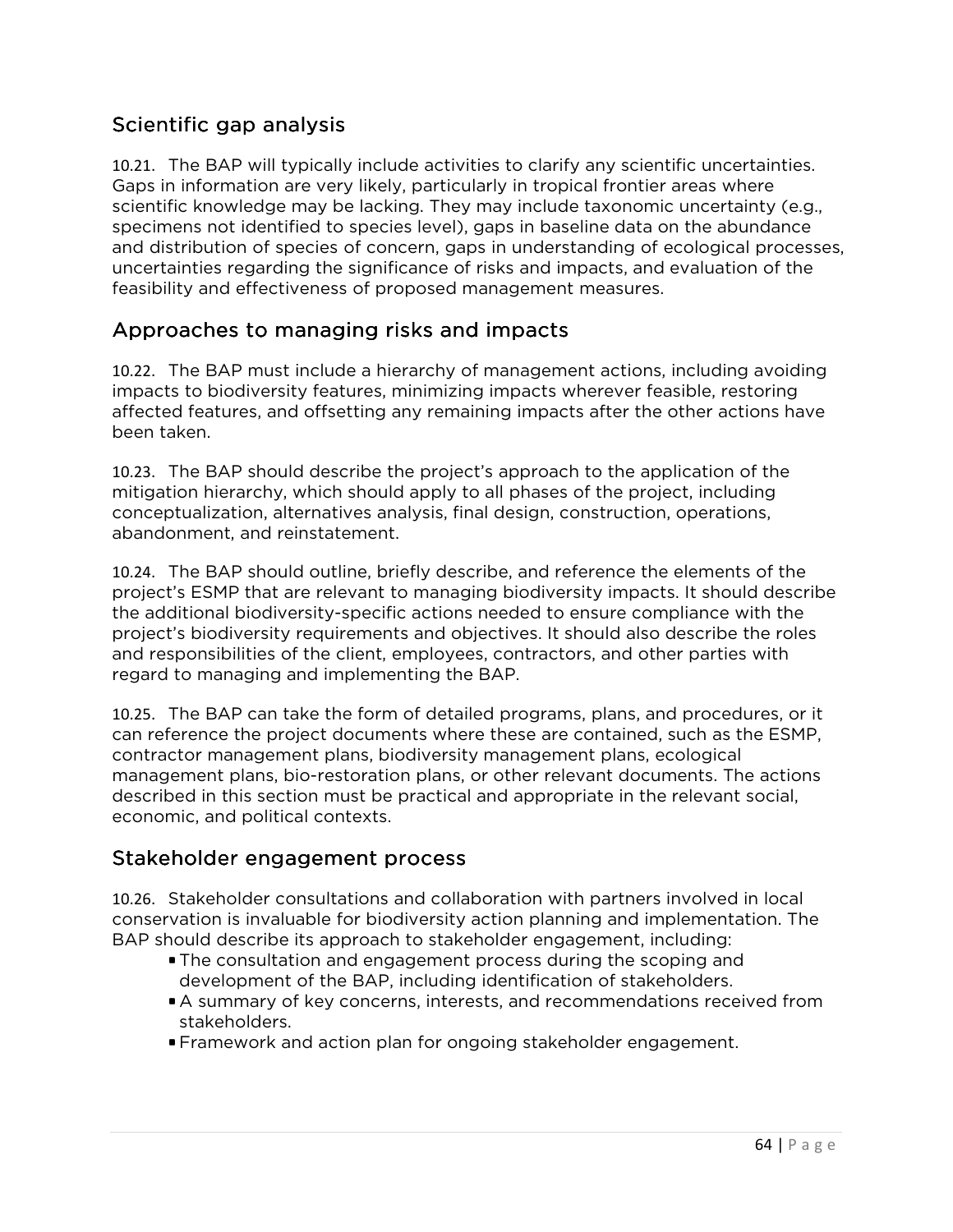10.27. Stakeholder engagement for the BAP should be coordinated and integrated with the stakeholder engagement activities required for the implementation of the project and other environmental and social management plans.

## Implementation arrangements

10.28. The BAP must clearly identify the institutional and organizational framework, human resource requirements, and the source of financial resources required for implementation.

10.29. The BAP should also describe the alliances with other public and private organizations that will be required to achieve the defined goal and objectives of the plan. Typical partnership organizations will include government agencies, conservation organizations, research organizations, and consultancy groups with expertise in particular areas of biodiversity management.

10.30. In particularly sensitive projects, the client may want to create a panel of independent experts or a biodiversity steering committee to provide objective, credible, third-party guidance and oversight for BAP preparation and implementation. These panels or committees may include representatives from affected communities, especially where indigenous peoples are among the stakeholders.

# Training and capacity building

10.31. The BAP should include a section that describes training and capacity building needs for implementation and identifies mechanisms to build the necessary skills and capacities. This section should also detail the needs and approach to training to improve understanding and implementation of components of the plan among project managers, staff, contractors, and sub-contractors, including construction workers.

# Scheduling and budget

10.32. The BAP should identify the major milestones and include a schedule for their attainment. The schedule should include the following elements: consultation, management activities, biodiversity monitoring, action plan monitoring, review and evaluation, and reporting requirements. It should include a definition of roles and responsibilities and a detailed budget that estimates the costs of identified activities through the construction phase of the project, with a review of the BAP prior to the start of operations.

# Monitoring, evaluation, and reporting

10.33. The BAP should include a section describing the project's approaches and plans for monitoring and evaluation, including definition of biodiversity response variables that measure effectiveness of management measures (including success of the offset) and can help monitor changes in key biodiversity features. These response variables may include area estimates of habitat cover, the presence or absence of species, key species abundance, mortality rates, and aquatic habitat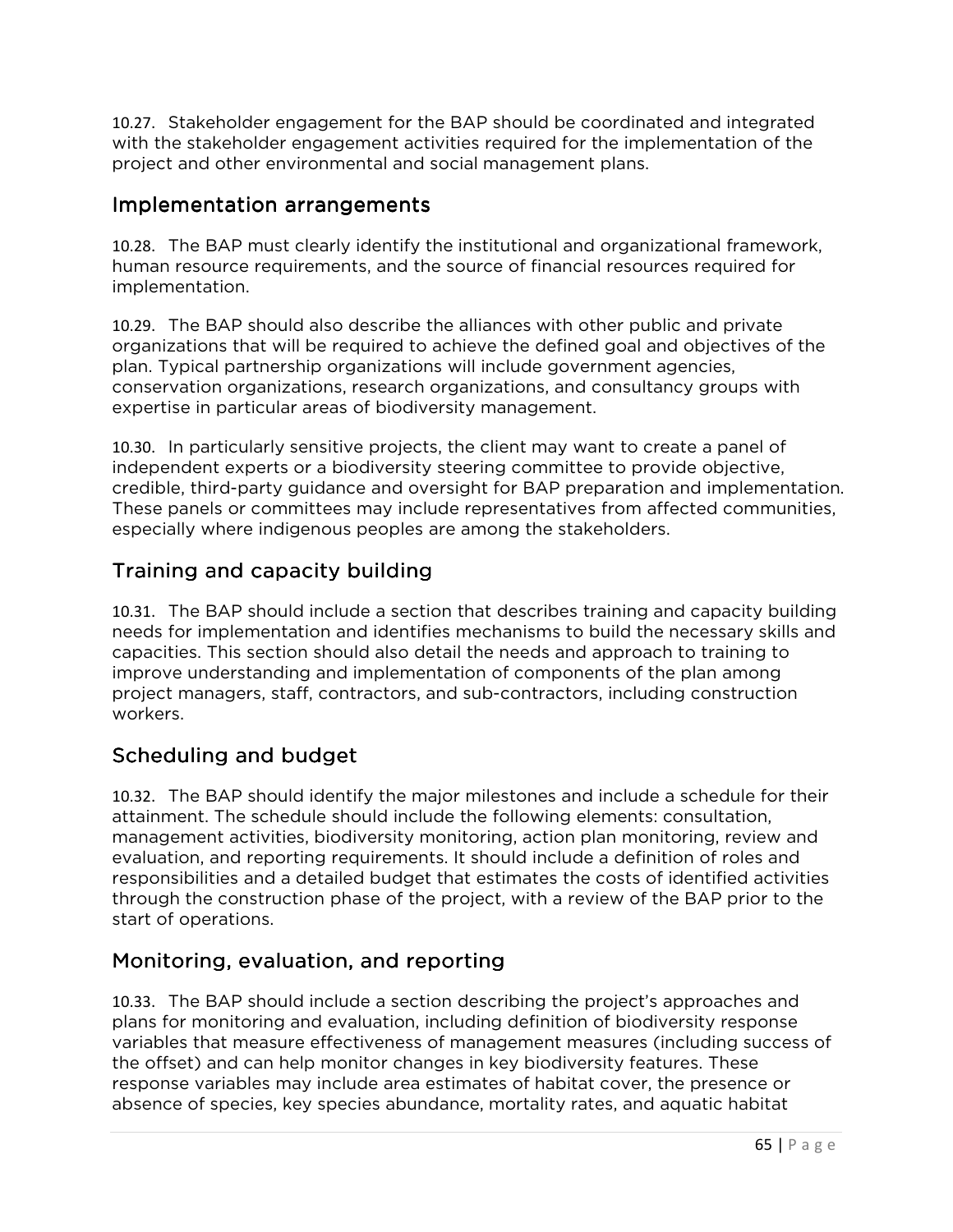quality indicators. The section should also describe the reporting schedule and mechanisms for involving stakeholders, including the Bank, government authorities, affected communities, and the general public. This section should also identify an approach to adaptive management based on the monitoring results.

#### Box 13: Peru LNG biodiversity monitoring and assessment program

**Problem:** A large-scale hydrocarbon exploitation project with numerous biodiversity implications developed and implemented a BAP that is providing lessons in protecting sensitive species and habitats over an extensive geographical area.

The project: The Peru LNG project consists of a 408-km pipeline that carries natural gas extracted from the Lower Urubamba region in Peru's southern Amazon to a liquefied natural gas plant and marine facility on the coast. The US\$3.8 billion project was financed with the help of a US\$400 million Bank loan and a US\$400 million loan raised from commercial banks, signed in 2008.

Risk and potential impact: The pipeline right of way passes through a broad variety of habitats, including high Andean peat bogs (*bofedales*), critical as habitat for uniquely adapted species. The high biodiversity of the upper montane forest includes endemic range-restricted species of orchids and frogs. Semi-arid scrublands serve as habitat for rare bird species such as the rufus-breasted warbling finch (*Poospiza rubecula*). Riparian areas along the coast act as corridors and refuges for many sensitive species.

The biodiversity action plan: Formulation of the BAP began in the project's initial stages with an analysis of alternative pipeline routes and the EIA. Six additional activities gave it a multidimensional approach, as follows:

- An *ecological field survey* defined 14 landscape units along the ROW and described habitat types in each one. In the survey, a multidisciplinary team who walked the entire ROW determined species sensitivity based on conservation status, endemism, local community use, and mobility.
- *Ecological management plans* set forth specific management measures in the 14 landscape units, each of which constituted stand-alone field ecological action plans.
- A *biorestoration management plan* is revegetating the ROW. The long-term objective is to reestablish native vegetation and ecological processes and to recover pre-construction biodiversity.
- A *camelid management plan* was developed from data on camelid herds, water sources, and grazing areas gathered through workshops with over 630 community members.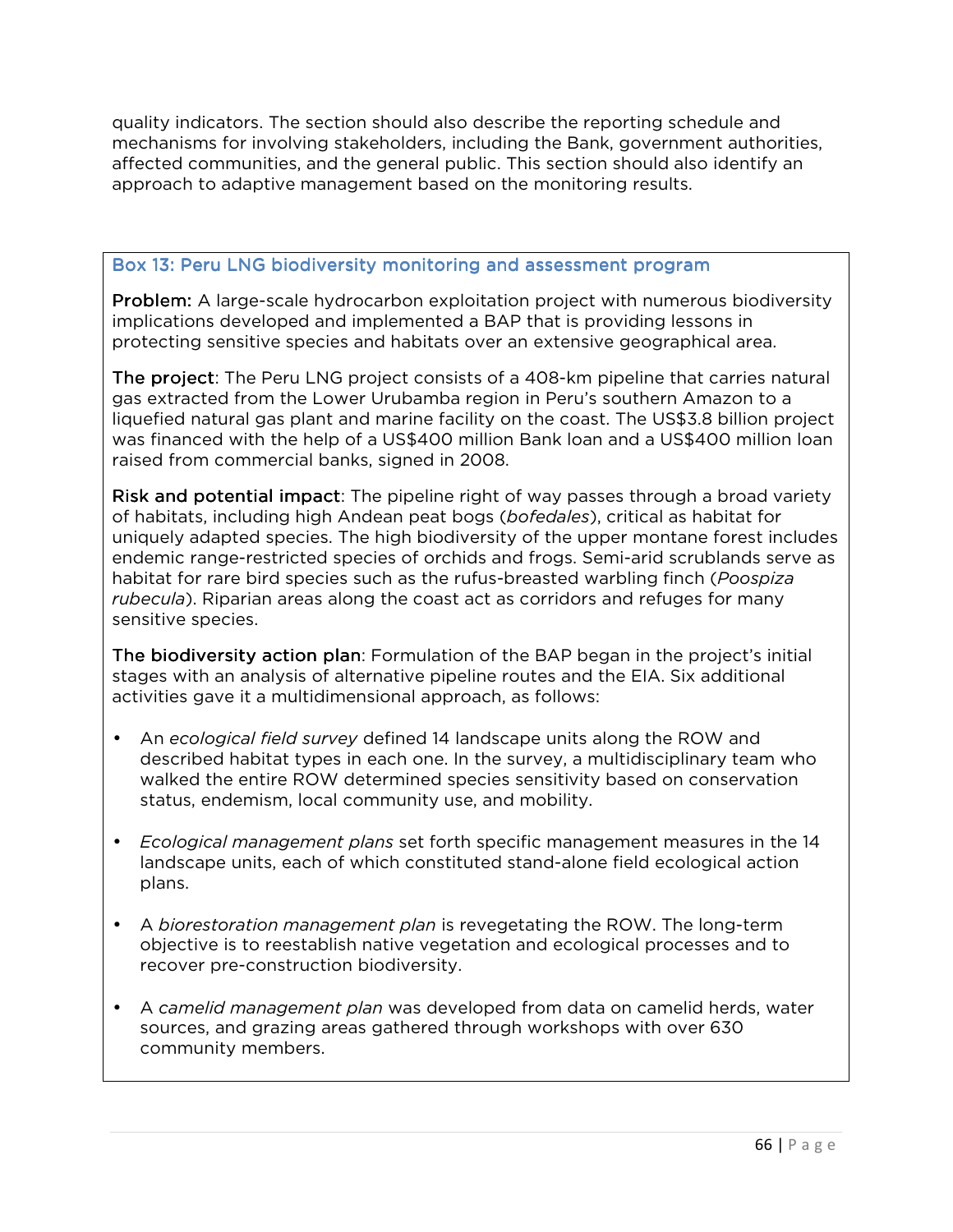- The *biodiversity monitoring and assessment program* (BMAP) is documenting the distribution and abundance of species and habitats along the ROW and marking the progress of biodiversity rehabilitation and other management measures. The new knowledge on local biodiversity will serve as the basis for research and monitoring protocols for sensitive species and habitats. The BMAP is led by the Smithsonian Institution's Center for Conservation, Education, and Sustainability. Collaborators include 50 researchers from 13 research institutions, many of them Peruvian.
- An *environmental investment program* is using environmental and social data developed by the BAP to capitalize on opportunities to conserve and improve natural resource use. The first program focused on improving the health of camelid populations

**Lessons learned:** The BAP is demonstrating the value of allowing sufficient time for scoping surveys, multi-season data collection, and the development of strategic collaborations. Use of a landscape perspective ensures that the requirements of species with large territories and broad-scale ecological processes are adequately considered. The BAP also illustrates the value of collaboration with an international research institution as a mechanism for transferring knowledge to Peruvian scientists and students and for providing opportunities for dissertation projects.

# 11. Monitoring biodiversity

11.1. Biodiversity monitoring provides information, over appropriate spatial and temporal scales, to measure project impacts on biodiversity features and to monitor the effectiveness of management measures.

11.2. The purpose of monitoring biodiversity is to measure response variables over time. Response variables are the indicators that will be measured and recorded during monitoring and should be identified during the biodiversity baseline studies. These response variables should reflect key biodiversity features in the area of influence of the project, such as, for example, the numbers of camera trap observations of jaguars over a month. The selected response variables should allow the client to:

- Describe trends of change and recognize unexpected or unforeseen changes to permit adjustment in management plans through adaptive management.
- Answer specific questions relating to response variables or factors affecting response variables—for example, to determine if specific management measures are having the desired effect. (Factors can be impacts from the project or applied measures.)

11.3. It is not possible, feasible, or necessary to monitor everything in the area of influence of a project; the focus of monitoring should be on key biodiversity features for which measures are being implemented and on indicators at population, species, habitat, or ecosystem service levels that allow tracking of ecosystem health.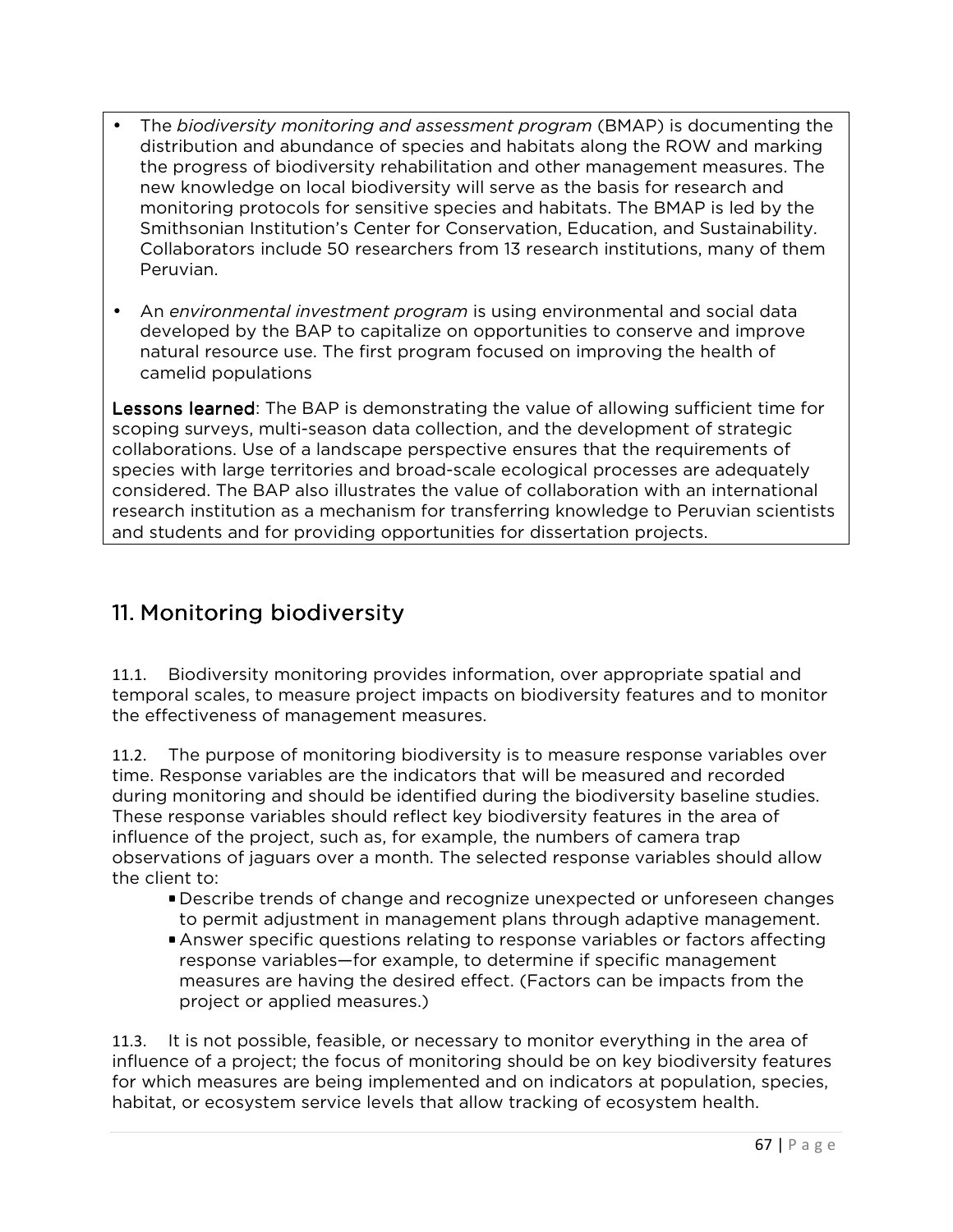11.4. This description of monitoring addresses only an understanding of the biological effects of impacts or the performance of management measures (outcomes and impacts) rather than actual delivery of the outputs and products of management plans.

11.5. Monitoring plans should be integrated with an adaptive management approach described in the BAP. This includes providing clear descriptions of proposed management actions that will be implemented should monitoring indicators supersede specified thresholds.

# Planning biodiversity monitoring

11.6. Biodiversity monitoring and evaluation should be a program of work fully described in the BAP that indicates what response variables will be measured, when they will be measured, over what spatial scale, by whom, and how. It should also describe how data will be analyzed and used.

11.7. Biodiversity monitoring should be linked logistically and logically with other forms of monitoring—e.g., looking at water quality compliance at the same time as measuring changes in biodiversity response variables.

11.8. Monitoring should be appropriately financed and have enough competent staff with the requisite skills (including, as necessary, taxonomic specialists, ecological specialists, and individuals with expertise in data management and analysis who have been involved from the design stage) and sufficient equipment to ensure effective implementation. The plan should also describe the institutional and organizational arrangements, including capacity building needs.

- 11.9. The biodiversity monitoring plan should describe:
	- Appropriate questions that monitoring will answer.
	- A realistic design indicating the spatial and temporal dimensions of sampling, including control sampling as required.
	- **The factors whose impacts will be examined.**
	- **The response variables that will be measured.**
	- The specific methodologies that will be applied to obtain measurements.
	- How data will be collected, managed, and analyzed, including data quality controls.
	- How the results of monitoring will be interpreted and presented to inform decisions.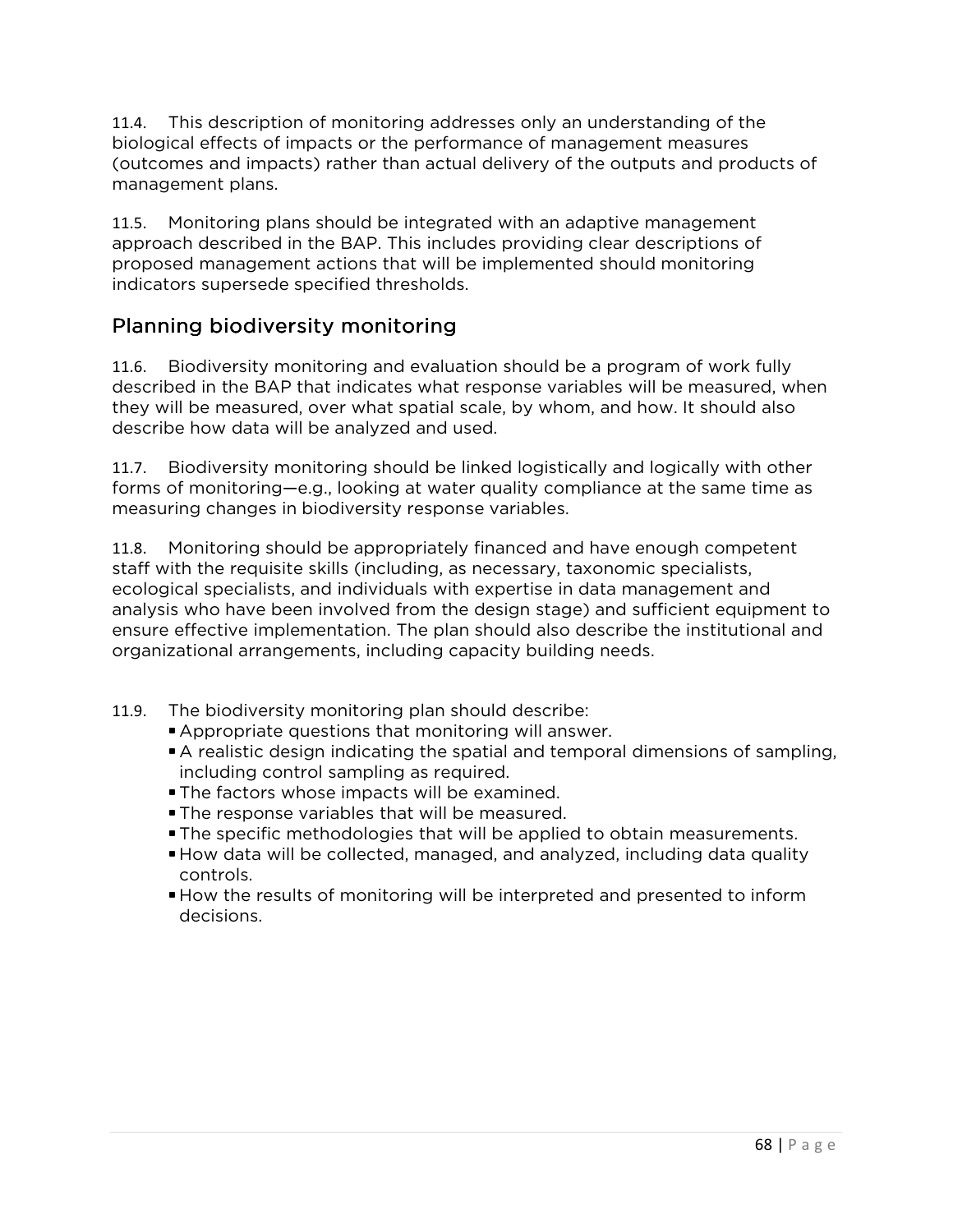## Defining appropriate questions for monitoring biodiversity

11.10. The questions for biodiversity monitoring should be simple but specific enough to allow definition of the response variable that will be measured and to identify the factors that affect the response variable. The monitoring plan should demonstrate that monitoring can feasibly answer the questions posed.

11.11. The questions that are developed for biodiversity monitoring should be pertinent and specific. They should be related to understanding the most significant impacts on key biodiversity features and should ask how, what, where, and when rather than why. For example, what is the difference between bird collision rates with a transmission line in the dry season compared with the wet season? Or, how has the number of observations of large mammals on a new road changed over time? It is frequently not feasible to answer "why" questions.

11.12. Questions can focus on tracking potential unforeseen changes in key biodiversity features due to the development of the project. For example, how do the numbers of fish species change over time after the construction of a dam? Or, does the behavior of bats change before and after a wind farm has been constructed?

11.13. Questions can also focus on ascertaining specific answers on the effectiveness of management measures. For example, are more jaguars crossing a road at crossing points than in other areas? Or, is there a difference in the number of primates in the project's set-aside areas compared with surrounding areas?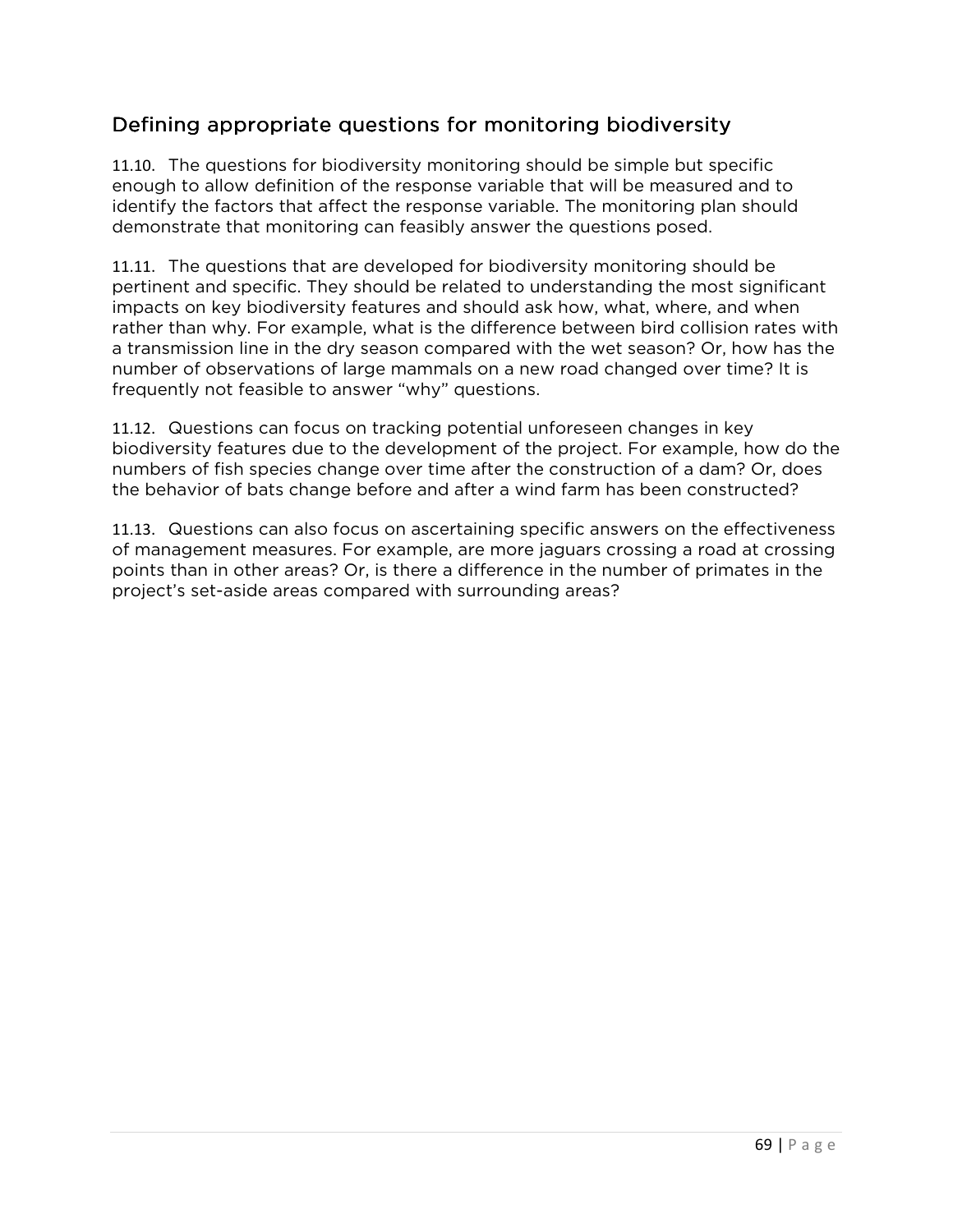#### Box 14: Large-scale energy project and lessons on biodiversity monitoring

Problem: Two Bank-supported operations for large-scale hydrocarbon extraction and transport drew international criticism for their presumed impact on biodiversity and local populations. The challenge was to demonstrate that biodiversity protection and development can coexist. Part of this process was to create a long-term monitoring system that would provide data required for adaptive management of impacts.

The projects: The US\$1.7 billion Camisea Project extracts and processes natural gas in the central Peruvian Amazon and transports it in 714 km of pipelines to a fractionation plant and marine terminal south of Pisco on the Peruvian coast and to Lima. The Bank helped to finance the project with loans of US\$135 million in 2003. An additional US\$5 million loan to the government of Peru financed institutional strengthening in environmental and social monitoring. The US\$3.8 billon Peru LNG Project transports natural gas through a 408 km pipeline to a plant and marine terminal on the coast of Peru south of Pisco. The Bank helped finance the project with a US\$400 million loan and a similar syndicated loan from commercial banks in 2008.

Risk and potential impact: The projects posed substantial risks to the region's biodiversity. The pipelines for the two projects cross three sensitive ecosystems. The fractionation plant is located in the buffer zone of the Paracas Bay National Reserve. Both projects established monitoring systems to provide data to measure impacts over the projects' lifetime as well as early warnings of changes.

Lessons in community monitoring: The project gained valuable experience in training local community members to carry out monitoring activities. More than 100 indigenous co-researchers in the Lower Urubamba area as well as along the pipeline route work alongside professional counterparts. The local participants enrich the monitoring process through their knowledge of the local environment. In pioneering community monitoring, Camisea would encounter challenges, particularly the need to ensure effective communication. Community monitors provided their reports to the Peruvian NGO Pronaturaleza, who then relayed these reports to the company for evaluation and decisions on necessary action. Very long periods would pass before the company's response got back to the community, causing a loss of credibility for the monitors.

Learning from Camisea: By hiring both the same construction company and NGO, Peru LNG built on Camisea's prior monitoring experience. It improved the community monitoring process by creating a new environmental management system establishing a monitoring web page. Peru LNG also simplified lines of communication between the community monitors and the company. The Peru LNG pipeline runs alongside the Camisea pipeline, facilitating joint monitoring activities in 128 sites during the wet and dry seasons along a corridor of three to seven km around the right of way. More than 50 researchers from 13 research organizations and universities participate in the monitoring activities, which are implemented in collaboration with the Smithsonian Institution. This collaborative effort builds capacity for Peruvian professionals on monitoring methods and applied ecological and conservation goals as well as for community monitors, who learn alongside their professional counterparts.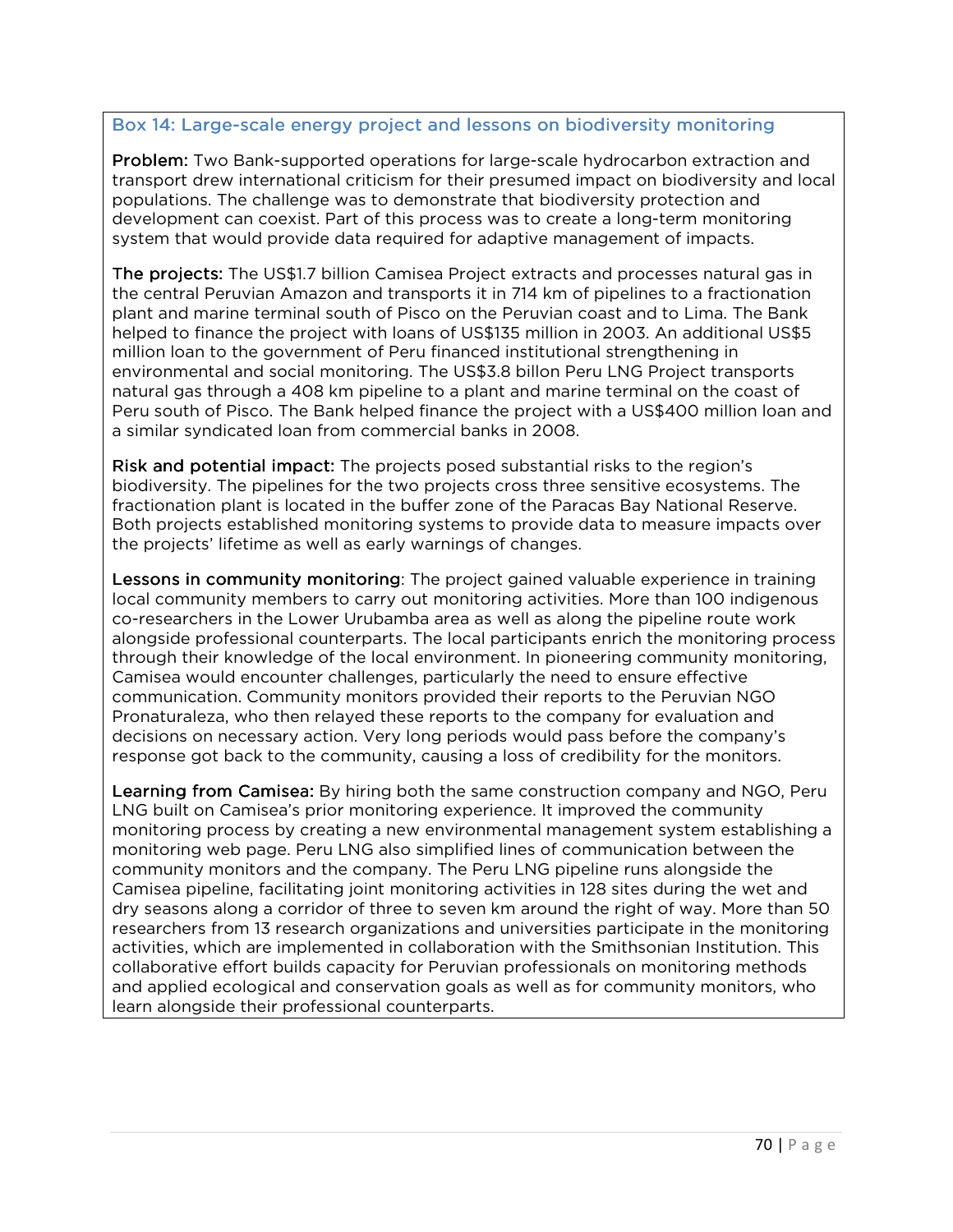# Designing biodiversity monitoring studies

11.14. Monitoring can measure changes in response variables over time in the same location or can compare differences between response variables at two or more distinct locations. The biodiversity monitoring design should describe the spatial distribution and number of sampling locations, the data to be collected, the frequency of data collection, and the period over which the monitoring will be carried out.

11.15. The appropriate temporal and spatial design of the study will depend on the question being asked and the response variables being measured. For instance, if the question relates to direct and immediate effects of construction and the effectiveness of management measures, then sampling should be carried out before, during, and after construction at intervals suitable to detecting changes. If the question relates to the effectiveness of an offset to protect jaguars, then the monitoring will be carried out over a very long time scale with a frequency consistent with the life history of jaguars.

11.16. Determining the causes of changes detected during monitoring can be confounded by other factors that also vary over time, such as seasons, climate, or factors outside the spatial scope of the project. The plan's design can account for this by monitoring these factors directly or by having suitable and parallel controls and carrying out appropriate statistical analysis. Establishing controls is important, as differences between two sites may result from factors that vary in space and that may be unrelated to the impact of a project, such as differences in soils or habitats or other anthropogenic pressures. An effective sampling design can attempt to control for additional sources of variation by minimizing the differences between the control and affected sites, by recording obvious differences between the sites, and by carrying out appropriate data analysis.

11.17. Changes in biodiversity may be slow, and there may be a substantial time lag between an impact and its consequences. The spatial and temporal scale of monitoring should take these issues into account.

### Defining the sampling area

11.18. The monitoring design may compare measures of response variables before (the baseline) and after a project impact has occurred or management measures have been implemented, or it may compare measures of response variables at different locations: one that has experienced the impact and another that has not.

11.19. The monitoring design should describe the sampling area—e.g., forest block or stretch of river—through which sampling will occur. This area should be clearly defined in a way that is related to the question and the feature being measured. For example, if the question relates to changes in "rapids that support endemic fish species," then the sampling area will consist of the rapids within the areas of influence and beyond that provide suitable habitat for the endemic fish species. Samples are often not independent of each other due to connectivity in habitats, so the sampling design should ensure that non-independence of samples is accounted for by the analysis. Ensuring the independence of samples is important, for if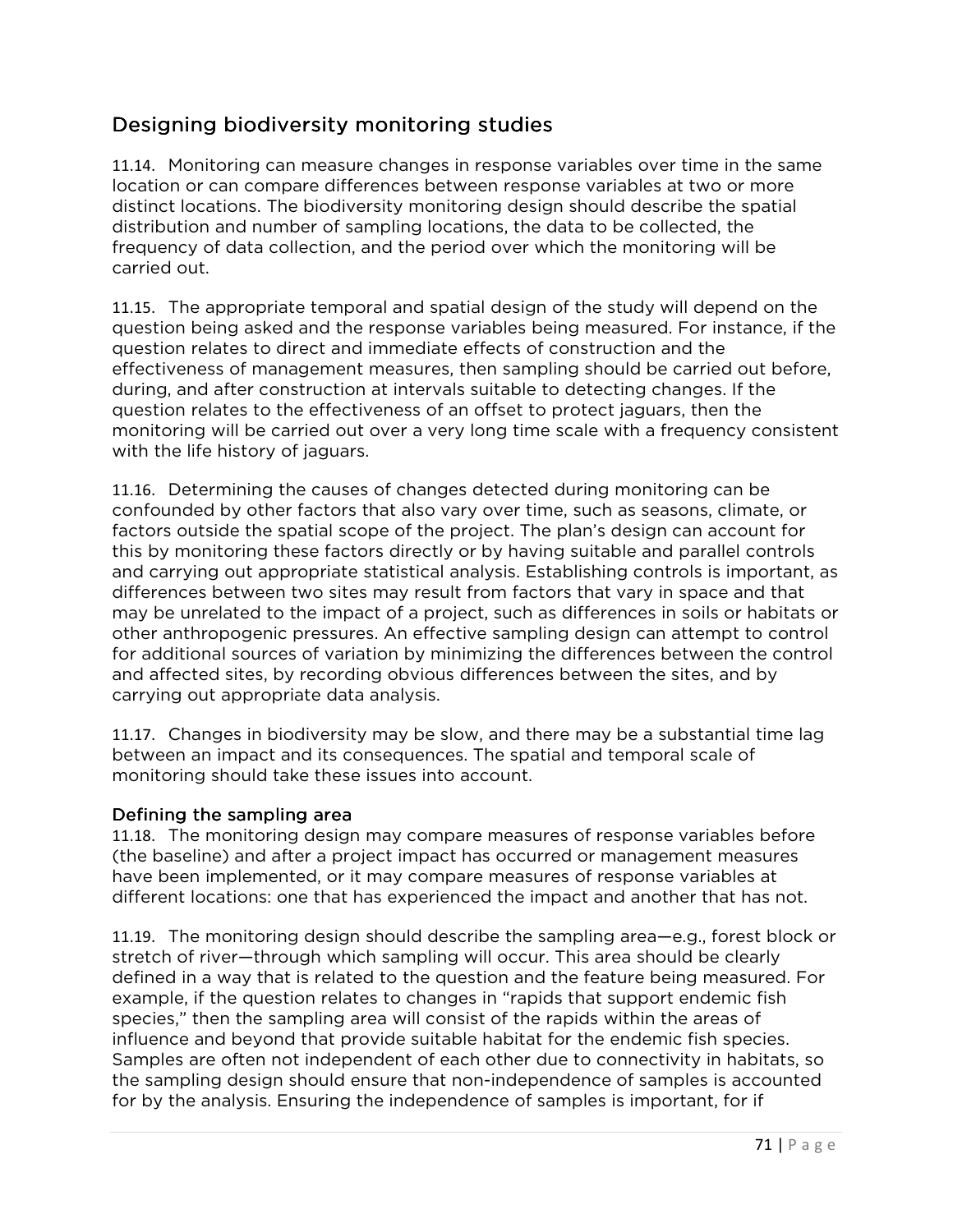background variation is not randomly distributed throughout the samples, monitoring results can be misinterpreted.

11.20. The spatial scale of monitoring will depend on the response variables that are being monitored—e.g., the scale for sampling population changes in tree frogs and jaguars will be different. The monitoring design should capture several different spatial scales—e.g., looking directly at changes in abundance of a species in habitat patches but also looking at broader trends of change in habitats at the landscape level.

### Defining response variables

11.21. The monitoring design should describe the response variables that will be measured. Response variables can be quantitative or qualitative measures that provide a simple and reliable means to respond to the question being asked. These response variables and the approach to their measurement should be readily understood by stakeholders; the response variables should be easily measurable, and measures should be achievable within time and resource constraints, reliable in terms of repeatable measurements, and sensitive to changes.

11.22. Response variables can include direct counts of species abundance, species presence or absence, reproductive success, or area of habitat. In the case of impacts on rare and endemic species, indices of abundance can be used (e.g., monitoring tracks, sign, or nests). For very rare species, radio tracking may also be useful to determine the movements of individuals. To describe changes in habitat quality, the relative abundance of indicator groups such as butterfly, bird, beetle, and plant guilds may be used.

11.23. The Energy and Biodiversity Initiative provides extensive guidance on the selection of biodiversity indicators for monitoring impacts and conservation actions.

## Defining factors that affect response variables

11.24. The monitoring design should describe the factors that will be studied through monitoring. The factors depend on the questions and will reflect the most significant impacts on key biodiversity features or the effectiveness of management measures for key biodiversity features. Under some circumstances, it may be that the factors will have different degrees of impact—e.g., examining the effects of different minimum flows from a dam to provide information for adaptive management.

## Collecting, managing, analyzing, and evaluating data

11.25. Data collected from monitoring must be managed, analyzed, and evaluated. It is common for large amounts of raw data to be collected without any consideration of how to manage it in databases or how to process it into useful information for decision making.

11.26. The monitoring and evaluation section of the BAP should describe the procedure of data collection, data management, and data analysis (including approaches to statistical inference) as well as how the data will be presented (e.g., graphs, diagrams, or reports) and evaluated for decision making (including, where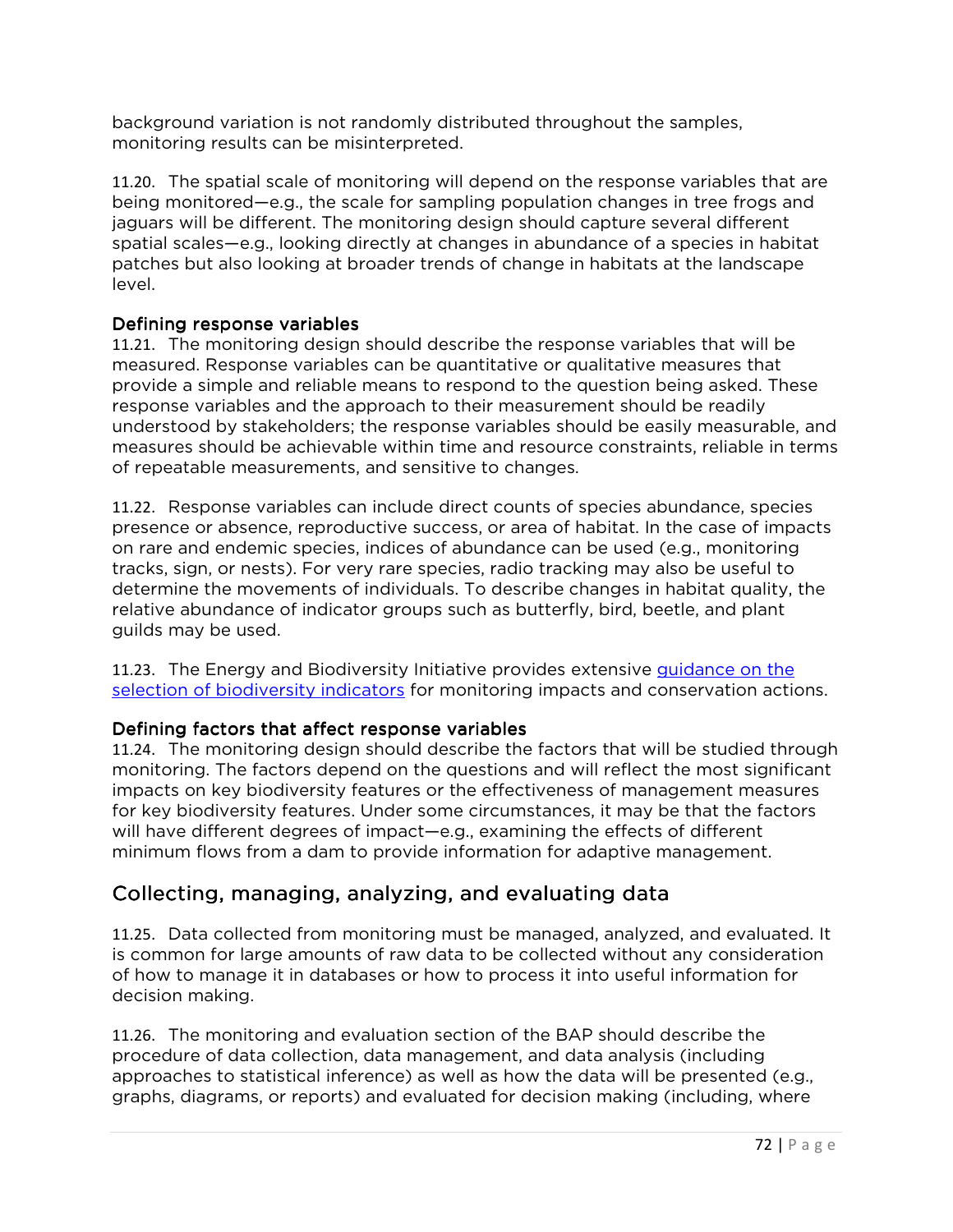relevant, quantitative thresholds that define critical changes of biological significance).

11.27. Local community participation in data collection, management, analysis, and evaluation is an effective mechanism for community engagement and should be incorporated where possible.

# Responding to information from monitoring

11.28. The information that a monitoring program produces should be made public to stakeholders, including local communities affected by the project, government agencies, biodiversity specialists, the team implementing the project, and its funders, in a form that is concise and readily understandable. These groups may be interested in different types of information. The government or project funders may be more interested in aggregated biodiversity measures, while local communities will be more interested in understanding how individual villages, or groups within a village, have been affected. In addition, information should be presented to different stakeholders in formats that are readily understandable, as otherwise it may not be accepted. The requirements of different stakeholders for information presentation should be incorporated into the biodiversity action plan.

11.29. The information derived from monitoring should feed into an adaptive management plan that describes management actions to be taken if monitoring documents that the indicators for critical response variables have superseded key thresholds.

# Other considerations

11.30. Capacity building for local professionals and local community members as field biologists or para-biologists is an important element of long-term biodiversity monitoring programs.

11.31. Long-term financing for biodiversity monitoring should be sourced and indicated in the BAP.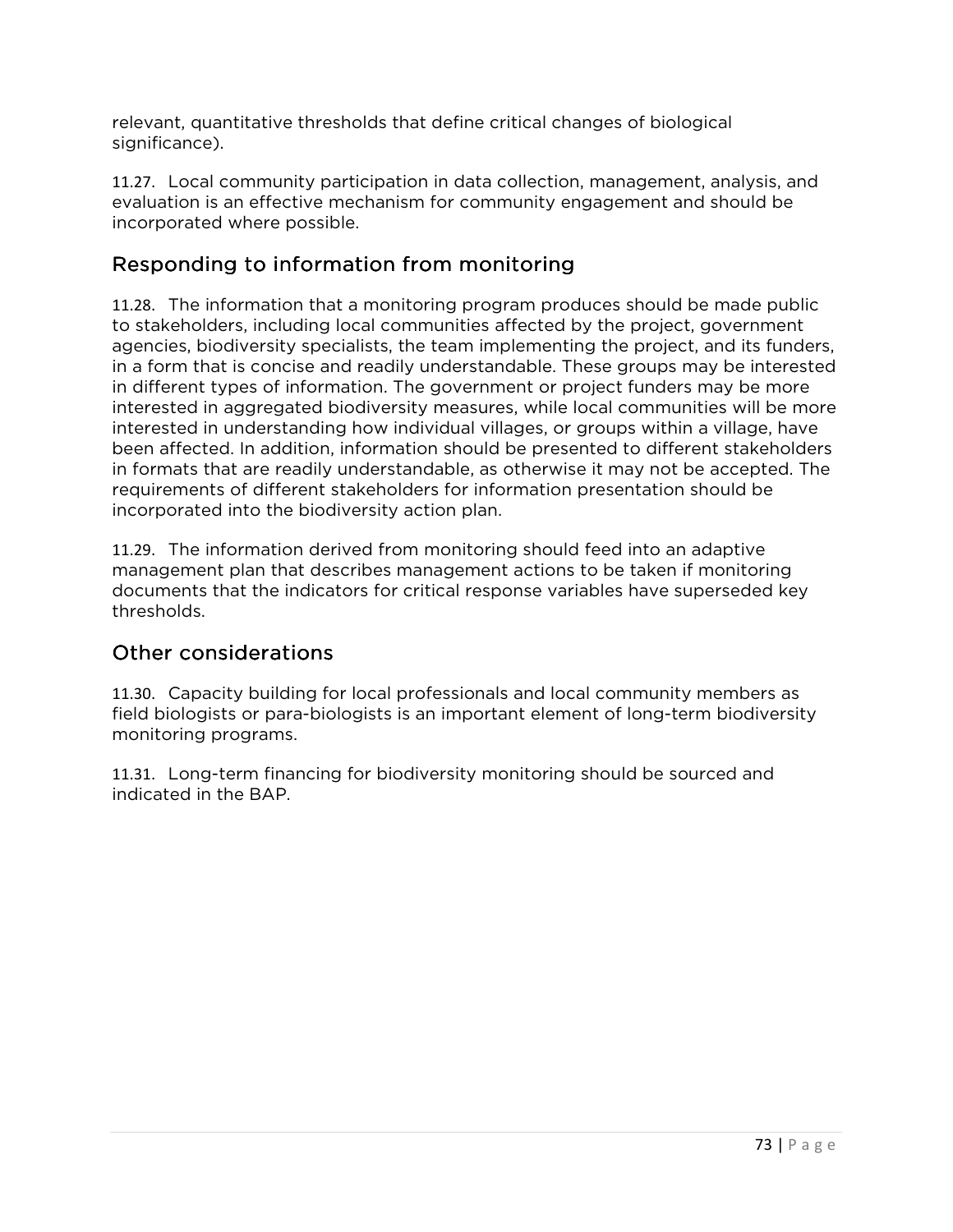# Annex A: Acquiring spatial data for Bank-supported projects

Creating a map of a proposed project during the scoping process is one of the easiest ways to determine if there are likely to be environmental and social issues associated with the project. Unfortunately, maps are not uniformly available in project proposals, and even when they are they may not contain all the information needed to determine the potential impact of a project on nearby natural habitat areas. The Bank uses a spatial analysis tool called DSS for mapping the location of a project and determining if it overlaps with areas of critical natural habitat.

It is highly likely that most projects have already been mapped by the client, and the footprint and associate project components are available in a Geospatial Information Systems (GIS) or CAD format. This information should be provided to the Bank to avoid the inaccuracies that can arise from copying the extent of the project footprint from a pdf or jpeg file.

The following are **ideal** data formats that the Bank is currently able to incorporate into the DSS tool:

- ArcGIS Layer Package (.lpk)—A layer package is a single, convenient, readyto-use file containing an ArcGIS Desktop map layer or group layer and the data it uses. This is the ideal way to receive project data since we are able to directly upload these types of files into the DSS. They can also contain multiple layers of information instead of receiving each dataset as an individual file.
- ArcGIS shape file (.shp)—Shape files are a simple format for storing the geometric location and attribute information of geographic features. Geographic features in a shape file can be represented by points, lines, or polygons (areas). This type of file will require the Bank DSS specialist to convert the file before it can be uploaded into the DSS, but this process is relatively quick. The projection or datum used to create the shape file should be clearly indicated when the data are given to the Bank (the current projection used is WGS 1984).

The following two **acceptable** data formats require additional time to convert to use in the DSS tool. Please provide these formats when the above formats are unavailable:

- GPS data files (.gpx)—this contains data captured with a GPS device. It can include points, tracks, and routes.
- Keyhole® Markup Language (.kml or .kmz)—KML is an XML grammar and file format for modeling and storing geographic features such as points, lines, images, and polygons. KML is typically used to visualize data with Google Earth.
- Geo-referenced DWG files from CAD packages will require conversion to shape file format and then additional conversion before uploading into the DSS.

If none of these formats are available, the minimum information that should be provided is the geographic coordinates for all parts of the project. This can be in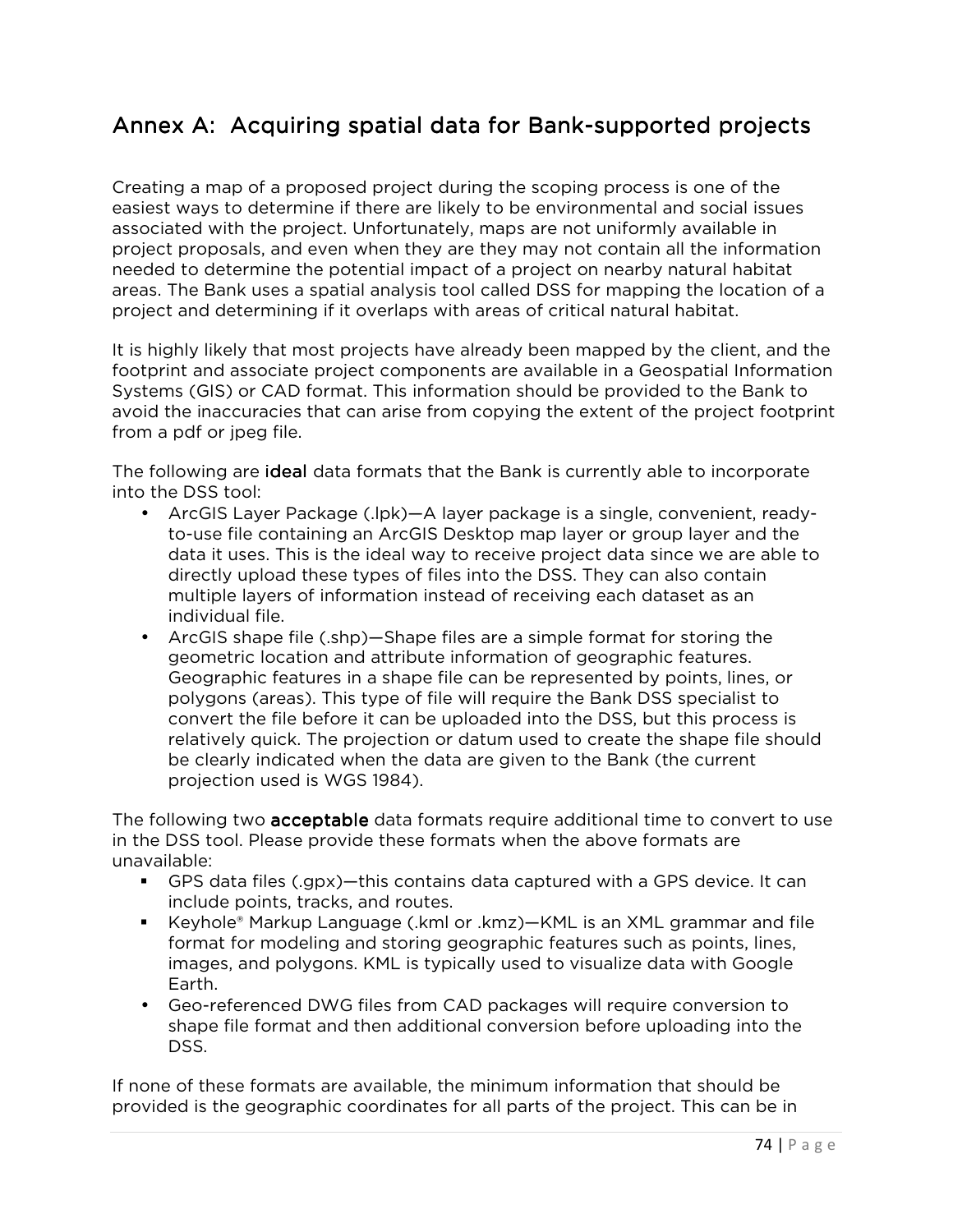degree, minute, second format, in decimal degrees, or even in UTMs (Universal Transverse Mercator).

If a project proposal or EIA contains a map, that map was most likely created using GIS. The information needed is most like already available, but it is critical to be specific when asking for data from consultants or contractors. When possible, it is advisable to include geo-referenced data as a deliverable output in the Terms of Reference for applicable contracts.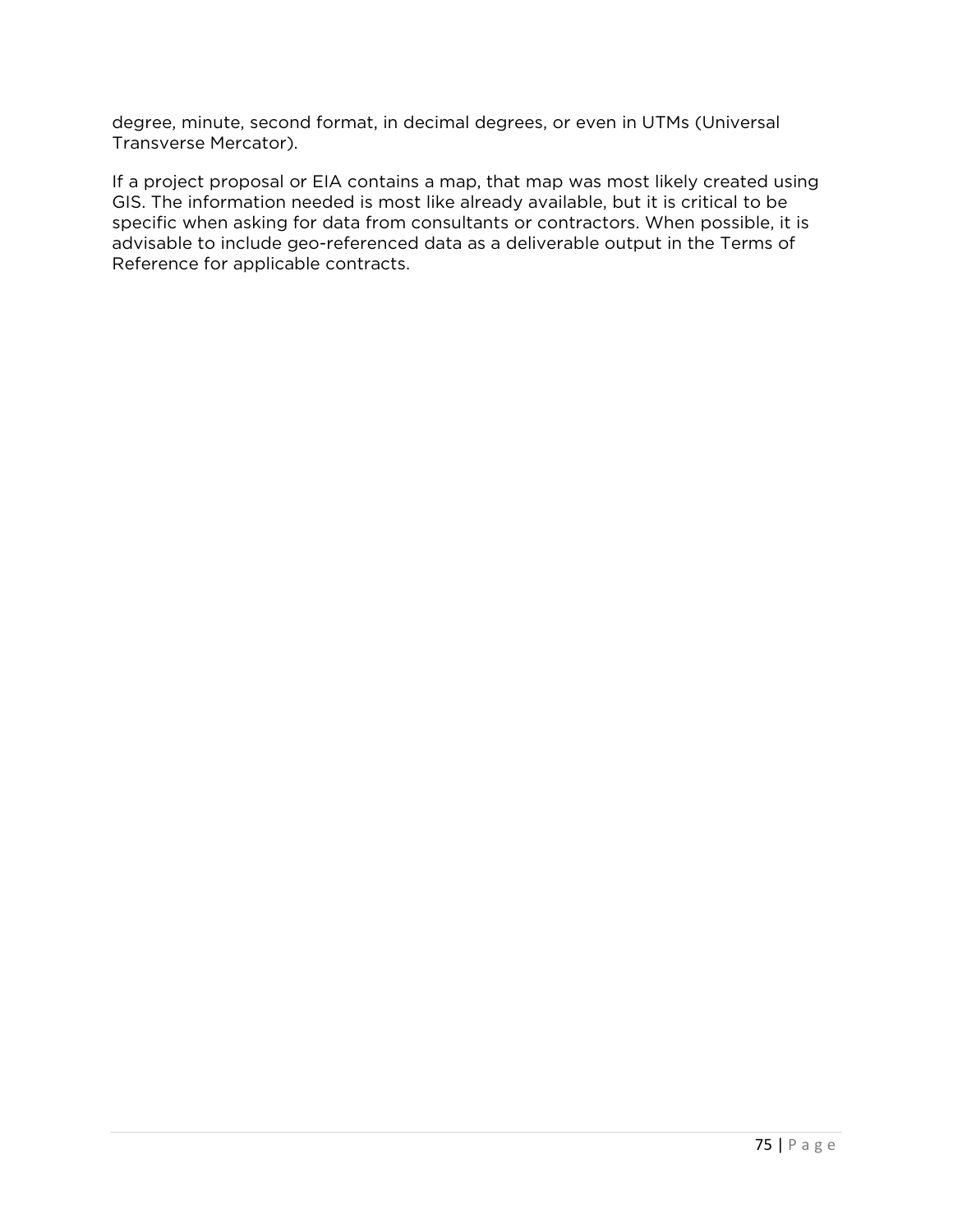# Annex B: Checklist for scoping biodiversity and ecosystem service impacts

| Project          | Potential effects on biodiversity and ecosystem services                                                                                                                                                                                                                                                                                                                                                                                                                                                                                                                                                                                                                                                                                                                                                                                                                                                                                                                               |  |  |  |  |  |  |
|------------------|----------------------------------------------------------------------------------------------------------------------------------------------------------------------------------------------------------------------------------------------------------------------------------------------------------------------------------------------------------------------------------------------------------------------------------------------------------------------------------------------------------------------------------------------------------------------------------------------------------------------------------------------------------------------------------------------------------------------------------------------------------------------------------------------------------------------------------------------------------------------------------------------------------------------------------------------------------------------------------------|--|--|--|--|--|--|
| phase            |                                                                                                                                                                                                                                                                                                                                                                                                                                                                                                                                                                                                                                                                                                                                                                                                                                                                                                                                                                                        |  |  |  |  |  |  |
| Pre-construction | Changes in land use due to modified access affecting habitats on<br>$\bullet$<br>site and in the area of influence of the project<br>Pre-construction land clearing causing direct habitat loss<br>٠<br>Restrictions on land and resource access and uses for indigenous<br>$\bullet$<br>peoples or other public uses in project area of influence<br>River or coastal dredging to improve access depths<br>٠<br>Investigative studies leading to habitat disturbance-e.g., seismic<br>$\bullet$<br>studies for oil and gas exploration                                                                                                                                                                                                                                                                                                                                                                                                                                                |  |  |  |  |  |  |
| Construction     | Contamination of key habitats, waterways, and wetlands from<br>$\bullet$<br>erosion runoff, particulate emissions, effluents, or inappropriate<br>chemical management<br>Increased local resource demands from labor camps and<br>$\bullet$<br>construction staff, leading to soil, water, habitat, and species<br>impacts<br>Increased use of access roads affecting habitats through<br>٠<br>fragmentation and affecting public access to resources<br>New linear infrastructure such as transmission lines, docks, roads, or<br>$\bullet$<br>pipelines causing habitat fragmentation<br>Direct modification of aquatic and terrestrial habitats resulting from<br>$\bullet$<br>project construction-e.g., through reservoir filling or reduced flow<br>sections in the construction of dams<br>Introduction of invasive species in moving plants for revegetating<br>$\bullet$<br>Construction material extraction or deposit areas modifying key<br>$\bullet$<br>habitats          |  |  |  |  |  |  |
| Operation        | Contamination of habitats, waterways, and wetlands from erosion<br>runoff, particulate emissions, effluents, or inappropriate chemical<br>management<br>Increased local resource demands from worker influx, leading to<br>water, habitat, and species impacts and potentially affecting local<br>uses<br>Increased use of access roads affecting habitats through<br>fragmentation and modified public access to resources<br>Direct impacts on biodiversity-e.g., bird and bat collisions in wind<br>farms and transmission lines or dams that block migratory routes<br>Changes in water quality affecting downstream habitats resulting<br>$\bullet$<br>from changes in hydrogeology and water chemistry in reservoirs<br>Unsustainable management of natural resources used for<br>$\bullet$<br>production, leading to habitat loss or reduced availability of the<br>resource-e.g., unsustainable use of wood products leading to<br>forest degradation or unsustainable fishing |  |  |  |  |  |  |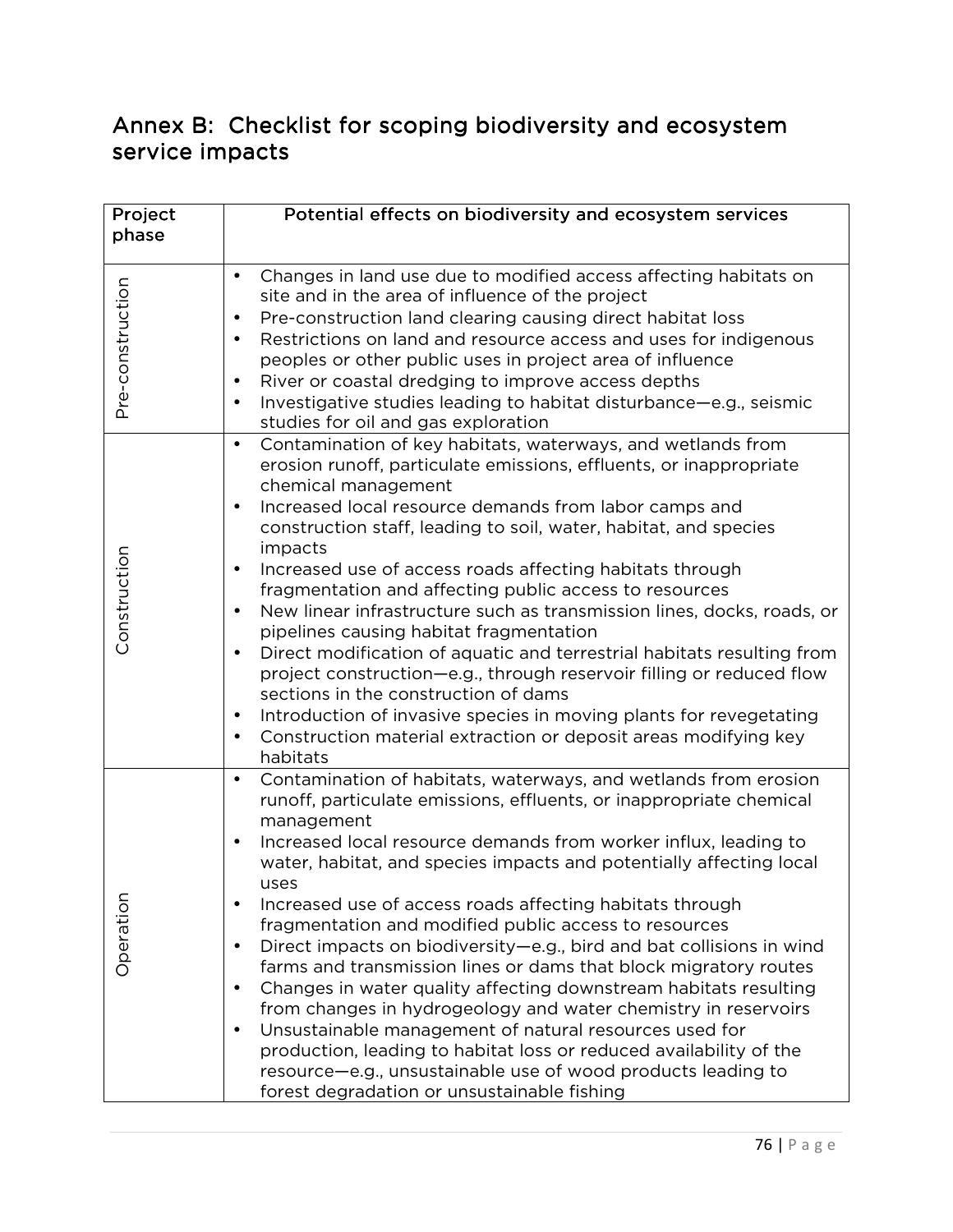# Annex C: Review checklist for biodiversity baselines

#### Scope and objectives

- Does the baseline study clearly state its objectives?
- Does it make reference to applicable national law, international agreements, and Bank policies?

#### Review and assessment of available Information, focused on biodiversity and ecosystem services

- Does the baseline provide a synthesis and summary of current knowledge on biodiversity in the area of influence, based on review of available literature, databases, and unpublished studies, as well as on consultation with key regional and species specialists?
- Does the baseline study:
	- o Review any existing environmental impact assessments or environmental and social impact analyses relevant to the project area of influence?
	- o Discuss the biogeographic and landscape settings of the project area of influence?
	- o Identify species with IUCN Red List categories of near-threatened, vulnerable, endangered, or critically endangered likely or known to be present in the project area of influence?
	- o Identify sensitive or threatened habitats or ecosystem types?
	- o Identify migratory species and key migration corridors?
	- o Summarize information on protected areas or KBAs in the project area of influence?
	- o Identify existing threats to biodiversity and ecosystem services?
	- o Identify key social stakeholders (affected communities)?
	- o Discuss the reliability and gaps in the existing information?
	- o Identify relevant experts, including non-governmental organizations, institutions, and individual researchers?
	- o List references and data sources used?

### Delimitation of project area of influence and study area

- Does the baseline indicate the project area of influence?
	- o Does the area of influence include associated facilities and transportation corridors?
	- o Does the baseline study include the landscape or seascape in the area of influence?
- Does the baseline indicate areas outside of the area of influence that may serve as control or reference sites during monitoring?
- Does the baseline describe the methodology and criteria used to determine the project area of influence?
- Does the baseline describe and map the direct and indirect areas of influence?
- Whether considered direct or indirect, does the area of influence include areas subject to offsite impacts due to atmospheric emissions, discharges of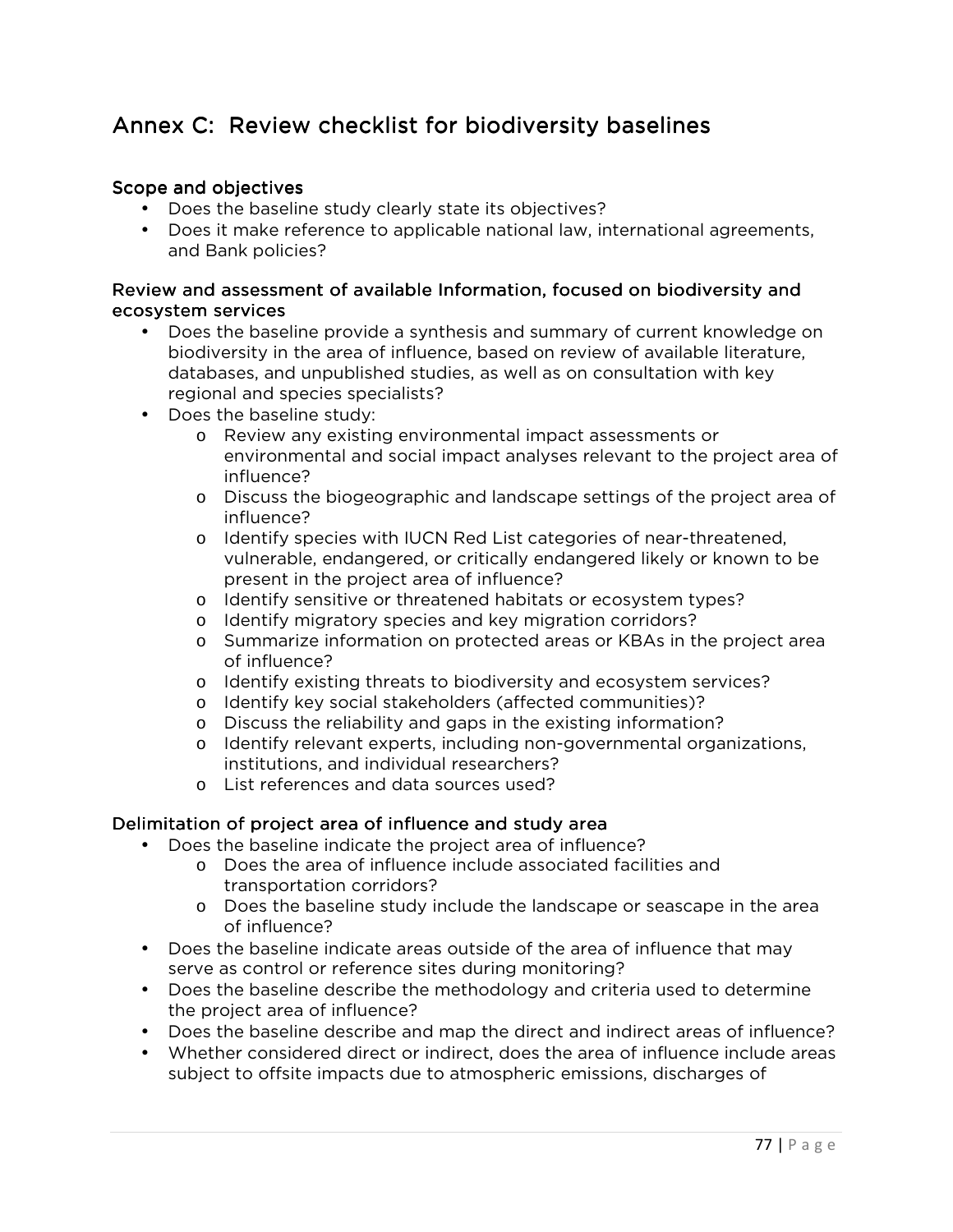effluents, downstream impacts on water quantity and quality, noise generation, light pollution, disposal of solid wastes, and other relevant project effects?

#### Identification of potential critical natural habitats

- Does the scoping report identify the key biodiversity features known or anticipated to occur in the project area of influence?
- Does this identification build upon the screening process, the information review, the consultation process, and any site visits done during the screening or scoping study?
- Does the discussion of critical natural habitats answer the following three questions:
	- o Might the area be considered **highly suitable** for biodiversity conservation?
	- $\circ$  Is the area crucial for species listed as threatened by the IUCN Red List?
	- $\circ$  Is the area **critical** for the viability of migratory routes of migratory species?

#### Consideration of stakeholder values and concerns

- Does the baseline identify ecosystem services and their beneficiaries, defined through consultation with experts, organizations, and communities?
- Have the key biodiversity features been defined through sufficient consultation with experts, organizations, and communities?
- Is there evidence of stakeholder consensus on the scope of the biodiversity baseline studies and impact assessment?
- Does the baseline provide a list of experts and stakeholders consulted and supporting evidence?

#### Maps and spatial data

- Does the report include maps sufficient to indicate:
	- o The study area and the areas of direct and indirect influence?
	- o The footprint of project elements?
	- o Habitat types?
	- o Any identified critical natural habitats, including any protected areas and internationally recognized areas of high biodiversity value?
	- o Ranges of IUCN Red Listed species that overlap with the area of influence?
- Has the client provided the necessary geospatial data relevant to the project and associated facilities in an acceptable format (see Annex A)?

#### Methodology

- Does the baseline report describe the methodology, survey/fieldwork dates, sampling, list of stakeholders consulted, team composition and qualifications, and any other information that will allow reviewers and the general public to understand the baseline process?
- Does the sampling reflect the seasonality of the environment and biological processes? Did the sampling occur over a reasonable period of time?
- Has the sampling been designed to answer key questions?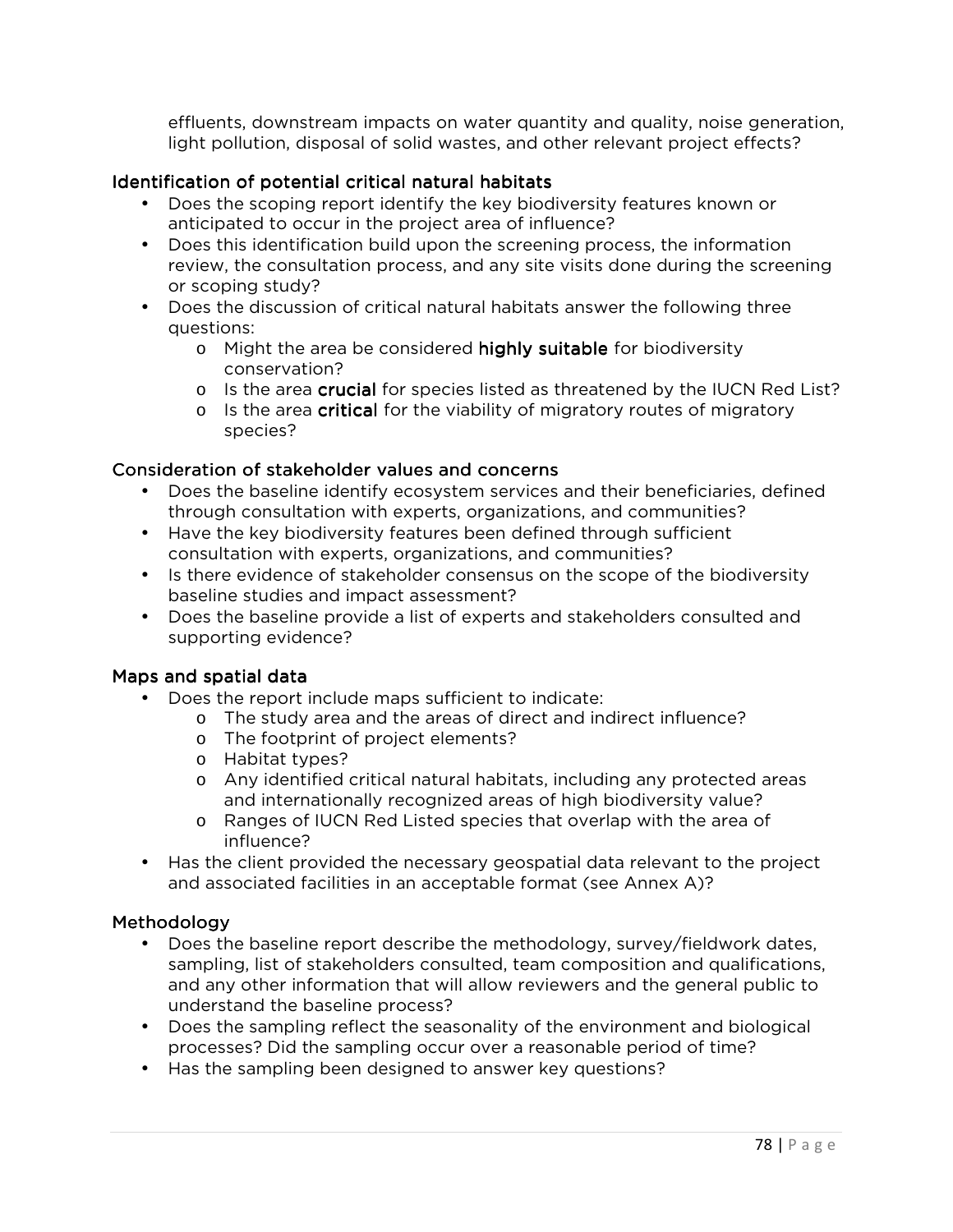- Do the fauna sampling units correspond to specific habitat types or vegetation units?
- Are all identified key biodiversity features sufficiently sampled?
- Does the methodology include a justification of the sufficiency of effort?

### Results, analyses, and determination of critical natural habitat

- Does the report include lists of all species observed and include their current IUCN Red List categories? (All birds, mammals, and amphibians have been evaluated and should have a categorization. Most plants, invertebrates, fish, and "reptiles" have not been evaluated. Species not evaluated by IUCN should be indicated by an "NE," not left blank, so as to avoid confusion.)
- Does the baseline report assess key biodiversity features, including identifying relevant species and habitats and describing ecological processes and functions and the interrelations and interactions among the components of the ecosystem?
- Have all the species of conservation interest that were expected to be in the area been documented? Is there an assessment of the sufficiency of the sampling effort to indicate that where expected species are not found they are not likely to be found?
- For each species with an IUCN Red List category of near-threatened, vulnerable, endangered, or critically endangered and for species that have not been evaluated but that are likely to be in these categories, does the baseline provide discussion and additional information on the importance of the potentially affected habitats and populations relative to the their global habitats and populations?
- Are "new species" reported? If so, were additional studies performed or proposed to determine that these occur outside of the project area of influence?
- Are unidentified or unknown species reported? (These may be indicated by use of "sp.," "spp.," "aff.," or "cf." in species lists.) If so, does the report discuss which species, if any, are "endemic" or of "restricted range"?
- In the case of species requiring positive identification to determine the presence of critical natural habitat, was adequate evidence collected to support the identifications? (This could include photographs, sound recordings, tissue samples for DNA analyses, and partial (e.g., plants) or whole specimens (animals).)
- Does the baseline report discuss the presence of migratory and congregatory species and any habitats or areas of importance to these? (Congregatory species are those with large concentrations in specific location during some part of the annual cycle or their life cycle, such as waterfowl or wetland birds (e.g., flamingos in certain high Andean lakes).)
- If migratory or congregatory species are reported and there is a potential for impacts, does the baseline include sampling during migratory/congregation periods, or are existing data available?
- Does the baseline discuss the potential of the study area to have any areas recognized for unique assemblages of species, key evolutionary processes (including migratory or dispersal corridors), phylogenetic uniqueness, or significance for the population genetics of any species?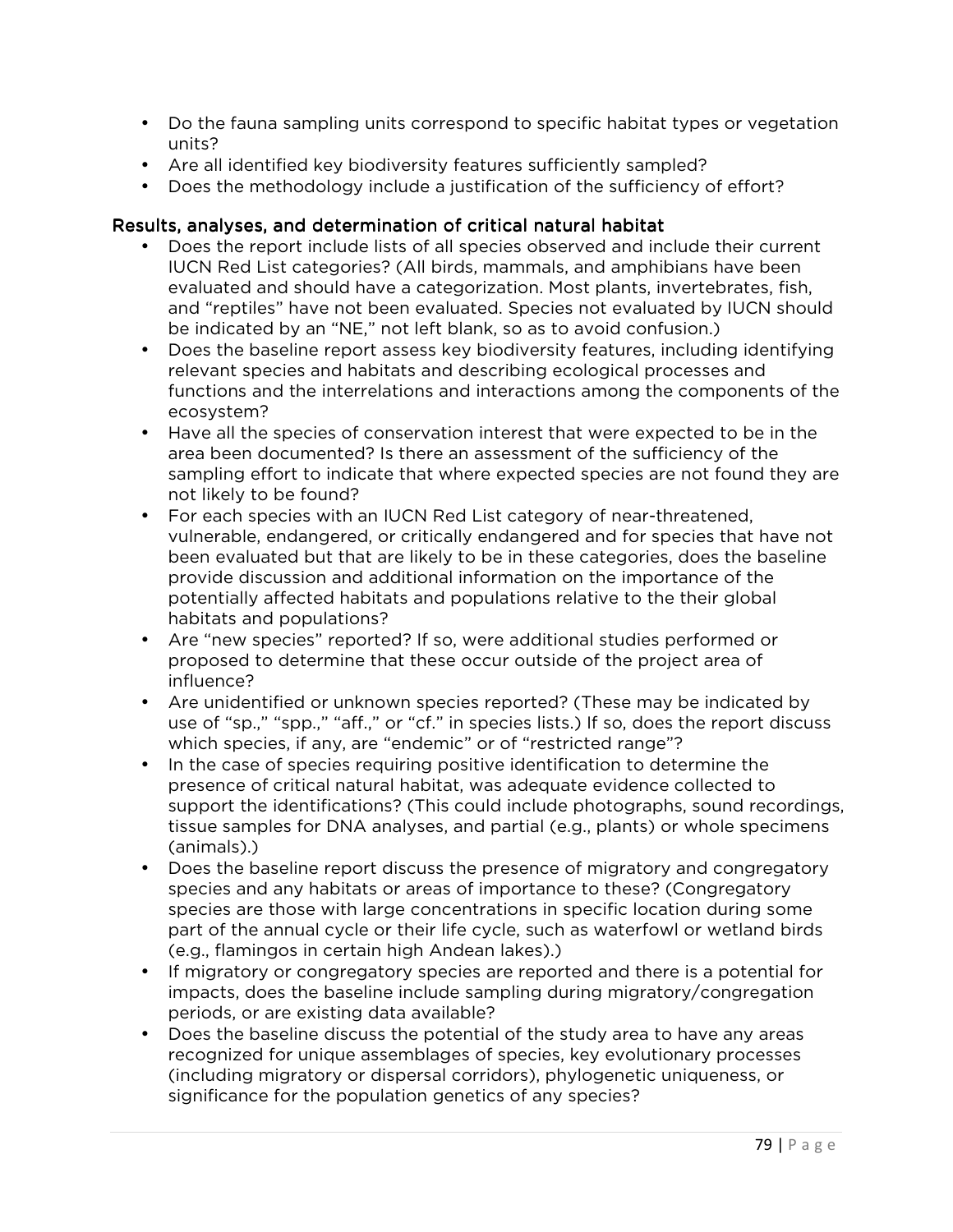- Does the baseline make general conclusions about the presence of any areas that might be considered to be "highly suitable for biodiversity conservation" by the Bank, by national or local authorities, or by any group of stakeholders?
- Does the report discuss which species, if any, are of social, economic, or cultural importance to local communities?
- Does the baseline identify and describe the ecosystem services of the project area of influence as well as the beneficiaries of these services, including any indigenous peoples and other communities with uses of biodiversity features that could be affected by the project?

### Indicators for Monitoring

- Does the baseline establish key biodiversity response variables and how they will be measured during monitoring of the construction, operation, and postclosure phases?
- Does the baseline study include initial measures of these response variables? If not, does it include a recommendation that these be obtained prior to start of construction?

#### Limitations, Gaps, and Uncertainties

- Does the baseline report clearly identify and fully discuss all the limitations, uncertainties, and data gaps?
- Are the uncertainties and gaps addressed through application of the precautionary approach that includes additional targeted studies, monitoring, and adaptive management to be developed as part of the environmental and social management plan and, when appropriate, the BAP?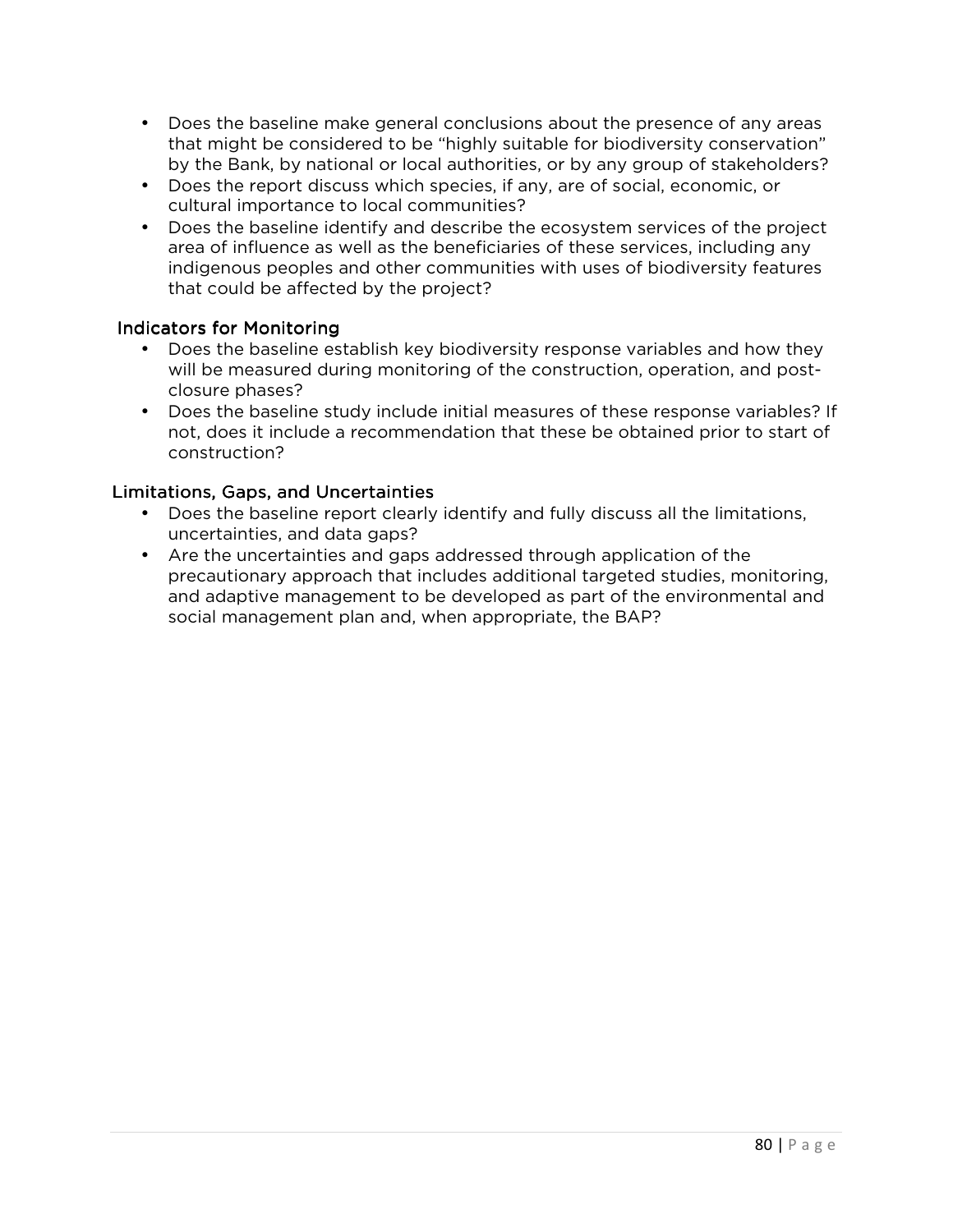# Annex D: Model terms of reference for biodiversity baseline studies

#### Policy and guidelines

The Consultant shall develop the baseline study to provide compliance with the Inter-American Development Bank's Environment and Safeguards Compliance Policy ("OP-703") and will follow the guidelines provided by the Bank's Biodiversity Baselines Guidance Note.

#### General content

The baseline report should include at a minimum:

- Scope and objectives
- Area of influence and study area
- Review of existing information
- Identification of data gaps
- Field sampling approach and methodology
- Field sampling results
- Delineation of habitat categories (altered, natural, critical natural)
- Review of critical natural habitat criteria
- Identification of key biodiversity features
- Ecosystem services review and prioritization
- Details of expert and stakeholder consultations
- Qualifications of preparers and fieldworkers
- Species lists
- Coordinates of sampling unit locations

#### Scoping study

The Consultant will perform a scoping process that includes a critical review and gap analysis of the available information, determination of the project's area of influence and the baseline study area, identification of potential key biodiversity features and priority ecosystem services, and identification of the salient questions to be addressed by the impact assessment.

For especially complex or sensitive cases, the scoping process should include a site visit to obtain field data that will inform the design of sampling strategies and allow for consultation with local specialists and stakeholders.

#### Field studies

In light of the findings of the scoping study, the Consultant will develop detailed sampling designs and methodologies for field studies.

The field studies should include sampling during the appropriate range of seasonal conditions to ensure adequate representation of the different taxonomic groups.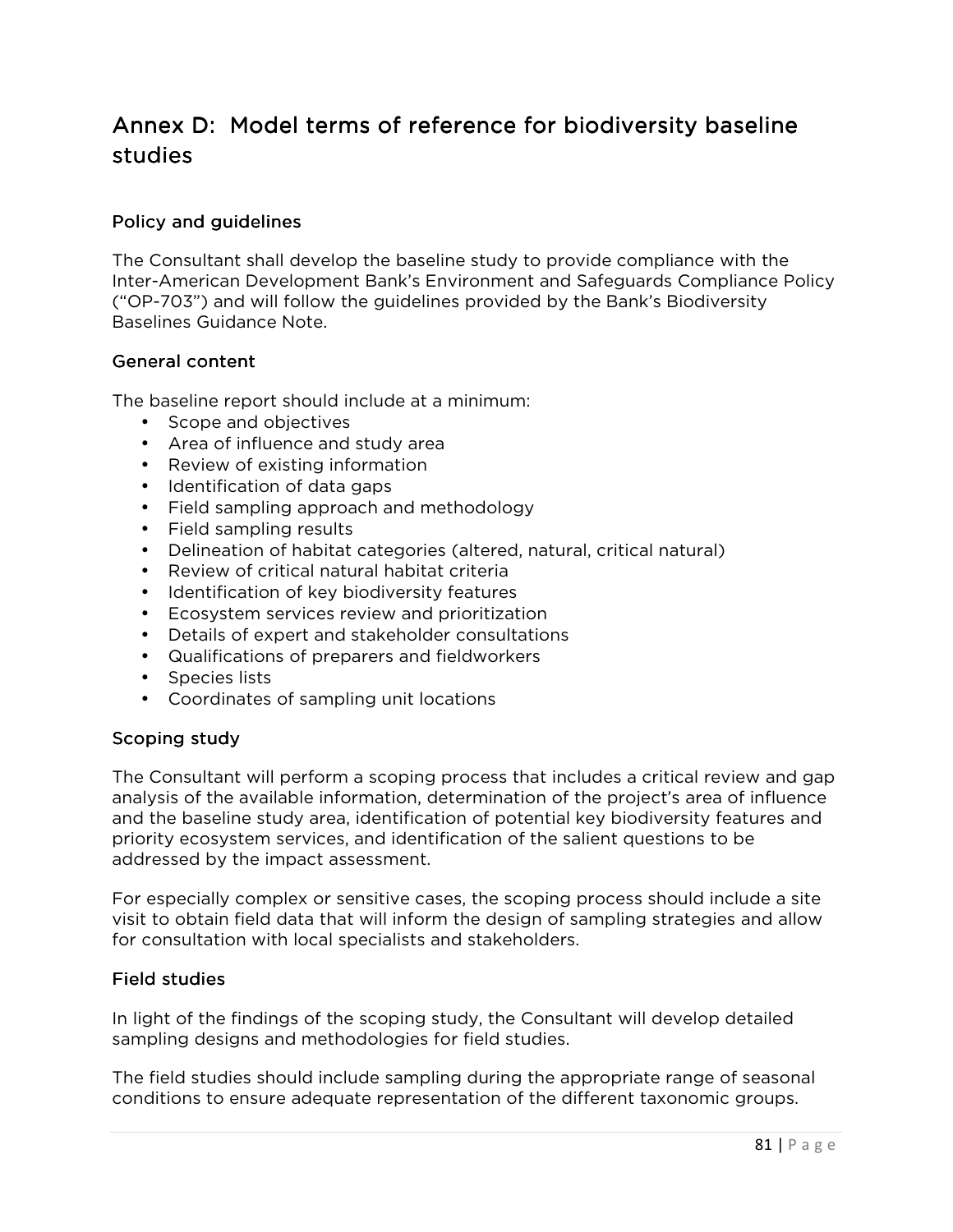The Consultant shall design field studies to collect data from representative areas of the entire project footprint and its areas of direct and indirect influence, to a level of detail proportionate to the key biodiversity features, ecosystem services, and significance of potential impacts.

## Maps, with identification of natural habitats and lands already converted

The Consultant will prepare maps at appropriate scales that effectively display the spatial relationships of the project layout, footprint, areas of direct and indirect influence, study area, and key biodiversity features (including protected areas, key biodiversity area, etc.), including habitat units and areas identified as lands already converted, natural habitats, and critical natural habitats.

The maps should clearly demonstrate the adequacy of the sampling design in terms of providing broadly representative data from all habitat units over the area of influence and the study area.

### Identification of critical natural habitats

Using the definitions in OP-703, the Consultant shall evaluate whether there are critical natural habitats within the area of influence. The Consultant should also identify any areas that may be considered critical habitats under IFC PS6 or by stakeholders adverse to the project.

This identification should err on the side of caution and provide the client with a fully informed position on any potential for critical natural habitat that may be argued by parties adverse to the project. The Consultant should bear in mind that identification of critical natural habitat in itself is not by any means an impediment to Bank financing, but rather that impacts to these habitats must be fully evaluated by the impact assessment in terms of the potential for significant conversion or degradation.

### Identification of key biodiversity features

The Consultant shall identify and characterize the key biodiversity features, with a focus on information of importance for the impact assessment and the development of management plans. Key biodiversity features may include:

- Species listed as near-threatened, vulnerable, endangered, or critically endangered by the IUCN Red List or as requiring special consideration by national or local legislation
- Species considered endemic to the area of interest (may be listed by national or local legislation or expert assessments) or having geographically restricted ranges (to be defined by Consultant in consideration of international guidelines such as IFC PS6 or IUCN Red List Criteria)
- Migratory species or those that congregate where at least 1 percent of the global population is estimated to use or pass through the area of influence at some stage in their life cycle
- Species identified as new to science as a result of the biodiversity baseline studies
- Habitats and ecosystem processes supporting the species listed above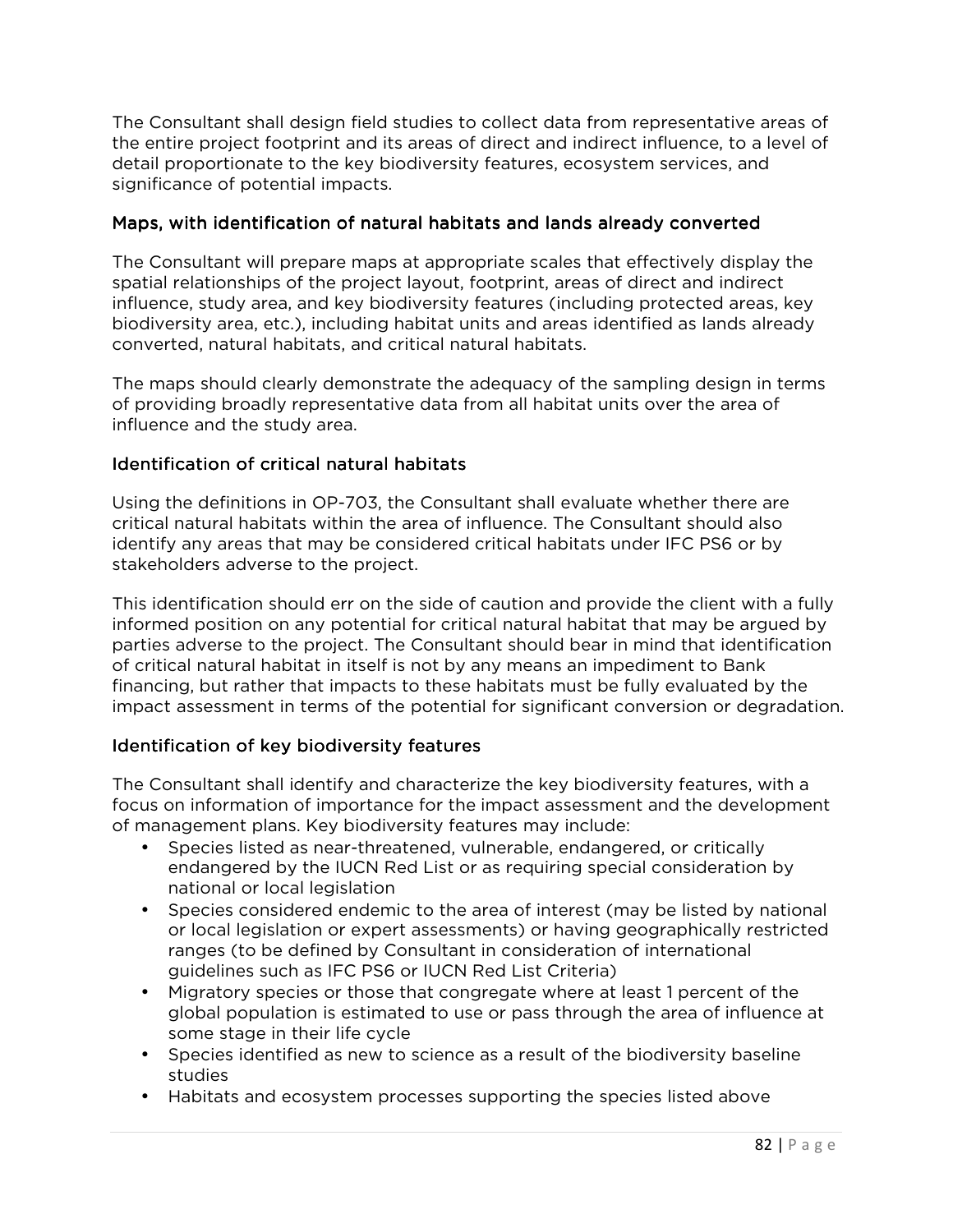- Habitats that are considered by the Bank to be highly suitable for biodiversity conservation (to be determined in consultation with Bank specialists)
- Existing or planned legally protected areas and areas that maintain or support these (e.g., buffer zones)
- Unprotected areas recognized as having high conservation values as defined by OP-703 or as "internationally recognized areas" as defined by IFC PS6
- Any other biodiversity feature identified by stakeholders as meriting specific consideration in the impact assessment

## Identification of priority ecosystem services

The Consultant shall identify priority ecosystem services in the context of the project in consultation with stakeholders in cooperation with social specialists (who may be part of the Consultant's team or others) and the client's social team.

The Consultant should follow international good practice for ecosystem services screening and ecosystem services review such as provided by IFC PS6 or the World Resources Institute.

Priority ecosystem services are those that the project has the potential to significantly affect, meaning that the quantity, quality, timing, or location of the services is affected, or services that the project depends on, meaning that the ecosystem service functions as an input or process for the project or enables, enhances, or influences environmental conditions required for successful implementation of the project.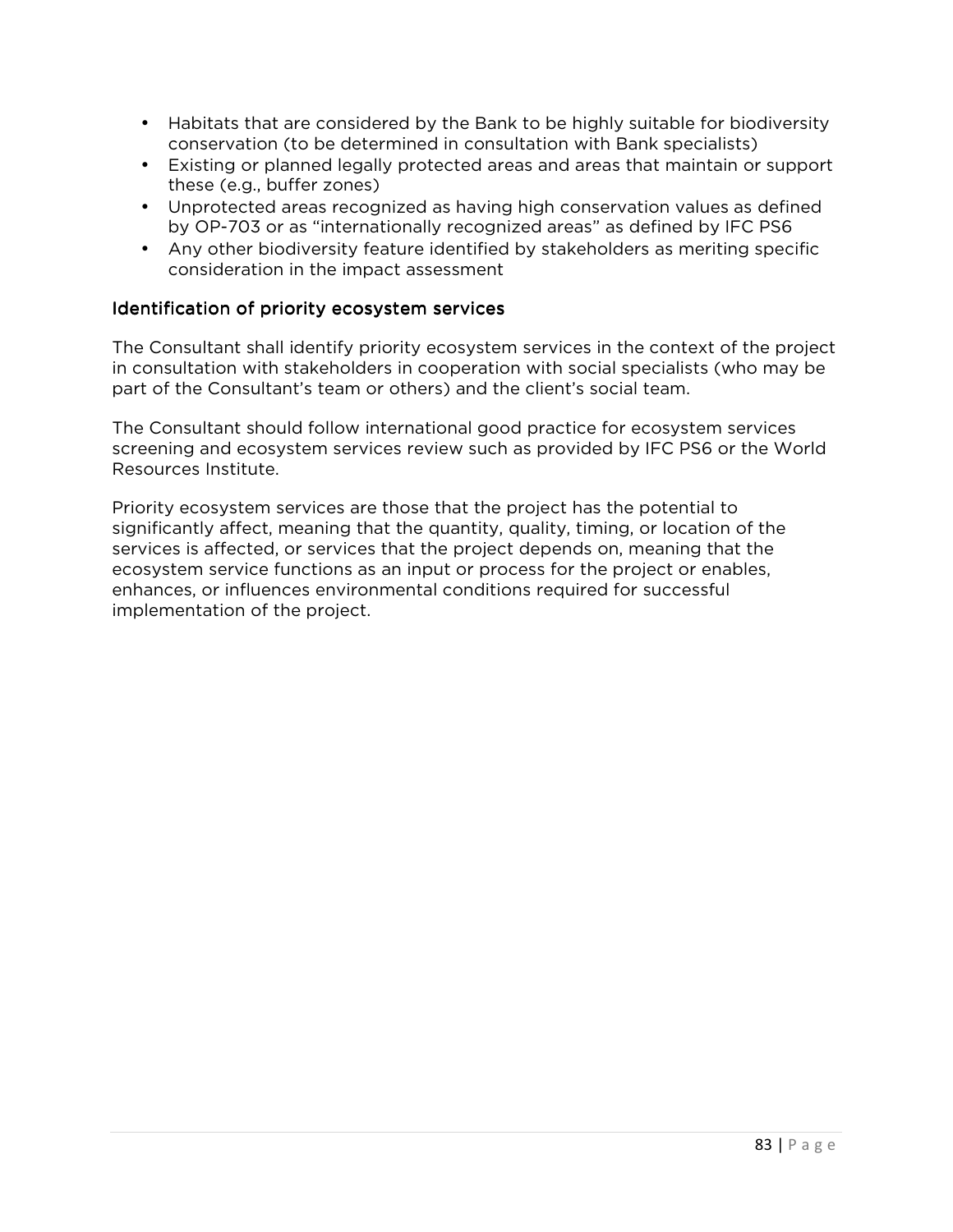# Annex E: Checklist for review of biodiversity impact assessments

### Scope and content

Does the impact assessment include:

- A description of the impact assessment approach and methodologies, with clear definitions of levels of significance?
- A brief summary of key project activities, processes, and products?
- A brief summary of the key features of biodiversity and priority ecosystem services?
- **IDENTIFICATO ACTS IS EXET** identification, discussion, and valuations of impacts?
- I dentification of management measures following the mitigation hierarchy?
- **I** Identification of significant residual impacts and potential need for compensation and/or offsets?
- Discussion of cumulative impacts?
- A summary table/matrix of features/components, impacts, and management measures?

#### Identification of impacts

- If Is the identification of impacts based on the interactions between the project and the biological environment, including direct, indirect, induced, and additive and synergistic cumulative impacts (e.g., through invasive species, habitat loss, contamination, overharvest, and climate change) on key biodiversity features and priority ecosystem services (including indirect impacts associated with impacts on surface and groundwater, soils, watersheds, and air sheds)?
- Are all of the key biodiversity features and priority ecosystem services identified by the biodiversity baseline studies, and are the activities and processes associated, directly and indirectly, with the project, as detailed by the project description section of the environmental assessment, adequately addressed?
- Does the impact identification consider all associated facilities, "offsite" facilities, and supply chain issues (e.g., sourcing of rock or fill materials)?
- Are impacts identified for each key biodiversity feature and priority ecosystem service described in the baseline report?
- Are impacts identified in the area of influence as defined in the scoping report and the baseline study?

### Methods and approaches evaluating risks and impacts

- If Is the assessment based on the description of the project (including alternatives) before the application of "additional" management measures so that residual impacts can be evaluated?
- Does the impact assessment, to the extent practicable, quantify the magnitude and extent of potential impacts and risks related to key biodiversity features and priority ecosystem services?
- Does the evaluation of impacts consider: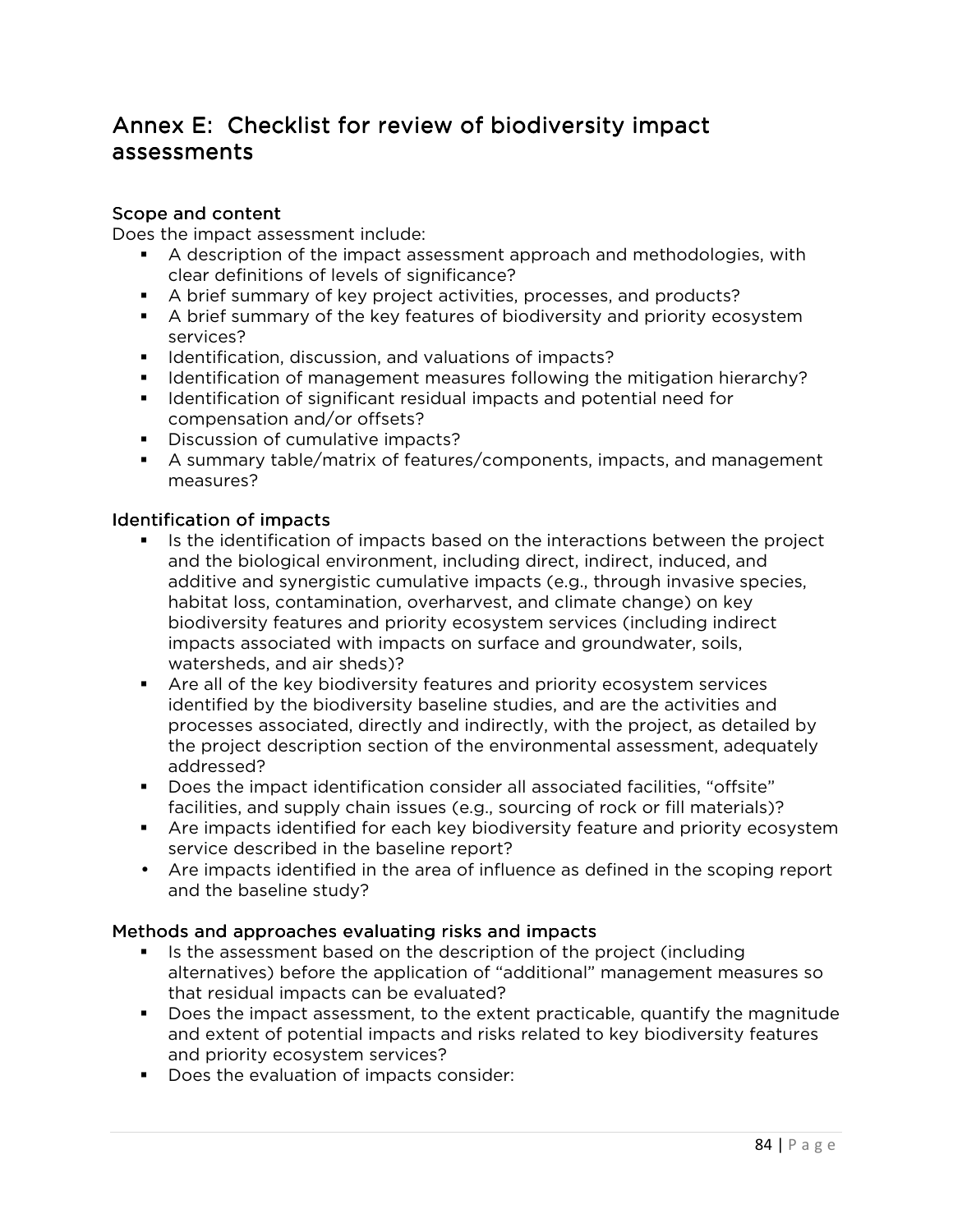- o The consequence of the impacts based on their magnitude (degree of irreversibility) and extent (spatial scale)?
- o The risk of the impacts based on their likelihood (e.g., probability of occurrence) and consequence?
- o An alternative quantitative or semi-quantitative approach based on more appropriate criteria?
- **Does the impact assessment define or reference established thresholds for** significance of impacts based on internationally accepted criteria and standards?
- When significant impacts or losses are predicted, does the assessment include cost-benefit analyses that weigh biodiversity-related costs against environmental, economic, social, or other benefits of the project?
- If Is the assessment supported by references to published studies and expert consultation?

### Identification of management measures

- Are specific management measures identified for all significant adverse or negative impacts?
- For each impact, are management measures identified in accordance with the mitigation hierarchy, where avoidance (including selection of an alternative location or changes in design or operational parameters) is the favored approach?
- **Does the report include a summary of impacts and their management** measures in a matrix format, with reference to a specific plan, procedure, or section of the environmental and social management plan or BAP that describes how the management plans will be implemented?

### Residual impacts and offsets to achieve no net loss

- Are residual impacts assessed for each impact identified, following the appropriate implementation of the mitigation hierarchy?
- If residual impacts are identified, are offsets proposed to achieve no net loss of natural habitats or net gains of critical natural habitats?
- **If offsets are proposed, has the mitigation hierarchy been appropriately** implemented, including consideration of alternative project locations and designs?
- Does the offset development process involve consultation with experts and stakeholders?
- In addition to being theoretically (i.e., ecologically) and technically (i.e., economically) feasible, is there evidence that the offsets are also politically (and socially) feasible?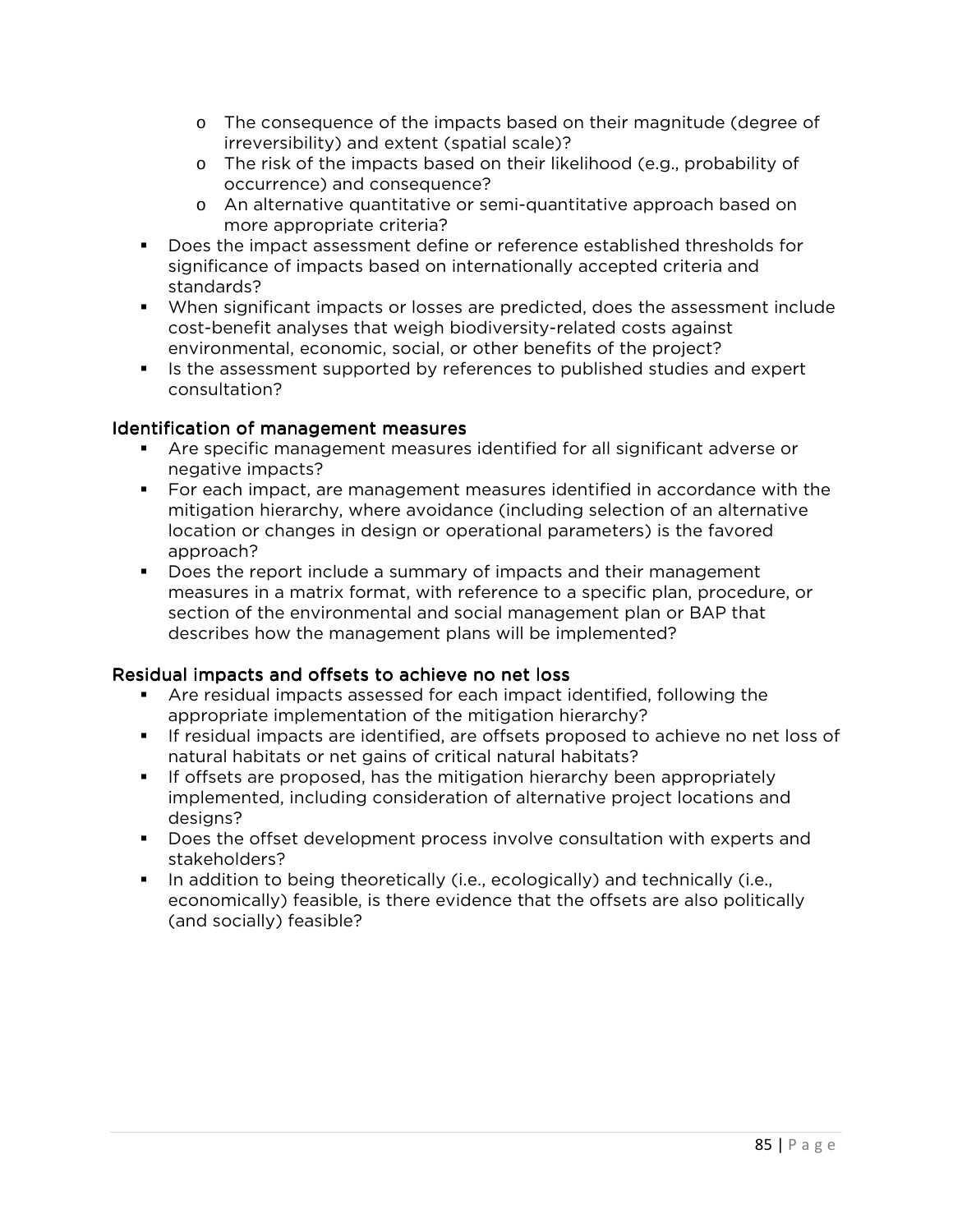#### *Note on offsets*

- The Bank will not finance projects that lead to significant conversion or degradation of critical natural habitats after the application of the mitigation hierarchy. This means that such impacts are *not* considered for offsets, and alternatives that will avoid these impacts must be sought.
- For projects affecting critical natural habitats that are *not likely* to result in significant conversion or degradation, the proposed management measures must be evaluated for their ability to fully mitigate the impacts.
- When only minor residual adverse impacts on critical natural habitats are likely, offsets may be explored to achieve no net loss or a net gain in the biodiversity values for which a critical natural habitat was identified.
- For projects in *non-critical* natural habitat, with significant residual impacts after application of the mitigation hierarchy *and* when alternatives and costbenefit analyses have been performed, compensation and/or offsets will be required to achieve no net loss.

### Significant conversion or degradation of critical natural habitat

- Does the assessment specifically address significant conversion and degradation of natural habitat and critical natural habitat, with clear definitions of the criteria applied for each key biodiversity value for which critical natural habitat was determined?
- Will the project's impacts lead to significant conversion or degradation of critical natural habitat? If so, the project is ineligible for Bank financing unless these impacts can be avoided.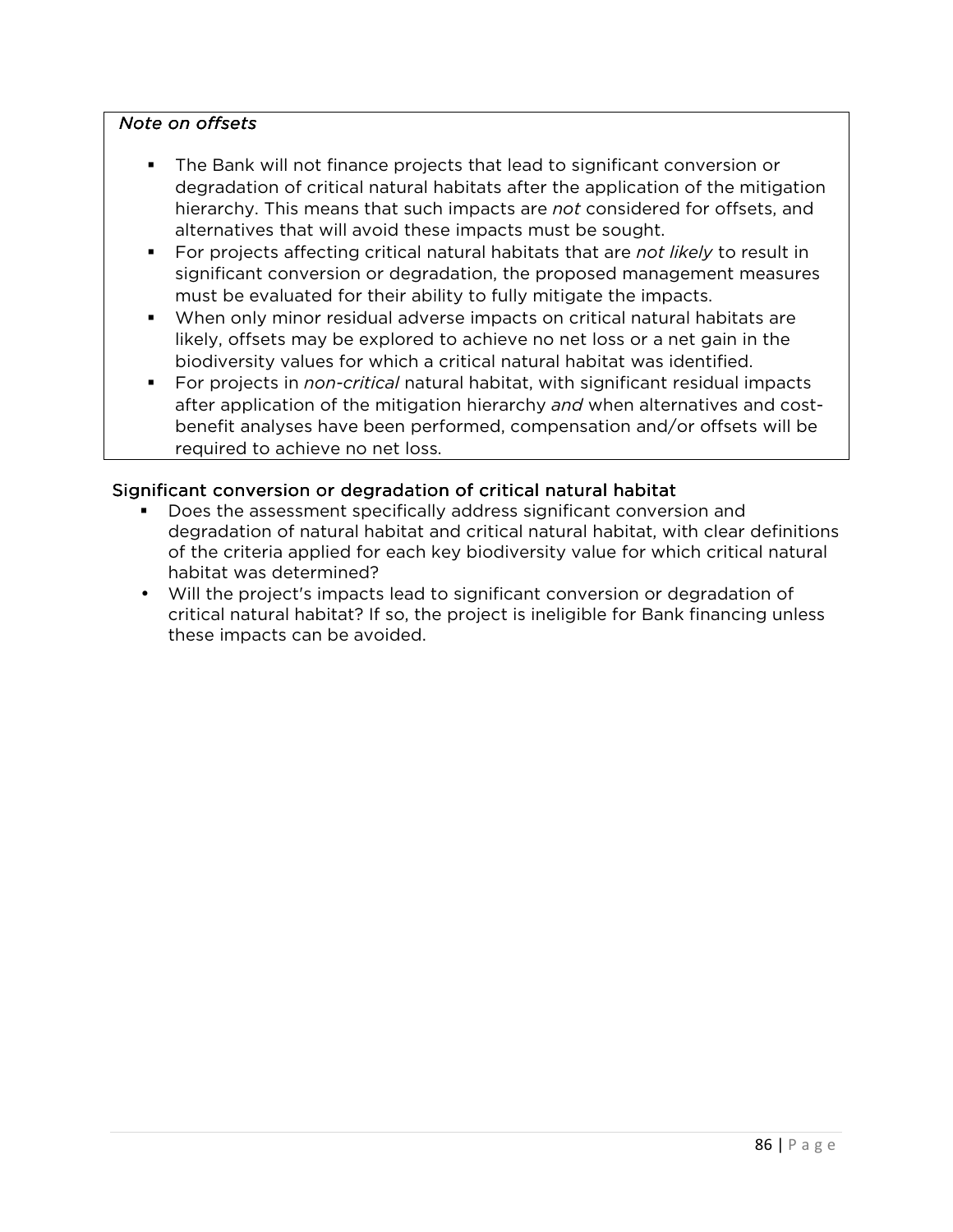| <b>Potential factors causing</b><br>impacts on biodiversity                                  | Type of project                         |                                                                                   |                                              |                                                 |                                                |                                          |                                      |                         |                                                                                                     |                                                                   |
|----------------------------------------------------------------------------------------------|-----------------------------------------|-----------------------------------------------------------------------------------|----------------------------------------------|-------------------------------------------------|------------------------------------------------|------------------------------------------|--------------------------------------|-------------------------|-----------------------------------------------------------------------------------------------------|-------------------------------------------------------------------|
|                                                                                              | <b>Agricult</b><br>ure and<br>livestock | Mining                                                                            | Oil and<br>gas                               | Hydro-<br>power                                 | Thermal<br>energy                              | Wind<br>energy                           | Transmissi<br>on lines               | Roads &<br>pipelines    | Ports                                                                                               | <b>Touris</b><br>m                                                |
| Habitat conversion,<br>degradation, and<br>fragmentation                                     | $\times$                                | $\overline{X}$                                                                    | $\overline{X}$                               | $\overline{X}$                                  |                                                |                                          | $\overline{X}$                       | $\overline{X}$          | $\overline{X}$                                                                                      | $\overline{X}$                                                    |
| Barriers to migratory<br>species or species<br>movement                                      |                                         |                                                                                   |                                              | $\times$                                        | $\times$                                       | $\times$                                 | $\times$                             | $\times$                | $\mathsf X$                                                                                         |                                                                   |
| Direct wildlife mortality                                                                    |                                         |                                                                                   |                                              | $\boldsymbol{\times}$                           | $\mathsf X$                                    | $\times$                                 | $\mathsf X$                          | $\mathsf X$             | $\mathsf X$                                                                                         |                                                                   |
| Air pollution, includes dust                                                                 |                                         | $\boldsymbol{\mathsf{X}}$                                                         |                                              |                                                 | $\overline{X}$                                 |                                          |                                      | $\overline{X}$          |                                                                                                     |                                                                   |
| Light pollution                                                                              |                                         | $\overline{\mathsf{X}}$                                                           | X                                            |                                                 |                                                | $\mathsf X$                              |                                      | $\boldsymbol{\times}$   | $\times$                                                                                            | $\times$                                                          |
| Noise pollution                                                                              |                                         | $\mathsf X$                                                                       | X                                            |                                                 | $\overline{X}$                                 | $\overline{\mathsf{x}}$                  | $\mathsf X$                          | $\overline{X}$          | $\mathsf X$                                                                                         | X                                                                 |
| Influx (roads, T-lines, and<br>camps) increases access<br>for natural resource<br>extraction | $\times$                                | $\overline{X}$                                                                    | $\times$                                     | $\mathsf{X}$                                    |                                                | $\overline{X}$                           | $\overline{\mathsf{x}}$              | $\overline{\mathsf{x}}$ | $\overline{X}$                                                                                      | $\overline{X}$                                                    |
| Water contamination and<br>sedimentation                                                     | $\overline{X}$                          | $\overline{X}$                                                                    | $\boldsymbol{\mathsf{X}}$                    | $\overline{X}$                                  | $\overline{\mathsf{x}}$                        |                                          |                                      | $\overline{X}$          | $\overline{X}$                                                                                      | $\times$                                                          |
| High water requirement<br>competing with natural<br>systems                                  | $\times$                                | $\times$                                                                          |                                              |                                                 | $\mathsf{X}$                                   |                                          |                                      |                         |                                                                                                     | $\times$                                                          |
| Introduction of invasive<br>species, weeds, and pests                                        | $\overline{X}$                          | $\overline{X}$                                                                    |                                              |                                                 |                                                |                                          | $\times$                             | $\overline{X}$          | $\overline{X}$                                                                                      | $\overline{X}$                                                    |
| Specific biodiversity and<br>ecosystem service<br>challenges                                 | Chemical<br>contamin<br>ants            | Habitat loss;<br>tailing dam<br>contaminant<br>s and<br>groundwate<br>r depletion | Flaring and<br>waste pit<br>contaminant<br>S | Habitat<br>loss<br>above<br>and<br>below<br>dam | Thermal<br>impacts<br>from<br>cooling<br>water | Risk of<br>bat and<br>bird<br>collisions | Linear<br>barriers and<br>collisions | Linear<br>barriers      | Dredging<br>affects<br>benthic<br>species;<br>ballast<br>water<br>introduces<br>invasive<br>species | Solid<br>wastes;<br>building<br>s in<br>sensitiv<br>e<br>habitats |

# Annex F: Checklist of potential biodiversity impacts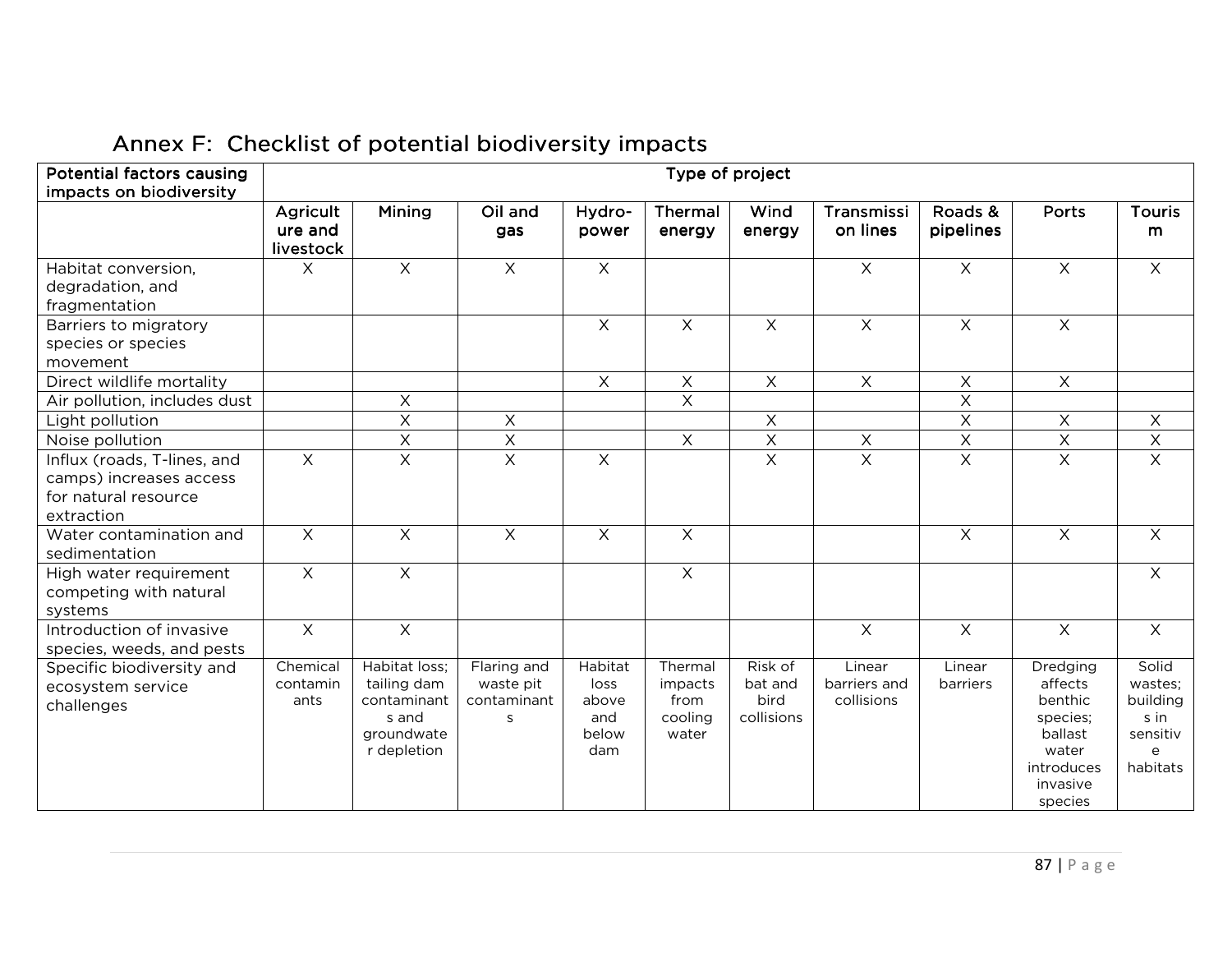# Annex G: Checklist for biodiversity management and action planning

#### Scope and objectives

- Does the BAP include a clear statement of its scope and objectives?
- Is there a comprehensive statement of the BAP's overarching goal–what the BAP must achieve to be considered successful in terms of complying with the legal and policy requirements of the Bank and client, applying biodiversity conservation and protection measures, and ensuring commitments to stakeholders?

#### Legal and policy framework

- Does the BAP include a summary of the legal and policy framework under which the project and its management system are to be developed?
- Does the framework address applicable national and local legislation, multilateral environmental agreements, Bank policy, and the client's own environmental and social policies?
- Does the footprint of the project or its area of influence include protected areas or their buffer zones? If so, is there a complete discussion of the relevant legislation and management plans for these areas?

#### Delimitation of the BAP area

- Does the BAP include a justified delimitation of its area of application? This may extend beyond the area of influence of the project itself, especially when offsets or compensation are proposed.
- Does the BAP include areas proposed for offsets and buffer zones necessary to protect the values of the offset areas or provide for their connectivity?

#### Identification of key biodiversity features and priority ecosystem services

- Does the BAP provide a summary of the biodiversity baseline developed for the project, with a focus on the key biodiversity features and priority ecosystem services identified, including descriptions of the natural and critical natural habitat types present?
- Does the BAP identify biodiversity resources of social, economic, or cultural importance to local communities, especially considering any indigenous peoples who may have traditional uses of or dependence on these resources?
- Does the BAP provide a characterization of the baseline status and trends of the biodiversity and priority ecosystem services of the BAP area, identifying existing threats and opportunities?
- When offsets are proposed, does the BAP provide baseline information on the proposed areas to show equivalence of the offset areas (or higher biodiversity value if "trading up")?
- Does the BAP identify and discuss any protected areas, key biodiversity area, Ramsar sites, important bird areas, endemic bird areas, Alliance for Zero Extinction sites, biodiversity hotspots, centers of plant diversity, high conservation value areas, indigenous and community-conserved areas, or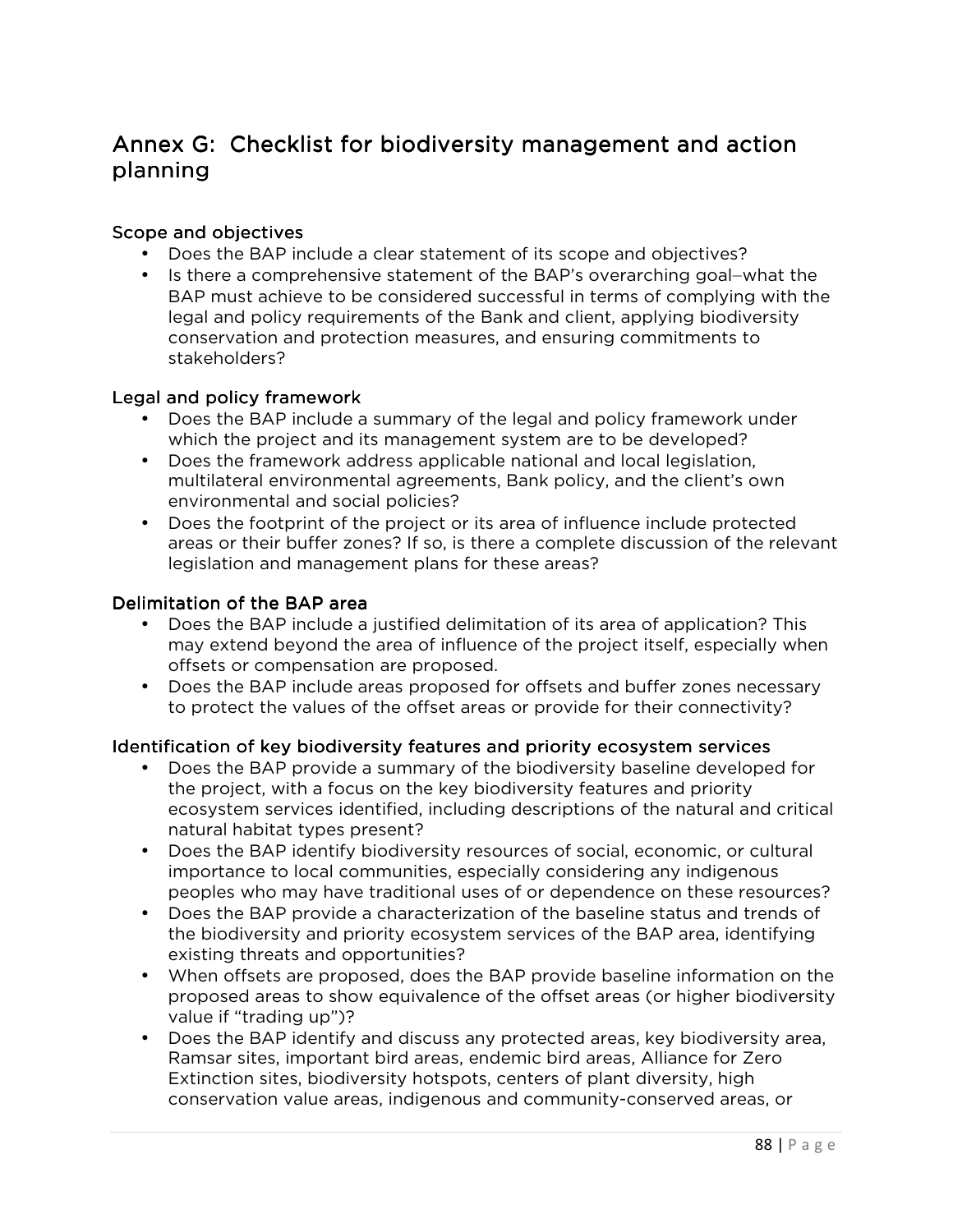other areas of recognized biodiversity value that may exist in its area of influence? (See Biodiversity A-Z for information on categories of areas of biodiversity importance and their business relevance.)

#### Identification of significant adverse potential impacts and risks

- Does the BAP provide a summary of the impact assessment, with a focus on the potential impacts and risks most relevant to the protection of biodiversity targets identified by the BAP?
- Does the BAP present a matrix of key biodiversity features, impacts, management measures, residual impacts, offsets/compensations, responsibilities, and environmental and social management plan (ESMP)/BAP references?

#### Scientific gap analysis

- Does the BAP include a summary of the scientific uncertainties and information gaps in the existing baseline and impact assessment?
- Does the BAP include activities that will clarify these gaps?

#### Approaches to management of potential impacts and risks (Management Plan)

- Does the BAP describe the project's approach to avoiding and mitigating impacts on and risks to biodiversity through the application of the mitigation hierarchy in all phases of the project, including its conceptualization, alternatives analysis, and final design in addition to its construction, operation, abandonment, and reinstatement phases?
- Does the BAP outline, briefly describe, and reference the relevant elements of the project's ESMP as well as describe the additional biodiversity-specific actions to ensure compliance with the Bank's biodiversity requirements and the BAP's objectives?
- Does the BAP describe the roles and responsibilities of the client, employees, contractors, and other parties for managing and implementing the BAP?

#### Compensation and offset strategy (if applicable)

- Does the BAP demonstrate that the mitigation hierarchy has been properly applied and that the offset is a potential means to bring a no-net-loss or positive biodiversity gain in situations where significant adverse impacts are likely after all feasible alternatives in project design and location have been considered and all feasible avoidance, minimization, and rehabilitation measures have been applied?
- Does the offset plan include a well-documented analysis of losses and gains and evidence that the proposed offset is technically feasible?
- Is the offset defined in terms of its desired outcomes and based on existing standards for offsets?
- Does the offset development process involve consultation with stakeholders, including all levels of relevant governmental authorities, affected communities, and conservation and species experts?

#### Stakeholder engagement

Does the BAP describe its approach to stakeholder engagement, including: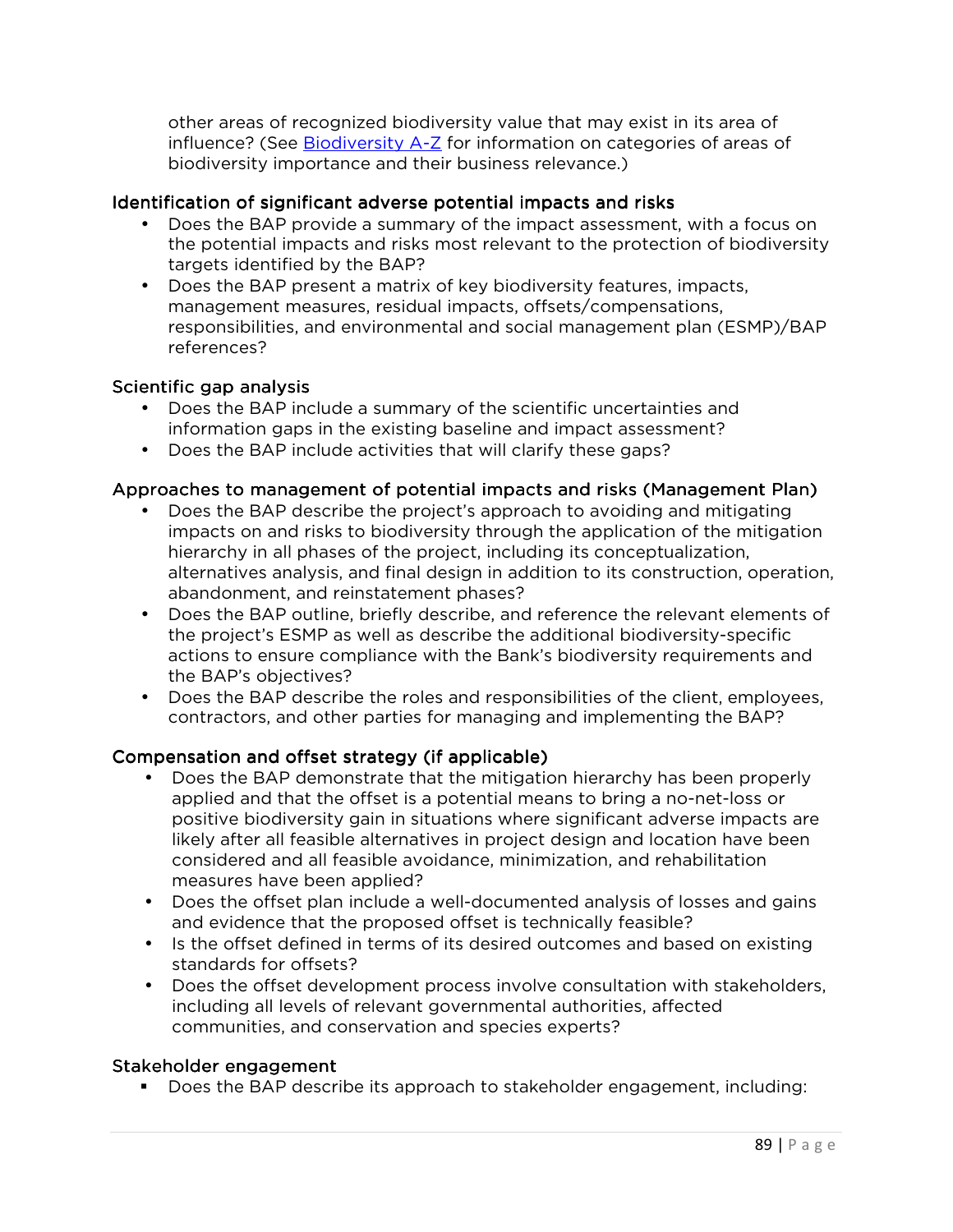- o A description of the consultation and engagement process during the scoping and development of the BAP, including identification of key stakeholders?
- o A summary of the key concerns, interests, and recommendations received during the consultations?
- o A framework and plan for ongoing stakeholder engagement during the life of the BAP?

Does the BAP stakeholder engagement plan show evidence of coordination with the client's community relations or social management group and consistency with the client's policies and Bank requirements?

### Internal and external arrangements for implementation

- Does the BAP clearly identify client ownership, internal organizational frameworks, and sources of resources required for its implementation?
- Does the BAP indicate how the client will implement the BAP in collaboration with partner organizations or institutions with experience in assessing biodiversity features and ecosystem services, as well as with the participation of communities in the BAP area?

## Schedule and costs

- **Does the BAP contain a schedule and a budget estimate for the activities** detailed?
- Does the schedule include:
	- o A consultation plan?
	- o Implementation of management actions per the ESMP?
	- o A biodiversity monitoring plan?
	- o A BAP review and evaluation plan?
	- o A reporting plan?
- Does the budget estimate consider:
	- o Costs of implementing "standard" management actions?
	- o Costs of implementing "incremental" management actions to meet biodiversity objectives?
	- o Costs of monitoring and evaluation programs?
	- o Costs of a consultation plan?
	- o Costs of any offset or compensation plans?
	- o Costs of reporting (including potential publications)?
- Does the BAP discuss the financial arrangements to ensure its viability, especially when offsets are proposed, identifying sources of funding?

### Monitoring, evaluation, and reporting

- Does the BAP describe the project's approaches and plans for the monitoring and evaluation of key biodiversity indicators of the effectiveness of the management measures and trends in key biodiversity features and priority ecosystem services, including measures of offset success?
- Does the BAP specify reporting mechanisms for stakeholders, including the Bank, governmental authorities, affected communities, and the general public?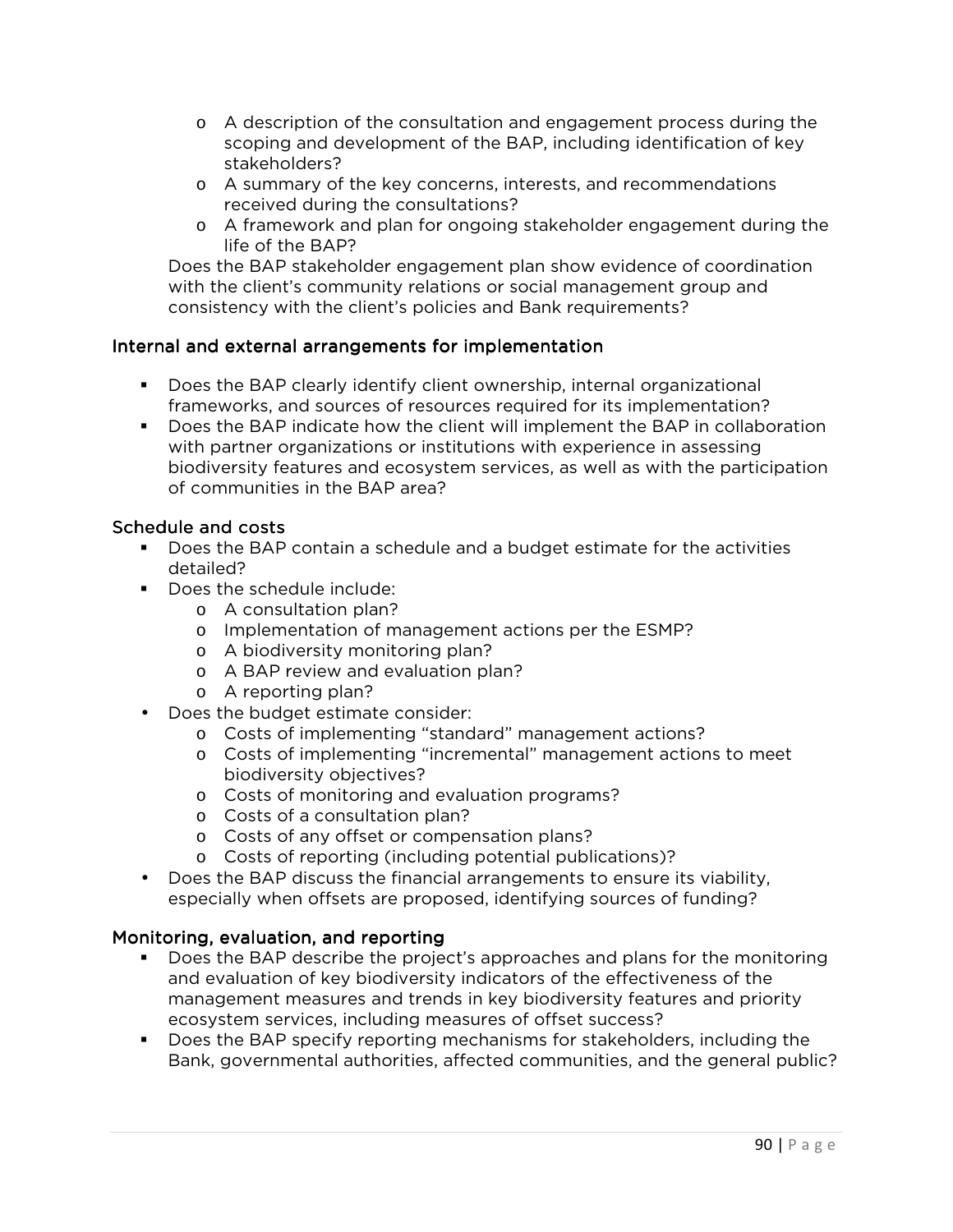- Does the monitoring focus on indicators that are directly relevant to the key biodiversity features and priority ecosystem services that are targeted by the BAP?
- Are the indicators easy to measure and likely to provide relevant information about the effectiveness of the management measures?
- Does the BAP include a reporting schedule and discussion of the types of information, audiences, and media for the reports?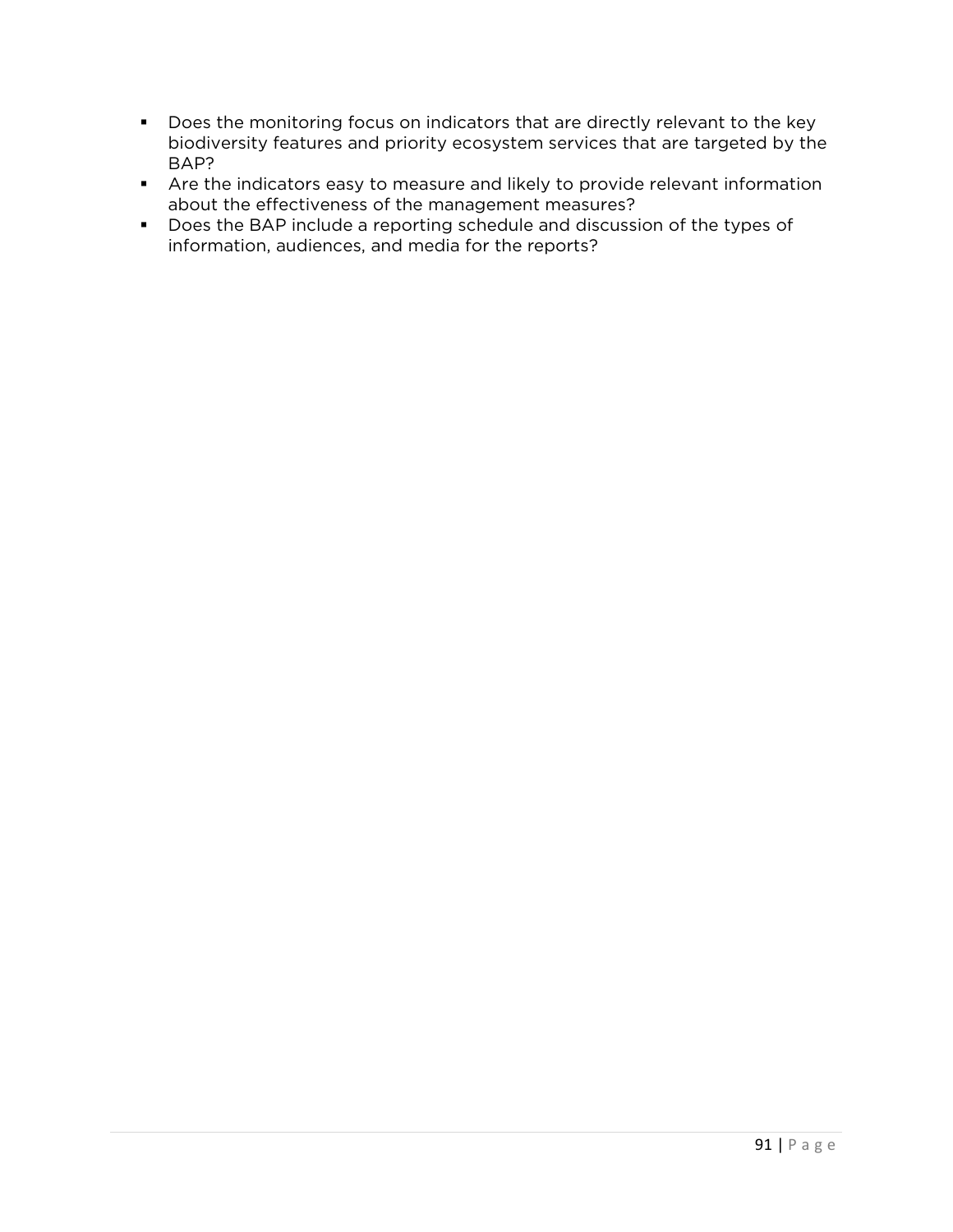# Annex H: Model terms of reference for biodiversity action plans

The Consultant shall follow the guidelines of the Bank's BAP Guidance Note.

The BAP should include the following elements:

- Scope and objectives
- Legal and policy framework
- Relationship of the BAP with the environmental and social management system (ESMS)
- Addressing of any outstanding environmental and social action plan or corrective action plan elements
- Summary of project description and impacts
- Summary of biodiversity baseline and identification of BAP targets
- Scientific gap analysis
- Actions to be carried out to achieve objectives, which may include
	- o Minimization measures
	- o Offsets
	- o Compensation
- BAP management and administration
- Monitoring, indicators, and evaluation
- Reporting and publications
- Training and capacity building

The Consultant shall develop the BAP in cooperation with partner institutions, organizations, consultants, and communities, as necessary and appropriate.

The Consultant shall provide recommendations for engaging institutions, nongovernmental organizations, researchers, communities, and other relevant stakeholders whose participation and collaboration will enhance the success of the BAP.

### Scope and objectives

The Consultant should present the scope and objectives of the BAP, which should be developed in consultation with the client and stakeholders. The scope should include a statement and map of the BAP's geographic area of application. The objectives should be time-limited and allow for the identification of measurable indicators for their achievement.

## Legal and policy framework

The Consultant should provide a detailed statement of the legal and policy framework relating to biodiversity and ecosystem services, including national and local (e.g., state, provincial, departmental, municipal, etc.) legislation, Bank and other lender policies, and the client's policies.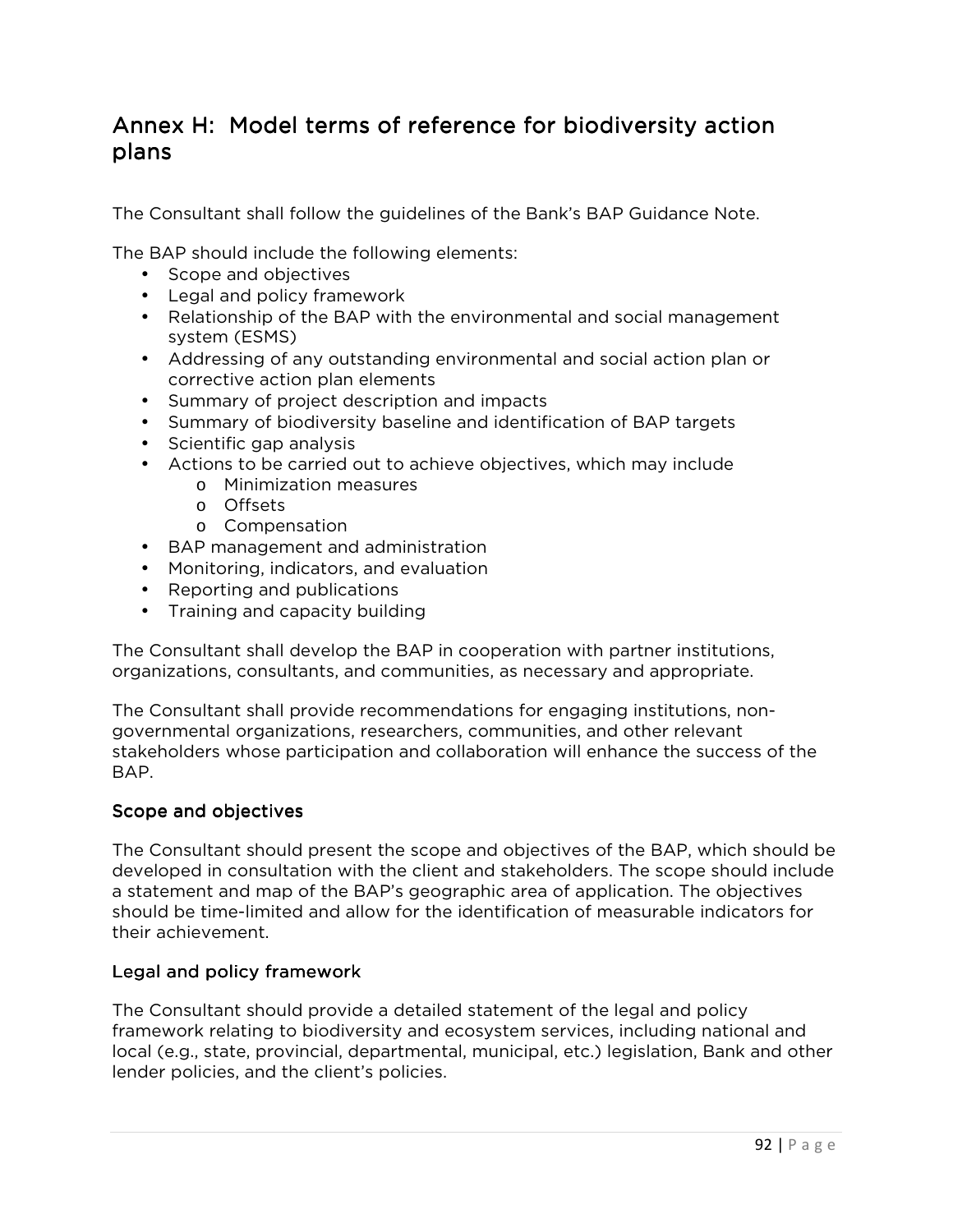#### Relationship of the BAP with the environmental and social management system

The Consultant should design the BAP to be consistent with and complementary to the general environmental and social management plans and procedures of the project's ESMS. The BAP should fully describe the relationships and linkages between it and the ESMS.

#### Environmental and social action plan or corrective action plan elements action plan

The Consultant should explain the relationship of the BAP with any outstanding environmental and social action plan or corrective action plan requirements.

#### Summary of project description and impacts

The Consultant should provide a description of the project for which the BAP is being developed and the impacts that the BAP is intended to mitigate, compensate for, or offset.

#### Summary of biodiversity baseline and identification of BAP targets

The Consultant should provide a detailed summary of the biodiversity baseline and the process and criteria developed to identify the key biodiversity features or priority ecosystem services that are to be addressed by the BAP. The identification of the BAP targets should include consultation with relevant experts and stakeholders.

#### Scientific gap analysis

The Consultant should perform a gap analysis of the information in the biodiversity baseline and the impact assessment to identify the need for additional studies and monitoring as part of the BAP.

#### Actions to be carried out to achieve objectives

The Consultant should design the actions to be carried out to achieve the objectives set out in the BAP, which may include some combination of management measures, monitoring, offsets, and possibly compensation (e.g., for loss of biodiversity resources used by local communities).

The management measures should be designed specifically to avoid and minimize impacts on key biodiversity features and priority ecosystem services, as well as to rehabilitate to baseline conditions as required. The BAP should provide implementable plans and procedures for these measures, with indicators to measure their success.

Offsets should be developed in consultation with specialists, governmental authorities, affected communities, and other relevant stakeholders to achieve technical and political feasibility.

#### BAP management and administration